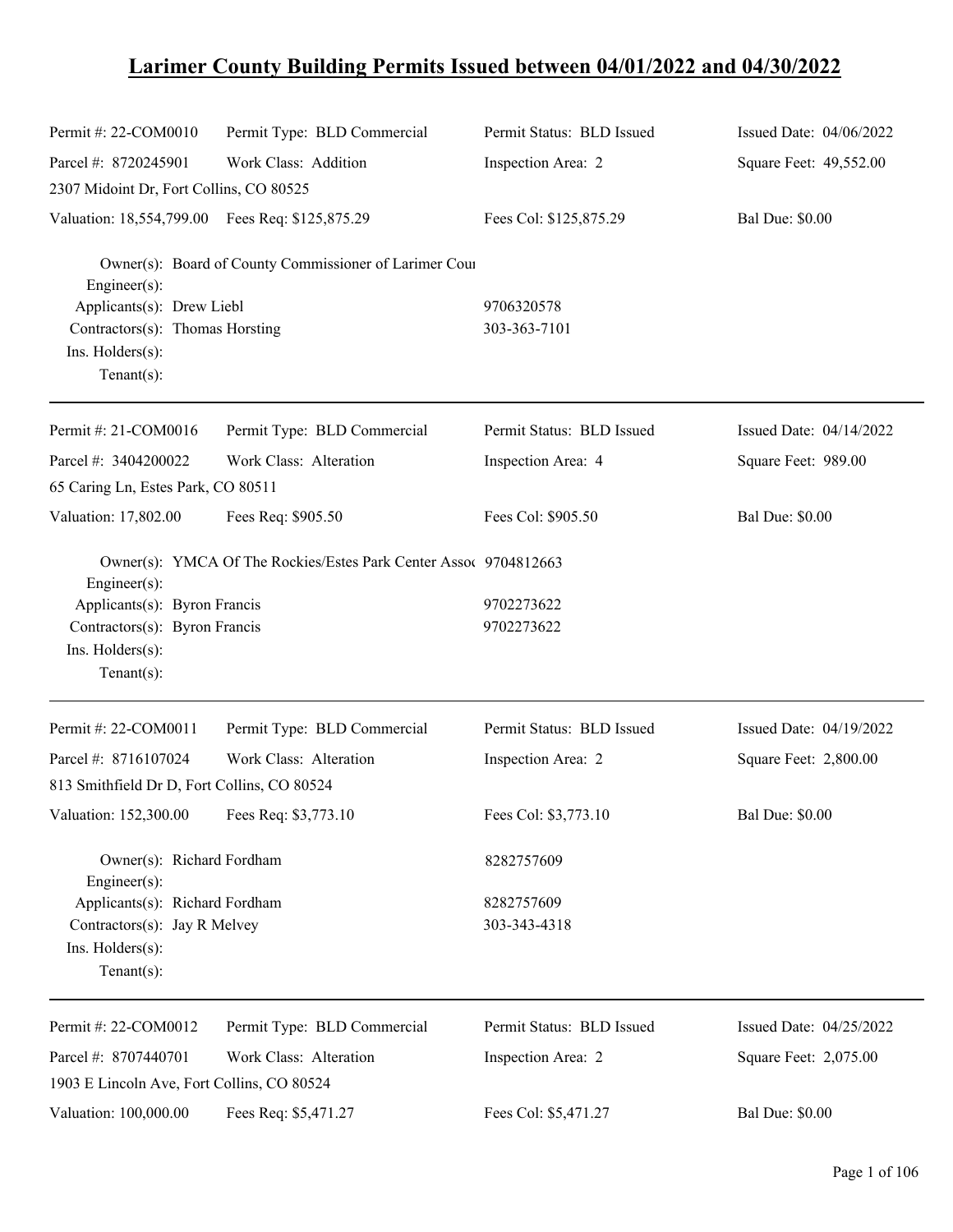| Owner(s): Lefever Holdings LLC<br><b>Tiger Financial Investors</b><br>Engineer(s): Gerald Binfield<br>Applicants(s): Thomas Lefever<br>Contractors(s): Travis Lefever |                                                        | 9703961165<br>9703961165<br>3083897282 |                         |
|-----------------------------------------------------------------------------------------------------------------------------------------------------------------------|--------------------------------------------------------|----------------------------------------|-------------------------|
|                                                                                                                                                                       |                                                        | 9703961165<br>7196508427               |                         |
| Ins. Holders(s):                                                                                                                                                      |                                                        |                                        |                         |
| $Tenant(s)$ :                                                                                                                                                         |                                                        |                                        |                         |
| Permit #: 22-COM0017                                                                                                                                                  | Permit Type: BLD Commercial                            | Permit Status: BLD Issued              | Issued Date: 04/18/2022 |
| Parcel #: 9609000902                                                                                                                                                  | Work Class: Structure Other Than a<br><b>Building</b>  | Inspection Area: 2                     | Square Feet: 2,000.00   |
| 2260 W Trilby Rd, Fort Collins, CO 80526                                                                                                                              |                                                        |                                        |                         |
| Valuation: 2,000.00                                                                                                                                                   | Fees Req: \$442.79                                     | Fees Col: \$442.79                     | <b>Bal Due: \$0.00</b>  |
| Owner(s): County Of Larimer<br>Engineer(s):                                                                                                                           |                                                        |                                        |                         |
| Applicants(s): Kevin Hoff                                                                                                                                             |                                                        | 7204542498                             |                         |
| Contractors(s): Jarrod Fugate                                                                                                                                         |                                                        | 3037511478                             |                         |
| Ins. Holders(s):                                                                                                                                                      |                                                        |                                        |                         |
| $Tenant(s)$ :                                                                                                                                                         |                                                        |                                        |                         |
| Permit #: 21-COM0024                                                                                                                                                  | Permit Type: BLD Commercial                            | Permit Status: BLD Issued              | Issued Date: 04/14/2022 |
| Parcel #: 8135000030                                                                                                                                                  | Work Class: Structure Other Than a<br>Building         | Inspection Area: 1                     | Square Feet: 0.00       |
| 20220 N County Road 5, Carr, CO 80612                                                                                                                                 |                                                        |                                        |                         |
| Valuation: 21,000.00                                                                                                                                                  | Fees Req: \$1,014.59                                   | Fees Col: \$1,014.59                   | <b>Bal Due: \$0.00</b>  |
| Owner(s): Michael Keener                                                                                                                                              |                                                        | 9705683072                             |                         |
| Engineer(s):<br>Applicants(s): Chris Regalado                                                                                                                         |                                                        | 9499307449                             |                         |
|                                                                                                                                                                       | Chris Regalado                                         | 9499307449                             |                         |
| Contractors(s): Timothy Baker                                                                                                                                         |                                                        | 7024651026                             |                         |
| Ins. Holders(s):                                                                                                                                                      |                                                        |                                        |                         |
| $Tenant(s)$ :                                                                                                                                                         |                                                        |                                        |                         |
| Permit #: 22-COM0019                                                                                                                                                  | Permit Type: BLD Commercial                            | Permit Status: BLD Issued              | Issued Date: 04/13/2022 |
| Parcel #: 0403000903                                                                                                                                                  | Work Class: Structure Other Than a<br>Building         | Inspection Area: 3                     | Square Feet: 1,320.00   |
| 2574 N County Road 31, Berthoud, CO 80513                                                                                                                             |                                                        |                                        |                         |
| Valuation: 84,000.00                                                                                                                                                  | Fees Req:                                              | Fees Col:                              | Bal Due:                |
|                                                                                                                                                                       | Owner(s): Northern Colorado Water/Conservancy District |                                        |                         |
| Engineer(s):                                                                                                                                                          |                                                        |                                        |                         |
| Applicants(s): Joseph Clifford                                                                                                                                        | Erich Purcell                                          | 7192909048<br>9704985733               |                         |
| Dan Rieves                                                                                                                                                            |                                                        | 9706194565                             |                         |
| Contractors(s):                                                                                                                                                       |                                                        |                                        |                         |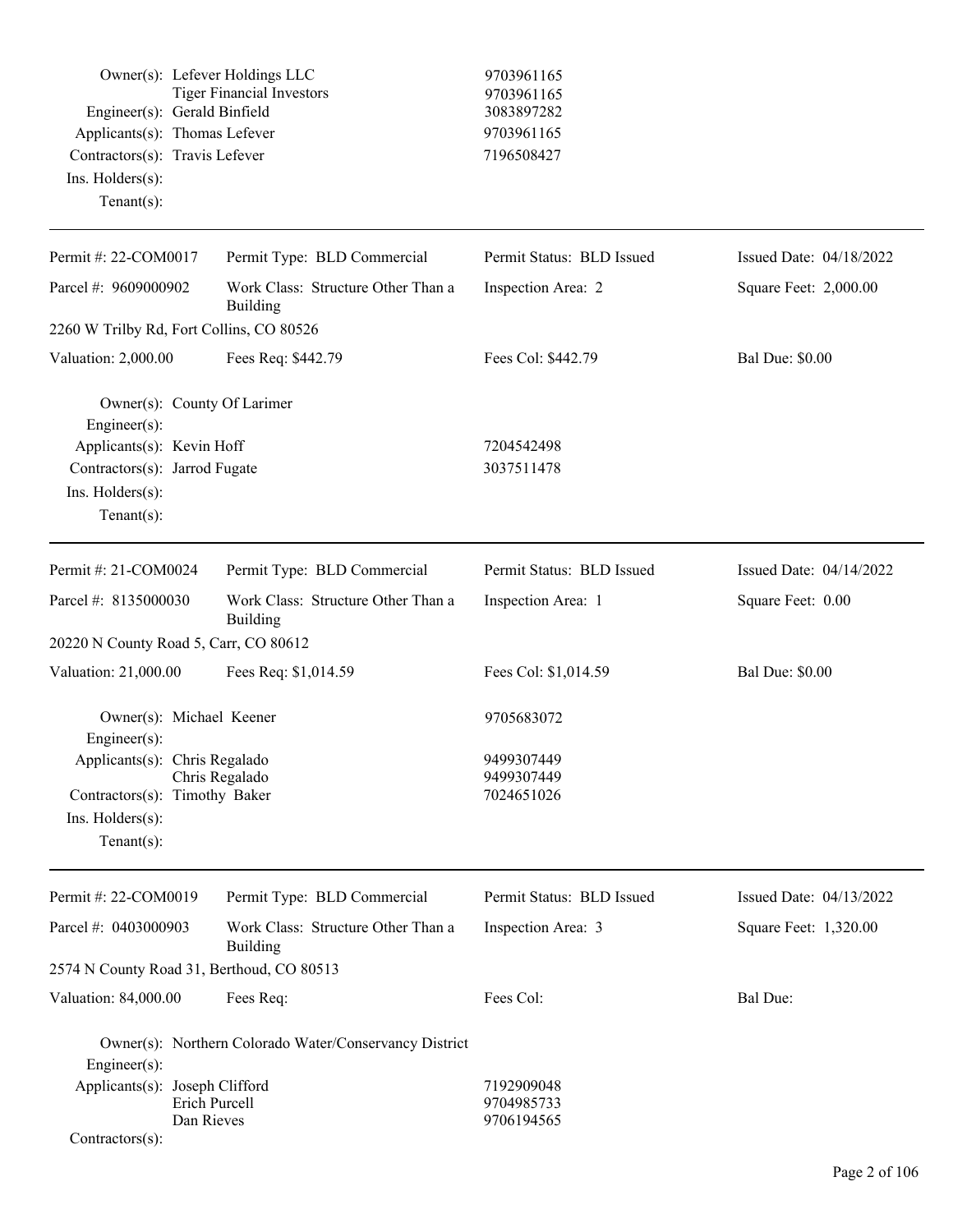Ins. Holders(s): Tenant(s):

| Permit #: 21-COM0030                                                                                                                               | Permit Type: BLD Commercial                           | Permit Status: BLD Issued                            | Issued Date: 04/14/2022 |
|----------------------------------------------------------------------------------------------------------------------------------------------------|-------------------------------------------------------|------------------------------------------------------|-------------------------|
| Parcel #: 9812210002                                                                                                                               | Work Class: Tenant Finish/Change of<br>Occupancy      | Inspection Area: 1                                   | Square Feet: 7,000.00   |
| 6633 N County Road 15, Fort Collins, CO 80524                                                                                                      |                                                       |                                                      |                         |
| Valuation: 100,000.00                                                                                                                              | Fees Req: \$2,654.21                                  | Fees Col: \$2,654.21                                 | <b>Bal Due: \$0.00</b>  |
| Owner(s): Karen Tips<br>Corey Tips<br>Engineer(s): Rae Doner<br>Applicants(s): Corey Tips<br>Contractors(s):<br>Ins. Holders(s):<br>Tenant $(s)$ : |                                                       | 9704725519<br>9704725519<br>9708170821<br>9704725519 |                         |
| Permit #: 22-COM0032                                                                                                                               | Permit Type: BLD Commercial                           | Permit Status: BLD Issued                            | Issued Date: 04/19/2022 |
| Parcel #: 8708313014                                                                                                                               | Work Class: Tenant Finish/Change of<br>Occupancy      | Inspection Area: 2                                   | Square Feet: 0.00       |
|                                                                                                                                                    | 309 S Summit View Dr #14 & #9, Fort Collins, CO 80524 |                                                      |                         |
| Valuation: 35,600.00                                                                                                                               | Fees Req: \$1,465.49                                  | Fees Col: \$1,465.49                                 | <b>Bal Due: \$0.00</b>  |
| Engineer(s):<br>Applicants(s): Russell Barrett<br>Contractors(s):<br>Ins. Holders(s):<br>$Tenant(s)$ :                                             | Owner(s): Summit view Commercial LLC                  | 9704131202                                           |                         |
| Permit #: 22-ENER0044                                                                                                                              | Permit Type: BLD Energy                               | Permit Status: BLD LOC                               | Issued Date: 04/05/2022 |
| Parcel #: 9802000018                                                                                                                               | Work Class: Ground Mounted                            | Inspection Area: 1                                   | Square Feet: 0.00       |
|                                                                                                                                                    | 7426 Douglass Lake Ranch Rd, Fort Collins, CO 80524   |                                                      |                         |
| Valuation: 71,280.00                                                                                                                               | Fees Req: \$500.00                                    | Fees Col: \$500.00                                   | <b>Bal Due: \$0.00</b>  |
| Owner(s): Paula Wales<br>Engineer $(s)$ :                                                                                                          | Robert Wales III                                      | 7206356476<br>7206356476                             |                         |
| Applicants(s): Justin Baker                                                                                                                        |                                                       | 9709003040                                           |                         |
| Contractors(s): Justin Baker                                                                                                                       |                                                       | 9709003040                                           |                         |
| Ins. Holders(s):<br>Tenant $(s)$ :                                                                                                                 |                                                       |                                                      |                         |
| Permit #: 21-ENER0154                                                                                                                              | Permit Type: BLD Energy                               | Permit Status: BLD Issued                            | Issued Date: 10/08/2021 |

Inspection Area: 4

Square Feet: 0.00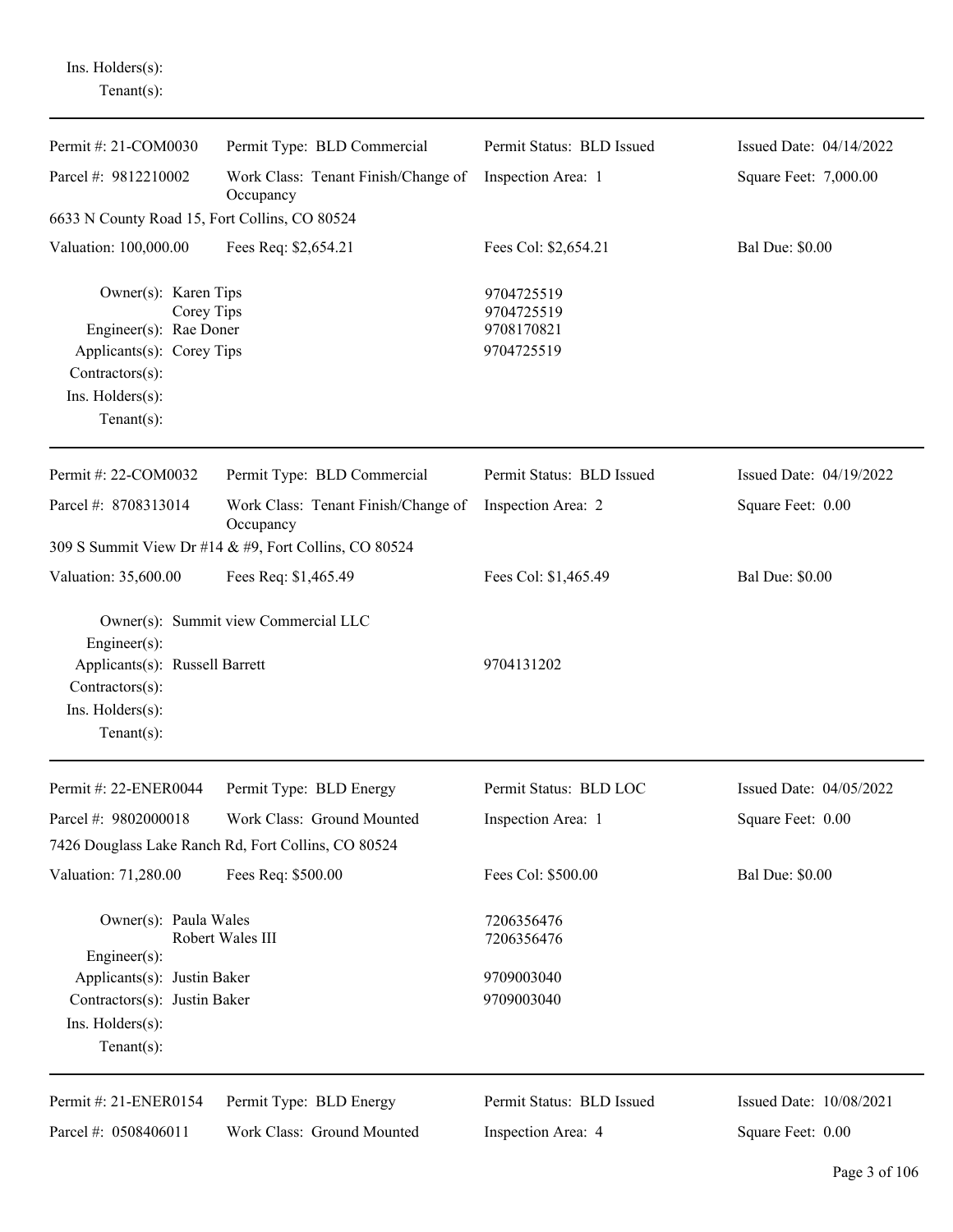| 465 Okeepa Trl, Loveland, CO 80537                                                                                            |                              |                                                               |                         |
|-------------------------------------------------------------------------------------------------------------------------------|------------------------------|---------------------------------------------------------------|-------------------------|
| Valuation: 22,869.00                                                                                                          | Fees Req: \$500.00           | Fees Col: \$500.00                                            | <b>Bal Due: \$0.00</b>  |
| Owner(s): Natalia Gareau<br>Engineer $(s)$ :                                                                                  |                              |                                                               |                         |
| Applicants(s): Jeremy Burks                                                                                                   |                              | 7209369460                                                    |                         |
| Contractors(s): Jeremy Burks                                                                                                  |                              | 7209369460                                                    |                         |
| Ins. Holders(s):                                                                                                              |                              |                                                               |                         |
| $Tenant(s)$ :                                                                                                                 |                              |                                                               |                         |
| Permit #: 22-ENER0039                                                                                                         | Permit Type: BLD Energy      | Permit Status: BLD Issued                                     | Issued Date: 04/13/2022 |
| Parcel #: 9709230002                                                                                                          | Work Class: Ground Mounted   | Inspection Area: 2                                            | Square Feet: 0.00       |
| 3003 W Vine Dr, Fort Collins, CO 80521                                                                                        |                              |                                                               |                         |
| Valuation: 75,000.00                                                                                                          | Fees Req: \$1,000.00         | Fees Col: \$1,000.00                                          | <b>Bal Due: \$0.00</b>  |
| Owner(s): Tom Smith<br>Engineer $(s)$ :                                                                                       |                              | 9702242021                                                    |                         |
| Applicants(s): Ian Skor<br>Contractors(s): Andrew Lyle<br>Ins. Holders(s):<br>Tenant $(s)$ :                                  | Andrew Lyle<br>Sandbox Solar | 9136608581<br>9703727665<br>9136608581                        |                         |
| Permit #: 22-ENER0050                                                                                                         | Permit Type: BLD Energy      | Permit Status: BLD Issued                                     | Issued Date: 04/25/2022 |
| Parcel #: 9520406001                                                                                                          | Work Class: Ground Mounted   | Inspection Area: 3                                            | Square Feet: 0.00       |
| 4701 14th St SW, Loveland, CO 80537                                                                                           |                              |                                                               |                         |
| Valuation: 25,840.00                                                                                                          | Fees Req: \$500.00           | Fees Col: \$500.00                                            | <b>Bal Due: \$0.00</b>  |
| Owner(s): * Orozco Family Trust<br>Engineer(s): Gary Weeks<br>Applicants(s): Rick Pike<br>Contractors(s):<br>Ins. Holders(s): |                              | 970-225-2422<br>970-482-7652                                  |                         |
| Tenant $(s)$ :                                                                                                                |                              |                                                               |                         |
| Permit #: 22-ENER0003                                                                                                         | Permit Type: BLD Energy      | Permit Status: BLD Resubmittal Issued Issued Date: 04/01/2022 |                         |
| Parcel #: 9420405004                                                                                                          | Work Class: Ground Mounted   | Inspection Area: 3                                            | Square Feet: 0.00       |
| 3216 Branding Iron Way, Berthoud, CO 80513                                                                                    |                              |                                                               |                         |
| Valuation: 17,000.00                                                                                                          | Fees Req: \$483.03           | Fees Col: \$483.03                                            | <b>Bal Due: \$0.00</b>  |
| Owner(s): Edward Capizzi                                                                                                      |                              | 9705329968                                                    |                         |
| Engineer(s): Eric Gilliland                                                                                                   |                              | 3306123756                                                    |                         |
|                                                                                                                               | Kelly Springer               | 8019901775                                                    |                         |
| Applicants(s): Melissa Theesen                                                                                                |                              | 720-545-5254                                                  |                         |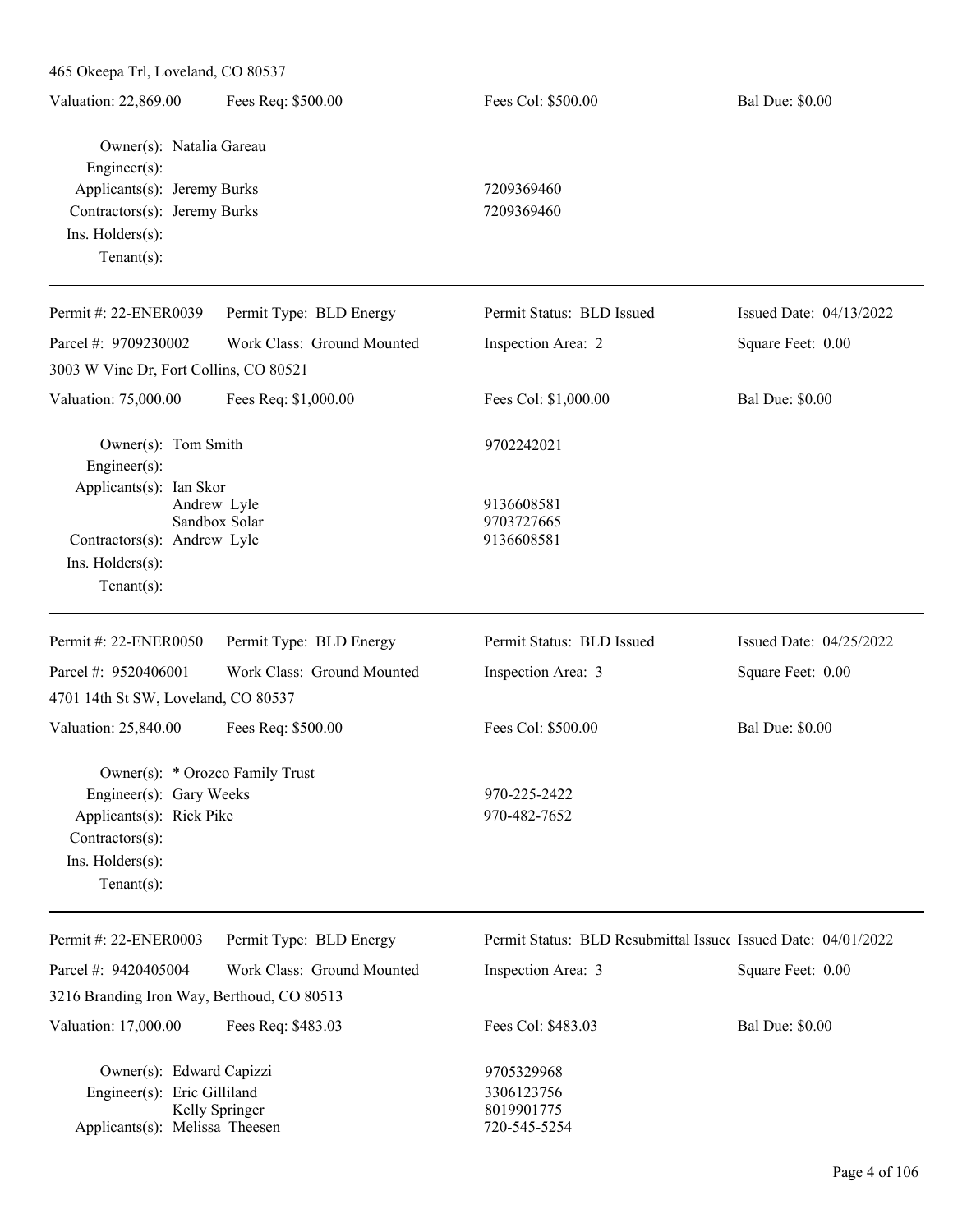Contractors(s): Ins. Holders(s): Tenant(s):

| Permit #: 22-ENER0013                               | Permit Type: BLD Energy                  | Permit Status: BLD Issued      | Issued Date: 04/06/2022 |
|-----------------------------------------------------|------------------------------------------|--------------------------------|-------------------------|
| Parcel #: 9532106006                                | Work Class: Roof/Wall Mounted            | Inspection Area: 3             | Square Feet: 0.00       |
| 3320 Herb Ct, Loveland, CO 80537                    |                                          |                                |                         |
| Valuation: 49,950.00                                | Fees Req: \$500.00                       | Fees Col: \$500.00             | <b>Bal Due: \$0.00</b>  |
| Owner(s): Charles Turner<br>Engineer(s): Josh Meade |                                          | 9702318833                     |                         |
| Applicants(s): Matthew Callen                       |                                          | 5706876806                     |                         |
| Contractors(s): Adrian Buck                         |                                          | 5706876806                     |                         |
| Ins. Holders(s):<br>Tenant $(s)$ :                  |                                          |                                |                         |
| Permit #: 22-ENER0019                               | Permit Type: BLD Energy                  | Permit Status: BLD Issued      | Issued Date: 04/07/2022 |
| Parcel #: 2517105009                                | Work Class: Roof/Wall Mounted            | Inspection Area: 4             | Square Feet: 0.00       |
| 510 Little Beaver Dr, Estes Park, CO 80517          |                                          |                                |                         |
| Valuation: 19,200.00                                | Fees Req: \$500.00                       | Fees Col: \$500.00             | <b>Bal Due: \$0.00</b>  |
| Owner(s): Douglas Frisbie<br>Engineer(s):           |                                          | 9702404527                     |                         |
| Applicants(s): Nick Rodriguez<br>Photon Brothers    |                                          | 3035139269<br>3035139269       |                         |
| Contractors(s):<br>Ins. Holders(s):                 |                                          |                                |                         |
| Tenant $(s)$ :                                      |                                          |                                |                         |
| Permit #: 22-ENER0014                               | Permit Type: BLD Energy                  | Permit Status: BLD Issued      | Issued Date: 04/06/2022 |
| Parcel #: 9532106006                                | Work Class: Roof/Wall Mounted            | Inspection Area: 3             | Square Feet: 0.00       |
| 3320 Herb Ct, Loveland, CO 80537                    |                                          |                                |                         |
| Valuation: 37,462.00                                | Fees Req: \$500.00                       | Fees Col: \$500.00             | <b>Bal Due: \$0.00</b>  |
| Owner(s): Charles Turner<br>Engineer(s): Josh Meade |                                          | 9702318833                     |                         |
| Applicants(s): Matthew Callen                       |                                          | 5706876806                     |                         |
| Contractors(s): Adrian Buck                         |                                          | 5706876806                     |                         |
| Ins. Holders(s):<br>$Tenant(s)$ :                   |                                          |                                |                         |
| Permit #: 22-ENER0049                               | Permit Type: BLD Energy                  | Permit Status: BLD Resubmittal | Issued Date: 04/19/2022 |
| Parcel #: 9624206067                                | Applied<br>Work Class: Roof/Wall Mounted |                                | Square Feet: 0.00       |
|                                                     |                                          | Inspection Area: 2             |                         |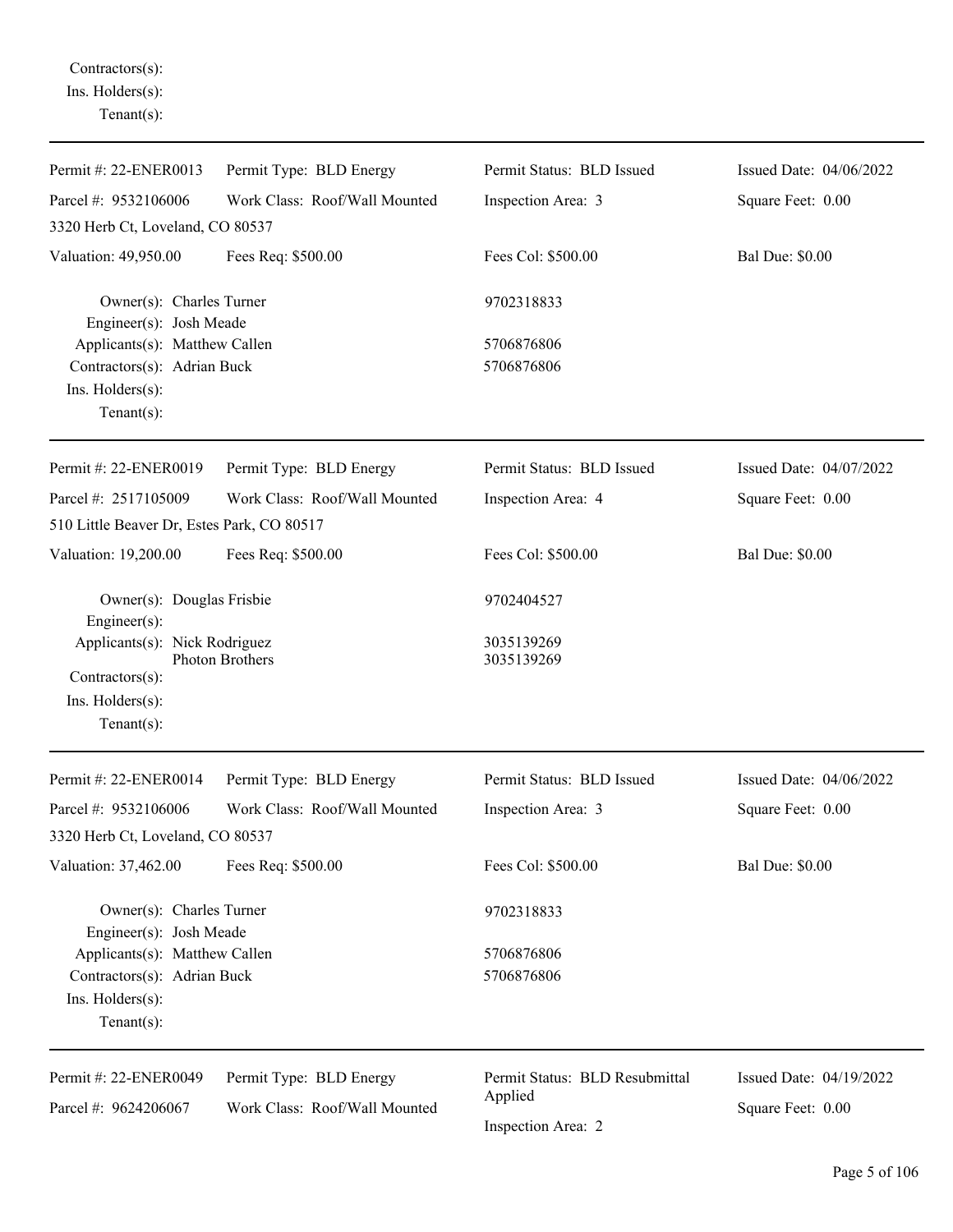| Fees Col: \$500.00<br>Fees Req: \$551.00<br>Bal Due: \$51.00<br>Owner(s): Annalisa Boyd<br>Engineer(s):<br>Applicants(s): Jeremy Burks<br>7209369460<br>Contractors(s): Jeremy Burks<br>7209369460<br>Ins. Holders(s):<br>$Tenant(s)$ :<br>Permit Status: BLD LOC<br>Issued Date: 04/01/2022<br>Permit Type: BLD Energy<br>Work Class: Roof/Wall Mounted<br>Square Feet: 0.00<br>Inspection Area: 3<br>1116 Shelby Dr, Berthoud, CO 80513<br>Fees Col: \$432.03<br><b>Bal Due: \$0.00</b><br>Fees Req: \$432.03<br>Owner(s): Michelle Oakley<br>Engineer(s): John Calvert<br>3034663014<br>Applicants(s): Suntalk Solar<br>7207089723<br>Ray Williams<br>7207089723<br>Contractors(s): Ray Williams<br>7207089723<br>Ins. Holders(s):<br>$Tenant(s)$ :<br>Permit Type: BLD Energy<br>Permit Status: BLD Issued<br>Issued Date: 04/19/2022<br>Work Class: Roof/Wall Mounted<br>Inspection Area: 2<br>Square Feet: 0.00<br>3817 Soderburg Dr, Fort Collins, CO 80526<br><b>Bal Due: \$0.00</b><br>Fees Col: \$500.00<br>Fees Req: \$500.00<br>Owner(s): Steve Chaffee<br>9702244687<br>$Engineering(s)$ :<br>Applicants(s): Matt Scherer<br>970-988-5682<br>Contractors(s): Craig Zobec<br>3035257252<br>Ins. Holders(s):<br>Tenant $(s)$ :<br>Permit Type: BLD Energy<br>Permit Status: BLD Issued<br>Issued Date: 04/25/2022<br>Parcel #: 8831200060<br>Work Class: Roof/Wall Mounted<br>Inspection Area: 1<br>Square Feet: 0.00<br>1120 Club View Ter, Fort Collins, CO 80524<br>Fees Col: \$500.00<br><b>Bal Due: \$0.00</b><br>Fees Req: \$500.00<br>Owner(s): Peter Stackhouse<br>9703108022<br>Engineer(s):<br>Applicants(s): Scott Harris<br>3034745480<br>Contractors(s): Tim Brown<br>7202921589<br>Daniel Knox | 405 Park Place Dr, Fort Collins, CO 80525 |  |            |  |  |  |
|-------------------------------------------------------------------------------------------------------------------------------------------------------------------------------------------------------------------------------------------------------------------------------------------------------------------------------------------------------------------------------------------------------------------------------------------------------------------------------------------------------------------------------------------------------------------------------------------------------------------------------------------------------------------------------------------------------------------------------------------------------------------------------------------------------------------------------------------------------------------------------------------------------------------------------------------------------------------------------------------------------------------------------------------------------------------------------------------------------------------------------------------------------------------------------------------------------------------------------------------------------------------------------------------------------------------------------------------------------------------------------------------------------------------------------------------------------------------------------------------------------------------------------------------------------------------------------------------------------------------------------------------------------------------------------------------------------------------------|-------------------------------------------|--|------------|--|--|--|
|                                                                                                                                                                                                                                                                                                                                                                                                                                                                                                                                                                                                                                                                                                                                                                                                                                                                                                                                                                                                                                                                                                                                                                                                                                                                                                                                                                                                                                                                                                                                                                                                                                                                                                                         | Valuation: 34,937.00                      |  |            |  |  |  |
|                                                                                                                                                                                                                                                                                                                                                                                                                                                                                                                                                                                                                                                                                                                                                                                                                                                                                                                                                                                                                                                                                                                                                                                                                                                                                                                                                                                                                                                                                                                                                                                                                                                                                                                         |                                           |  |            |  |  |  |
|                                                                                                                                                                                                                                                                                                                                                                                                                                                                                                                                                                                                                                                                                                                                                                                                                                                                                                                                                                                                                                                                                                                                                                                                                                                                                                                                                                                                                                                                                                                                                                                                                                                                                                                         |                                           |  |            |  |  |  |
|                                                                                                                                                                                                                                                                                                                                                                                                                                                                                                                                                                                                                                                                                                                                                                                                                                                                                                                                                                                                                                                                                                                                                                                                                                                                                                                                                                                                                                                                                                                                                                                                                                                                                                                         |                                           |  |            |  |  |  |
|                                                                                                                                                                                                                                                                                                                                                                                                                                                                                                                                                                                                                                                                                                                                                                                                                                                                                                                                                                                                                                                                                                                                                                                                                                                                                                                                                                                                                                                                                                                                                                                                                                                                                                                         |                                           |  |            |  |  |  |
|                                                                                                                                                                                                                                                                                                                                                                                                                                                                                                                                                                                                                                                                                                                                                                                                                                                                                                                                                                                                                                                                                                                                                                                                                                                                                                                                                                                                                                                                                                                                                                                                                                                                                                                         |                                           |  |            |  |  |  |
|                                                                                                                                                                                                                                                                                                                                                                                                                                                                                                                                                                                                                                                                                                                                                                                                                                                                                                                                                                                                                                                                                                                                                                                                                                                                                                                                                                                                                                                                                                                                                                                                                                                                                                                         | Permit #: 22-ENER0042                     |  |            |  |  |  |
|                                                                                                                                                                                                                                                                                                                                                                                                                                                                                                                                                                                                                                                                                                                                                                                                                                                                                                                                                                                                                                                                                                                                                                                                                                                                                                                                                                                                                                                                                                                                                                                                                                                                                                                         | Parcel #: 9418106057                      |  |            |  |  |  |
|                                                                                                                                                                                                                                                                                                                                                                                                                                                                                                                                                                                                                                                                                                                                                                                                                                                                                                                                                                                                                                                                                                                                                                                                                                                                                                                                                                                                                                                                                                                                                                                                                                                                                                                         |                                           |  |            |  |  |  |
|                                                                                                                                                                                                                                                                                                                                                                                                                                                                                                                                                                                                                                                                                                                                                                                                                                                                                                                                                                                                                                                                                                                                                                                                                                                                                                                                                                                                                                                                                                                                                                                                                                                                                                                         | Valuation: 14,985.00                      |  |            |  |  |  |
|                                                                                                                                                                                                                                                                                                                                                                                                                                                                                                                                                                                                                                                                                                                                                                                                                                                                                                                                                                                                                                                                                                                                                                                                                                                                                                                                                                                                                                                                                                                                                                                                                                                                                                                         |                                           |  |            |  |  |  |
|                                                                                                                                                                                                                                                                                                                                                                                                                                                                                                                                                                                                                                                                                                                                                                                                                                                                                                                                                                                                                                                                                                                                                                                                                                                                                                                                                                                                                                                                                                                                                                                                                                                                                                                         |                                           |  |            |  |  |  |
|                                                                                                                                                                                                                                                                                                                                                                                                                                                                                                                                                                                                                                                                                                                                                                                                                                                                                                                                                                                                                                                                                                                                                                                                                                                                                                                                                                                                                                                                                                                                                                                                                                                                                                                         |                                           |  |            |  |  |  |
|                                                                                                                                                                                                                                                                                                                                                                                                                                                                                                                                                                                                                                                                                                                                                                                                                                                                                                                                                                                                                                                                                                                                                                                                                                                                                                                                                                                                                                                                                                                                                                                                                                                                                                                         |                                           |  |            |  |  |  |
|                                                                                                                                                                                                                                                                                                                                                                                                                                                                                                                                                                                                                                                                                                                                                                                                                                                                                                                                                                                                                                                                                                                                                                                                                                                                                                                                                                                                                                                                                                                                                                                                                                                                                                                         |                                           |  |            |  |  |  |
|                                                                                                                                                                                                                                                                                                                                                                                                                                                                                                                                                                                                                                                                                                                                                                                                                                                                                                                                                                                                                                                                                                                                                                                                                                                                                                                                                                                                                                                                                                                                                                                                                                                                                                                         |                                           |  |            |  |  |  |
|                                                                                                                                                                                                                                                                                                                                                                                                                                                                                                                                                                                                                                                                                                                                                                                                                                                                                                                                                                                                                                                                                                                                                                                                                                                                                                                                                                                                                                                                                                                                                                                                                                                                                                                         | Permit #: 22-ENER0052                     |  |            |  |  |  |
|                                                                                                                                                                                                                                                                                                                                                                                                                                                                                                                                                                                                                                                                                                                                                                                                                                                                                                                                                                                                                                                                                                                                                                                                                                                                                                                                                                                                                                                                                                                                                                                                                                                                                                                         | Parcel #: 9731109018                      |  |            |  |  |  |
|                                                                                                                                                                                                                                                                                                                                                                                                                                                                                                                                                                                                                                                                                                                                                                                                                                                                                                                                                                                                                                                                                                                                                                                                                                                                                                                                                                                                                                                                                                                                                                                                                                                                                                                         |                                           |  |            |  |  |  |
|                                                                                                                                                                                                                                                                                                                                                                                                                                                                                                                                                                                                                                                                                                                                                                                                                                                                                                                                                                                                                                                                                                                                                                                                                                                                                                                                                                                                                                                                                                                                                                                                                                                                                                                         | Valuation: 28,600.00                      |  |            |  |  |  |
|                                                                                                                                                                                                                                                                                                                                                                                                                                                                                                                                                                                                                                                                                                                                                                                                                                                                                                                                                                                                                                                                                                                                                                                                                                                                                                                                                                                                                                                                                                                                                                                                                                                                                                                         |                                           |  |            |  |  |  |
|                                                                                                                                                                                                                                                                                                                                                                                                                                                                                                                                                                                                                                                                                                                                                                                                                                                                                                                                                                                                                                                                                                                                                                                                                                                                                                                                                                                                                                                                                                                                                                                                                                                                                                                         |                                           |  |            |  |  |  |
|                                                                                                                                                                                                                                                                                                                                                                                                                                                                                                                                                                                                                                                                                                                                                                                                                                                                                                                                                                                                                                                                                                                                                                                                                                                                                                                                                                                                                                                                                                                                                                                                                                                                                                                         |                                           |  |            |  |  |  |
|                                                                                                                                                                                                                                                                                                                                                                                                                                                                                                                                                                                                                                                                                                                                                                                                                                                                                                                                                                                                                                                                                                                                                                                                                                                                                                                                                                                                                                                                                                                                                                                                                                                                                                                         |                                           |  |            |  |  |  |
|                                                                                                                                                                                                                                                                                                                                                                                                                                                                                                                                                                                                                                                                                                                                                                                                                                                                                                                                                                                                                                                                                                                                                                                                                                                                                                                                                                                                                                                                                                                                                                                                                                                                                                                         |                                           |  |            |  |  |  |
|                                                                                                                                                                                                                                                                                                                                                                                                                                                                                                                                                                                                                                                                                                                                                                                                                                                                                                                                                                                                                                                                                                                                                                                                                                                                                                                                                                                                                                                                                                                                                                                                                                                                                                                         | Permit #: 22-ENER0055                     |  |            |  |  |  |
|                                                                                                                                                                                                                                                                                                                                                                                                                                                                                                                                                                                                                                                                                                                                                                                                                                                                                                                                                                                                                                                                                                                                                                                                                                                                                                                                                                                                                                                                                                                                                                                                                                                                                                                         |                                           |  |            |  |  |  |
|                                                                                                                                                                                                                                                                                                                                                                                                                                                                                                                                                                                                                                                                                                                                                                                                                                                                                                                                                                                                                                                                                                                                                                                                                                                                                                                                                                                                                                                                                                                                                                                                                                                                                                                         |                                           |  |            |  |  |  |
|                                                                                                                                                                                                                                                                                                                                                                                                                                                                                                                                                                                                                                                                                                                                                                                                                                                                                                                                                                                                                                                                                                                                                                                                                                                                                                                                                                                                                                                                                                                                                                                                                                                                                                                         | Valuation: 26,274.00                      |  |            |  |  |  |
|                                                                                                                                                                                                                                                                                                                                                                                                                                                                                                                                                                                                                                                                                                                                                                                                                                                                                                                                                                                                                                                                                                                                                                                                                                                                                                                                                                                                                                                                                                                                                                                                                                                                                                                         |                                           |  |            |  |  |  |
|                                                                                                                                                                                                                                                                                                                                                                                                                                                                                                                                                                                                                                                                                                                                                                                                                                                                                                                                                                                                                                                                                                                                                                                                                                                                                                                                                                                                                                                                                                                                                                                                                                                                                                                         |                                           |  |            |  |  |  |
|                                                                                                                                                                                                                                                                                                                                                                                                                                                                                                                                                                                                                                                                                                                                                                                                                                                                                                                                                                                                                                                                                                                                                                                                                                                                                                                                                                                                                                                                                                                                                                                                                                                                                                                         |                                           |  |            |  |  |  |
|                                                                                                                                                                                                                                                                                                                                                                                                                                                                                                                                                                                                                                                                                                                                                                                                                                                                                                                                                                                                                                                                                                                                                                                                                                                                                                                                                                                                                                                                                                                                                                                                                                                                                                                         |                                           |  | 3034745480 |  |  |  |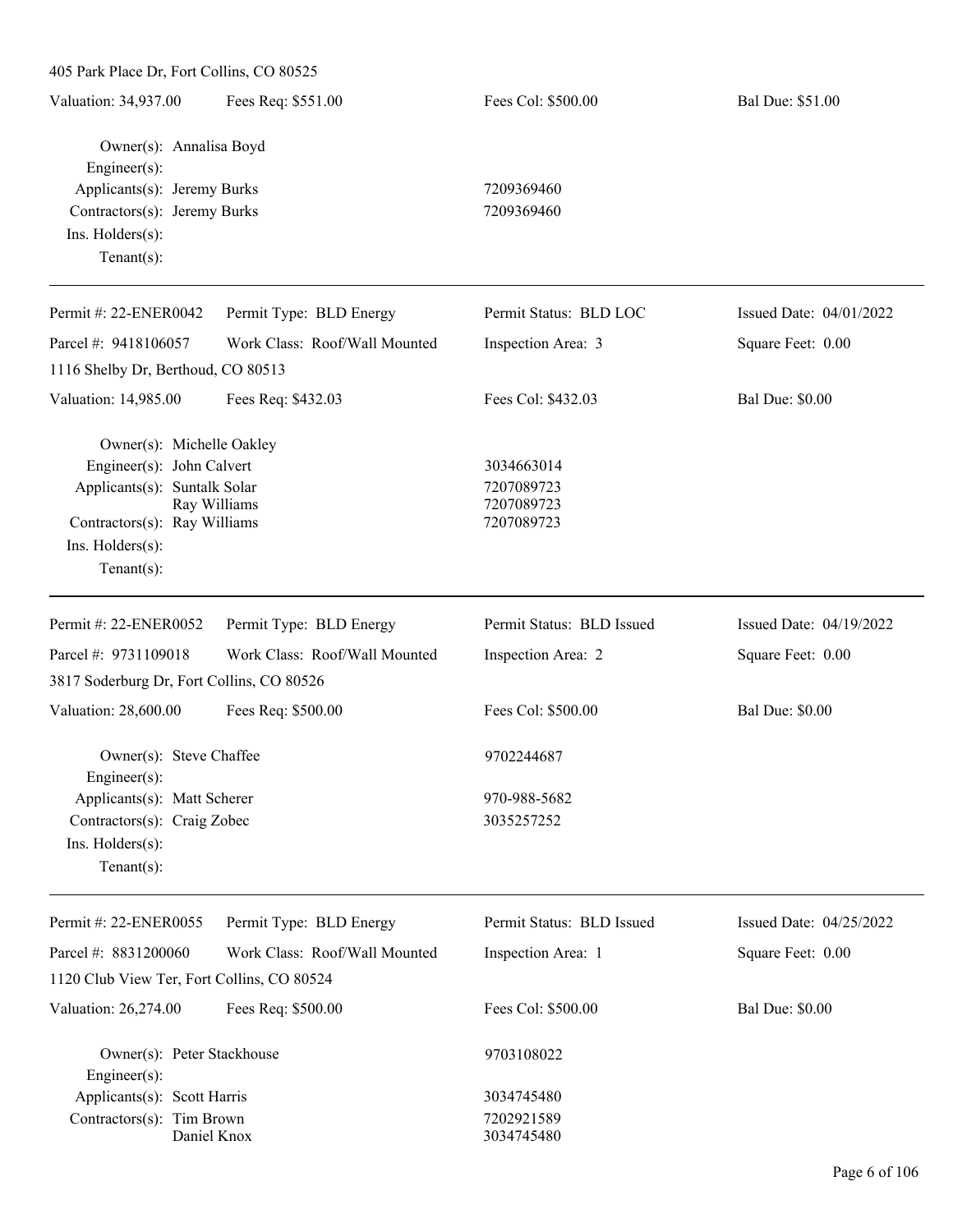Ins. Holders(s): Tenant(s):

| Permit #: 22-ENER0001                                                                                                                                             | Permit Type: BLD Energy                                  | Permit Status: BLD Issued                                                  | Issued Date: 04/14/2022                      |
|-------------------------------------------------------------------------------------------------------------------------------------------------------------------|----------------------------------------------------------|----------------------------------------------------------------------------|----------------------------------------------|
| Parcel #: 1433300012                                                                                                                                              | Work Class: Roof/Wall Mounted                            | Inspection Area: 4                                                         | Square Feet: 0.00                            |
| 83 Deer Hollow Ct, Lyons, CO 80540                                                                                                                                |                                                          |                                                                            |                                              |
| Valuation: 5,901.00                                                                                                                                               | Fees Req: \$215.15                                       | Fees Col: \$215.15                                                         | <b>Bal Due: \$0.00</b>                       |
| Owner(s): Serena Jura<br>Engineer(s): John Calvert<br>Applicants(s): Dave Rasmussen<br>Contractors(s): Dave Rasmussen<br>$Ins.$ Holders $(s)$ :<br>Tenant $(s)$ : | Ion Developer LLC dba Ion Solar                          | $(941) 705 - 5417$<br>3034663014<br>8887817074<br>8887817074<br>8887817074 |                                              |
| Permit #: 22-ENER0043                                                                                                                                             | Permit Type: BLD Energy                                  | Permit Status: BLD Issued                                                  | Issued Date: 04/01/2022                      |
| Parcel #: 8831105023                                                                                                                                              | Work Class: Roof/Wall Mounted                            | Inspection Area: 1                                                         | Square Feet: 0.00                            |
| 2605 Turnberry Rd, Fort Collins, CO 80524                                                                                                                         |                                                          |                                                                            |                                              |
| Valuation: 31,008.00                                                                                                                                              | Fees Req: \$500.00                                       | Fees Col: \$500.00                                                         | <b>Bal Due: \$0.00</b>                       |
| Owner(s): Joseph Jenkins<br>Engineer(s): Vincent Mwumvaneza<br>Applicants(s): Erik Roth<br>Contractors(s): Erik Roth<br>$Ins.$ Holders $(s)$ :<br>Tenant $(s)$ :  |                                                          | 970-222-7272<br>9512545655<br>7203650255<br>7203650255                     |                                              |
| Permit #: 22-ENER0041                                                                                                                                             | Permit Type: BLD Energy                                  | Permit Status: BLD LOC                                                     | Issued Date: 04/05/2022                      |
| Parcel #: 9828410009                                                                                                                                              | Work Class: Roof/Wall Mounted                            | Inspection Area: 1                                                         | Square Feet: 0.00                            |
| 2903 Farview Dr, Fort Collins, CO 80524                                                                                                                           |                                                          |                                                                            |                                              |
| Valuation: 9,855.00                                                                                                                                               | Fees Req: \$311.53                                       | Fees Col: \$311.53                                                         | <b>Bal Due: \$0.00</b>                       |
| Owner(s): Martha Amey<br>Engineer(s): John Calvert<br>Applicants(s): Suntalk Solar<br>Contractors(s): Ray Williams<br>Ins. Holders(s):<br>Tenant $(s)$ :          |                                                          | 9702242950<br>3034663014<br>7207089723<br>7207089723                       |                                              |
| Permit #: 22-ENER0024<br>Parcel #: 9424008703<br>332 E County Road 6c, Berthoud, CO 80513                                                                         | Permit Type: BLD Energy<br>Work Class: Roof/Wall Mounted | Permit Status: BLD Issued<br>Inspection Area: 3                            | Issued Date: 04/06/2022<br>Square Feet: 0.00 |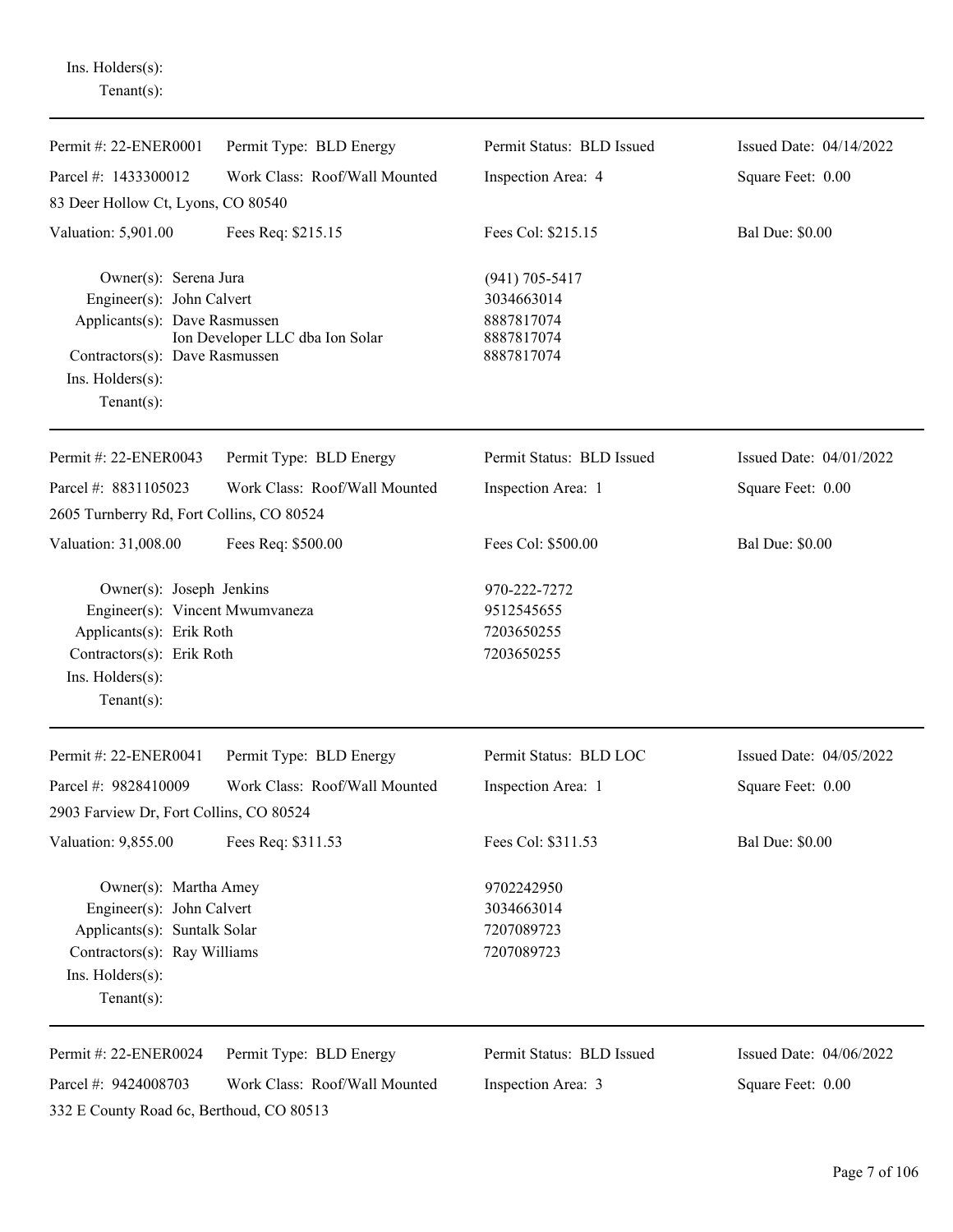| Valuation: 105,346.00                                                                                                                                  | Fees Req: \$500.00                                       | Fees Col: \$500.00                                      | <b>Bal Due: \$0.00</b>  |
|--------------------------------------------------------------------------------------------------------------------------------------------------------|----------------------------------------------------------|---------------------------------------------------------|-------------------------|
| Owner(s): Martin Chernoff<br>$Engineering(s)$ :<br>Applicants(s): Matthew Callen<br>Contractors(s): Adrian Buck<br>Ins. Holders(s):<br>Tenant $(s)$ :  | Karen Jacobson-Chernoff                                  | 970-889-9888<br>5706876806<br>5706876806                |                         |
| Permit #: 22-ENER0047                                                                                                                                  | Permit Type: BLD Energy                                  | Permit Status: BLD Issued                               | Issued Date: 04/20/2022 |
| Parcel #: 9624405006<br>825 Turman Dr, Fort Collins, CO 80525                                                                                          | Work Class: Roof/Wall Mounted                            | Inspection Area: 2                                      | Square Feet: 0.00       |
| Valuation: 17,533.00                                                                                                                                   | Fees Req: \$500.00                                       | Fees Col: \$500.00                                      | <b>Bal Due: \$0.00</b>  |
| Engineer(s): John Calvert<br>Applicants(s): Namaste Solar Electric Inc<br>Contractors(s): Jason Sharpe<br>Ins. Holders(s):<br>Tenant $(s)$ :           | Owner(s): Diana S Larson Revocable Trust<br>David Larson | 9706637121<br>3034663014<br>7043003317<br>3034470300214 |                         |
| Permit #: 22-ENER0045                                                                                                                                  | Permit Type: BLD Energy                                  | Permit Status: BLD LOC                                  | Issued Date: 04/12/2022 |
| Parcel #: 3401418057                                                                                                                                   | Work Class: Roof/Wall Mounted                            | Inspection Area: 4                                      | Square Feet: 0.00       |
| 816 Ponderosa Ln, Estes Park, CO 80517                                                                                                                 |                                                          |                                                         |                         |
| Valuation: 17,757.00                                                                                                                                   | Fees Req: \$500.00                                       | Fees Col: \$500.00                                      | <b>Bal Due: \$0.00</b>  |
| Owner(s): Peter Reuman<br>Engineer(s): Eric Sumsion<br>Applicants(s): Adrian Buck<br>Contractors(s): Adrian Buck<br>Ins. Holders(s):<br>Tenant $(s)$ : |                                                          | 970-619-0514<br>8019901775<br>5706876806<br>5706876806  |                         |
| Permit #: 22-MISC0601                                                                                                                                  | Permit Type: BLD Miscellaneous                           | Permit Status: BLD Issued                               | Issued Date: 04/08/2022 |
| Parcel #: 0727000036<br>10374 Puma Gulch Rd, Loveland, CO 80538                                                                                        | Work Class: Boiler                                       | Inspection Area: 2                                      | Square Feet: 0.00       |
| Valuation: 3,000.00                                                                                                                                    | Fees Req: \$62.27                                        | Fees Col: \$62.27                                       | <b>Bal Due: \$0.00</b>  |
| Owner(s): Laura Raynolds<br>Engineer(s):<br>Applicants(s): Neal Girard<br>Contractors(s): Neal Girard<br>Ins. Holders(s):                              |                                                          | 9706981251<br>9706981251                                |                         |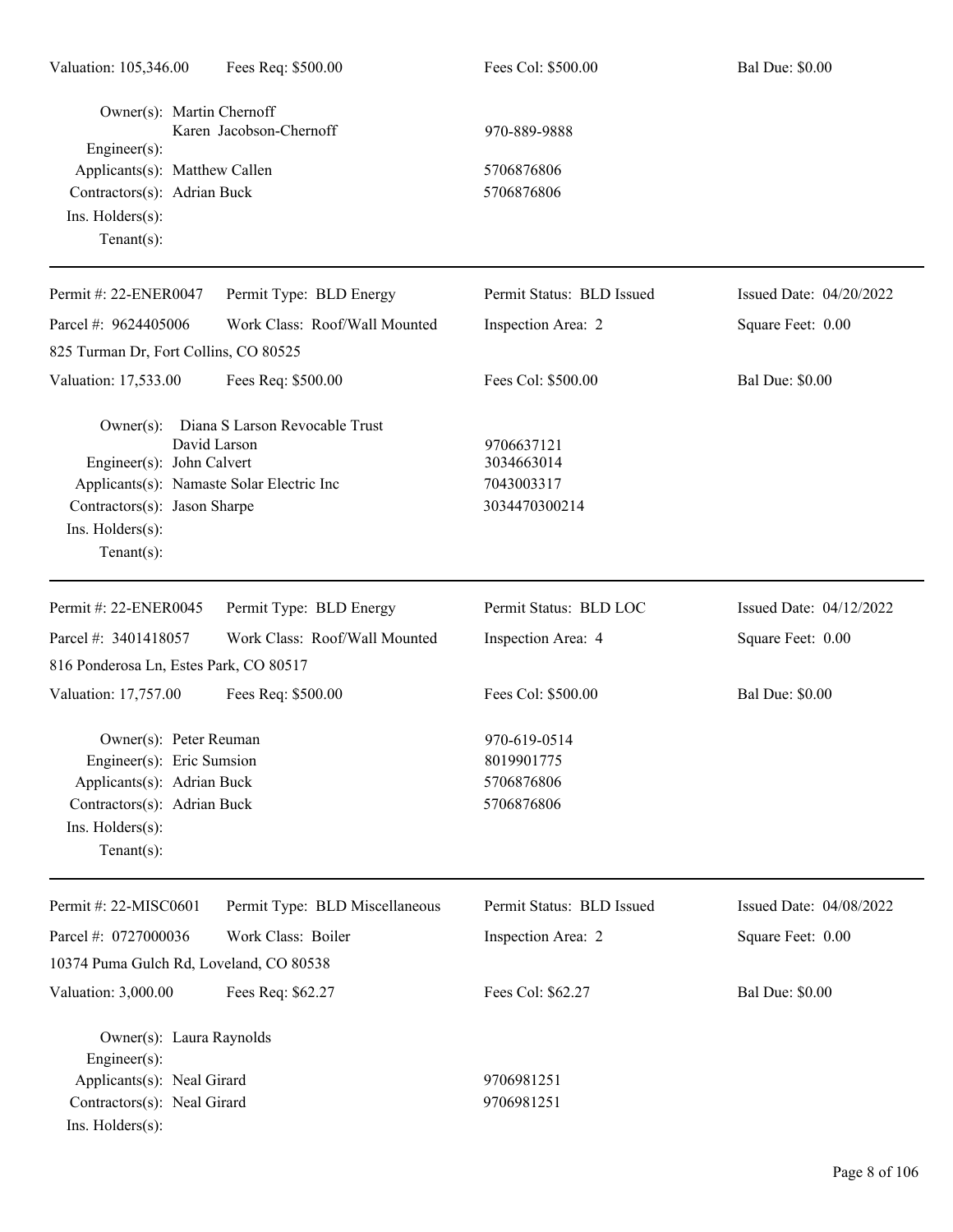| Permit #: 22-MISC0717<br>Parcel #: 9829327013<br>3328 Mcconnell Dr, Laporte, CO 80535                                                               | Permit Type: BLD Miscellaneous<br>Work Class: Boiler | Permit Status: BLD Issued<br>Inspection Area: 1 | Issued Date: 04/19/2022<br>Square Feet: 0.00 |
|-----------------------------------------------------------------------------------------------------------------------------------------------------|------------------------------------------------------|-------------------------------------------------|----------------------------------------------|
| Valuation: 34,200.00                                                                                                                                | Fees Req: \$726.15                                   | Fees Col: \$726.15                              | <b>Bal Due: \$0.00</b>                       |
| Engineer(s):<br>Applicants(s): Triera Conway<br>Contractors(s):<br>Ins. Holders(s):<br>$Tenant(s)$ :                                                | Owner(s): McConnell Properties LLC                   | 9704947617                                      |                                              |
| Permit #: 22-MISC0682                                                                                                                               | Permit Type: BLD Miscellaneous                       | Permit Status: BLD Issued                       | Issued Date: 04/18/2022                      |
| Parcel #: 8631000010                                                                                                                                | Work Class: Boiler                                   | Inspection Area: 2                              | Square Feet: 0.00                            |
| 1518 E 57th St, Loveland, CO 80538                                                                                                                  |                                                      |                                                 |                                              |
| Valuation: 19,905.00                                                                                                                                | Fees Req: \$414.96                                   | Fees Col: \$414.96                              | <b>Bal Due: \$0.00</b>                       |
| Owner(s): Dino Ditullio<br>Engineer(s):<br>Applicants(s): Michael Missimer<br>Contractors(s): Michael Missimer<br>Ins. Holders(s):<br>$Tenant(s)$ : |                                                      | 9703109232<br>9703109232                        |                                              |
| Permit #: 22-MISC0744                                                                                                                               | Permit Type: BLD Miscellaneous                       | Permit Status: BLD Issued                       | Issued Date: 04/25/2022                      |
| Parcel #: 9431205026                                                                                                                                | Work Class: Boiler                                   | Inspection Area: 3                              | Square Feet: 0.00                            |
| 1800 Blue Mountain Ave, Berthoud, CO 80513                                                                                                          |                                                      |                                                 |                                              |
| Valuation: 12,587.00                                                                                                                                | Fees Req: \$269.74                                   | Fees Col: \$269.74                              | <b>Bal Due: \$0.00</b>                       |
| Owner(s): Mike Nekvasil<br>Engineer(s):                                                                                                             |                                                      | $(303)$ 358-6273                                |                                              |
| Applicants(s): Karen Arnold                                                                                                                         |                                                      | 9704844440                                      |                                              |
| Contractors(s): William Kusmik<br>Ins. Holders(s):<br>$Tenant(s)$ :                                                                                 |                                                      | 9705670184                                      |                                              |
| Permit #: 22-MISC0707                                                                                                                               | Permit Type: BLD Miscellaneous                       | Permit Status: BLD LOC                          | Issued Date: 04/19/2022                      |
| Parcel #: 8718244701                                                                                                                                | Work Class: Demolition                               | Inspection Area: 2                              | Square Feet: 0.00                            |
| 1513 E Mulberry St, Fort Collins, CO 80524                                                                                                          |                                                      |                                                 |                                              |
| Valuation: 5,000.00                                                                                                                                 | Fees Req: \$51.64                                    | Fees Col: \$51.64                               | <b>Bal Due: \$0.00</b>                       |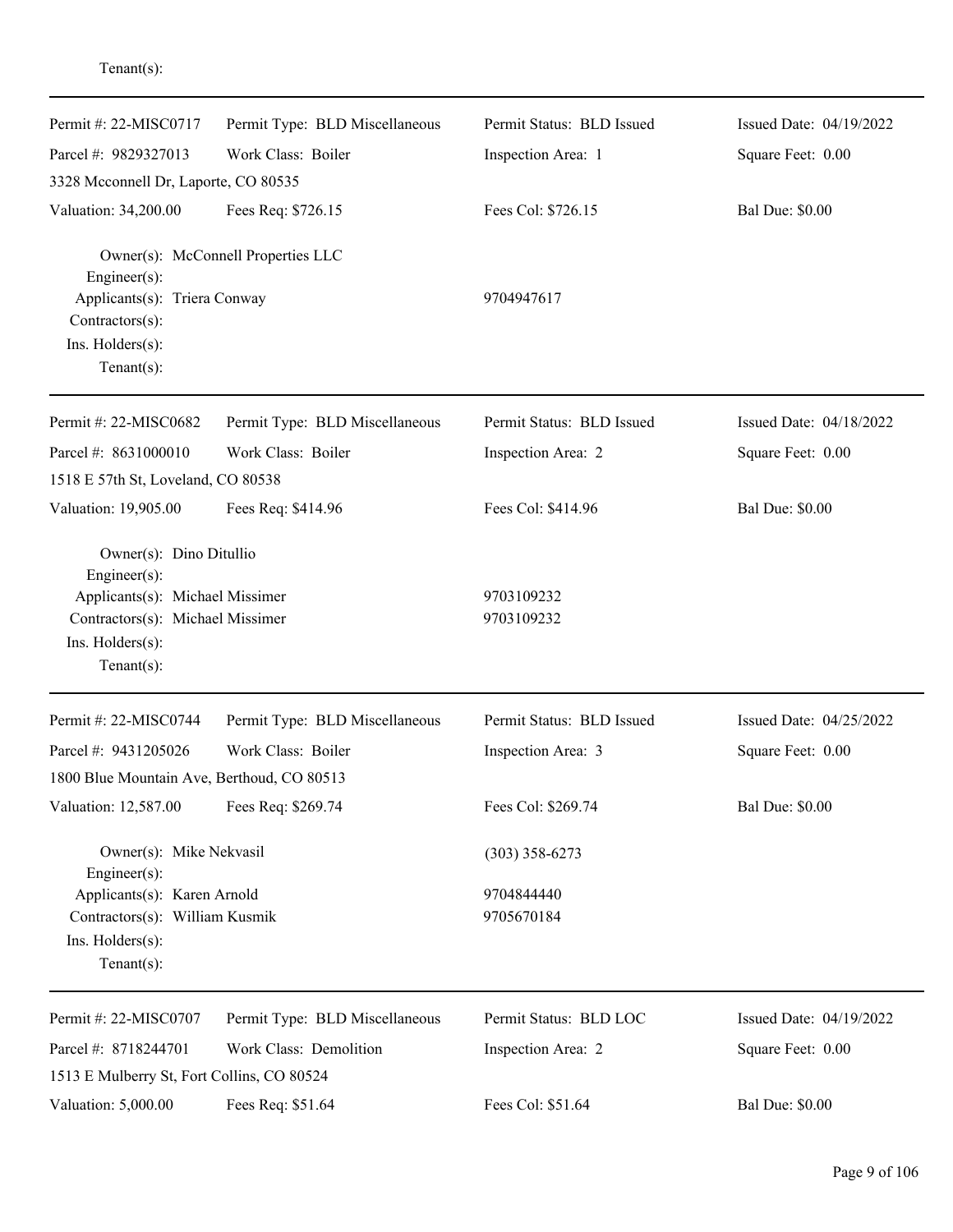| Owner(s): Fun Fortress LLC<br>Engineer(s):                                                                                                     |                                             | 9703136866                                   |                         |
|------------------------------------------------------------------------------------------------------------------------------------------------|---------------------------------------------|----------------------------------------------|-------------------------|
| Applicants(s): Cory Regan<br>Contractors(s): Cory Regan<br>Ins. Holders(s):<br>Tenant $(s)$ :                                                  |                                             | 9703814311<br>9703814311                     |                         |
| Permit #: 22-MISC0753                                                                                                                          | Permit Type: BLD Miscellaneous              | Permit Status: BLD Issued                    | Issued Date: 04/25/2022 |
| Parcel #: 2435207028                                                                                                                           | Work Class: Demolition                      | Inspection Area: 4                           | Square Feet: 0.00       |
| 1032 Aspen Dr, Estes Park, CO 80517                                                                                                            |                                             |                                              |                         |
| Valuation: 600.00                                                                                                                              | Fees Req: \$51.64                           | Fees Col: \$51.64                            | <b>Bal Due: \$0.00</b>  |
| Owner(s): Jerry and Gordon LLC<br>Engineer(s):<br>Applicants(s): Gordon Hohenfeldt<br>Contractors(s):<br>Ins. Holders(s):<br>$Tenant(s)$ :     |                                             | 3038860101                                   |                         |
| Permit #: 22-MISC0791                                                                                                                          | Permit Type: BLD Miscellaneous              | Permit Status: BLD Issued                    | Issued Date: 04/28/2022 |
| Parcel #: 9827000027                                                                                                                           | Work Class: Demolition                      | Inspection Area: 1                           | Square Feet: 0.00       |
| 2960 N County Road 19, Fort Collins, CO 80524                                                                                                  |                                             |                                              |                         |
| Valuation: 0.00                                                                                                                                | Fees Req: \$51.64                           | Fees Col: \$51.64                            | <b>Bal Due: \$0.00</b>  |
| Owner(s): Ron Talarico<br>$Engineering(s)$ :<br>Applicants(s): Ron Talarico<br>$Contractors(s)$ :<br>Ins. $H$ olders $(s)$ :<br>Tenant $(s)$ : | Ron Talarico                                | 970-493-1121<br>970-493-1121<br>970-493-1121 |                         |
| Permit #: 22-MISC0787                                                                                                                          | Permit Type: BLD Miscellaneous              | Permit Status: BLD LOC                       | Issued Date: 04/27/2022 |
| Parcel #: 8716214004                                                                                                                           | Work Class: Demolition                      | Inspection Area: 2                           | Square Feet: 0.00       |
| 3419 E Mulberry St, Fort Collins, CO 80524                                                                                                     |                                             |                                              |                         |
| Valuation: 100.00                                                                                                                              | Fees Req: \$51.64                           | Fees Col: \$51.64                            | <b>Bal Due: \$0.00</b>  |
| Engineer(s):                                                                                                                                   | Owner(s): East Mulberry Properties LLC      | 9702181649                                   |                         |
| Contractors(s):<br>Ins. Holders(s):<br>$Tenant(s)$ :                                                                                           | Applicants(s): East Mulberry Properties LLC | 9702181649                                   |                         |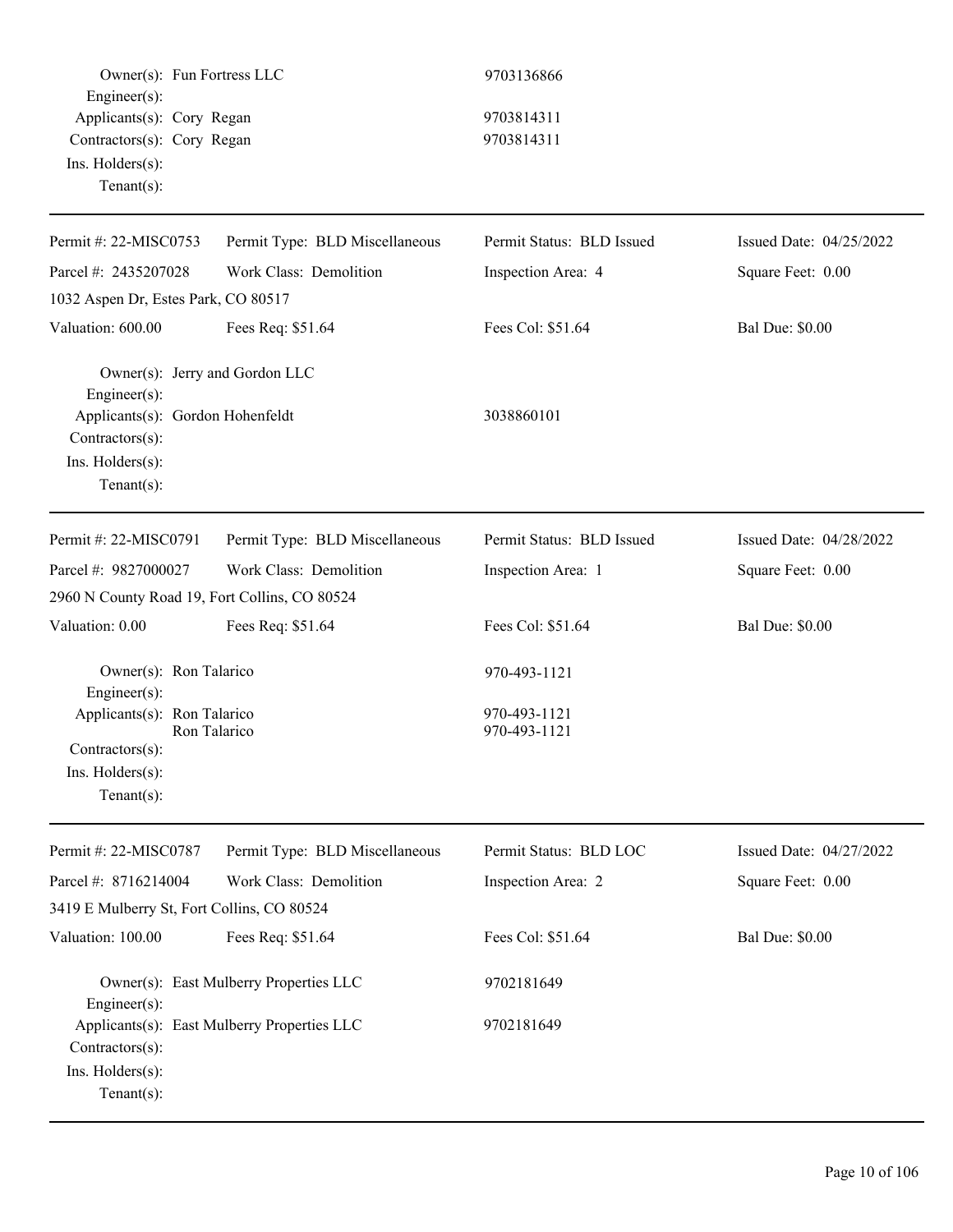| Permit #: 22-MISC0686                                                                 | Permit Type: BLD Miscellaneous | Permit Status: BLD Issued  | Issued Date: 04/18/2022 |
|---------------------------------------------------------------------------------------|--------------------------------|----------------------------|-------------------------|
| Parcel #: 3402200031                                                                  | Work Class: Demolition         | Inspection Area: 4         | Square Feet: 0.00       |
| 730 Little Prospect Rd, Estes Park, CO 80517                                          |                                |                            |                         |
| Valuation: 500.00                                                                     | Fees Req: \$51.64              | Fees Col: \$51.64          | <b>Bal Due: \$0.00</b>  |
| Owner(s): Joel Ziegler<br>Engineer(s):                                                |                                | 9702324919                 |                         |
| Applicants(s): Joel Ziegler<br>Contractors(s):                                        |                                | 9702324919                 |                         |
| Ins. Holders(s):<br>Tenant $(s)$ :                                                    |                                |                            |                         |
| Permit #: 22-MISC0799                                                                 | Permit Type: BLD Miscellaneous | Permit Status: BLD Issued  | Issued Date: 04/29/2022 |
| Parcel #: 8532000007                                                                  | Work Class: Demolition         | Inspection Area: 3         | Square Feet: 0.00       |
| 3816 S County Road 11, Loveland, CO 80537                                             |                                |                            |                         |
| Valuation: 15,000.00                                                                  | Fees Req: \$51.64              | Fees Col: \$51.64          | <b>Bal Due: \$0.00</b>  |
| Owner(s): Colleen Von Bernuth<br>Engineer(s):                                         | Richard Von Bernuth            | 3037722076<br>303-772-2076 |                         |
| Applicants(s): Ryan Goforth<br>Contractors(s):<br>Ins. Holders(s):<br>$Tenant(s)$ :   |                                | 3039059991                 |                         |
| Permit #: 22-MISC0549                                                                 | Permit Type: BLD Miscellaneous | Permit Status: BLD Issued  | Issued Date: 04/01/2022 |
| Parcel #: 9709205007                                                                  | Work Class: Electrical         | Inspection Area: 2         | Square Feet: 0.00       |
| 322 N Sunset St, Fort Collins, CO 80521                                               |                                |                            |                         |
| Valuation: 4,800.00                                                                   | Fees Req: \$166.08             | Fees Col: \$166.08         | <b>Bal Due: \$0.00</b>  |
| Owner(s): Robert Zuellig<br>Engineer(s):                                              |                                | 9702170498                 |                         |
| Applicants(s): Daniel Harber<br>Contractors(s):<br>Ins. Holders(s):<br>Tenant $(s)$ : | Daniel Harber                  | 9708173159<br>9708173159   |                         |
| Permit #: 22-MISC0697                                                                 | Permit Type: BLD Miscellaneous | Permit Status: BLD LOC     | Issued Date: 04/18/2022 |
| Parcel #: 0729405027                                                                  | Work Class: Electrical         | Inspection Area: 2         | Square Feet: 0.00       |
| 14296 Otter Rd, Loveland, CO 80538                                                    |                                |                            |                         |
| Valuation: 1,000.00                                                                   | Fees Req: \$120.00             | Fees Col: \$120.00         | <b>Bal Due: \$0.00</b>  |
| Owner(s): Paul Rutt                                                                   |                                | $(720)$ 771-1723           |                         |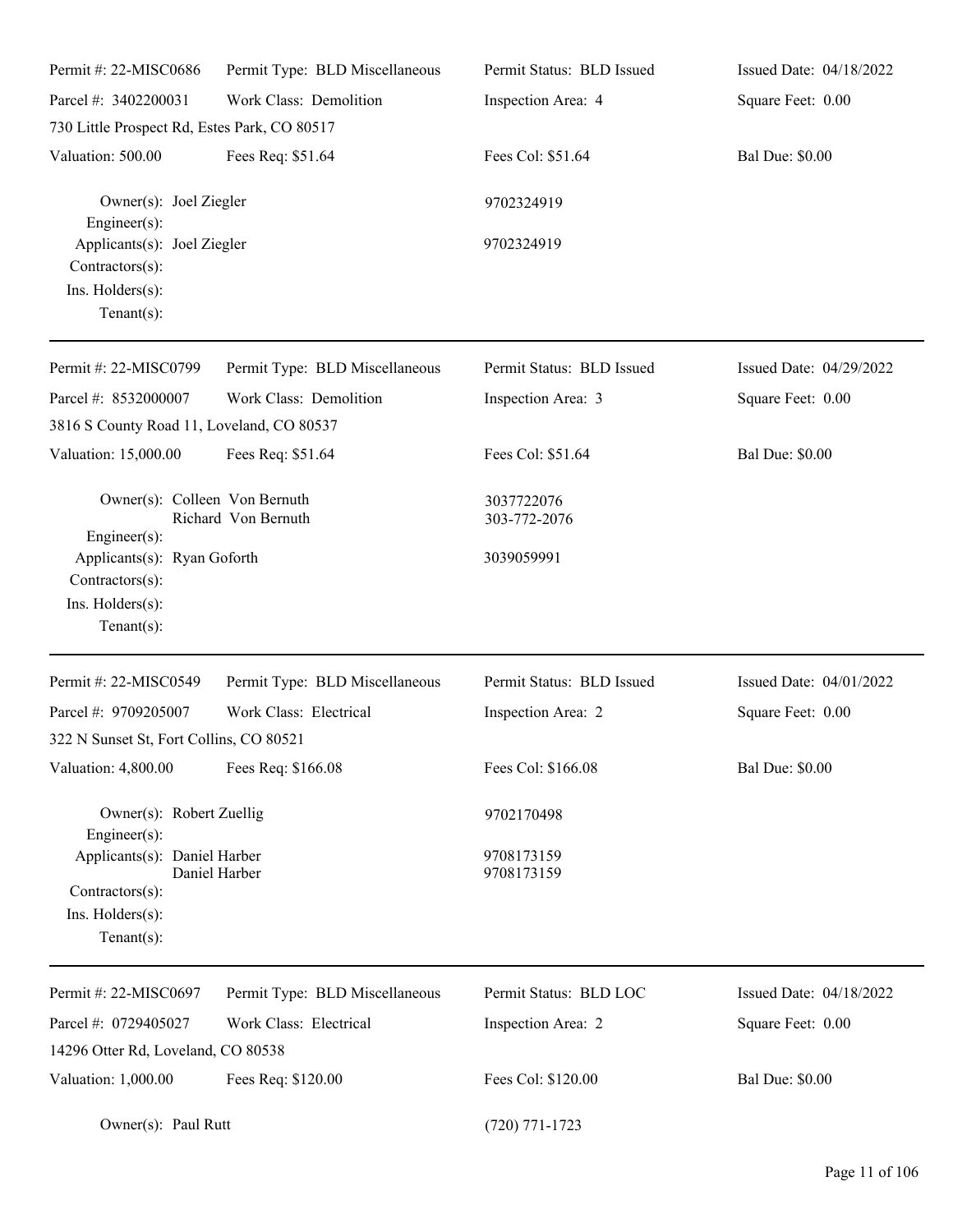Engineer(s): Applicants(s): Scott Lazarowicz 970-567-7593 Contractors(s): Ins. Holders(s): Tenant(s):

Permit #: 22-MISC0666 Parcel #: 9519205004 Permit Type: BLD Miscellaneous Work Class: Electrical Permit Status: BLD LOC Inspection Area: 3 Issued Date: 04/18/2022 Square Feet: 0.00 6310 Chokecherry Dr, Loveland, CO 80537 Valuation: 10,000.00 Fees Req: \$216.00 Fees Col: \$216.00 Bal Due: \$0.00 Owner(s): David Trumbo 9702279604 Engineer(s): Applicants(s): Kimberly Forsgren 3036785154 Contractors(s): Ins. Holders(s): Tenant(s): Permit #: 22-MISC0622 Parcel #: 3932400047 Permit Type: BLD Miscellaneous Work Class: Electrical Permit Status: BLD Issued Inspection Area: 1 Issued Date: 04/13/2022 Square Feet: 0.00 399 Crown Point Dr, Bellvue, CO 80303 Valuation: 1,200.00 Fees Req: \$120.00 Fees Col: \$120.00 Bal Due: \$0.00 Owner(s): Stephanie Fitchett (402) 217-3031 Engineer(s): Applicants(s): Patrick Conway 9705663803 Contractors(s): Ins. Holders(s): Tenant(s): Permit #: 22-MISC0680 Parcel #: 8930000003 Permit Type: BLD Miscellaneous Work Class: Electrical Permit Status: BLD Issued Inspection Area: 1 Issued Date: 04/15/2022 Square Feet: 0.00 1630 E County Road 64, Wellington, CO 80549 Valuation: 5,400.00 Fees Req: \$171.84 Fees Col: \$171.84 Bal Due: \$0.00 Owner(s): \* Road 43 LLC Engineer(s): Applicants(s): Robert Meyer 97053917666 Contractors(s): Ins. Holders(s): Tenant(s): Permit #: 22-MISC0761 Parcel #: 3526314013 Permit Type: BLD Miscellaneous Work Class: Electrical Permit Status: BLD Issued Inspection Area: 4 Issued Date: 04/25/2022 Square Feet: 0.00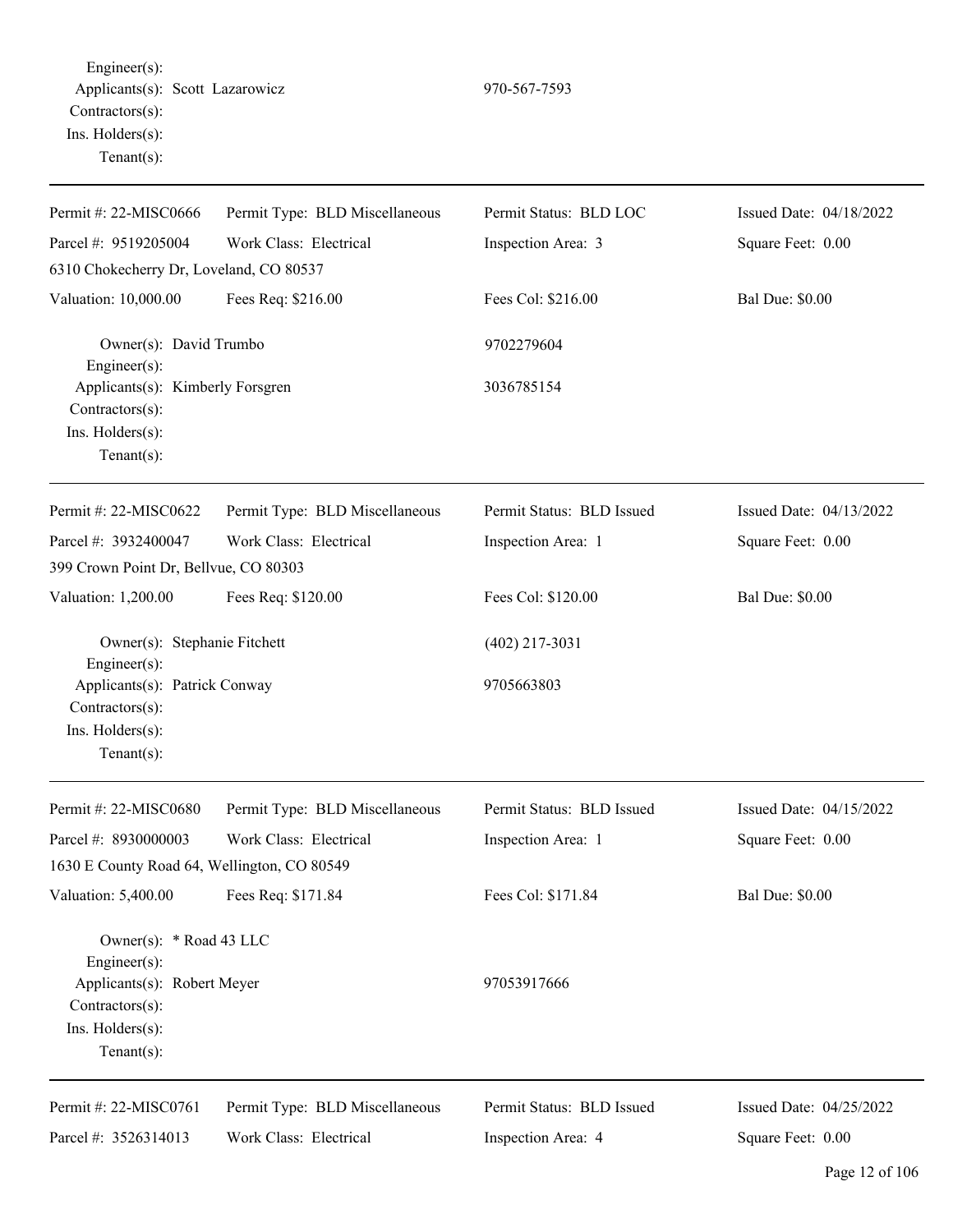860 Columbine Dr, Estes Park, CO 80517 Valuation: 200.00 Fees Req: \$120.00 Fees Col: \$120.00 Bal Due: \$0.00 Owner(s): Erik Murdock 5202412086 Engineer(s): Applicants(s): Erik Murdock 5202412086 Contractors(s): Ins. Holders(s): Tenant(s): Permit #: 22-MISC0796 Parcel #: 3101000015 Permit Type: BLD Miscellaneous Work Class: Electrical Permit Status: BLD Issued Inspection Area: 6 Issued Date: 04/29/2022 Square Feet: 0.00 2893 N County Road 59, Livermore, CO 80536 Valuation: 5,000.00 Fees Req: \$168.00 Fees Col: \$168.00 Bal Due: \$0.00 Owner(s): \* Jobe Douglas J Trust 3076312993 Engineer(s): Applicants(s): John York 9703976807 John York 9703976807 Contractors(s): Ins. Holders(s): Tenant(s): Permit #: 22-MISC0588 Parcel #: 9420400051 Permit Type: BLD Miscellaneous Work Class: Electrical Permit Status: BLD Issued Inspection Area: 3 Issued Date: 04/06/2022 Square Feet: 0.00 413 S County Road 21, Berthoud, CO 80513 Valuation: 0.00 Fees Req: \$120.00 Fees Col: \$120.00 Bal Due: \$0.00 Owner(s): Jessica Manzer 4058896148 Engineer(s): Applicants(s): Eric Carlson 970-286-4286 Contractors(s): Ins. Holders(s): Tenant(s): Permit #: 22-MISC0736 Parcel #: 2915105070 Permit Type: BLD Miscellaneous Work Class: Electrical Permit Status: BLD Issued Inspection Area: 5 Issued Date: 04/21/2022 Square Feet: 0.00 466 Cucharas Mountain Rd, Livermore, CO 80536 Valuation: 4,800.00 Fees Req: \$166.08 Fees Col: \$166.08 Bal Due: \$0.00 Owner(s): Richard Gillies Engineer(s): Applicants(s): Chelsea Myers Contractors(s): Ins. Holders(s):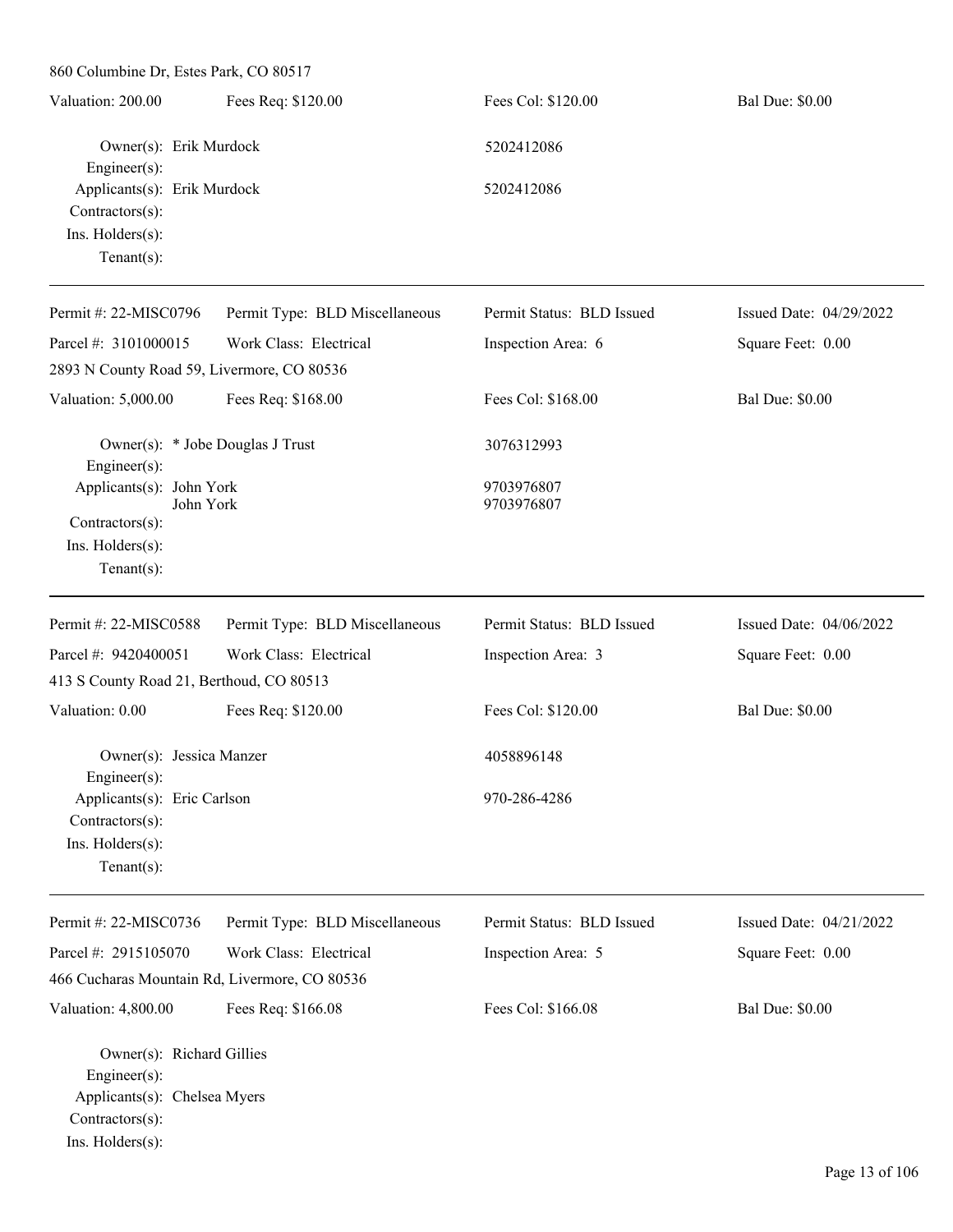| Permit #: 22-MISC0619                                                                                                         | Permit Type: BLD Miscellaneous | Permit Status: BLD LOC    | Issued Date: 04/11/2022 |
|-------------------------------------------------------------------------------------------------------------------------------|--------------------------------|---------------------------|-------------------------|
| Parcel #: 2936205107                                                                                                          | Work Class: Electrical         | Inspection Area: 5        | Square Feet: 0.00       |
| 56 Little Twins Ct, Livermore, CO 80536                                                                                       |                                |                           |                         |
| Valuation: 5,000.00                                                                                                           | Fees Req: \$60.00              | Fees Col: \$60.00         | <b>Bal Due: \$0.00</b>  |
| Owner(s): Mel Karlson<br>Engineer(s):                                                                                         |                                | $(540) 550 - 2225$        |                         |
| Applicants(s): Mel Karlson<br>Contractors(s):<br>Ins. Holders(s):<br>Tenant $(s)$ :                                           |                                | $(540) 550 - 2225$        |                         |
| Permit #: 22-MISC0662                                                                                                         | Permit Type: BLD Miscellaneous | Permit Status: BLD Issued | Issued Date: 04/14/2022 |
| Parcel #: 0234000017                                                                                                          | Work Class: Electrical         | Inspection Area: 6        | Square Feet: 0.00       |
| 745 Lawson Blvd, Livermore, CO 80536                                                                                          |                                |                           |                         |
| Valuation: 13,000.00                                                                                                          | Fees Req:                      | Fees Col:                 | <b>Bal Due:</b>         |
| Owner(s): Ken Baldwin<br>Engineer(s):<br>Applicants(s): Chelsea Myers<br>Contractors(s):<br>Ins. Holders(s):<br>$Tenant(s)$ : |                                | 7209403541                |                         |
| Permit #: 22-MISC0552                                                                                                         | Permit Type: BLD Miscellaneous | Permit Status: BLD LOC    | Issued Date: 04/04/2022 |
| Parcel #: 9926205008                                                                                                          | Work Class: Electrical         | Inspection Area: 1        | Square Feet: 0.00       |
| 900 Eggleston St, Fort Collins, CO 80524                                                                                      |                                |                           |                         |
| Valuation: 1,800.00                                                                                                           | Fees Req: \$120.00             | Fees Col: \$120.00        | <b>Bal Due: \$0.00</b>  |
| Owner(s): Jason Lawson<br>Engineer(s):                                                                                        |                                | $(970)$ 682-0535          |                         |
| Applicants(s): Casey Shupe<br>Contractors(s):<br>Ins. Holders(s):<br>Tenant $(s)$ :                                           |                                | 9706914335                |                         |
| Permit #: 22-MISC0580                                                                                                         | Permit Type: BLD Miscellaneous | Permit Status: BLD LOC    | Issued Date: 04/06/2022 |
| Parcel #: 9834000036<br>2200 N Taft Hill Rd, Fort Collins, CO 80524                                                           | Work Class: Electrical         | Inspection Area: 1        | Square Feet: 0.00       |
| Valuation: 5,000.00                                                                                                           | Fees Req: \$60.00              | Fees Col: \$60.00         | <b>Bal Due: \$0.00</b>  |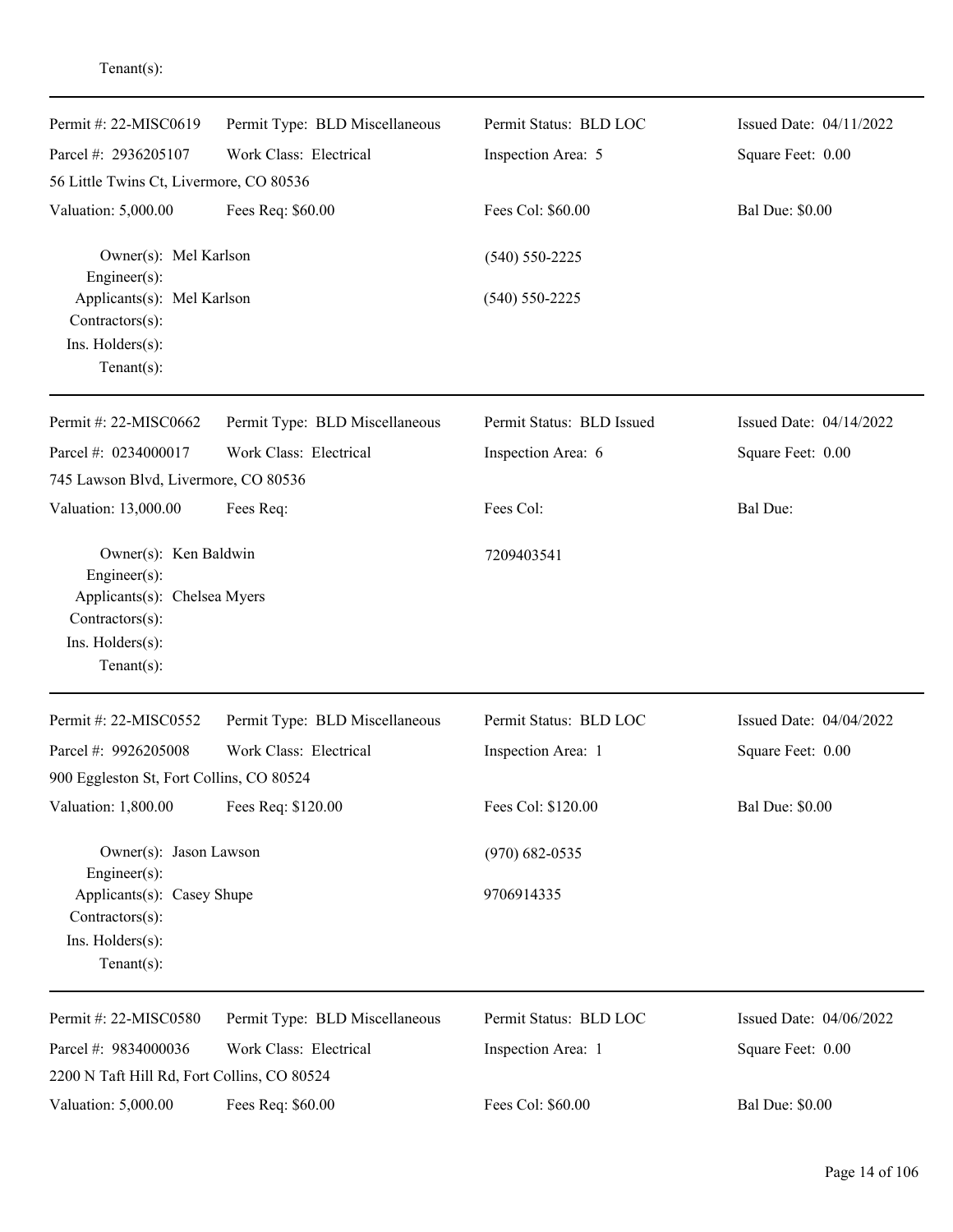| Owner(s): Sarah Swanty<br>Engineer(s):<br>Applicants(s): Scott Heffley                                    | Maral Jalili<br>Maral Jalili | Heath Construction LLC dba Saunders Heath                                | $(970)$ 793-5885<br>7204251189 |                         |
|-----------------------------------------------------------------------------------------------------------|------------------------------|--------------------------------------------------------------------------|--------------------------------|-------------------------|
| Contractors(s):<br>Ins. $H$ olders $(s)$ :<br>Tenant $(s)$ :                                              |                              |                                                                          |                                |                         |
| Permit #: 22-MISC0803                                                                                     |                              | Permit Type: BLD Miscellaneous                                           | Permit Status: BLD Issued      | Issued Date: 04/29/2022 |
| Parcel #: 2531318007                                                                                      |                              | Work Class: Electrical                                                   | Inspection Area: 4             | Square Feet: 0.00       |
|                                                                                                           |                              | 1515 Prospect Mountain Rd, Estes Park, CO 80517                          |                                |                         |
| Valuation: 3,300.00                                                                                       |                              | Fees Req: \$151.68                                                       | Fees Col: \$151.68             | <b>Bal Due: \$0.00</b>  |
| Engineer(s):<br>Applicants(s): Jonathan McCarthy<br>Contractors(s):<br>Ins. Holders(s):<br>Tenant $(s)$ : |                              | Owner(s): * MJG Resources LLC                                            | 970-278-9105                   |                         |
| Permit #: 22-MISC0644                                                                                     |                              | Permit Type: BLD Miscellaneous                                           | Permit Status: BLD Issued      | Issued Date: 04/13/2022 |
| Parcel #: 8706154001                                                                                      |                              | Work Class: Electrical                                                   | Inspection Area: 1             | Square Feet: 0.00       |
| 1384 Adriel Dr, Fort Collins, CO 80524                                                                    |                              |                                                                          |                                |                         |
| Valuation: 0.00                                                                                           |                              | Fees Req: \$153.60                                                       | Fees Col: \$153.60             | <b>Bal Due: \$0.00</b>  |
| Owner(s): Lisbeth Dickson                                                                                 |                              |                                                                          | $(970)$ 419-8519               |                         |
| Engineer(s):<br>Applicants(s): Leroy Rios<br>Contractors(s):<br>Ins. Holders(s):<br>Tenant $(s)$ :        |                              |                                                                          | 9704205072                     |                         |
| Permit #: 22-MISC0807                                                                                     |                              | Permit Type: BLD Miscellaneous                                           | Permit Status: BLD LOC         | Issued Date: 04/29/2022 |
| Parcel #: 0528000947                                                                                      |                              | Work Class: Electrical                                                   | Inspection Area: 3             | Square Feet: 0.00       |
|                                                                                                           |                              | 2145 Chimney Hollow Rd, Loveland, CO 80537                               |                                |                         |
| Valuation: 0.00                                                                                           |                              | Fees Req: \$60.00                                                        | Fees Col: \$60.00              | <b>Bal Due: \$0.00</b>  |
| Engineer(s):                                                                                              |                              | Owner(s): Northern Colorado Water/Conservancy District<br>Casey Balthrop | 9706463905                     |                         |
| Applicants(s): RJ Roos<br>Contractors(s):<br>Ins. Holders(s):                                             | Cassie Funke                 |                                                                          | 7542240352                     |                         |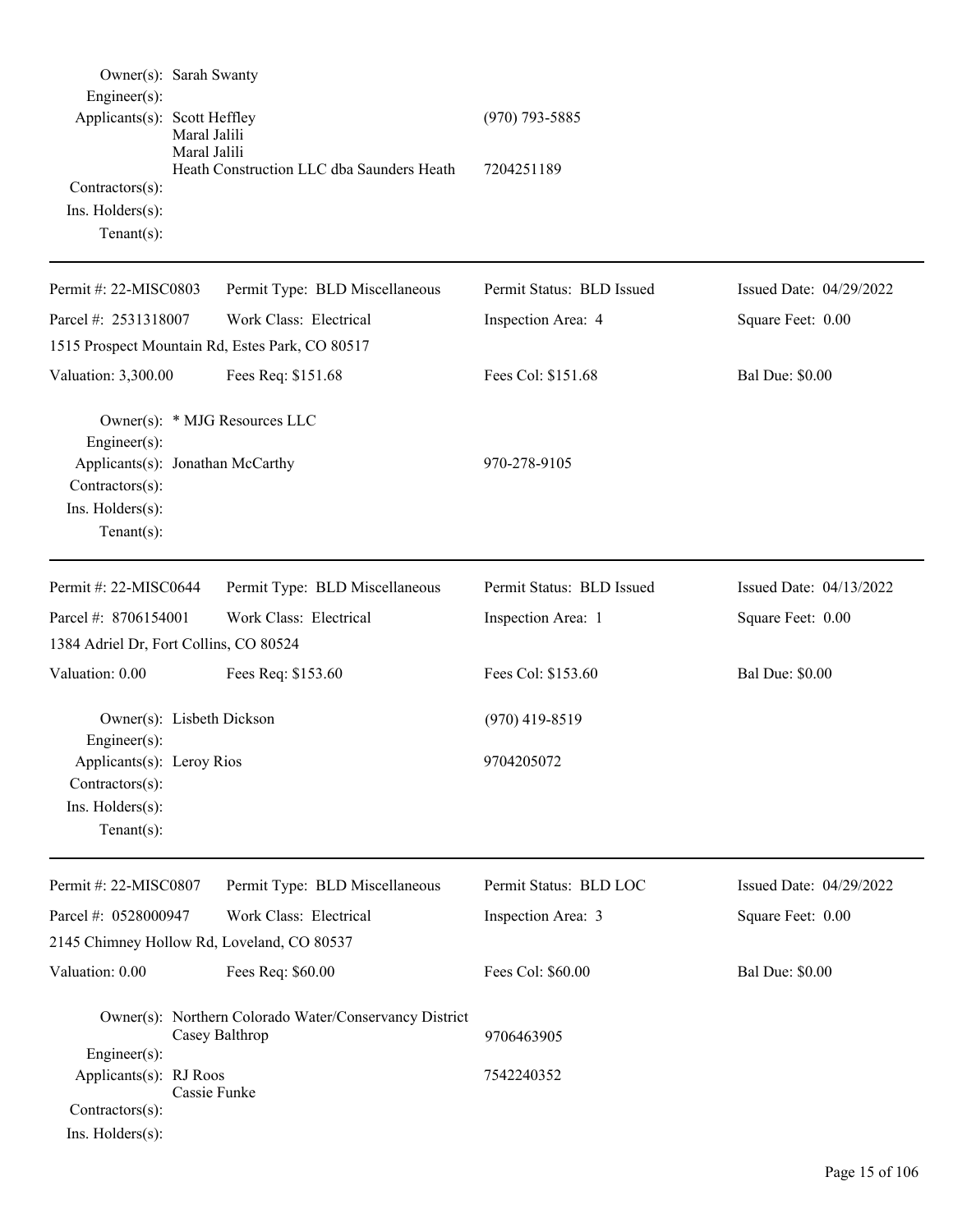| Permit #: 22-MISC0589                                                                                                                      | Permit Type: BLD Miscellaneous | Permit Status: BLD LOC    | Issued Date: 04/07/2022 |
|--------------------------------------------------------------------------------------------------------------------------------------------|--------------------------------|---------------------------|-------------------------|
| Parcel #: 9424008703                                                                                                                       | Work Class: Electrical         | Inspection Area: 3        | Square Feet: 0.00       |
| 332 E County Road 6c, Berthoud, CO 80513                                                                                                   |                                |                           |                         |
| Valuation: 1,500.00                                                                                                                        | Fees Req: \$120.00             | Fees Col: \$120.00        | <b>Bal Due: \$0.00</b>  |
| Owner(s): Martin Chernoff<br>$Engineering(s)$ :                                                                                            | Karen Jacobson-Chernoff        | 970-889-9888              |                         |
| Applicants(s): Matthew Callen<br>Contractors(s):<br>Ins. Holders(s):<br>Tenant $(s)$ :                                                     |                                | 5706876806                |                         |
| Permit #: 22-MISC0596                                                                                                                      | Permit Type: BLD Miscellaneous | Permit Status: BLD LOC    | Issued Date: 04/07/2022 |
| Parcel #: 8621105011<br>7971 Eagle Ranch Rd, Fort Collins, CO 80528                                                                        | Work Class: Electrical         | Inspection Area: 2        | Square Feet: 0.00       |
| Valuation: 1,125.60                                                                                                                        | Fees Req: \$120.00             | Fees Col: \$120.00        | <b>Bal Due: \$0.00</b>  |
| Owner(s): Jeremy Slater<br>Engineer(s):                                                                                                    |                                | $(832)$ 628-0085          |                         |
| Applicants(s): Shannon Mclaughlin<br>Contractors(s):<br>Ins. Holders(s):<br>Tenant $(s)$ :                                                 |                                | 9706692464                |                         |
| Permit #: 22-MISC0553                                                                                                                      | Permit Type: BLD Miscellaneous | Permit Status: BLD LOC    | Issued Date: 04/01/2022 |
| Parcel #: 8619000914                                                                                                                       | Work Class: Electrical         | Inspection Area: 2        | Square Feet: 0.00       |
| 8101 S County Road 11, Fort Collins, CO 80528                                                                                              |                                |                           |                         |
| Valuation: 8,000.00                                                                                                                        | Fees Req: \$196.80             | Fees Col: \$196.80        | <b>Bal Due: \$0.00</b>  |
| Owner(s): City of Fort Collins<br>$Engineering(s)$ :<br>Applicants(s): Avery Meyer<br>Contractors(s):<br>Ins. Holders(s):<br>$Tenant(s)$ : |                                | 9703977143                |                         |
| Permit #: 22-MISC0393                                                                                                                      | Permit Type: BLD Miscellaneous | Permit Status: BLD Issued | Issued Date: 04/07/2022 |
| Parcel #: 8114000022                                                                                                                       | Work Class: Electrical         | Inspection Area: 1        | Square Feet: 0.00       |
| 6322 E County Road 92, Carr, CO 80612                                                                                                      |                                |                           |                         |
| Valuation: 53,625.00                                                                                                                       | Fees Req: \$634.80             | Fees Col: \$634.80        | <b>Bal Due: \$0.00</b>  |

## Tenant(s):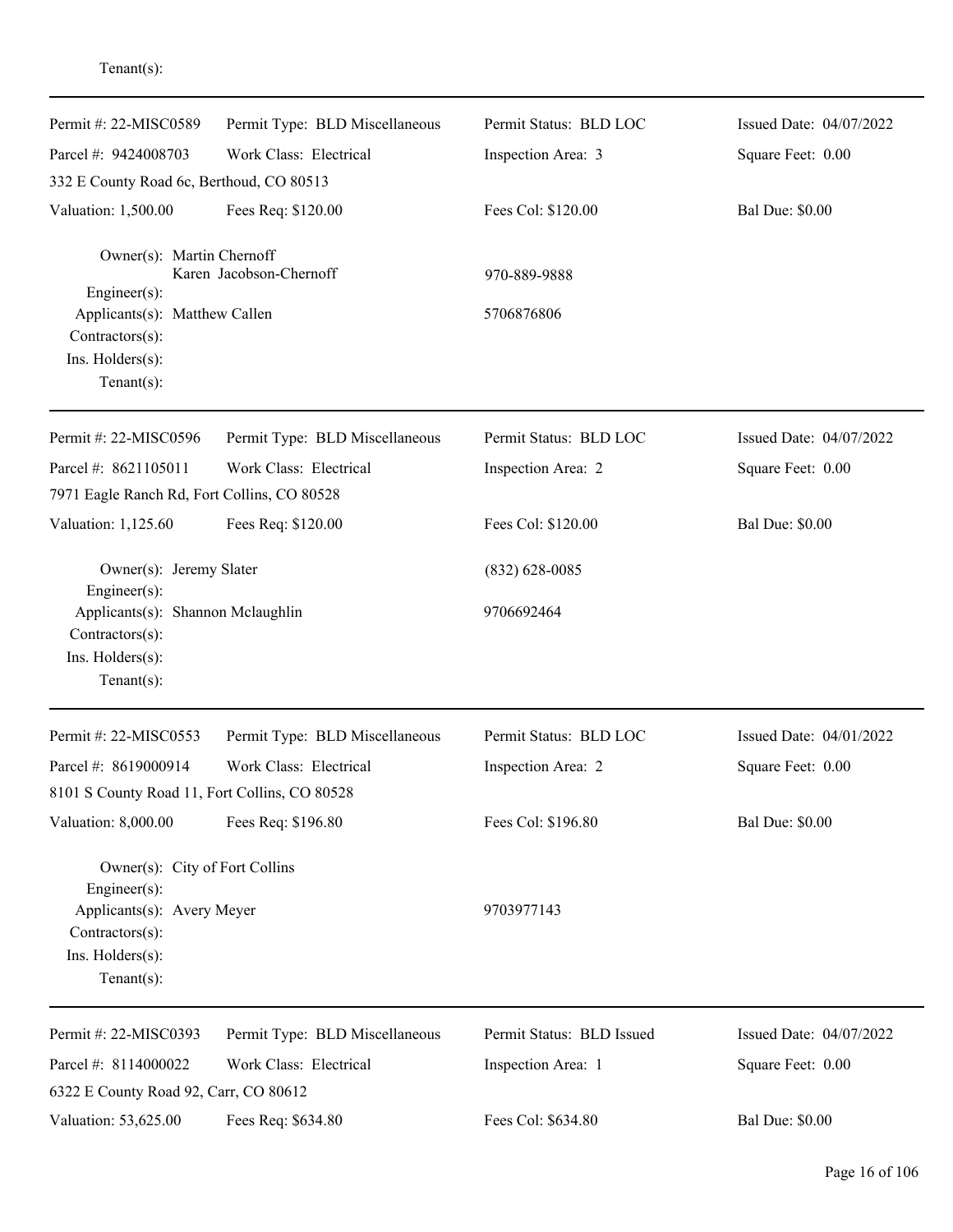| $Engineering(s)$ :<br>Applicants(s): Gerald Palaszewski<br>$Contractors(s)$ :<br>Ins. Holders(s):<br>$Tenant(s)$ :                    | Owner(s): Northern Colorado Water Association<br>George Stolz | 9705661003<br>9702243242<br>9706697609 |                         |
|---------------------------------------------------------------------------------------------------------------------------------------|---------------------------------------------------------------|----------------------------------------|-------------------------|
| Permit #: 22-MISC0699                                                                                                                 | Permit Type: BLD Miscellaneous                                | Permit Status: BLD LOC                 | Issued Date: 04/18/2022 |
| Parcel #: 9709403014                                                                                                                  | Work Class: Electrical                                        | Inspection Area: 2                     | Square Feet: 0.00       |
| 2514 W Mulberry St, Fort Collins, CO 80521                                                                                            |                                                               |                                        |                         |
| Valuation: 4,300.00                                                                                                                   | Fees Req: \$161.28                                            | Fees Col: \$161.28                     | <b>Bal Due: \$0.00</b>  |
| Owner(s): Vernon Lebsack<br>Engineer $(s)$ :<br>Applicants(s): Leroy Rios<br>Contractors(s):<br>Ins. Holders(s):<br>Tenant $(s)$ :    |                                                               | 9704205072                             |                         |
| Permit #: 22-MISC0795                                                                                                                 | Permit Type: BLD Miscellaneous                                | Permit Status: BLD LOC                 | Issued Date: 04/28/2022 |
| Parcel #: 9625300010                                                                                                                  | Work Class: Electrical                                        | Inspection Area: 2                     | Square Feet: 0.00       |
| 308 Caragana Cv #9, Loveland, CO 80538                                                                                                |                                                               |                                        |                         |
| Valuation: 600.00                                                                                                                     | Fees Req: \$120.00                                            | Fees Col: \$120.00                     | <b>Bal Due: \$0.00</b>  |
| Owner(s): Alpine Vista Village<br>Engineer(s):<br>Applicants(s): CJ Myatt<br>$Contractors(s)$ :<br>Ins. Holders(s):<br>Tenant $(s)$ : |                                                               | 970-663-4655<br>970-227-5336           |                         |
| Permit #: 22-MISC0731                                                                                                                 | Permit Type: BLD Miscellaneous                                | Permit Status: BLD Issued              | Issued Date: 04/21/2022 |
| Parcel #: 8805000009                                                                                                                  | Work Class: Electrical                                        | Inspection Area: 1                     | Square Feet: 0.00       |
|                                                                                                                                       | 2406 E County Road 60, Wellington, CO 805491614               |                                        |                         |
| Valuation: 15,000.00                                                                                                                  | Fees Req: \$264.00                                            | Fees Col: \$264.00                     | <b>Bal Due: \$0.00</b>  |
| Engineer(s):<br>Applicants(s): Cameron Tietz<br>Contractors(s):<br>Ins. Holders(s):<br>$Tenant(s)$ :                                  | Owner(s): * Korby Landscape LLC                               | 970-685-2809                           |                         |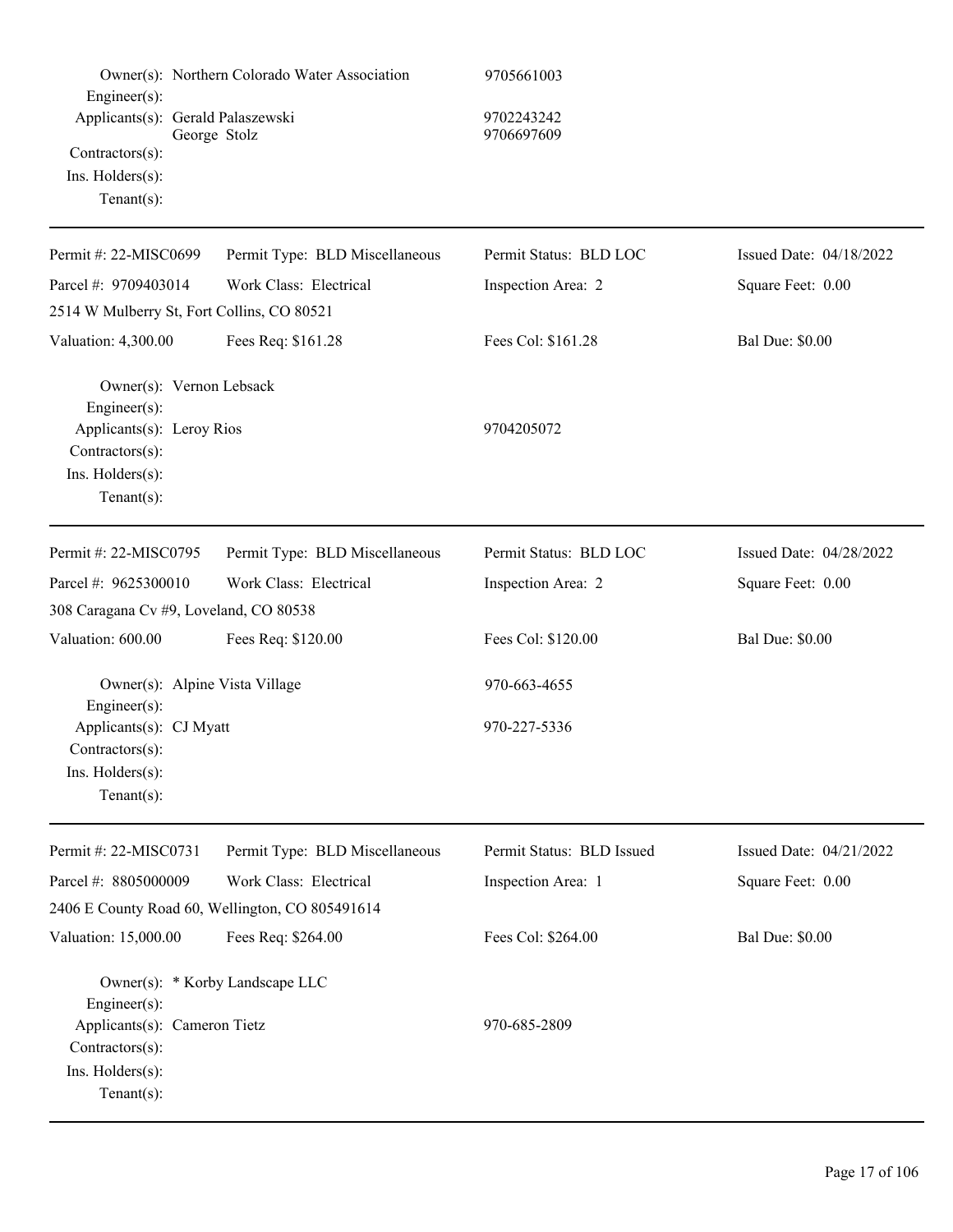| Permit #: 22-MISC0592                                                                  | Permit Type: BLD Miscellaneous | Permit Status: BLD Issued | Issued Date: 04/08/2022 |
|----------------------------------------------------------------------------------------|--------------------------------|---------------------------|-------------------------|
| Parcel #: 9433108004                                                                   | Work Class: Electrical         | Inspection Area: 3        | Square Feet: 0.00       |
| 2039 Mountain River Rd, Berthoud, CO 80513                                             |                                |                           |                         |
| Valuation: 19,970.00                                                                   | Fees Req: \$311.71             | Fees Col: \$311.71        | <b>Bal Due: \$0.00</b>  |
| Owner(s): Shane Lorenz<br>$Engineering(s)$ :                                           |                                | 9706859645                |                         |
| Applicants(s): Tracy Pfeiff<br>Contractors(s):<br>Ins. Holders(s):<br>$Tenant(s)$ :    |                                | 970-330-2410              |                         |
| Permit #: 22-MISC0780                                                                  | Permit Type: BLD Miscellaneous | Permit Status: BLD Issued | Issued Date: 04/27/2022 |
| Parcel #: 3535400020                                                                   | Work Class: Electrical         | Inspection Area: 4        | Square Feet: 0.00       |
| 1650 Marys Lake Rd 1B, Estes Park, CO 80517                                            |                                |                           |                         |
| Valuation: 3,000.00                                                                    | Fees Req: \$148.80             | Fees Col: \$148.80        | <b>Bal Due: \$0.00</b>  |
| Owner(s): Lamson California LLC<br>$Engineering(s)$ :                                  |                                | 9704437620                |                         |
| Applicants(s): Roland Carlson<br>Contractors(s):<br>Ins. Holders(s):<br>Tenant $(s)$ : |                                | 970-586-5572              |                         |
| Permit #: 22-MISC0657                                                                  | Permit Type: BLD Miscellaneous | Permit Status: BLD LOC    | Issued Date: 04/13/2022 |
| Parcel #: 9420400041                                                                   | Work Class: Electrical         | Inspection Area: 3        | Square Feet: 0.00       |
| 106 Bothun Rd, Berthoud, CO 80513                                                      |                                |                           |                         |
| Valuation: 2,800.00                                                                    | Fees Req: \$146.88             | Fees Col: \$146.88        | <b>Bal Due: \$0.00</b>  |
| Owner(s): James Egli<br>James Egli<br>Engineer $(s)$ :                                 |                                | 7206351697<br>7206351697  |                         |
| Applicants(s): James Egli<br>Contractors(s):                                           |                                | 7206351697                |                         |
| Ins. Holders(s):<br>Tenant $(s)$ :                                                     |                                |                           |                         |
| Permit #: 22-MISC0574                                                                  | Permit Type: BLD Miscellaneous | Permit Status: BLD Issued | Issued Date: 04/06/2022 |
| Parcel #: 2521107001                                                                   | Work Class: Electrical         | Inspection Area: 4        | Square Feet: 0.00       |
| 37 Dripping Springs Ln, Drake, CO 80515                                                |                                |                           |                         |
| Valuation: 3,000.00                                                                    | Fees Req: \$148.80             | Fees Col: \$148.80        | <b>Bal Due: \$0.00</b>  |

Owner(s): Summit Properties Colorado Summit Properties Engineer(s):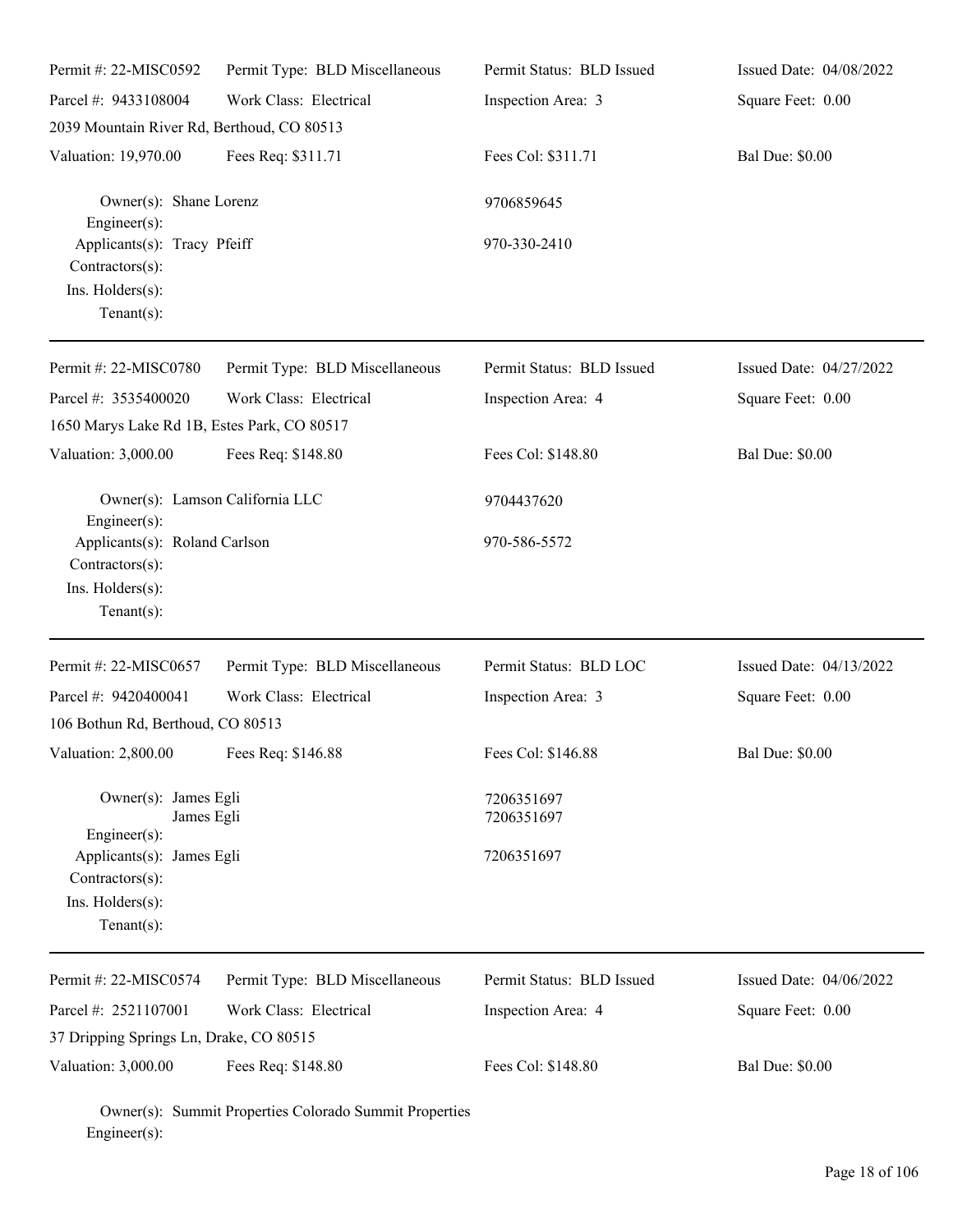| Permit #: 22-MISC0809                                                                     | Permit Type: BLD Miscellaneous | Permit Status: BLD LOC    | Issued Date: 04/29/2022 |
|-------------------------------------------------------------------------------------------|--------------------------------|---------------------------|-------------------------|
| Parcel #: 8823306035<br>3952 Taliesin Way, Fort Collins, CO 80524                         | Work Class: Electrical         | Inspection Area: 1        | Square Feet: 0.00       |
| Valuation: 500.00                                                                         | Fees Req: \$120.00             | Fees Col: \$120.00        | <b>Bal Due: \$0.00</b>  |
| Owner(s): Richard Easley<br>Engineer(s):                                                  | <b>Richard Easley</b>          | 9702371084<br>9702371084  |                         |
| Applicants(s): Michael Doddridge<br>Contractors(s):<br>Ins. Holders(s):<br>Tenant $(s)$ : |                                | 9702183120                |                         |
| Permit #: 22-MISC0625                                                                     | Permit Type: BLD Miscellaneous | Permit Status: BLD Issued | Issued Date: 04/13/2022 |
| Parcel #: 8710000014<br>4412 E Mulberry St 197, Fort Collins, CO 80524                    | Work Class: Electrical         | Inspection Area: 2        | Square Feet: 0.00       |
| Valuation: 500.00                                                                         | Fees Req: \$120.00             | Fees Col: \$120.00        | <b>Bal Due: \$0.00</b>  |
| Owner(s): Clayton Homes<br>Engineer(s):                                                   |                                | 9708883371                |                         |
| Applicants(s): Clayton Homes<br>Contractors(s):<br>Ins. Holders(s):<br>Tenant $(s)$ :     |                                | 9708883371                |                         |
| Permit #: 22-MISC0720                                                                     | Permit Type: BLD Miscellaneous | Permit Status: BLD LOC    | Issued Date: 04/20/2022 |
| Parcel #: 9520405082<br>1212 Elbert Ave, Loveland, CO 80537                               | Work Class: Electrical         | Inspection Area: 3        | Square Feet: 0.00       |
| Valuation: 1,000.00                                                                       | Fees Req: \$120.00             | Fees Col: \$120.00        | <b>Bal Due: \$0.00</b>  |
| Owner(s): Rhonda L Crane<br>Engineer(s):                                                  |                                | 720-660-8520              |                         |
| Applicants(s): Patrick Conway<br>Contractors(s):<br>Ins. Holders(s):<br>Tenant $(s)$ :    |                                | 9705663803                |                         |
| Permit #: 22-MISC0551                                                                     | Permit Type: BLD Miscellaneous | Permit Status: BLD Issued | Issued Date: 04/01/2022 |
| Parcel #: 1523000028                                                                      | Work Class: Electrical         | Inspection Area: 3        | Square Feet: 0.00       |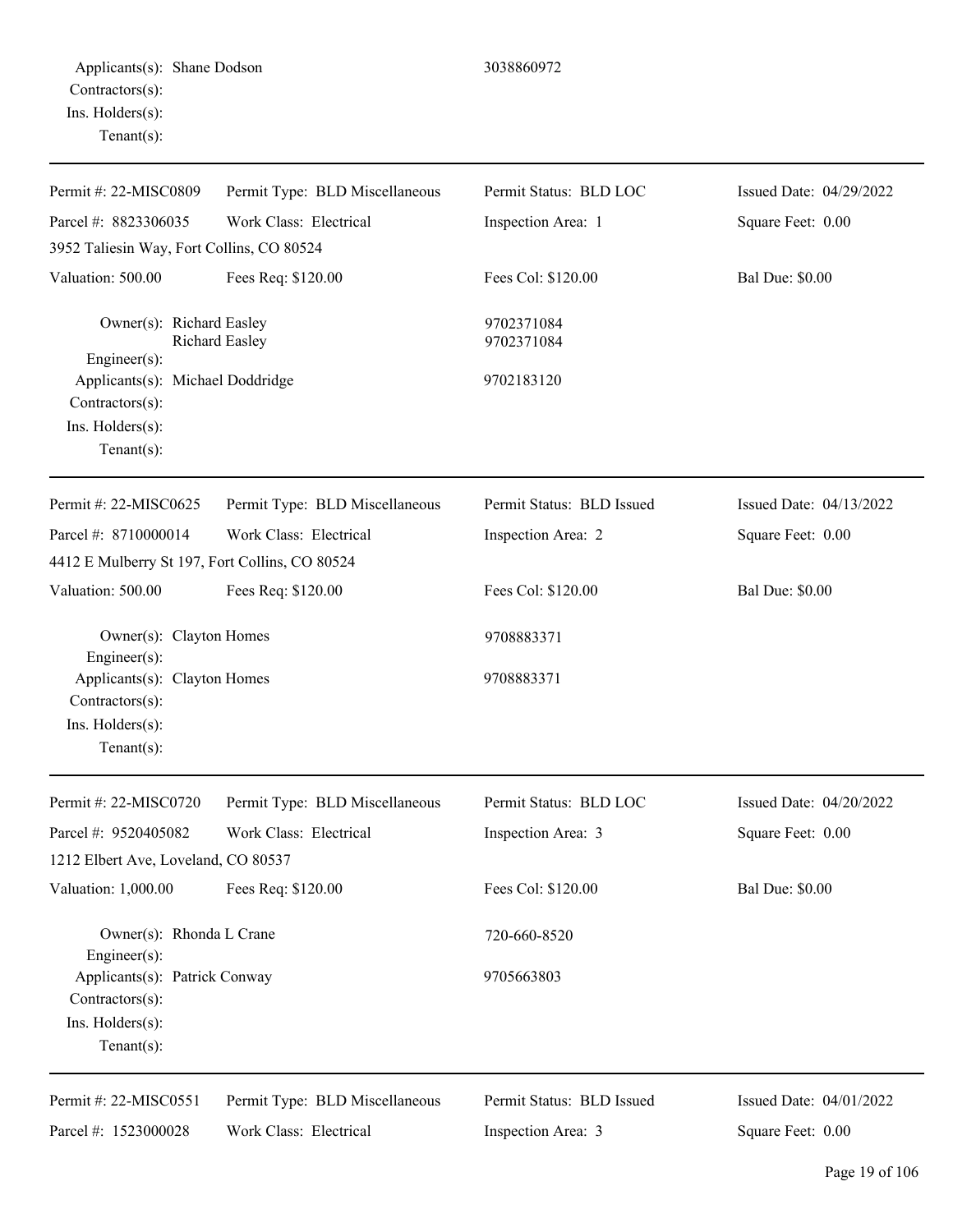| $\sigma$ ) and $\sigma$ is the set of $\sigma$ and $\sigma$                             |                                |                           |                         |
|-----------------------------------------------------------------------------------------|--------------------------------|---------------------------|-------------------------|
| Valuation: 1,500.00                                                                     | Fees Req: \$120.00             | Fees Col: \$120.00        | <b>Bal Due: \$0.00</b>  |
| Owner(s): Joshua Campbell<br>Engineer(s):                                               |                                | 3096130866                |                         |
| Applicants(s): Joshua Campbell<br>Contractors(s):<br>Ins. Holders(s):<br>Tenant $(s)$ : |                                | 3096130866                |                         |
| Permit #: 22-MISC0628                                                                   | Permit Type: BLD Miscellaneous | Permit Status: BLD Issued | Issued Date: 04/13/2022 |
| Parcel #: 3401115008<br>1111 Brook Ln, Estes Park, CO 80517                             | Work Class: Electrical         | Inspection Area: 4        | Square Feet: 0.00       |
| Valuation: 2,500.00                                                                     | Fees Req: \$144.00             | Fees Col: \$144.00        | <b>Bal Due: \$0.00</b>  |
| Owner(s): Denise Pretzer<br>Engineer(s):                                                |                                | $(314)$ 422-4347          |                         |
| Applicants(s): Tom Atkins<br>Contractors(s):<br>Ins. Holders(s):<br>$Tenant(s)$ :       |                                | 9702227965                |                         |
| Permit #: 22-MISC0794                                                                   | Permit Type: BLD Miscellaneous | Permit Status: BLD Issued | Issued Date: 04/28/2022 |
| Parcel #: 9507210002<br>6217 Buckhorn Dr, Loveland, CO 80538                            | Work Class: Electrical         | Inspection Area: 2        | Square Feet: 0.00       |
| Valuation: 1,300.00                                                                     | Fees Req: \$120.00             | Fees Col: \$120.00        | <b>Bal Due: \$0.00</b>  |
| Owner(s): Larry Whaley<br>Engineer $(s)$ :                                              |                                | 9705564877                |                         |
| Applicants(s): Larry Whaley<br>Contractors(s):<br>Ins. Holders(s):<br>Tenant $(s)$ :    |                                | 9705564877                |                         |
| Permit #: 22-MISC0716                                                                   | Permit Type: BLD Miscellaneous | Permit Status: BLD Issued | Issued Date: 04/19/2022 |
| Parcel #: 4003405033<br>717 Micmac Dr, Red Feather Lakes, CO 80550                      | Work Class: Electrical         | Inspection Area: 5        | Square Feet: 0.00       |
| Valuation: 7,475.00                                                                     | Fees Req: \$191.76             | Fees Col: \$191.76        | <b>Bal Due: \$0.00</b>  |
| Owner(s): Matt Brown<br>Engineer(s):                                                    |                                | 9704220584                |                         |
| Applicants(s): Michele Rutt<br>Contractors(s):<br>Ins. Holders(s):                      |                                | 9706901944                |                         |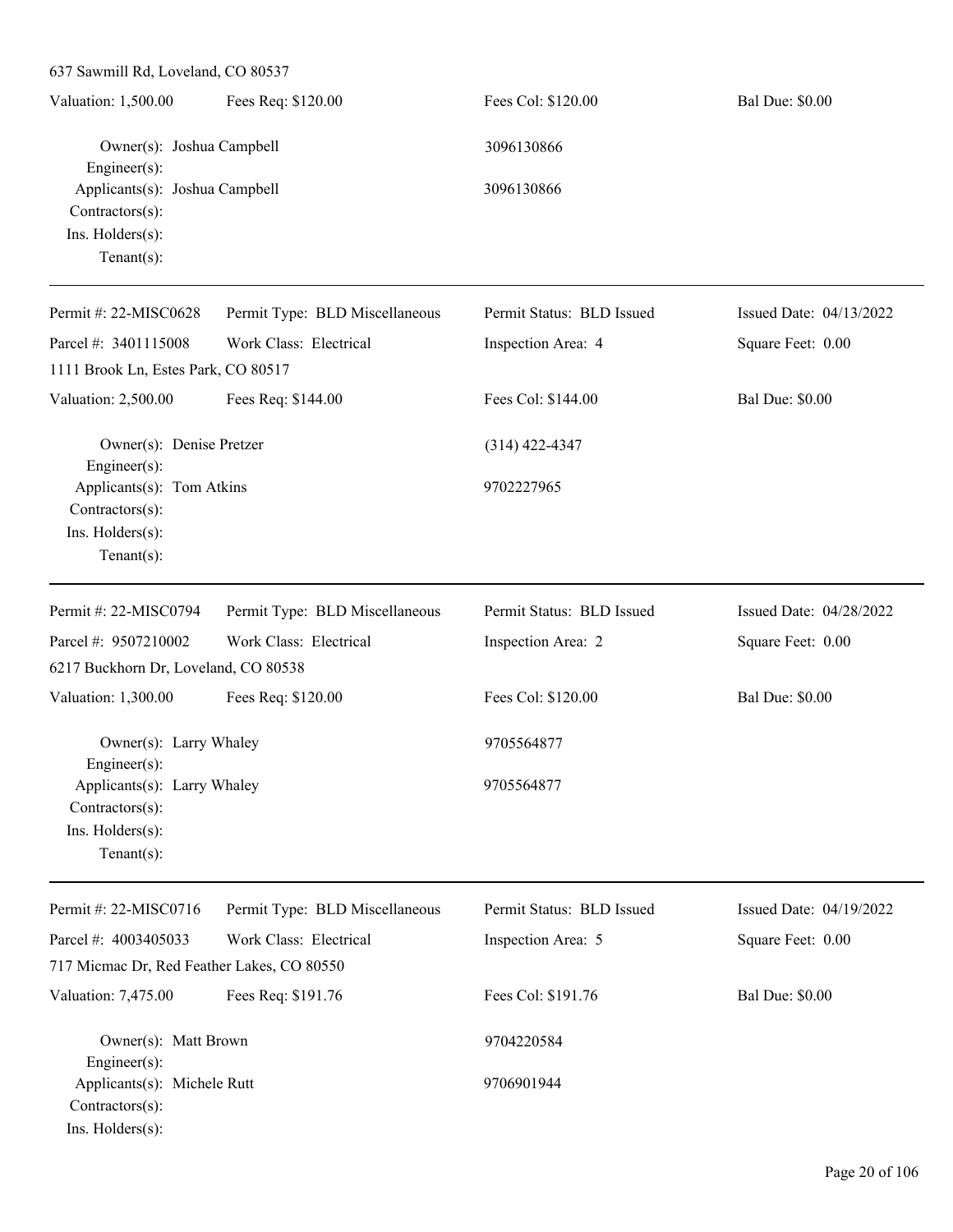| Permit #: $22-MISCO650$                                                                                                                      | Permit Type: BLD Miscellaneous | Permit Status: BLD LOC         | Issued Date: 04/13/2022 |
|----------------------------------------------------------------------------------------------------------------------------------------------|--------------------------------|--------------------------------|-------------------------|
| Parcel #: 0525000021                                                                                                                         | Work Class: Electrical         | Inspection Area: 3             | Square Feet: 0.00       |
| 2712 S County Road 29, Loveland, CO 80537                                                                                                    |                                |                                |                         |
| Valuation: 10,000.00                                                                                                                         | Fees Req: \$216.00             | Fees Col: \$216.00             | <b>Bal Due: \$0.00</b>  |
| Owner(s): Samuel Leighton<br>$Engineering(s)$ :<br>Applicants(s): Kimberly Forsgren<br>Contractors(s):<br>Ins. Holders(s):<br>Tenant $(s)$ : | * Deborah Living Trust         | 3036785154                     |                         |
| Permit #: 22-MISC0676                                                                                                                        | Permit Type: BLD Miscellaneous | Permit Status: BLD LOC         | Issued Date: 04/18/2022 |
| Parcel #: 3401113002                                                                                                                         | Work Class: Electrical         | Inspection Area: 4             | Square Feet: 0.00       |
| 2216 Pine Meadow Dr, Estes Park, CO 80517                                                                                                    |                                |                                |                         |
| Valuation: 500.00                                                                                                                            | Fees Req: \$60.00              | Fees Col: \$60.00              | <b>Bal Due: \$0.00</b>  |
| Owner(s): Bruce Barrow<br>Engineer(s):<br>Applicants(s): Brent Eggers<br>Contractors(s):<br>Ins. Holders(s):<br>Tenant $(s)$ :               | Shirley Barrow                 | $(970)$ 308-6200<br>9706691883 |                         |
| Permit #: 22-MISC0591                                                                                                                        | Permit Type: BLD Miscellaneous | Permit Status: BLD LOC         | Issued Date: 04/07/2022 |
| Parcel #: 2936205094                                                                                                                         | Work Class: Electrical         | Inspection Area: 5             | Square Feet: 0.00       |
| 132 Sheep Mountain Ct, Livermore, CO 80536                                                                                                   |                                |                                |                         |
| Valuation: 3,800.00                                                                                                                          | Fees Req: \$156.48             | Fees Col: \$156.48             | <b>Bal Due: \$0.00</b>  |
| Owner(s): David Francis<br>$Engineering(s)$ :<br>Applicants(s): David Francis<br>Contractors(s):<br>Ins. Holders(s):<br>Tenant $(s)$ :       |                                |                                |                         |
| Permit #: 22-MISC0550                                                                                                                        | Permit Type: BLD Miscellaneous | Permit Status: BLD Issued      | Issued Date: 04/04/2022 |
| Parcel #: 0512000073                                                                                                                         | Work Class: Electrical         | Inspection Area: 2             | Square Feet: 0.00       |
| 2312 Goodwine Ln, Loveland, CO 80537                                                                                                         |                                |                                |                         |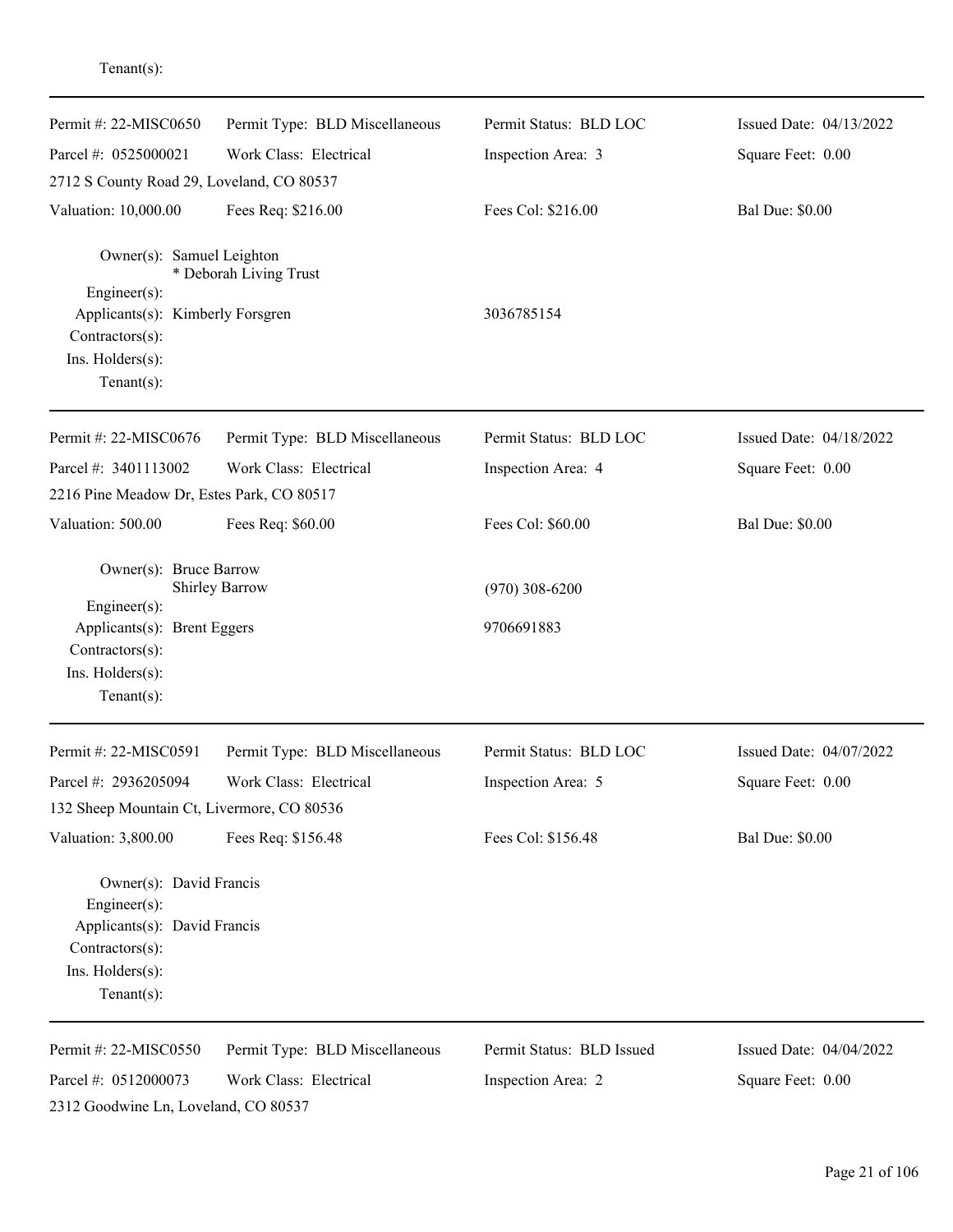| Valuation: 4,900.00                                                                                          | Fees Req: \$167.04                             | Fees Col: \$167.04         | <b>Bal Due: \$0.00</b>  |
|--------------------------------------------------------------------------------------------------------------|------------------------------------------------|----------------------------|-------------------------|
| Owner(s): Donald Baltzell<br>$Engineering(s)$ :                                                              |                                                | 9702906659                 |                         |
| Applicants(s): Brent Eggers<br>$Contractors(s)$ :<br>Ins. Holders(s):<br>$Tenant(s)$ :                       |                                                | 9706691883                 |                         |
| Permit #: 22-MISC0783                                                                                        | Permit Type: BLD Miscellaneous                 | Permit Status: BLD Issued  | Issued Date: 04/28/2022 |
| Parcel #: 9636200044                                                                                         | Work Class: Electrical                         | Inspection Area: 2         | Square Feet: 0.00       |
| 420 E 57th St #233, Loveland, CO 80538                                                                       |                                                |                            |                         |
| Valuation: 800.00                                                                                            | Fees Req: \$171.00                             | Fees Col: \$120.00         | Bal Due: \$51.00        |
| Owner(s): Clayton Homes<br>$Engineering(s)$ :                                                                |                                                | 9708883371                 |                         |
| Applicants(s): CJ Myatt                                                                                      | Elisa Koonik                                   | 970-227-5336<br>9703395500 |                         |
| Contractors(s):<br>Ins. Holders(s):<br>Tenant $(s)$ :                                                        |                                                |                            |                         |
| Permit #: 22-MISC0677                                                                                        | Permit Type: BLD Miscellaneous                 | Permit Status: BLD LOC     | Issued Date: 04/18/2022 |
| Parcel #: 1814200004                                                                                         | Work Class: Electrical                         | Inspection Area: 1         | Square Feet: 0.00       |
| 46 Stone Cutter Rd, Bellvue, CO 80512                                                                        |                                                |                            |                         |
| Valuation: 350.00                                                                                            | Fees Req: \$120.00                             | Fees Col: \$120.00         | <b>Bal Due: \$0.00</b>  |
| $Engineering(s)$ :                                                                                           | Owner(s): Jennifer Mueller                     |                            |                         |
| Applicants(s): Jennifer Mueller<br>Contractors(s):                                                           |                                                |                            |                         |
| Ins. Holders(s):<br>Tenant $(s)$ :                                                                           |                                                |                            |                         |
| Permit #: 22-MISC0607                                                                                        | Permit Type: BLD Miscellaneous                 | Permit Status: BLD Issued  | Issued Date: 04/08/2022 |
| Parcel #: 9434206012                                                                                         | Work Class: Electrical                         | Inspection Area: 3         | Square Feet: 0.00       |
| 2121 Charro Ave, Longmont, CO 80504                                                                          |                                                |                            |                         |
| Valuation: 100.00                                                                                            | Fees Req: \$120.00                             | Fees Col: \$120.00         | <b>Bal Due: \$0.00</b>  |
| $Engineering(s)$ :<br>Applicants(s): Scott Miller<br>$Contractors(s)$ :<br>Ins. Holders(s):<br>$Tenant(s)$ : | Owner(s): * Miller Holt Revocable Living Trust | 9516394021                 |                         |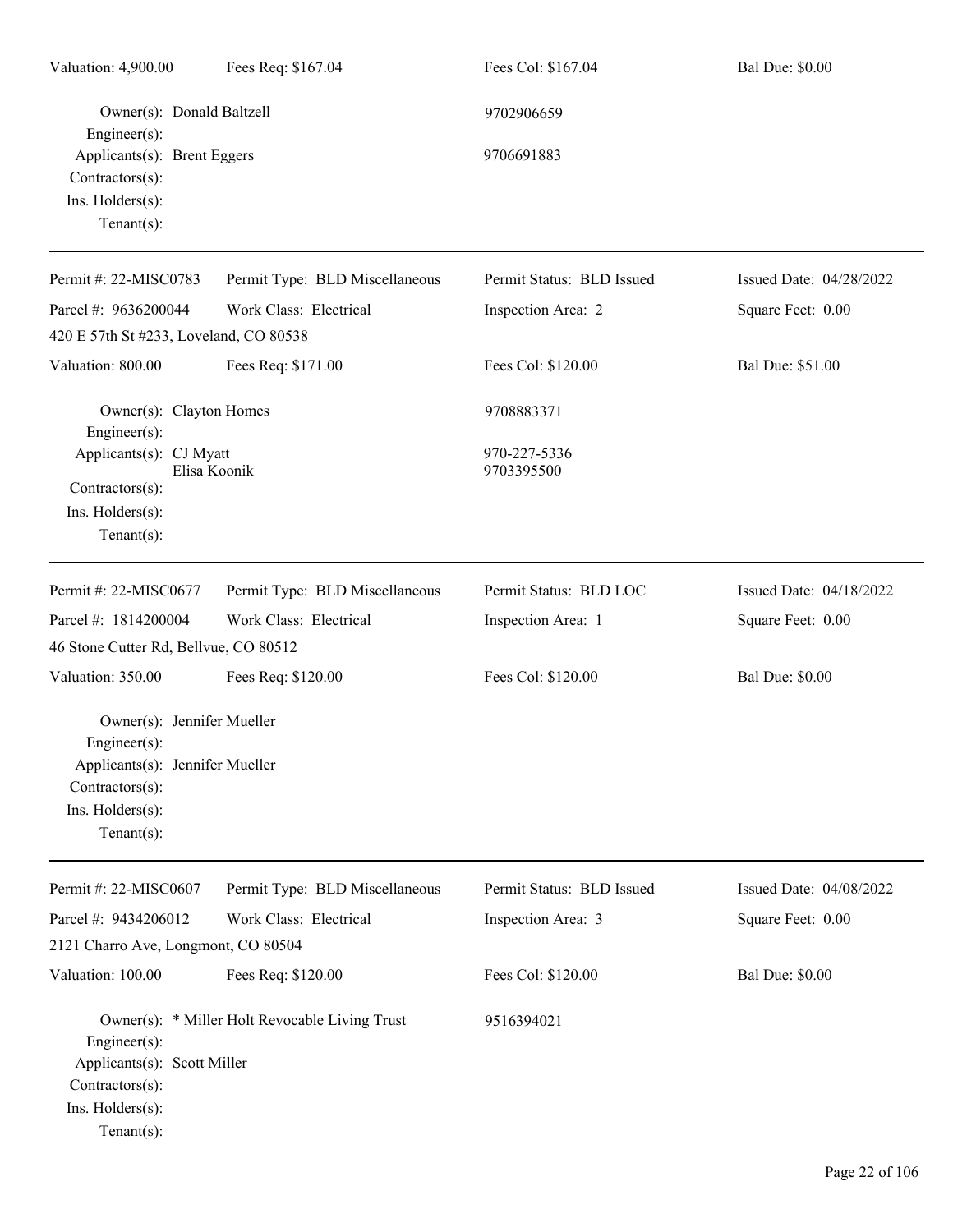| Permit #: 22-MISC0567                                                                                                                                | Permit Type: BLD Miscellaneous  | Permit Status: BLD LOC                         | Issued Date: 04/05/2022 |
|------------------------------------------------------------------------------------------------------------------------------------------------------|---------------------------------|------------------------------------------------|-------------------------|
| Parcel #: 9624206041                                                                                                                                 | Work Class: Electrical          | Inspection Area: 2                             | Square Feet: 0.00       |
| 200 Park Place Dr, Fort Collins, CO 80525                                                                                                            |                                 |                                                |                         |
| Valuation: 7,500.00                                                                                                                                  | Fees Req: \$192.00              | Fees Col: \$192.00                             | <b>Bal Due: \$0.00</b>  |
| Owner(s): Darren Shutt<br>Engineer(s):<br>Applicants(s): Brent Eggers<br>Contractors(s):<br>Ins. Holders(s):<br>$Tenant(s)$ :                        |                                 | 9706691883                                     |                         |
| Permit #: 22-MISC0726                                                                                                                                | Permit Type: BLD Miscellaneous  | Permit Status: BLD Issued                      | Issued Date: 04/21/2022 |
| Parcel #: 9434206009                                                                                                                                 | Work Class: Electrical          | Inspection Area: 3                             | Square Feet: 0.00       |
| 2017 Vaquero St, Longmont, CO 80504                                                                                                                  |                                 |                                                |                         |
| Valuation: 2,500.00                                                                                                                                  | Fees Req: \$144.00              | Fees Col: \$144.00                             | <b>Bal Due: \$0.00</b>  |
| Owner(s): Elise Groover<br>Engineer(s):<br>Applicants(s): Zach Ratner<br><b>Brett Ratner</b><br>Contractors(s):<br>Ins. Holders(s):<br>$Tenant(s)$ : |                                 | 3037755676<br>$(303) 875 - 7871$<br>3037754233 |                         |
| Permit #: 22-MISC0616                                                                                                                                | Permit Type: BLD Miscellaneous  | Permit Status: BLD Issued                      | Issued Date: 04/11/2022 |
| Parcel #: 3932407002                                                                                                                                 | Work Class: Electrical          | Inspection Area: 1                             | Square Feet: 0.00       |
| 32071 W Highway 14, Bellvue, CO 80512                                                                                                                |                                 |                                                |                         |
| Valuation: 4,400.00                                                                                                                                  | Fees Req: \$162.24              | Fees Col: \$162.24                             | <b>Bal Due: \$0.00</b>  |
| Owner(s): Annette Smith                                                                                                                              |                                 | $(970)$ 222-8580                               |                         |
| Engineer(s):<br>Applicants(s): Patrick Conway<br>Contractors(s):<br>Ins. Holders(s):<br>$Tenant(s)$ :                                                |                                 | 9705663803                                     |                         |
| Permit #: 22-MISC0611                                                                                                                                | Permit Type: BLD Miscellaneous  | Permit Status: BLD LOC                         | Issued Date: 04/08/2022 |
| Parcel #: 9417106002                                                                                                                                 | Work Class: Electrical          | Inspection Area: 3                             | Square Feet: 0.00       |
| 3221 Landmark Dr, Berthoud, CO 80513                                                                                                                 |                                 |                                                |                         |
| Valuation: 2,000.00                                                                                                                                  | Fees Req: \$120.00              | Fees Col: \$120.00                             | <b>Bal Due: \$0.00</b>  |
|                                                                                                                                                      | Owner(s): * JTAlexanderFams LLC | 9712006411                                     |                         |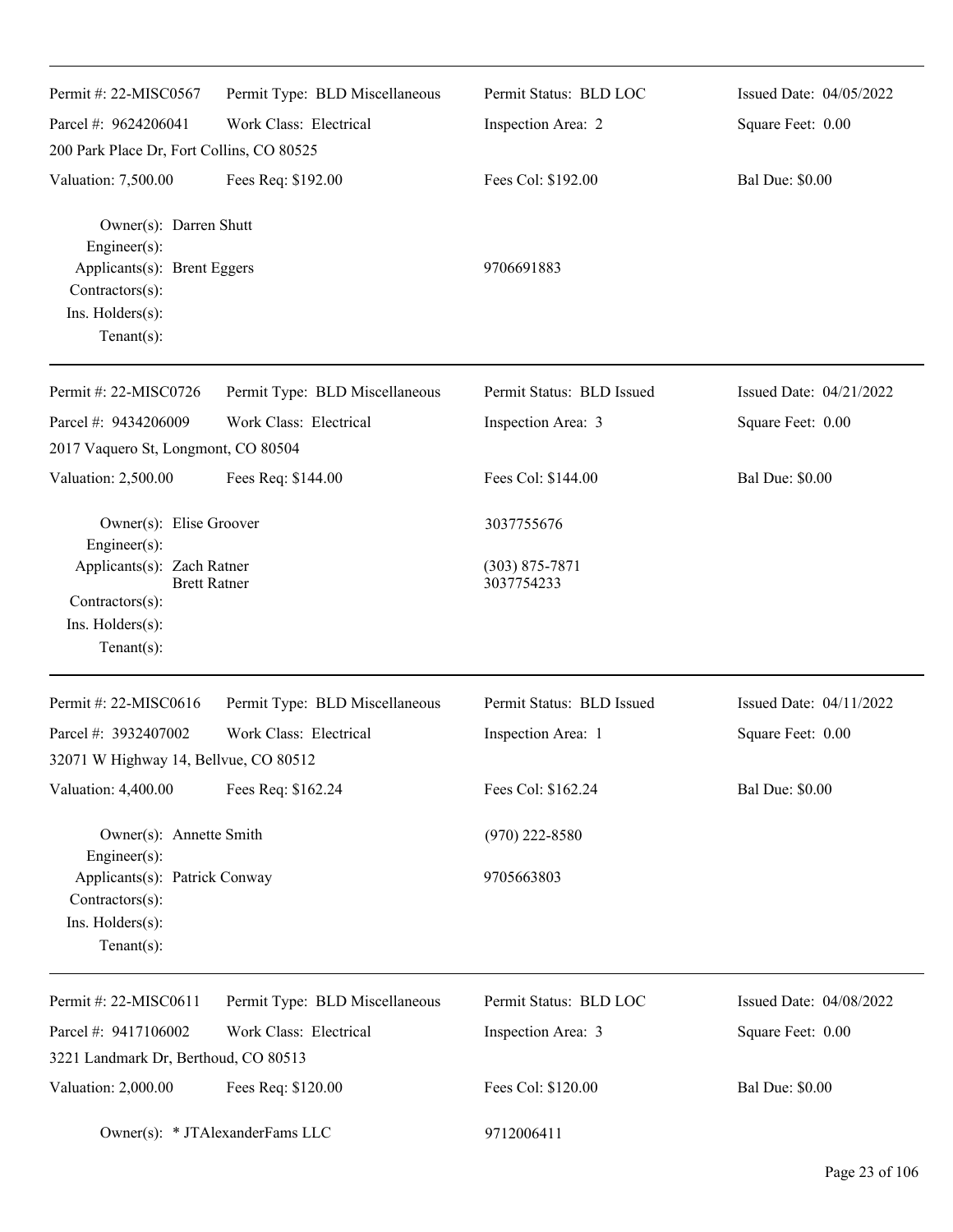Engineer(s): Applicants(s): Matt Beers 9704507250 Contractors(s): Ins. Holders(s): Tenant(s):

Permit #: 22-MISC0805 Parcel #: 9704223004 Permit Type: BLD Miscellaneous Work Class: Electrical Permit Status: BLD LOC Inspection Area: 1 Issued Date: 04/29/2022 Square Feet: 0.00 2732 Wakonda Dr, Fort Collins, CO 80521 Valuation: 2,700.00 Fees Req: \$145.92 Fees Col: \$145.92 Bal Due: \$0.00 Owner(s): Jordan Dewing (720) 935-0923 Engineer(s): Applicants(s): Evan Worsley 9706314148 Contractors(s): Ins. Holders(s): Tenant(s): Permit #: 22-MISC0813 Parcel #: 0535000073 Permit Type: BLD Miscellaneous Work Class: Electrical Permit Status: BLD Issued Inspection Area: 3 Issued Date: 04/29/2022 Square Feet: 0.00 8701 Sunflower Rd, Loveland, CO 80537 Valuation: 9,000.00 Fees Req: \$206.40 Fees Col: \$206.40 Bal Due: \$0.00 Owner(s): Michael Gard (970) 690-3235 Engineer(s): Applicants(s): Leroy Forsgren 3035983719 Contractors(s): Ins. Holders(s): Tenant(s): Permit #: 22-MISC0561 Parcel #: 1514000014 Permit Type: BLD Miscellaneous Work Class: Electrical Permit Status: BLD Issued Inspection Area: 2 Issued Date: 04/05/2022 Square Feet: 0.00 2480 Saddle Notch Rd, Loveland, CO 80537 Valuation: 5,000.00 Fees Req: \$168.00 Fees Col: \$168.00 Fees Col: \$168.00 Bal Due: \$0.00 Owner(s): Tracey Powell 6508237100 Engineer(s): Applicants(s): Patrick Hornig 9702978010 Contractors(s): Ins. Holders(s): Tenant(s): Permit #: 22-MISC0712 Parcel #: 8521305016 Permit Type: BLD Miscellaneous Work Class: Electrical Permit Status: BLD Issued Inspection Area: 3 Issued Date: 04/19/2022 Square Feet: 0.00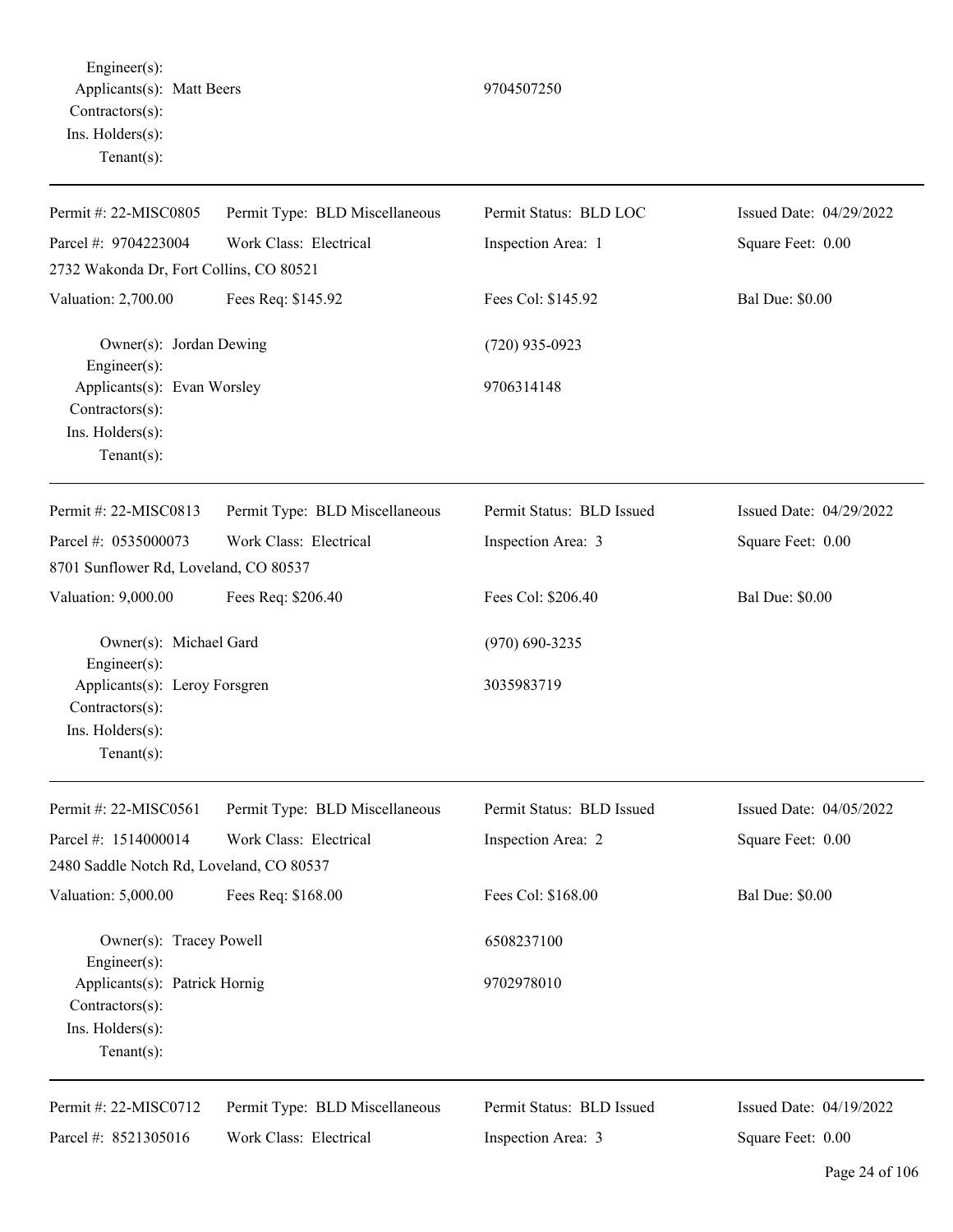Valuation: 9,500.00 Fees Req: \$211.20 Fees Col: \$211.20 Bal Due: \$0.00 Owner(s): Kent Meyer 9702902518 Engineer(s): Applicants(s): Kimberly Forsgren 3036785154 Contractors(s): Ins. Holders(s): Tenant(s): Permit #: 22-MISC0733 Parcel #: 2532305017 Permit Type: BLD Miscellaneous Work Class: Electrical Permit Status: BLD Issued Inspection Area: 4 Issued Date: 04/22/2022 Square Feet: 0.00 1690 Windham Dr, Estes Park, CO 80517 Valuation: 3,000.00 Fees Req: \$148.80 Fees Col: \$148.80 Bal Due: \$0.00 Owner(s): Timothy Grove (303) 618-2004 Engineer(s): Applicants(s): Kyle Raybon 9705903839 Contractors(s): Ins. Holders(s): Tenant(s): Permit #: 22-MISC0573 Parcel #: 2521107001 Permit Type: BLD Miscellaneous Work Class: Electrical Permit Status: BLD Issued Inspection Area: 4 Issued Date: 04/06/2022 Square Feet: 0.00 37 Dripping Springs Ln, Drake, CO 80515 Valuation: 2,500.00 Fees Req: \$144.00 Fees Col: \$144.00 Bal Due: \$0.00 Owner(s): Summit Properties Colorado Summit Properties Engineer(s): Applicants(s): Shane Dodson 3038860972 Contractors(s): Ins. Holders(s): Tenant(s): Permit #: 22-MISC0624 Parcel #: 8710000014 Permit Type: BLD Miscellaneous Work Class: Electrical Permit Status: BLD Issued Inspection Area: 2 Issued Date: 04/13/2022 Square Feet: 0.00 4412 E Mulberry St 165, Fort Collins, CO 80524 Valuation: 500.00 Fees Req: \$120.00 Fees Col: \$120.00 Bal Due: \$0.00 Owner(s): Royce Cloverleaf LLC Engineer(s): Applicants(s): Clayton Homes 9708883371 Contractors(s): Ins. Holders(s):

833 Roadrunner Ct, Loveland, CO 80537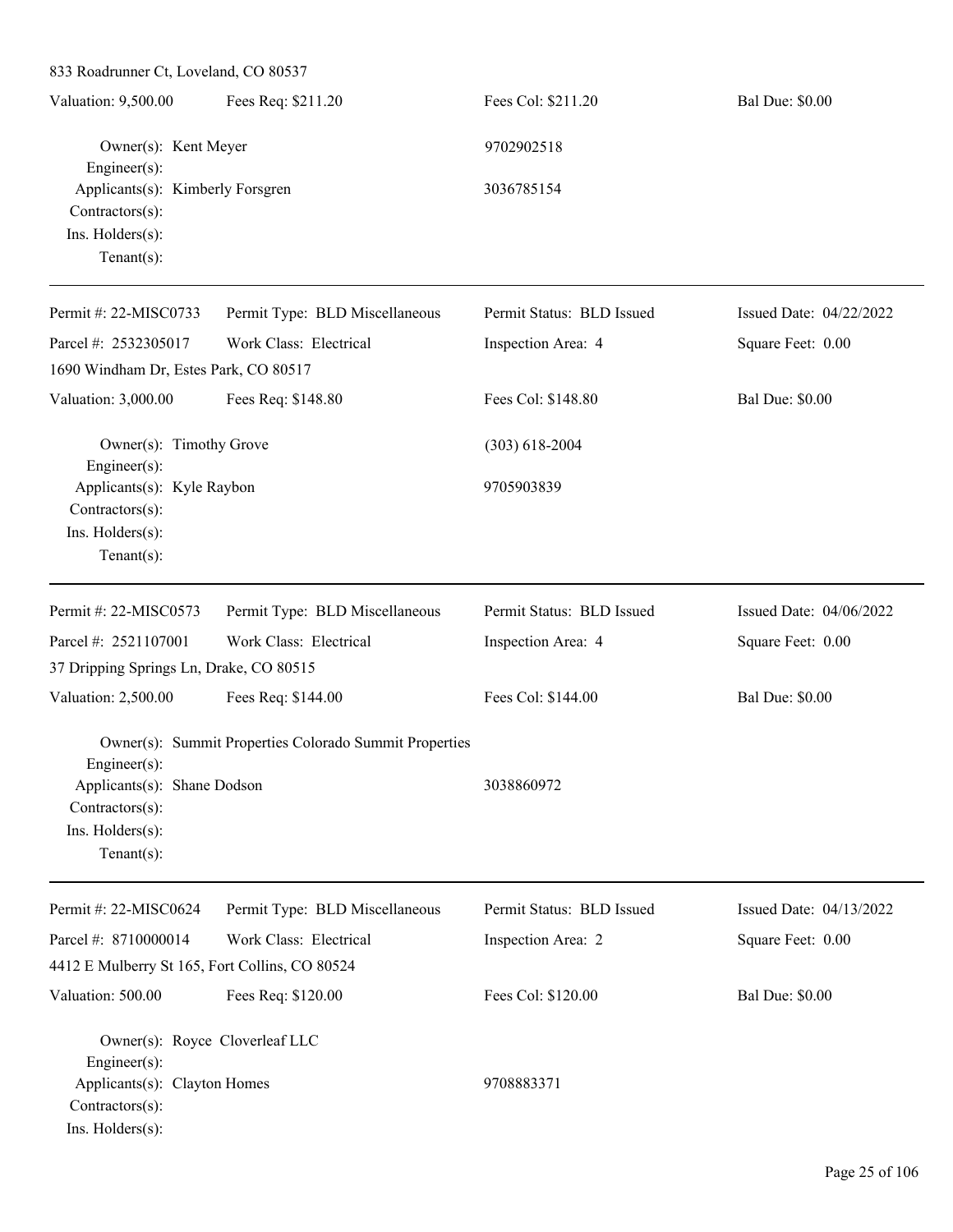| Permit #: 22-MISC0587                                                                | Permit Type: BLD Miscellaneous                                                  | Permit Status: BLD Issued | Issued Date: 04/06/2022 |
|--------------------------------------------------------------------------------------|---------------------------------------------------------------------------------|---------------------------|-------------------------|
| Parcel #: 9934005701                                                                 | Work Class: Electrical                                                          | Inspection Area: 1        | Square Feet: 0.00       |
| 8026 N County Road 19, Fort Collins, CO 80524                                        |                                                                                 |                           |                         |
| Valuation: 12,000.00                                                                 | Fees Req: \$235.20                                                              | Fees Col: \$235.20        | <b>Bal Due: \$0.00</b>  |
| Owner(s): Scott Jennings<br>Engineer(s):                                             | Donna Jennings                                                                  | 9704207082<br>9704207083  |                         |
| Applicants(s): Nate Lyke<br>Contractors(s):<br>Ins. Holders(s):<br>Tenant $(s)$ :    |                                                                                 | 9704201803                |                         |
| Permit #: 22-MISC0781                                                                | Permit Type: BLD Miscellaneous                                                  | Permit Status: BLD LOC    | Issued Date: 04/27/2022 |
| Parcel #: 2532200007                                                                 | Work Class: Electrical                                                          | Inspection Area: 4        | Square Feet: 0.00       |
| 890 Fish Creek Rd, Estes Park, CO 80517                                              |                                                                                 |                           |                         |
| Valuation: 2,000.00                                                                  | Fees Req: \$120.00                                                              | Fees Col: \$120.00        | <b>Bal Due: \$0.00</b>  |
| Owner(s): Dana Cramer<br>Engineer(s):                                                |                                                                                 | 3196213685                |                         |
| Applicants(s): Shane Dodson<br>Contractors(s):<br>Ins. Holders(s):<br>Tenant $(s)$ : |                                                                                 | 3038860972                |                         |
| Permit #: 22-MISC0638                                                                | Permit Type: BLD Miscellaneous                                                  | Permit Status: BLD Issued | Issued Date: 04/13/2022 |
| Parcel #: 3516407005                                                                 | Work Class: Gas Fireplace or Stove/Lo <sub>1</sub> Inspection Area: 4<br>Insert |                           | Square Feet: 0.00       |
| 2760 Fall River Rd 207, Estes Park, CO 80517                                         |                                                                                 |                           |                         |
| Valuation: 3,000.00                                                                  | Fees Req: \$62.27                                                               | Fees Col: \$62.27         | <b>Bal Due: \$0.00</b>  |
| Owner(s): Kevin McGraw<br>Engineer(s):                                               |                                                                                 | 7206700008                |                         |
| Applicants(s): Mark Humphrey<br>Contractors(s):                                      |                                                                                 | 7194828599                |                         |
| Ins. Holders(s):<br>Tenant $(s)$ :                                                   |                                                                                 |                           |                         |
| Permit #: 22-MISC0576                                                                | Permit Type: BLD Miscellaneous                                                  | Permit Status: BLD LOC    | Issued Date: 04/06/2022 |
| Parcel #: 2107000010                                                                 | Work Class: Gas Fireplace or Stove/Lo <sub>1</sub> Inspection Area: 6<br>Insert |                           | Square Feet: 0.00       |

33 Starwood Trl, Livermore, CO 80536

Tenant(s):

Page 26 of 106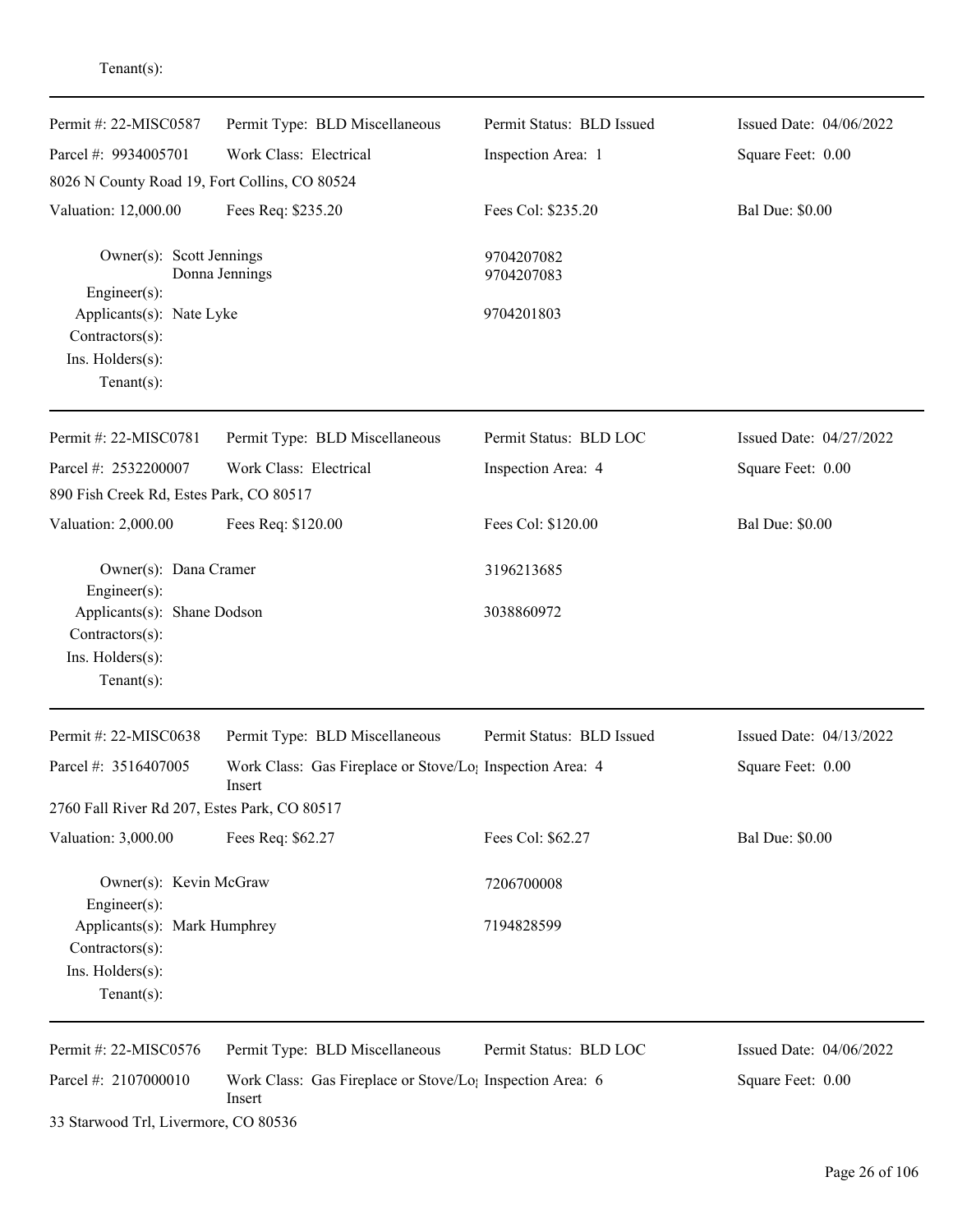| Valuation: 2,000.00                                                                    | Fees Req: \$165.57                                                              | Fees Col: \$165.57        | <b>Bal Due: \$0.00</b>  |
|----------------------------------------------------------------------------------------|---------------------------------------------------------------------------------|---------------------------|-------------------------|
| Engineer(s):                                                                           | Owner(s): Harper Family Investments LLLP Harper Family                          | 970-658-6759              |                         |
| Applicants(s): Douglas Medina<br>Contractors(s):<br>Ins. Holders(s):<br>Tenant $(s)$ : |                                                                                 |                           |                         |
| Permit #: 22-MISC0640                                                                  | Permit Type: BLD Miscellaneous                                                  | Permit Status: BLD Issued | Issued Date: 04/13/2022 |
| Parcel #: 0831000001                                                                   | Work Class: Gas Fireplace or Stove/Lo <sub>l</sub> Inspection Area: 1<br>Insert |                           | Square Feet: 0.00       |
| 2525 Davis Ranch Rd, Bellvue, CO 80512                                                 |                                                                                 |                           |                         |
| Valuation: 5,000.00                                                                    | Fees Req: \$103.77                                                              | Fees Col: \$103.77        | <b>Bal Due: \$0.00</b>  |
| Owner(s): Tri-Life Properties Llc<br>Engineer $(s)$ :                                  |                                                                                 | 970-219-3904              |                         |
| Applicants(s): Mark Humphrey                                                           |                                                                                 | 7194828599                |                         |
| Contractors(s): Mark Humphrey                                                          |                                                                                 | 7194828599                |                         |
| Ins. Holders(s):<br>Tenant $(s)$ :                                                     |                                                                                 |                           |                         |
| Permit #: 22-MISC0746                                                                  | Permit Type: BLD Miscellaneous                                                  | Permit Status: BLD Issued | Issued Date: 04/25/2022 |
| Parcel #: 9411206026                                                                   | Work Class: Gas Fireplace or Stove/Lo <sub>1</sub> Inspection Area: 3<br>Insert |                           | Square Feet: 0.00       |
| 2248 Breckenridge Dr, Berthoud, CO 80513                                               |                                                                                 |                           |                         |
| Valuation: 9,485.57                                                                    | Fees Req: \$207.50                                                              | Fees Col: \$207.50        | <b>Bal Due: \$0.00</b>  |
| Owner(s): Jason Hagerty<br>Engineer(s):                                                |                                                                                 |                           |                         |
| Applicants(s): Western Fireplace Supply                                                |                                                                                 | 97049896793               |                         |
| Contractors(s): Chris Tenan                                                            |                                                                                 | 970-498-9679              |                         |
| Ins. Holders(s):<br>Tenant $(s)$ :                                                     |                                                                                 |                           |                         |
| Permit #: 22-MISC0788                                                                  | Permit Type: BLD Miscellaneous                                                  | Permit Status: BLD LOC    | Issued Date: 04/27/2022 |
| Parcel #: 8706210067                                                                   | Work Class: Gas Fireplace or Stove/Lo <sub>1</sub> Inspection Area: 1<br>Insert |                           | Square Feet: 0.00       |
| 1300 Lindenwood Dr, Fort Collins, CO 80524                                             |                                                                                 |                           |                         |
| Valuation: 4,528.93                                                                    | Fees Req: \$103.77                                                              | Fees Col: \$103.77        | <b>Bal Due: \$0.00</b>  |
| Owner(s): Tidhar Sadeh<br>Engineer(s):                                                 |                                                                                 | 9702156990                |                         |
| Applicants(s): Western Fireplace Supply                                                |                                                                                 | 97049896793               |                         |
| Contractors(s): Chris Tenan<br>Ins. Holders(s):                                        |                                                                                 | 970-498-9679              |                         |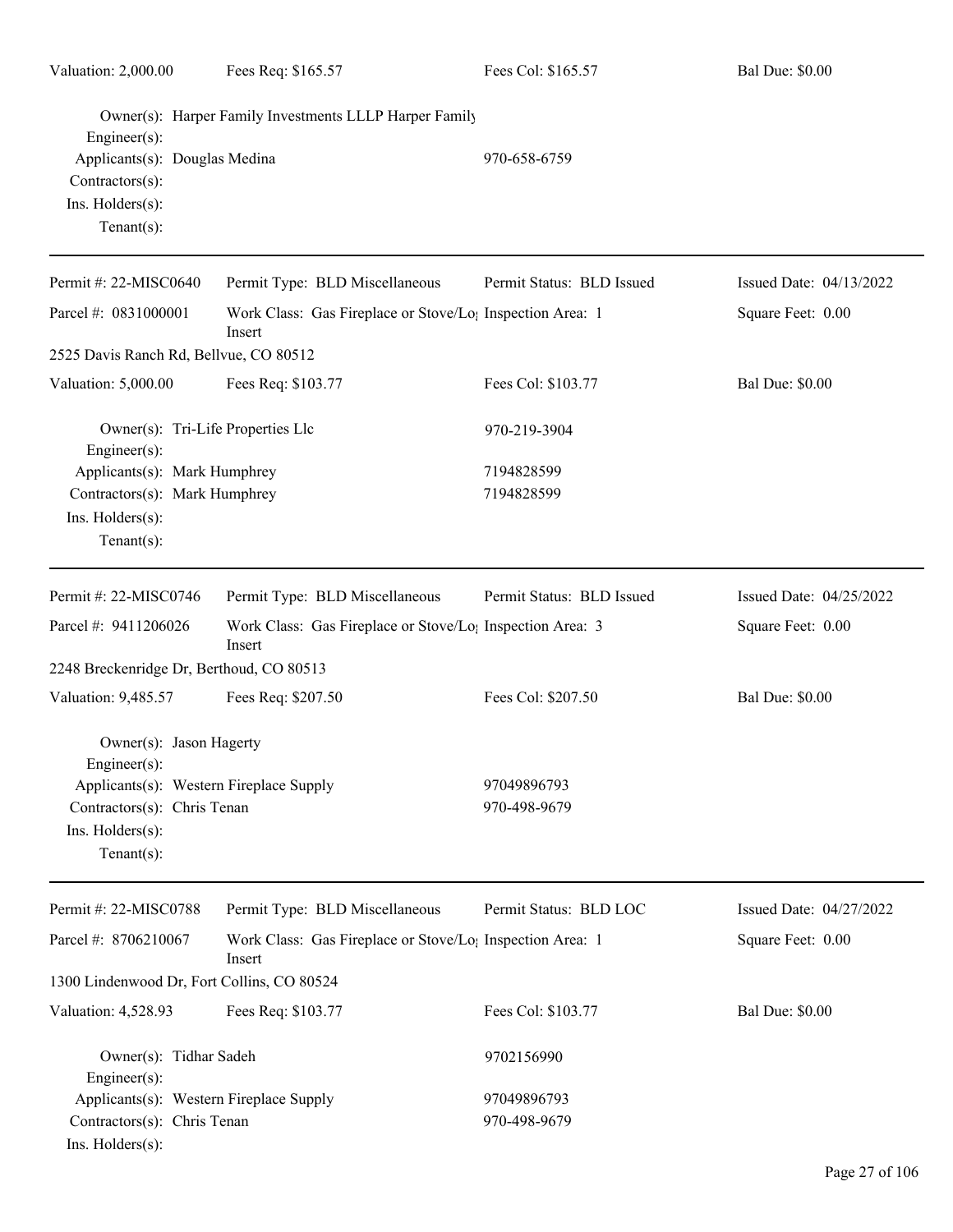| enant(s) |  |
|----------|--|
|          |  |

| Permit #: 22-MISC0641                                                                              | Permit Type: BLD Miscellaneous                                                  | Permit Status: BLD Issued    | Issued Date: 04/13/2022 |
|----------------------------------------------------------------------------------------------------|---------------------------------------------------------------------------------|------------------------------|-------------------------|
| Parcel #: 9624400003                                                                               | Work Class: Gas Fireplace or Stove/Lo <sub>1</sub> Inspection Area: 2<br>Insert |                              | Square Feet: 0.00       |
| 812 E County Road 30, Fort Collins, CO 80525                                                       |                                                                                 |                              |                         |
| Valuation: 6,135.83                                                                                | Fees Req: \$145.26                                                              | Fees Col: \$145.26           | <b>Bal Due: \$0.00</b>  |
| Owner(s): Eugene Ehrhart III<br>Engineer(s):                                                       |                                                                                 | 9704430833                   |                         |
| Applicants(s): Western Fireplace Supply<br>Contractors(s):<br>Ins. Holders(s):                     |                                                                                 | 97049896793                  |                         |
| Tenant $(s)$ :                                                                                     |                                                                                 |                              |                         |
| Permit #: 22-MISC0782                                                                              | Permit Type: BLD Miscellaneous                                                  | Permit Status: BLD Issued    | Issued Date: 04/27/2022 |
| Parcel #: 8706150095                                                                               | Work Class: Gas Fireplace or Stove/Lo; Inspection Area: 1<br>Insert             |                              | Square Feet: 0.00       |
| 1805 Linden Lake Ct, Fort Collins, CO 80524                                                        |                                                                                 |                              |                         |
| Valuation: 5,800.00                                                                                | Fees Req: \$124.51                                                              | Fees Col: \$124.51           | <b>Bal Due: \$0.00</b>  |
| Owner(s): * Elder Thomas J Trust<br>Engineer(s):                                                   |                                                                                 | 9707444731                   |                         |
| Applicants(s): Patrick Elder<br>Contractors(s): Patrick Elder<br>Ins. Holders(s):<br>$Tenant(s)$ : |                                                                                 | 970-744-4731<br>970-744-4731 |                         |
| Permit #: 22-MISC0684                                                                              | Permit Type: BLD Miscellaneous                                                  | Permit Status: BLD Issued    | Issued Date: 04/19/2022 |
| Parcel #: 1428214171                                                                               | Work Class: Gas Fireplace or Stove/Lo <sub>1</sub> Inspection Area: 4<br>Insert |                              | Square Feet: 0.00       |
| 171 Wichita, Lyons, CO 80540                                                                       |                                                                                 |                              |                         |
| Valuation: 9,678.00                                                                                | Fees Req: \$207.50                                                              | Fees Col: \$207.50           | <b>Bal Due: \$0.00</b>  |
| Owner(s): Daniel Robinson<br>Engineer(s):                                                          |                                                                                 | 720-666-3525                 |                         |
| Applicants(s): Miya Martin<br><b>Byron Schramm</b>                                                 |                                                                                 | 7205757954<br>6618865028     |                         |
| Contractors(s): Byron Schramm<br>Ins. Holders(s):<br>Tenant $(s)$ :                                |                                                                                 | 6618865028                   |                         |
| Permit #: 22-MISC0570                                                                              | Permit Type: BLD Miscellaneous                                                  | Permit Status: BLD LOC       | Issued Date: 04/05/2022 |
| Parcel #: 1621106008                                                                               | Work Class: Gas Fireplace or Stove/Lo <sub>1</sub> Inspection Area: 4<br>Insert |                              | Square Feet: 0.00       |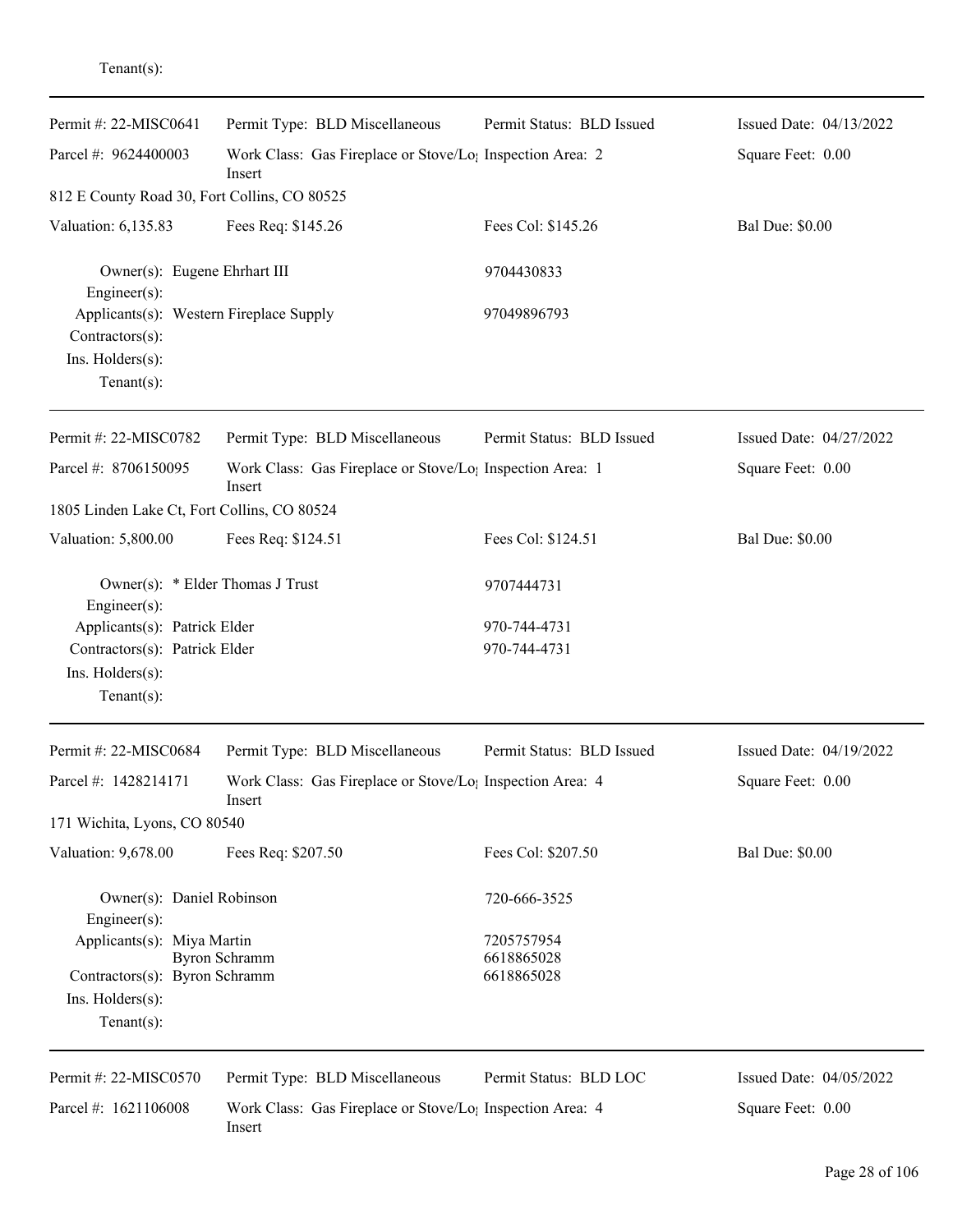| 2530 Cedar Park Dr, Drake, CO 80515                                                           |                                                                                 |                           |                         |
|-----------------------------------------------------------------------------------------------|---------------------------------------------------------------------------------|---------------------------|-------------------------|
| Valuation: 500.00                                                                             | Fees Req: \$105.57                                                              | Fees Col: \$105.57        | <b>Bal Due: \$0.00</b>  |
| Owner(s): Christopher Corman<br>Engineer $(s)$ :                                              |                                                                                 | 9702315759                |                         |
| Applicants(s): Christopher Corman<br>$Contractors(s)$ :<br>Ins. Holders(s):<br>Tenant $(s)$ : |                                                                                 | 9702315759                |                         |
| Permit #: 22-MISC0637                                                                         | Permit Type: BLD Miscellaneous                                                  | Permit Status: BLD Issued | Issued Date: 04/13/2022 |
| Parcel #: 3516407013                                                                          | Work Class: Gas Fireplace or Stove/Lo <sub>1</sub> Inspection Area: 4<br>Insert |                           | Square Feet: 0.00       |
| 2760 Fall River Rd 206, Estes Park, CO 80517                                                  |                                                                                 |                           |                         |
| Valuation: 3,000.00                                                                           | Fees Req: \$62.27                                                               | Fees Col: \$62.27         | <b>Bal Due: \$0.00</b>  |
| Owner(s): Kevin McGraw<br>Engineer $(s)$ :                                                    |                                                                                 | 7206700008                |                         |
| Applicants(s): Mark Humphrey<br>Contractors(s):<br>Ins. Holders(s):<br>Tenant $(s)$ :         |                                                                                 | 7194828599                |                         |
| Permit #: 22-MISC0698                                                                         | Permit Type: BLD Miscellaneous                                                  | Permit Status: BLD Issued | Issued Date: 04/18/2022 |
| Parcel #: 0419205032                                                                          | Work Class: Gas Fireplace or Stove/Lo <sub>!</sub> Inspection Area: 4<br>Insert |                           | Square Feet: 0.00       |
| 1050 Sunrise Dr, Lyons, CO 80540                                                              |                                                                                 |                           |                         |
| Valuation: 1.00                                                                               | Fees Req:                                                                       | Fees Col:                 | Bal Due:                |
| Owner(s): Stephanie Sears<br>$Engineer(s)$ :                                                  |                                                                                 | 7203085139                |                         |
| Applicants(s): M J Aldrich Builders Inc                                                       |                                                                                 | 970-586-5796              |                         |
| Contractors(s): Michael Aldrich<br>Ins. Holders(s):<br>Tenant $(s)$ :                         | Daniel Wiedow                                                                   | 3035514514<br>9704814341  |                         |
| Permit #: 22-MISC0633                                                                         | Permit Type: BLD Miscellaneous                                                  | Permit Status: BLD LOC    | Issued Date: 04/13/2022 |
| Parcel #: 3401113007                                                                          | Work Class: Gas Fireplace or Stove/Lo <sub>1</sub> Inspection Area: 4<br>Insert |                           | Square Feet: 0.00       |
| 2314 Pine Meadow Dr, Estes Park, CO 80517                                                     |                                                                                 |                           |                         |
| Valuation: 5,663.18                                                                           | Fees Req: \$124.51                                                              | Fees Col: \$124.51        | <b>Bal Due: \$0.00</b>  |
| Owner(s): Mark Franklin<br>$Engineer(s)$ :                                                    |                                                                                 | 970-673-3061              |                         |
| Applicants(s): Western Fireplace Supply                                                       |                                                                                 | 97049896793               |                         |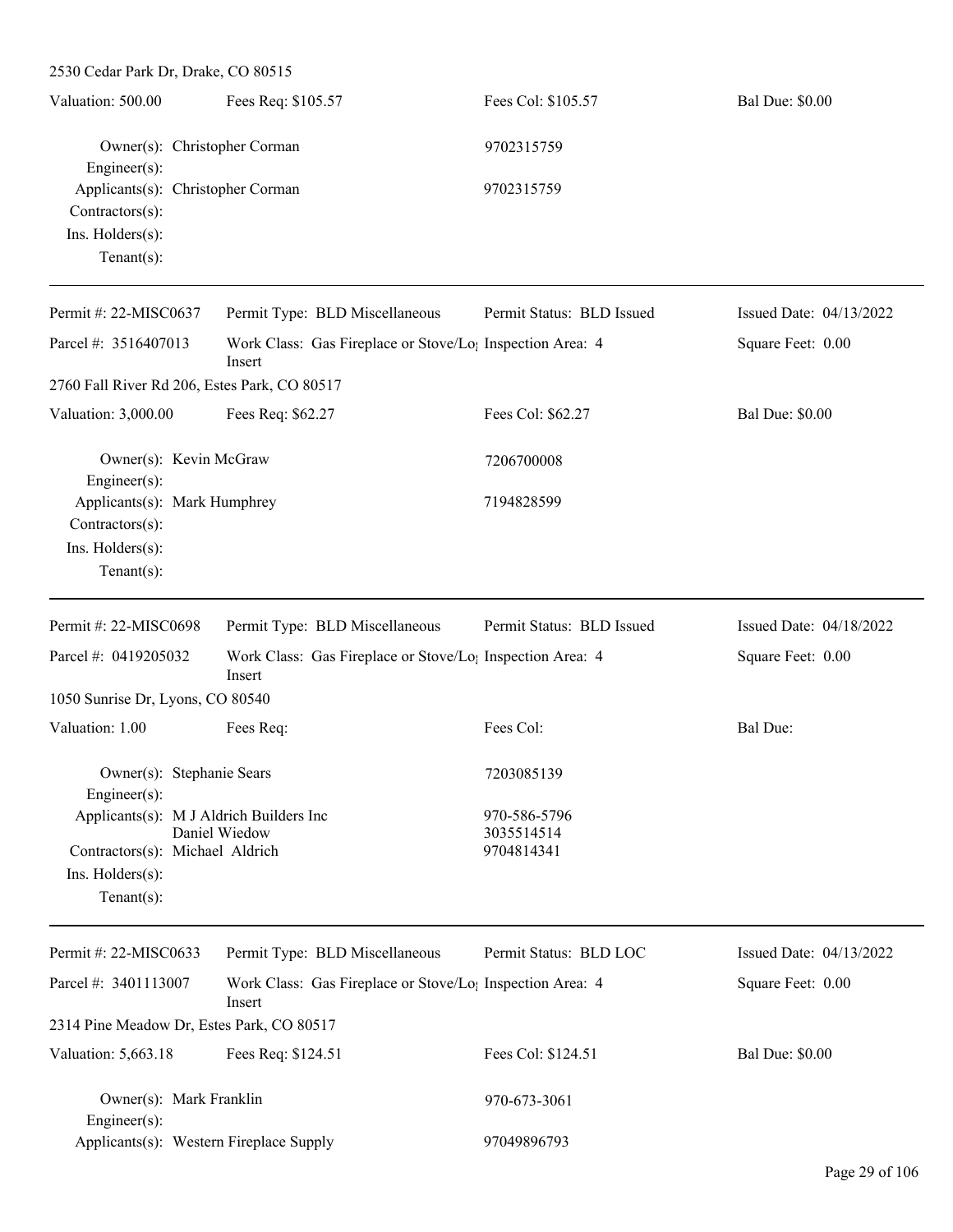Contractors(s): Chris Tenan 970-498-9679 Ins. Holders(s): Tenant(s):

| Permit #: 22-MISC0711                                                                           | Permit Type: BLD Miscellaneous                           | Permit Status: BLD LOC                          | Issued Date: 04/25/2022                      |
|-------------------------------------------------------------------------------------------------|----------------------------------------------------------|-------------------------------------------------|----------------------------------------------|
| Parcel #: 8710000014                                                                            | Work Class: Gas Piping                                   | Inspection Area: 2                              | Square Feet: 0.00                            |
| 4412 E Mulberry St 197, Fort Collins, CO 80524                                                  |                                                          |                                                 |                                              |
| Valuation: 40.00                                                                                | Fees Req: \$53.93                                        | Fees Col: \$53.93                               | <b>Bal Due: \$0.00</b>                       |
| Owner(s): Carolyn Diederich<br>Engineer(s):                                                     |                                                          | 9704828614                                      |                                              |
| Applicants(s): Mike Jansen<br>Contractors(s): Mike Jansen<br>Ins. Holders(s):<br>Tenant $(s)$ : |                                                          | 970-339-5500<br>970-339-5500                    |                                              |
| Permit #: 22-MISC0581                                                                           | Permit Type: BLD Miscellaneous                           | Permit Status: BLD Issued                       | Issued Date: 04/06/2022                      |
| Parcel #: 3516407013<br>2760 Fall River Rd 206, Estes Park, CO 80517                            | Work Class: Gas Piping                                   | Inspection Area: 4                              | Square Feet: 0.00                            |
| Valuation: 485.00                                                                               | Fees Req: \$53.93                                        | Fees Col: \$53.93                               | <b>Bal Due: \$0.00</b>                       |
| Owner(s): Kevin McGraw<br>Engineer(s):                                                          |                                                          | 7206700008                                      |                                              |
| Applicants(s): Kevin McGraw<br>Contractors(s):<br>Ins. Holders(s):<br>Tenant $(s)$ :            |                                                          | 7206700008                                      |                                              |
| Permit #: 22-MISC0721                                                                           | Permit Type: BLD Miscellaneous                           | Permit Status: BLD Issued                       | Issued Date: 04/20/2022                      |
| Parcel #: 8835000015<br>5123 E County Road 52, Fort Collins, CO 80524                           | Work Class: Gas Piping                                   | Inspection Area: 1                              | Square Feet: 0.00                            |
| Valuation: 3,500.00                                                                             | Fees Req: \$194.66                                       | Fees Col: \$194.66                              | <b>Bal Due: \$0.00</b>                       |
| Owner(s): Ruth Herickhoff<br>$Engineering(s)$ :                                                 | James Herickhoff                                         | 9702274897<br>9702274897                        |                                              |
| Applicants(s): Douglas Medina<br>Contractors(s):<br>Ins. Holders(s):<br>Tenant $(s)$ :          |                                                          | 970-658-6759                                    |                                              |
| Permit #: 22-MISC0770<br>Parcel #: 9807000016                                                   | Permit Type: BLD Miscellaneous<br>Work Class: Gas Piping | Permit Status: BLD Issued<br>Inspection Area: 1 | Issued Date: 04/26/2022<br>Square Feet: 0.00 |
| 5784 Kremers Ln, Laporte, CO 80535                                                              |                                                          |                                                 |                                              |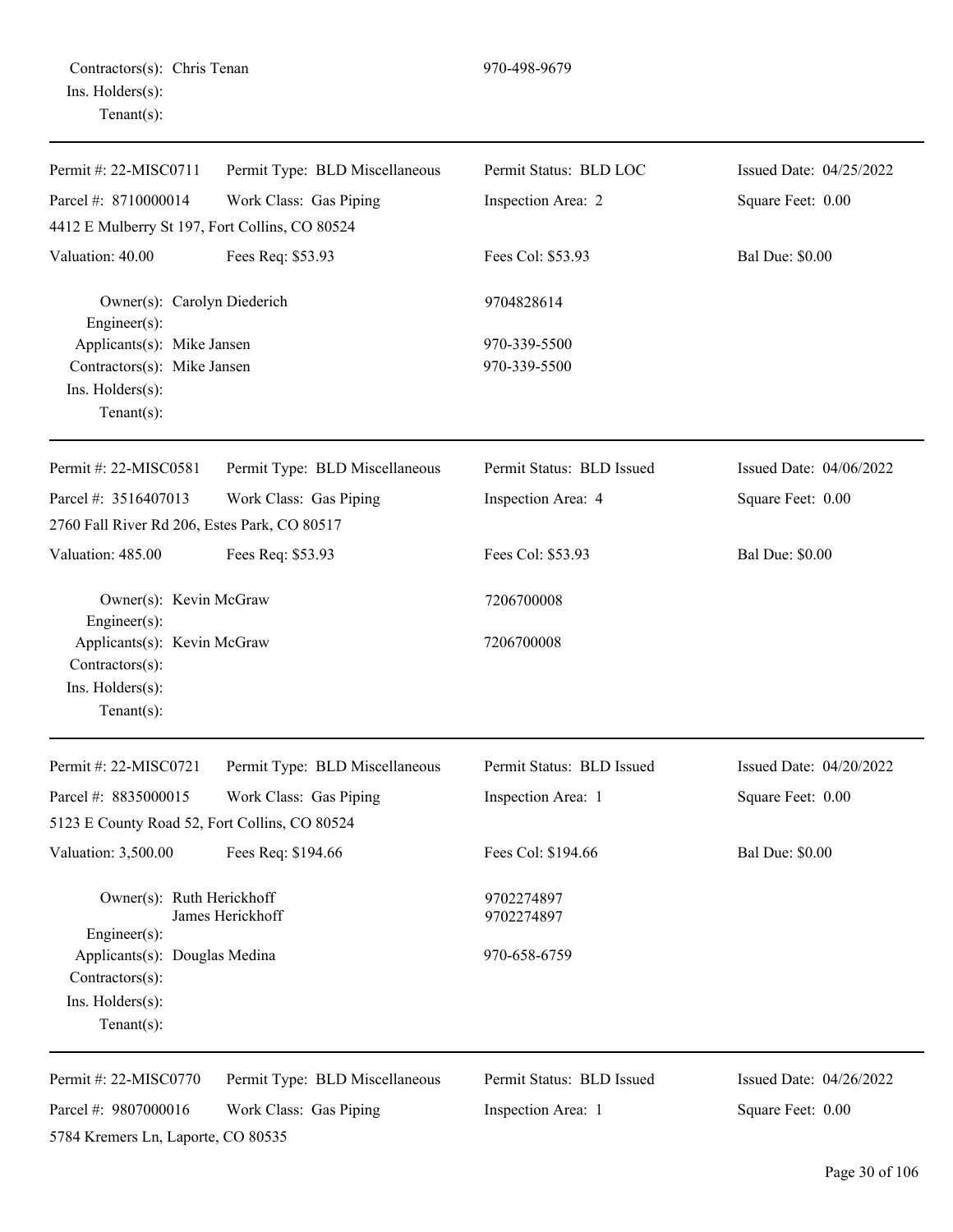| Valuation: 2,000.00                                                                                                                        | Fees Req: \$165.57             | Fees Col: \$165.57        | <b>Bal Due: \$0.00</b>  |
|--------------------------------------------------------------------------------------------------------------------------------------------|--------------------------------|---------------------------|-------------------------|
| Owner(s): Stephen Harris<br>Engineer(s):                                                                                                   |                                | $(970)$ 481-1055          |                         |
| Applicants(s): Douglas Medina<br>Contractors(s):<br>Ins. Holders(s):<br>Tenant $(s)$ :                                                     |                                | 970-658-6759              |                         |
| Permit #: 22-MISC0545                                                                                                                      | Permit Type: BLD Miscellaneous | Permit Status: BLD Issued | Issued Date: 04/01/2022 |
| Parcel #: 0233000001                                                                                                                       | Work Class: Gas Piping         | Inspection Area: 6        | Square Feet: 0.00       |
| 524 Wanstead Rd, Livermore, CO 80536                                                                                                       |                                |                           |                         |
| Valuation: 2,000.00                                                                                                                        | Fees Req: \$165.57             | Fees Col: \$165.57        | <b>Bal Due: \$0.00</b>  |
| Owner(s): Joseph Fonfara<br>Engineer(s):                                                                                                   |                                | 9704935070                |                         |
| Applicants(s): Douglas Medina<br>Contractors(s):<br>Ins. Holders(s):<br>$Tenant(s)$ :                                                      |                                | 970-658-6759              |                         |
| Permit #: 22-MISC0631                                                                                                                      | Permit Type: BLD Miscellaneous | Permit Status: BLD Issued | Issued Date: 04/13/2022 |
| Parcel #: 9834000036<br>2200 N Taft Hill Rd, Fort Collins, CO 80524                                                                        | Work Class: Gas Piping         | Inspection Area: 1        | Square Feet: 0.00       |
| Valuation: 3,000.00                                                                                                                        | Fees Req: \$62.27              | Fees Col: \$62.27         | <b>Bal Due: \$0.00</b>  |
| Owner(s): Sarah Swanty<br>Engineer(s):<br>Applicants(s): Maral Jalili<br>Contractors(s): Derek Breier<br>Ins. Holders(s):<br>$Tenant(s)$ : |                                | 3035980422                |                         |
| Permit #: 22-MISC0585                                                                                                                      | Permit Type: BLD Miscellaneous | Permit Status: BLD Issued | Issued Date: 04/06/2022 |
| Parcel #: 0401000042                                                                                                                       | Work Class: Gas Piping         | Inspection Area: 3        | Square Feet: 0.00       |
| 5067 S County Road 29, Loveland, CO 80537                                                                                                  |                                |                           |                         |
| Valuation: 2,000.00                                                                                                                        | Fees Req: \$165.57             | Fees Col: \$165.57        | <b>Bal Due: \$0.00</b>  |
| Owner(s): Leigh Hunnicutt<br>Engineer(s):                                                                                                  |                                | 8056606605                |                         |
| Applicants(s): Douglas Medina<br>Contractors(s):<br>Ins. Holders(s):<br>$Tenant(s)$ :                                                      |                                | 970-658-6759              |                         |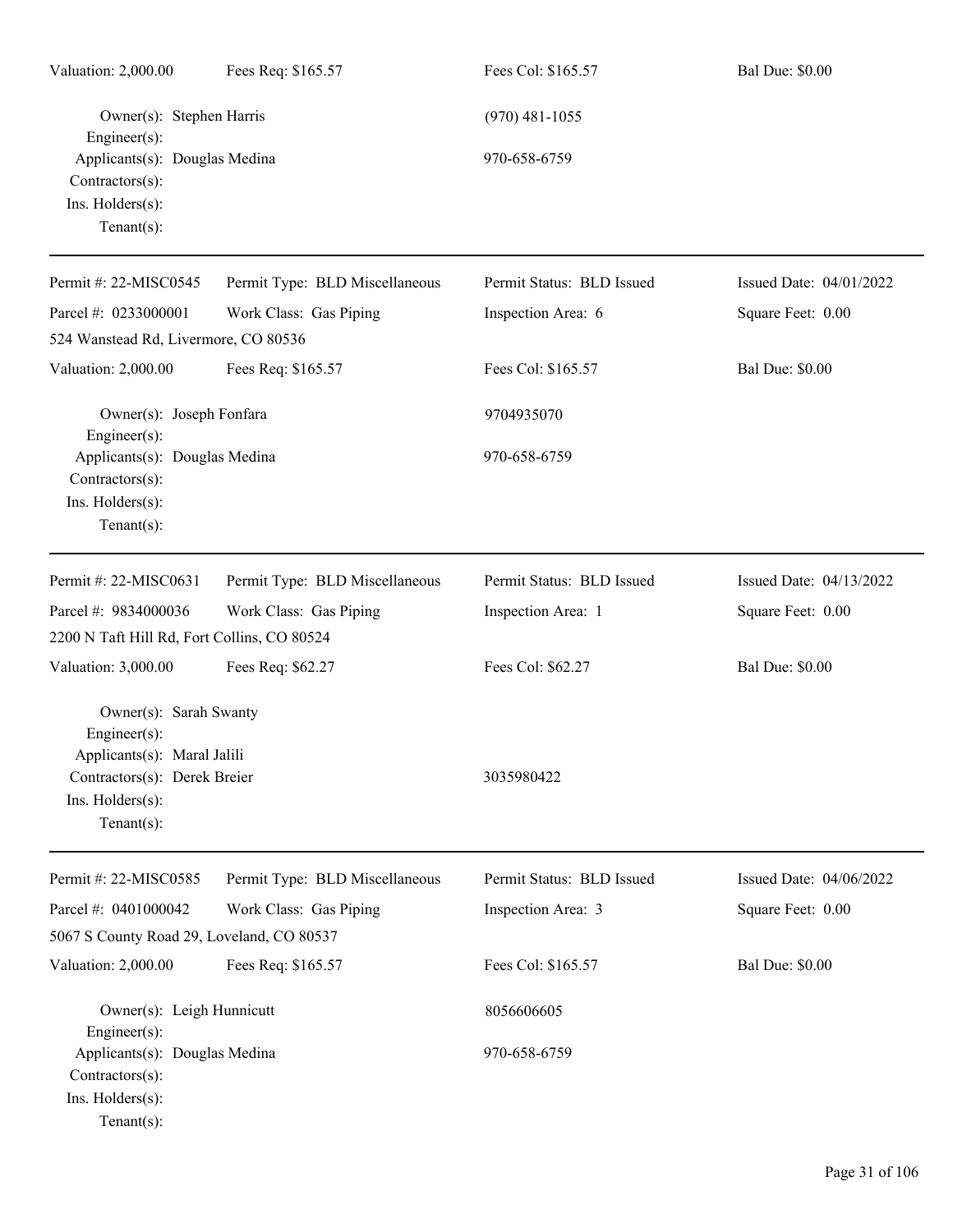| Permit #: 22-MISC0653                                                                                                                       | Permit Type: BLD Miscellaneous | Permit Status: BLD LOC    | Issued Date: 04/13/2022 |
|---------------------------------------------------------------------------------------------------------------------------------------------|--------------------------------|---------------------------|-------------------------|
| Parcel #: 4010105085                                                                                                                        | Work Class: Gas Piping         | Inspection Area: 5        | Square Feet: 0.00       |
| 796 Manso Way, Red Feather Lakes, CO 80545                                                                                                  |                                |                           |                         |
| Valuation: 2,000.00                                                                                                                         | Fees Req: \$165.57             | Fees Col: \$165.57        | <b>Bal Due: \$0.00</b>  |
| Owner(s): Brent Mann<br>Engineer(s):                                                                                                        |                                | $(970)$ 210-4373          |                         |
| Applicants(s): Douglas Medina<br>Contractors(s):<br>Ins. Holders(s):<br>Tenant $(s)$ :                                                      |                                | 970-658-6759              |                         |
| Permit #: 22-MISC0579                                                                                                                       | Permit Type: BLD Miscellaneous | Permit Status: BLD LOC    | Issued Date: 04/06/2022 |
| Parcel #: 3516407005                                                                                                                        | Work Class: Gas Piping         | Inspection Area: 4        | Square Feet: 0.00       |
| 2760 Fall River Rd 207, Estes Park, CO 80517                                                                                                |                                |                           |                         |
| Valuation: 485.00                                                                                                                           | Fees Req: \$53.93              | Fees Col: \$53.93         | <b>Bal Due: \$0.00</b>  |
| Owner(s): Kevin McGraw                                                                                                                      |                                | 7206700008                |                         |
| Engineer(s):<br>Applicants(s): Kevin McGraw<br>Contractors(s):<br>Ins. Holders(s):<br>$Tenant(s)$ :                                         |                                | 7206700008                |                         |
| Permit #: 22-MISC0599                                                                                                                       | Permit Type: BLD Miscellaneous | Permit Status: BLD Issued | Issued Date: 04/08/2022 |
| Parcel #: 0727000036                                                                                                                        | Work Class: Gas Piping         | Inspection Area: 2        | Square Feet: 0.00       |
| 10374 Puma Gulch Rd, Loveland, CO 80538                                                                                                     |                                |                           |                         |
| Valuation: 700.00                                                                                                                           | Fees Req: \$105.57             | Fees Col: \$105.57        | <b>Bal Due: \$0.00</b>  |
| Owner(s): Laura Raynolds<br>Engineer(s):<br>Applicants(s): Neal Girard<br>Contractors(s): Neal Girard<br>Ins. Holders(s):<br>Tenant $(s)$ : |                                | 9706981251<br>9706981251  |                         |
| Permit #: 22-MISC0577                                                                                                                       | Permit Type: BLD Miscellaneous | Permit Status: BLD LOC    | Issued Date: 04/06/2022 |
| Parcel #: 8913000017                                                                                                                        | Work Class: Gas Piping         | Inspection Area: 1        | Square Feet: 0.00       |
| 6680 Pelican Cove Ln, Wellington, CO 80549                                                                                                  |                                |                           |                         |
| Valuation: 2,000.00                                                                                                                         | Fees Req: \$165.57             | Fees Col: \$165.57        | <b>Bal Due: \$0.00</b>  |
| Owner(s): Debra Oseland<br>Engineer(s):                                                                                                     |                                | 9706923820                |                         |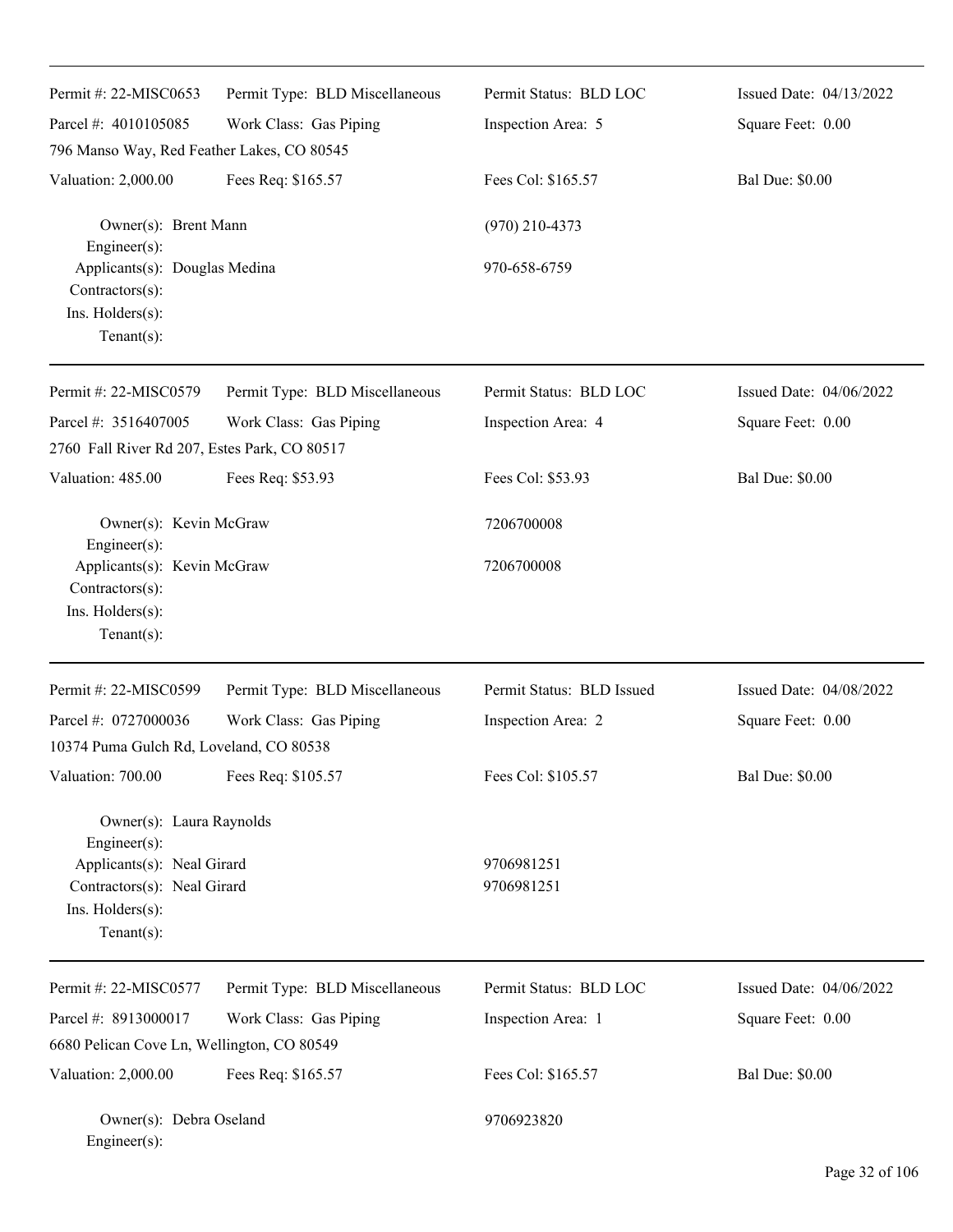Permit #: 22-MISC0664 Parcel #: 0525000021 Work Class: Gas Piping Inspection Area: 3 Square Feet: 0.00 2712 S County Road 29, Loveland, CO 80537 Valuation: 650.00 Fees Req: \$53.93 Fees Col: \$53.93 Bal Due: \$0.00 Owner(s): Samuel Leighton Engineer(s): Applicants(s): Above All Plumbing 9705324432 Contractors(s): Jared Hanes 9705324432 Ins. Holders(s): Tenant(s): Permit #: 22-MISC0663 Parcel #: 0402000019 Permit Type: BLD Miscellaneous Work Class: Gas Piping Permit Status: BLD LOC Inspection Area: 3 Issued Date: 04/14/2022 Square Feet: 0.00 4412 Lakefront Dr, Loveland, CO 80537 Valuation: 6,866.00 Fees Req: \$196.90 Fees Col: \$196.90 Fees Col: \$196.90 Bal Due: \$0.00 Owner(s): Kenneth Peterson 3035626290 Engineer(s): Applicants(s): Morgan Lopez 9702156539 Mark Lancaster 9705560544 Contractors(s): Mark Lancaster 9705560544 Ins. Holders(s): Tenant(s): Permit #: 22-MISC0769 Parcel #: 8521405021 Permit Type: BLD Miscellaneous Work Class: Gas Piping Permit Status: BLD LOC Inspection Area: 3 Issued Date: 04/26/2022 Square Feet: 0.00 1013 Jay Ct, Loveland, CO 80537 Valuation: 2,000.00 Fees Req: \$113.93 Fees Col: \$113.93 Bal Due: \$0.00 Owner(s): Greg Hovivian (970) 231-0777 Engineer(s): Applicants(s): Douglas Medina 970-658-6759 Contractors(s): Ins. Holders(s): Tenant(s): Permit #: 22-MISC0756 Parcel #: 1907000026 Permit Type: BLD Miscellaneous Work Class: Gas Piping Permit Status: BLD LOC Inspection Area: 5 Issued Date: 04/25/2022 Square Feet: 0.00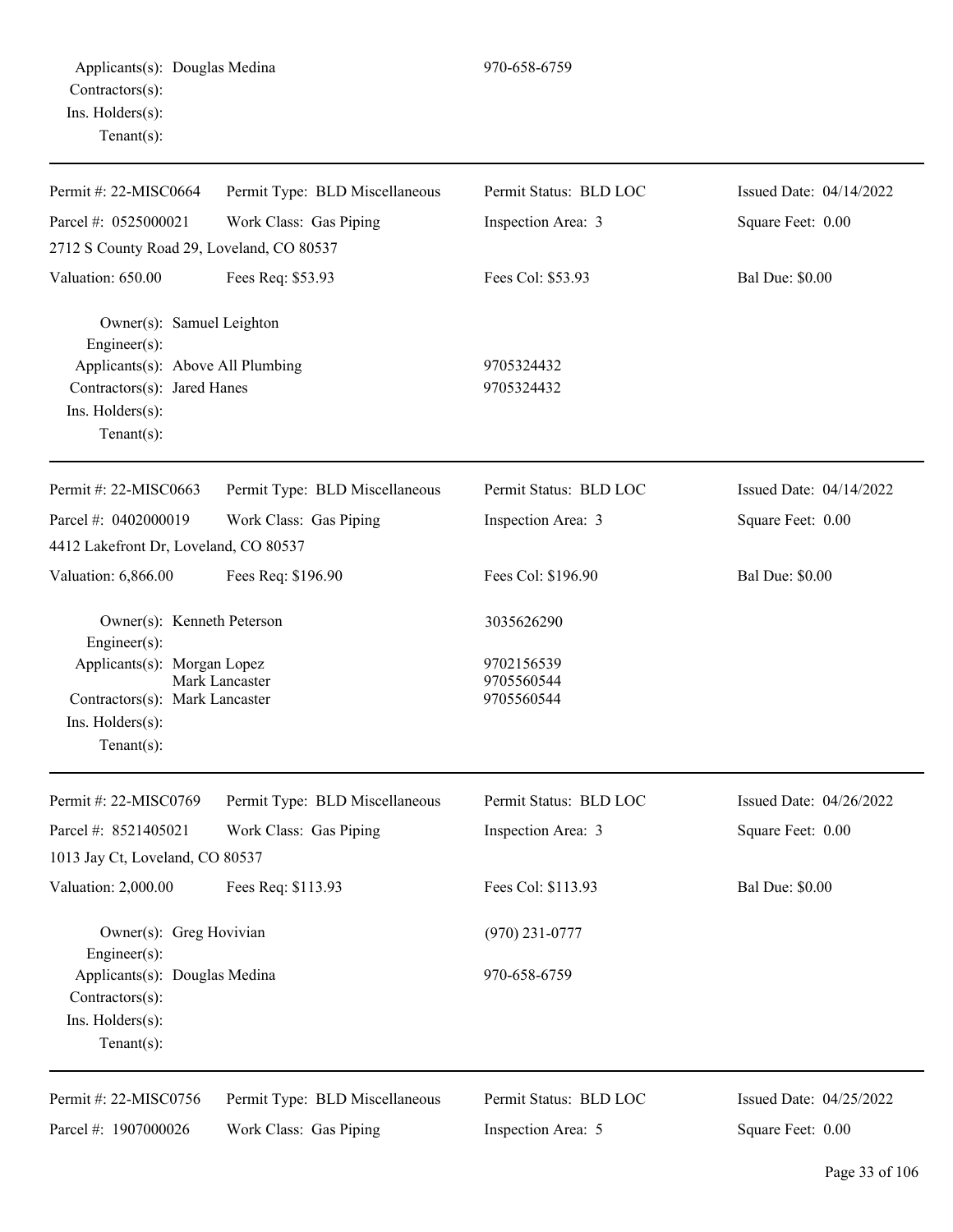| Valuation: 2,000.00                                                                                       | Fees Req: \$165.57                         | Fees Col: \$165.57           | <b>Bal Due: \$0.00</b>  |
|-----------------------------------------------------------------------------------------------------------|--------------------------------------------|------------------------------|-------------------------|
| Owner(s): Jean Emond                                                                                      | Michael Haddorff                           | 9702070000<br>9704848696     |                         |
| Engineer(s):<br>Applicants(s): Douglas Medina<br>Contractors(s):<br>Ins. Holders(s):<br>Tenant $(s)$ :    |                                            | 970-658-6759                 |                         |
| Permit #: 22-MISC0742                                                                                     | Permit Type: BLD Miscellaneous             | Permit Status: BLD Issued    | Issued Date: 04/21/2022 |
| Parcel #: 9835400046<br>2025 N College Ave #1, Fort Collins, CO 80524                                     | Work Class: Gas Piping                     | Inspection Area: 1           | Square Feet: 0.00       |
| Valuation: 75.00                                                                                          | Fees Req: \$53.93                          | Fees Col: \$53.93            | <b>Bal Due: \$0.00</b>  |
| Owner(s): Celso Viadran<br>Engineer(s):<br>Contractors(s): John Hahn<br>Ins. Holders(s):<br>$Tenant(s)$ : | Applicants(s): Hahn Plumbing & Heating Inc | 970-484-7668<br>970-484-7668 |                         |
| Permit #: 22-MISC0667                                                                                     | Permit Type: BLD Miscellaneous             | Permit Status: BLD LOC       | Issued Date: 04/14/2022 |
| Parcel #: 9428308007                                                                                      | Work Class: Gas Piping                     | Inspection Area: 3           | Square Feet: 0.00       |
| 1647 Diamond Wall Dr, Berthoud, CO 80513                                                                  |                                            |                              |                         |
| Valuation: 2,000.00                                                                                       | Fees Req: \$113.93                         | Fees Col: \$113.93           | <b>Bal Due: \$0.00</b>  |
| Owner(s): William Eland<br>Engineer $(s)$ :                                                               |                                            | $(970)$ 690-2441             |                         |
| Applicants(s): Douglas Medina<br>Contractors(s):<br>Ins. Holders(s):<br>Tenant $(s)$ :                    |                                            | 970-658-6759                 |                         |
| Permit #: 22-MISC0671                                                                                     | Permit Type: BLD Miscellaneous             | Permit Status: BLD Issued    | Issued Date: 04/14/2022 |
| Parcel #: 0610434022                                                                                      | Work Class: Gas Piping                     | Inspection Area: 2           | Square Feet: 0.00       |
| 9853 Running Brook Ln, Loveland, CO 80538                                                                 |                                            |                              |                         |
| Valuation: 3,200.00                                                                                       | Fees Req: \$194.66                         | Fees Col: \$194.66           | <b>Bal Due: \$0.00</b>  |
| Owner(s): Ronald Legge<br>Engineer(s):                                                                    |                                            | $(303) 747 - 2248$           |                         |
| Applicants(s): Ronald Legge<br>Contractors(s):<br>Ins. Holders(s):                                        |                                            | $(303) 747 - 2248$           |                         |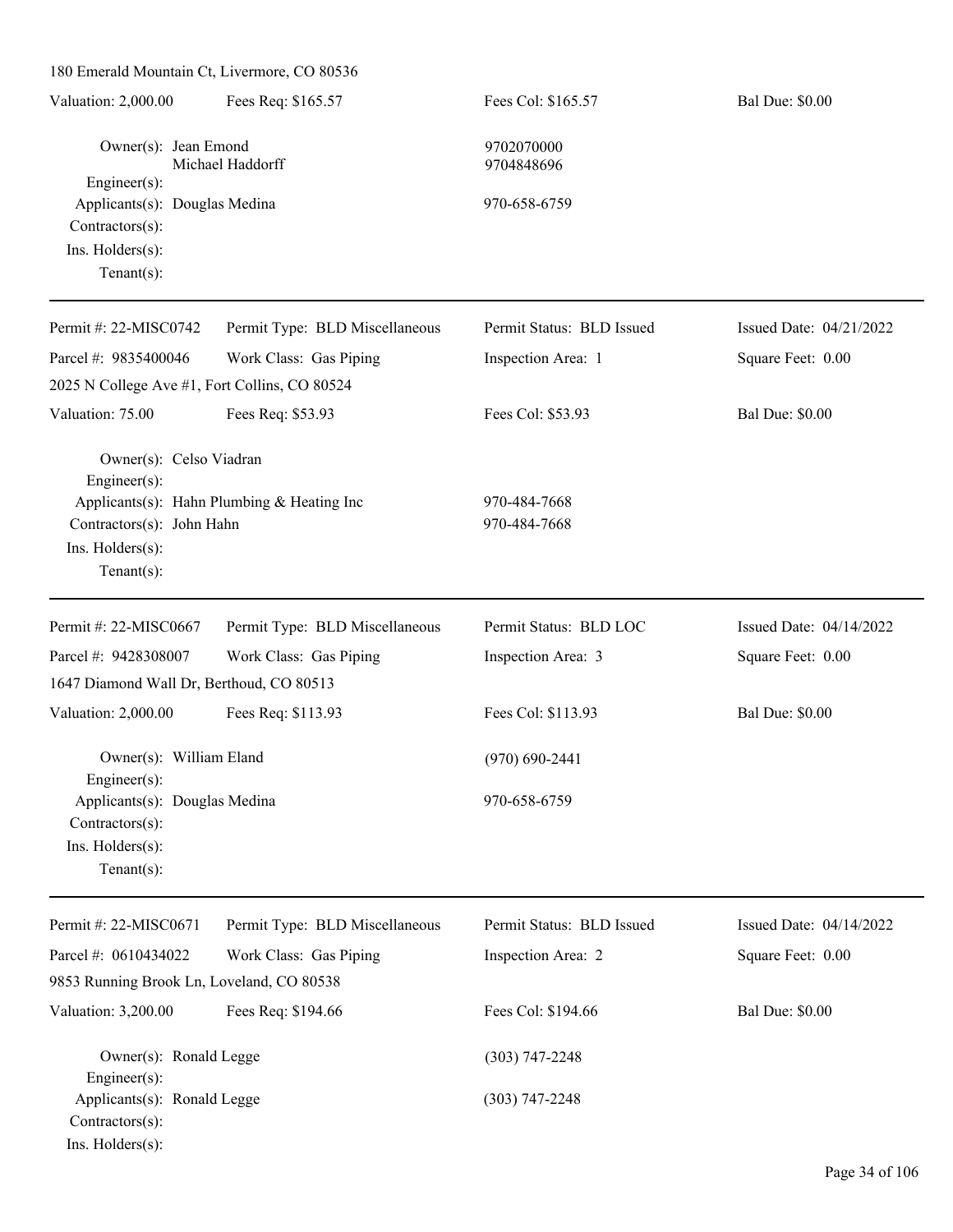| Permit #: 22-MISC0740                                                                                        | Permit Type: BLD Miscellaneous | Permit Status: BLD Issued | Issued Date: 04/21/2022 |
|--------------------------------------------------------------------------------------------------------------|--------------------------------|---------------------------|-------------------------|
| Parcel #: 4011105060                                                                                         | Work Class: Gas Piping         | Inspection Area: 5        | Square Feet: 0.00       |
| 2046 Shoshoni Dr, Red Feather Lakes, CO 80545                                                                |                                |                           |                         |
| Valuation: 2,000.00                                                                                          | Fees Req: \$165.57             | Fees Col: \$165.57        | <b>Bal Due: \$0.00</b>  |
| Owner(s): John Smith<br>Engineer(s):<br>Applicants(s): Douglas Medina<br>Contractors(s):<br>Ins. Holders(s): |                                | 970-658-6759              |                         |
| $Tenant(s)$ :                                                                                                |                                |                           |                         |
| Permit #: 22-MISC0701                                                                                        | Permit Type: BLD Miscellaneous | Permit Status: BLD LOC    | Issued Date: 04/19/2022 |
| Parcel #: 3029121010                                                                                         | Work Class: Gas Piping         | Inspection Area: 5        | Square Feet: 0.00       |
| 589 Hiawatha Hwy, Red Feather Lakes, CO 80545                                                                |                                |                           |                         |
| Valuation: 2,000.00                                                                                          | Fees Req: \$165.57             | Fees Col: \$165.57        | <b>Bal Due: \$0.00</b>  |
| Owner(s): Jason Dominicak                                                                                    |                                | $(949) 838 - 6014$        |                         |
| Engineer(s):<br>Applicants(s): Douglas Medina<br>Contractors(s):<br>Ins. Holders(s):<br>$Tenant(s)$ :        |                                | 970-658-6759              |                         |
| Permit #: 22-MISC0685                                                                                        | Permit Type: BLD Miscellaneous | Permit Status: BLD LOC    | Issued Date: 04/18/2022 |
| Parcel #: 9901380001                                                                                         | Work Class: Gas Piping         | Inspection Area: 1        | Square Feet: 0.00       |
| 120 E County Road 72, Wellington, CO 80549                                                                   |                                |                           |                         |
| Valuation: 0.00                                                                                              | Fees Req: \$98.64              | Fees Col: \$98.64         | <b>Bal Due: \$0.00</b>  |
| Owner(s): Pat Terlesky<br>Engineer(s):                                                                       |                                | $(970) 556 - 8241$        |                         |
| Applicants(s): Pat Terlesky<br>Contractors(s):<br>Ins. Holders(s):<br>Tenant $(s)$ :                         |                                | $(970)$ 556-8241          |                         |
| Permit #: 22-MISC0706                                                                                        | Permit Type: BLD Miscellaneous | Permit Status: BLD LOC    | Issued Date: 04/19/2022 |
| Parcel #: 9830106019<br>4417 Lawrence Ln, Laporte, CO 80535                                                  | Work Class: Mechanical         | Inspection Area: 1        | Square Feet: 0.00       |
| Valuation: 3,300.00                                                                                          | Fees Req: \$143.02             | Fees Col: \$143.02        | <b>Bal Due: \$0.00</b>  |

Tenant(s):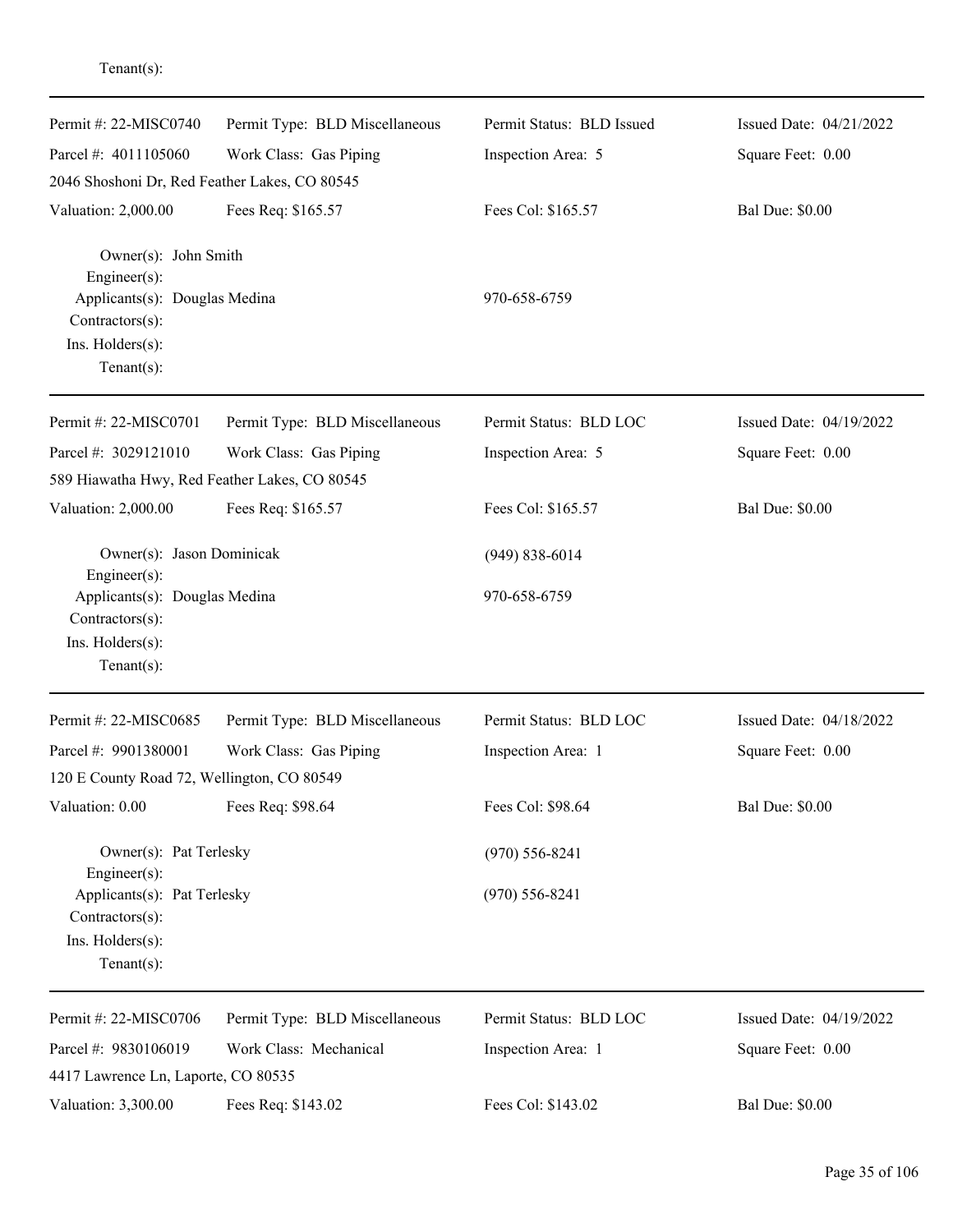Owner(s): Dale Allman 9702272539 Engineer(s): Applicants(s): Jason Vanarsdale 9704070658 Contractors(s): Jason Vanarsdale 9704070658 Ins. Holders(s): Tenant(s):

| Permit #: 22-MISC0695                                                                               | Permit Type: BLD Miscellaneous | Permit Status: BLD Issued                    | Issued Date: 04/18/2022 |
|-----------------------------------------------------------------------------------------------------|--------------------------------|----------------------------------------------|-------------------------|
| Parcel #: 9812400021                                                                                | Work Class: Mechanical         | Inspection Area: 1                           | Square Feet: 0.00       |
| 5900 Greenwalt Ln, Fort Collins, CO 80524                                                           |                                |                                              |                         |
| Valuation: 7,707.00                                                                                 | Fees Req: \$166.00             | Fees Col: \$166.00                           | <b>Bal Due: \$0.00</b>  |
| Owner(s): Wayne Carpenter<br>Engineer(s):                                                           |                                | 9702241778                                   |                         |
| Applicants(s): IMS Heating & Air Inc                                                                |                                | 970-532-0123                                 |                         |
| Contractors(s): Dwayne Shawver<br>Ins. Holders(s):<br>$Tenant(s)$ :                                 |                                | 970-532-0123                                 |                         |
| Permit #: 22-MISC0660                                                                               | Permit Type: BLD Miscellaneous | Permit Status: BLD Issued                    | Issued Date: 04/14/2022 |
| Parcel #: 8715006016                                                                                | Work Class: Mechanical         | Inspection Area: 2                           | Square Feet: 0.00       |
| 4926 Kitchell Way, Fort Collins, CO 80524                                                           |                                |                                              |                         |
| Valuation: 6,784.00                                                                                 | Fees Req: \$145.26             | Fees Col: \$145.26                           | <b>Bal Due: \$0.00</b>  |
| Owner(s): Stephen Greenlee<br>Engineer(s):                                                          |                                | 9702312700                                   |                         |
| Applicants(s): Air Comfort Inc<br>Contractors(s): Marc Rohloff<br>Ins. Holders(s):<br>$Tenant(s)$ : | Air Comfort Inc                | 970-490-1458<br>970-490-1458<br>970-490-1458 |                         |
| Permit #: 22-MISC0748                                                                               | Permit Type: BLD Miscellaneous | Permit Status: BLD Issued                    | Issued Date: 04/22/2022 |
| Parcel #: 9832408027                                                                                | Work Class: Mechanical         | Inspection Area: 1                           | Square Feet: 0.00       |
| 3513 Arapahoe Dr, Fort Collins, CO 80521                                                            |                                |                                              |                         |
| Valuation: 22,298.94                                                                                | Fees Req: \$537.20             | Fees Col: \$537.20                           | <b>Bal Due: \$0.00</b>  |
| Owner(s): Donald Dustin<br>Engineer $(s)$ :                                                         |                                | $(970)$ 219-5870                             |                         |
| Applicants(s): Glenn Frank                                                                          |                                | 970-484-4552                                 |                         |
| Contractors(s): Glenn Frank<br>Ins. Holders(s):<br>$Tenant(s)$ :                                    |                                | 970-484-4552                                 |                         |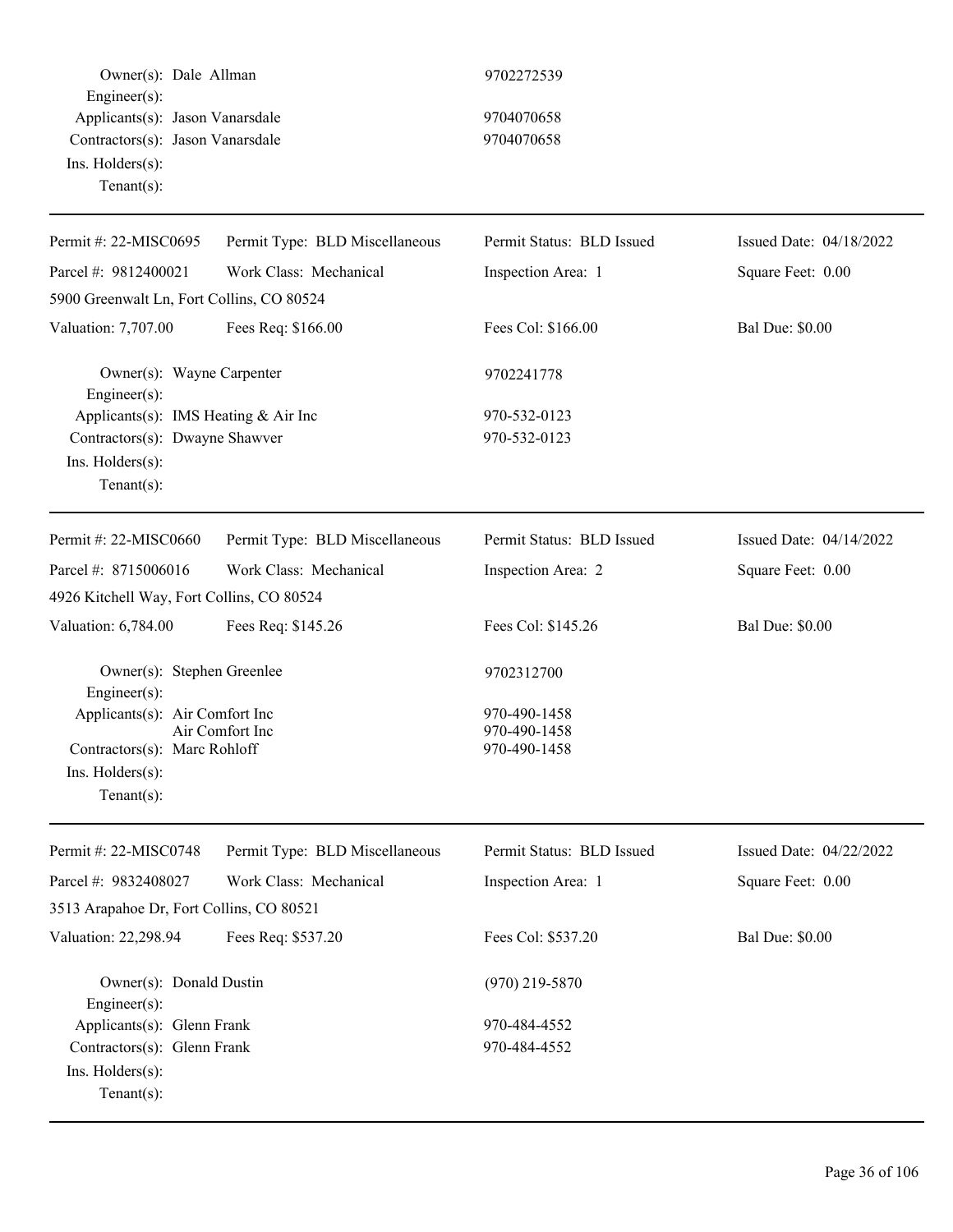| Permit #: 22-MISC0703                                                                | Permit Type: BLD Miscellaneous | Permit Status: BLD Issued | Issued Date: 04/19/2022 |
|--------------------------------------------------------------------------------------|--------------------------------|---------------------------|-------------------------|
| Parcel #: 8528208702                                                                 | Work Class: Mechanical         | Inspection Area: 3        | Square Feet: 0.00       |
| 1559 Olson Dr, Loveland, CO 80537                                                    |                                |                           |                         |
| Valuation: 3,426.00                                                                  | Fees Req: \$83.02              | Fees Col: \$83.02         | <b>Bal Due: \$0.00</b>  |
| Owner(s): Gary Gerrard<br>$Engineering(s)$ :                                         |                                | 970-566-2698              |                         |
| Applicants(s): Morgan Lopez<br>Contractors(s):<br>Ins. Holders(s):<br>Tenant $(s)$ : |                                | 9702156539                |                         |
| Permit #: 22-MISC0543                                                                | Permit Type: BLD Miscellaneous | Permit Status: BLD Issued | Issued Date: 04/01/2022 |
| Parcel #: 8614322031                                                                 | Work Class: Mechanical         | Inspection Area: 2        | Square Feet: 0.00       |
| 5403 Augusta Trl, Fort Collins, CO 80528                                             |                                |                           |                         |
| Valuation: 2,015.00                                                                  | Fees Req: \$62.27              | Fees Col: \$62.27         | <b>Bal Due: \$0.00</b>  |
| Owner(s): Nelly Ganchev<br>Engineer(s):                                              |                                | 970-310-7403              |                         |
| Applicants(s): Jeff Richard                                                          |                                | 970-223-8873              |                         |
| Contractors(s): Jeff Richard                                                         |                                | 970-223-8873              |                         |
| Ins. Holders(s):<br>$Tenant(s)$ :                                                    |                                |                           |                         |
| Permit #: 22-MISC0669                                                                | Permit Type: BLD Miscellaneous | Permit Status: BLD Issued | Issued Date: 04/14/2022 |
| Parcel #: 9606105004                                                                 | Work Class: Mechanical         | Inspection Area: 2        | Square Feet: 0.00       |
| 4902 Deer Trail Ct, Fort Collins, CO 80526                                           |                                |                           |                         |
| Valuation: 15,078.00                                                                 | Fees Req: \$331.97             | Fees Col: \$331.97        | <b>Bal Due: \$0.00</b>  |
| Owner(s): Robert Manzares<br>Engineer(s):                                            |                                | 9703106621                |                         |
| Applicants(s): Glenn Frank                                                           |                                | 970-484-4552              |                         |
| Contractors(s): Glenn Frank                                                          |                                | 970-484-4552              |                         |
| Ins. Holders(s):<br>Tenant $(s)$ :                                                   |                                |                           |                         |
| Permit #: 22-MISC0569                                                                | Permit Type: BLD Miscellaneous | Permit Status: BLD LOC    | Issued Date: 04/05/2022 |
| Parcel #: 9428205023                                                                 | Work Class: Mechanical         | Inspection Area: 3        | Square Feet: 0.00       |
| 2912 Martingale Dr, Berthoud, CO 80513                                               |                                |                           |                         |
| Valuation: 10,545.00                                                                 | Fees Req: \$288.24             | Fees Col: \$288.24        | <b>Bal Due: \$0.00</b>  |
| Owner(s): Cindy Hale<br>Robert Hale<br>$Engineering(s)$ :                            |                                | 6107317729                |                         |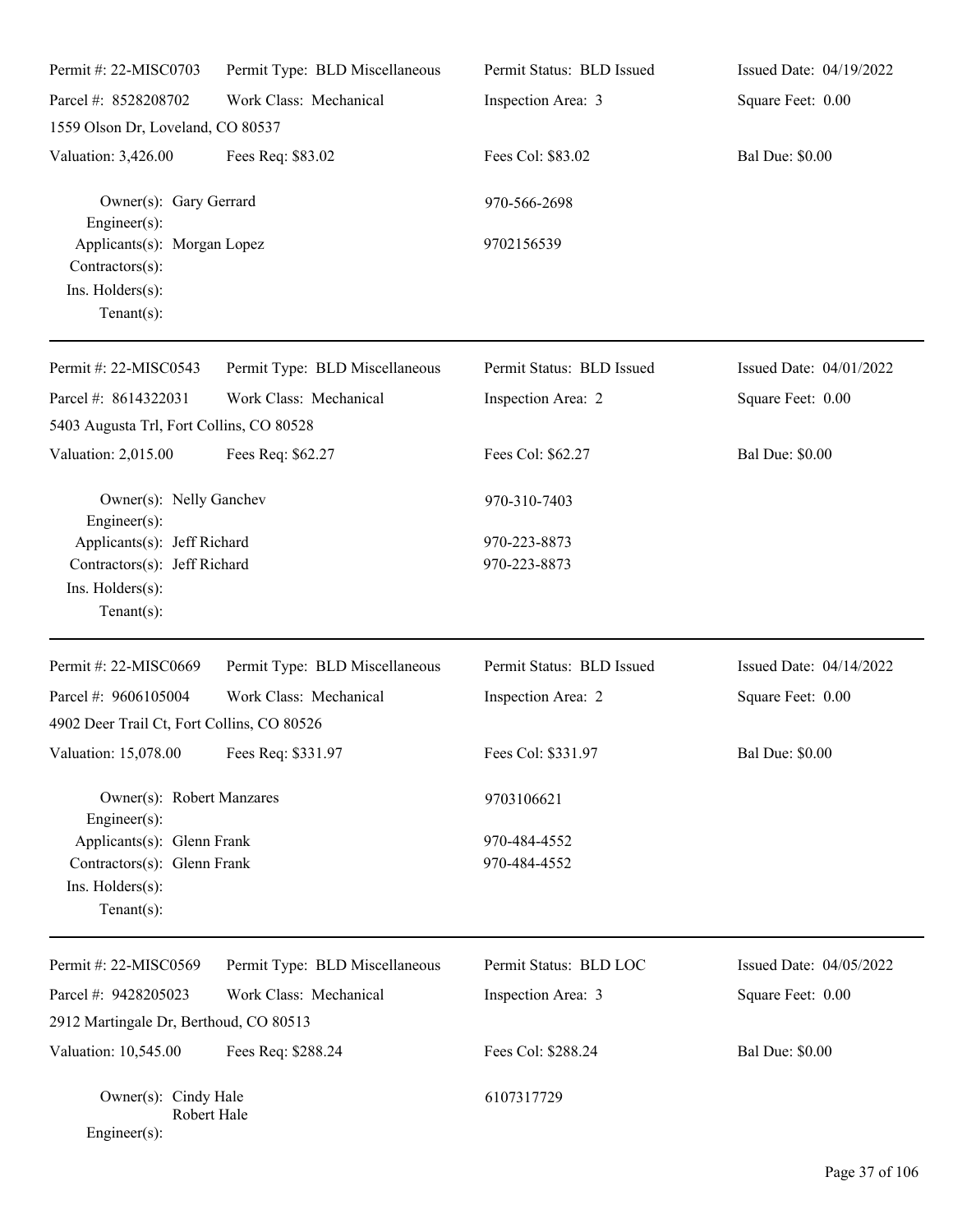| Permit #: 22-MISC0728                                                                               | Permit Type: BLD Miscellaneous | Permit Status: BLD Issued | Issued Date: 04/21/2022 |
|-----------------------------------------------------------------------------------------------------|--------------------------------|---------------------------|-------------------------|
| Parcel #: 2723105064                                                                                | Work Class: Mechanical         | Inspection Area: 6        | Square Feet: 0.00       |
| 1081 Deer Horn Trl, Bellvue, CO 80512                                                               |                                |                           |                         |
| Valuation: 1,500.00                                                                                 | Fees Req: \$53.93              | Fees Col: \$53.93         | <b>Bal Due: \$0.00</b>  |
| Owner(s): Laura Prieve<br>Mike Prieve                                                               |                                | 9704022210                |                         |
| Engineer(s):<br>Applicants(s): Mike Prieve<br>Contractors(s):<br>Ins. Holders(s):<br>Tenant $(s)$ : |                                | 9704022210                |                         |
| Permit #: 22-MISC0704                                                                               | Permit Type: BLD Miscellaneous | Permit Status: BLD Issued | Issued Date: 04/19/2022 |
| Parcel #: 9626000004                                                                                | Work Class: Mechanical         | Inspection Area: 2        | Square Feet: 0.00       |
| 221 W 57th St 65B, Loveland, CO 80538                                                               |                                |                           |                         |
| Valuation: 4,205.00                                                                                 | Fees Req: \$103.77             | Fees Col: \$103.77        | <b>Bal Due: \$0.00</b>  |
| Owner(s): Lynette Snyder<br>Engineer(s):                                                            |                                | $(970) 682 - 9036$        |                         |
| Applicants(s): Morgan Lopez<br>Contractors(s):<br>Ins. Holders(s):<br>$Tenant(s)$ :                 |                                | 9702156539                |                         |
| Permit #: 22-MISC0645                                                                               | Permit Type: BLD Miscellaneous | Permit Status: BLD Issued | Issued Date: 04/13/2022 |
| Parcel #: 9829414017                                                                                | Work Class: Mechanical         | Inspection Area: 1        | Square Feet: 0.00       |
| 3418 Settlers Rd, Laporte, CO 80535<br>Valuation: 31,885.00                                         | Fees Req: \$663.91             | Fees Col: \$663.91        | <b>Bal Due: \$0.00</b>  |
| Owner(s): Charles Burgat<br>Engineer(s):                                                            |                                |                           |                         |
| Applicants(s): Karen Arnold<br>Contractors(s): William Kusmik<br>Ins. Holders(s):<br>Tenant $(s)$ : |                                | 9704844440<br>9705670184  |                         |
| Permit #: 22-MISC0602                                                                               | Permit Type: BLD Miscellaneous | Permit Status: BLD LOC    | Issued Date: 04/08/2022 |
| Parcel #: 9401000010                                                                                | Work Class: Mechanical         | Inspection Area: 3        | Square Feet: 0.00       |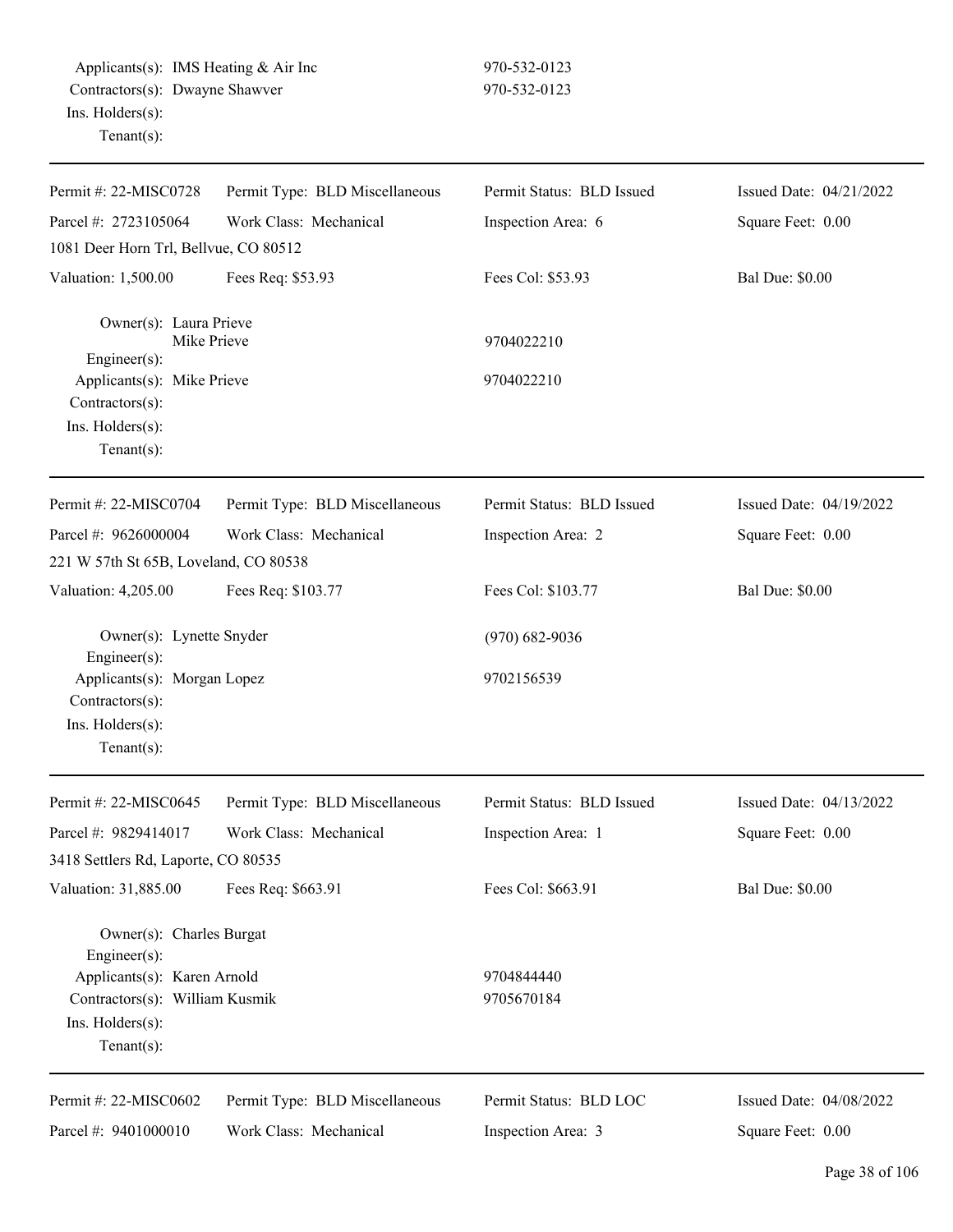| 1208 42nd St SE, Loveland, CO 80537                                                                                                                                                      |                                |                              |                         |
|------------------------------------------------------------------------------------------------------------------------------------------------------------------------------------------|--------------------------------|------------------------------|-------------------------|
| Valuation: 23,900.00                                                                                                                                                                     | Fees Req: \$497.94             | Fees Col: \$497.94           | <b>Bal Due: \$0.00</b>  |
| Owner(s): Russell White<br>Engineer(s):<br>Applicants(s): One Hour Heating & Air Conditioning dba Autl 970-663-4002<br>Contractors(s): Jason Shivo<br>Ins. Holders(s):<br>Tenant $(s)$ : |                                | $(970)$ 669-6885             |                         |
|                                                                                                                                                                                          |                                | 9707757005                   |                         |
| Permit #: 22-MISC0775                                                                                                                                                                    | Permit Type: BLD Miscellaneous | Permit Status: BLD Issued    | Issued Date: 04/27/2022 |
| Parcel #: 3030207067                                                                                                                                                                     | Work Class: Mechanical         | Inspection Area: 5           | Square Feet: 0.00       |
| 895 Tesuque Trl, Red Feather Lakes, CO 80545                                                                                                                                             |                                |                              |                         |
| Valuation: 1,820.99                                                                                                                                                                      | Fees Req: \$53.93              | Fees Col: \$53.93            | <b>Bal Due: \$0.00</b>  |
| Owner(s): Maurine Sanford<br>Engineer(s):                                                                                                                                                |                                |                              |                         |
| Applicants(s): Robert Weisser                                                                                                                                                            |                                | 970-493-2050                 |                         |
| Contractors(s): Robert Weisser<br>Ins. Holders(s):<br>Tenant $(s)$ :                                                                                                                     |                                | 970-493-2050                 |                         |
| Permit#: 22-MISC0655                                                                                                                                                                     | Permit Type: BLD Miscellaneous | Permit Status: BLD Issued    | Issued Date: 04/13/2022 |
| Parcel #: 8708400011                                                                                                                                                                     | Work Class: Mechanical         | Inspection Area: 2           | Square Feet: 0.00       |
| 2906 E Mulberry St, Fort Collins, CO 80524                                                                                                                                               |                                |                              |                         |
| Valuation: 2,987.00                                                                                                                                                                      | Fees Req: \$62.27              | Fees Col: \$62.27            | <b>Bal Due: \$0.00</b>  |
| Owner(s): Brad Abrams<br>$Engineering(s)$ :                                                                                                                                              |                                | 9702228531                   |                         |
| Applicants(s): Air Comfort Inc<br>Contractors(s): Marc Rohloff<br>Ins. Holders(s):<br>Tenant $(s)$ :                                                                                     |                                | 970-490-1458<br>970-490-1458 |                         |
| Permit #: 22-MISC0802                                                                                                                                                                    | Permit Type: BLD Miscellaneous | Permit Status: BLD Issued    | Issued Date: 04/29/2022 |
| Parcel #: 9836300006                                                                                                                                                                     | Work Class: Mechanical         | Inspection Area: 1           | Square Feet: 0.00       |
| 214 Spaulding Ln, Fort Collins, CO 80524                                                                                                                                                 |                                |                              |                         |
| Valuation: 4,248.00                                                                                                                                                                      | Fees Req: \$103.77             | Fees Col: \$103.77           | <b>Bal Due: \$0.00</b>  |
| Owner(s): Joe Gonzales<br>Engineer(s):                                                                                                                                                   |                                | $(970)$ 481-4371             |                         |
| Applicants(s): Morgan Lopez                                                                                                                                                              |                                | 9702156539                   |                         |
| Contractors(s): Mark Lancaster<br>Ins. Holders(s):                                                                                                                                       |                                | 9705560544                   |                         |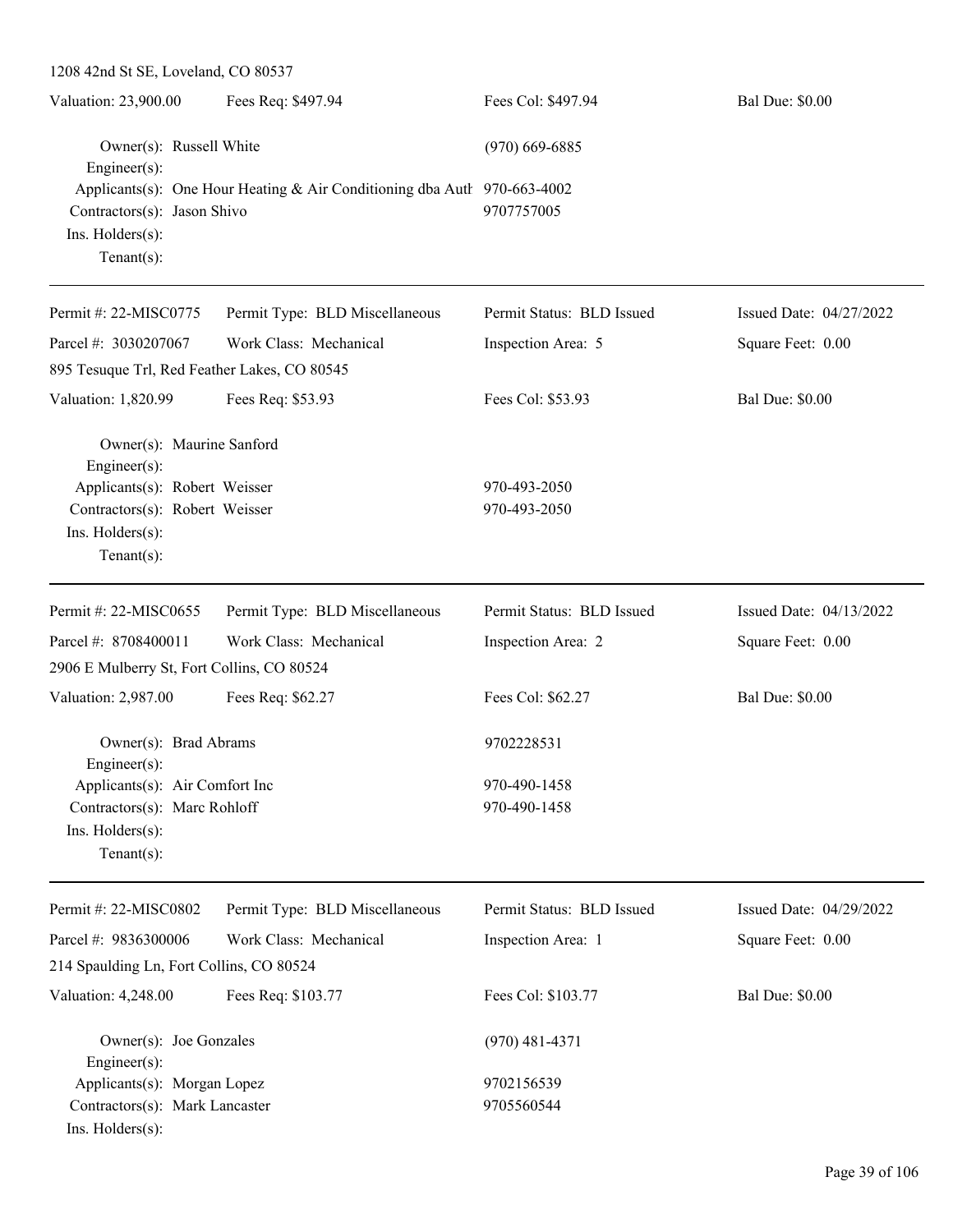| Permit #: 22-MISC0690                                                                                    | Permit Type: BLD Miscellaneous | Permit Status: BLD LOC       | Issued Date: 04/18/2022 |
|----------------------------------------------------------------------------------------------------------|--------------------------------|------------------------------|-------------------------|
| Parcel #: 9521200033                                                                                     | Work Class: Mechanical         | Inspection Area: 3           | Square Feet: 0.00       |
| 300 S County Road 21, Loveland, CO 80537                                                                 |                                |                              |                         |
| Valuation: 3,050.00                                                                                      | Fees Req: \$83.02              | Fees Col: \$83.02            | <b>Bal Due: \$0.00</b>  |
| Owner(s): David Smith<br>Engineer(s):                                                                    |                                | $(970)$ 613-8425             |                         |
| Applicants(s): Michael Culp<br>Contractors(s): Michael Culp<br>Ins. $H$ olders $(s)$ :<br>Tenant $(s)$ : |                                | 970-203-9954<br>970-203-9954 |                         |
| Permit #: 22-MISC0765                                                                                    | Permit Type: BLD Miscellaneous | Permit Status: BLD Issued    | Issued Date: 04/26/2022 |
| Parcel #: 9519105002                                                                                     | Work Class: Mechanical         | Inspection Area: 3           | Square Feet: 0.00       |
| 102 Arabian Ct, Loveland, CO 80537                                                                       |                                |                              |                         |
| Valuation: 8,118.00                                                                                      | Fees Req: \$186.75             | Fees Col: \$186.75           | <b>Bal Due: \$0.00</b>  |
| Owner(s): Roger Bates Living Trust<br>Engineer(s):                                                       |                                | 9702155796                   |                         |
| Applicants(s): IMS Heating & Air Inc                                                                     |                                | 970-532-0123                 |                         |
| Contractors(s): Dwayne Shawver<br>Ins. Holders(s):<br>Tenant $(s)$ :                                     |                                | 970-532-0123                 |                         |
| Permit #: 22-MISC0568                                                                                    | Permit Type: BLD Miscellaneous | Permit Status: BLD Issued    | Issued Date: 04/05/2022 |
| Parcel #: 9411206010                                                                                     | Work Class: Mechanical         | Inspection Area: 3           | Square Feet: 0.00       |
| 2155 Elmwood St, Berthoud, CO 80513                                                                      |                                |                              |                         |
| Valuation: 7,062.00                                                                                      | Fees Req: \$166.00             | Fees Col: \$166.00           | <b>Bal Due: \$0.00</b>  |
| Owner(s): Kenneth Mathias<br>Engineer(s):                                                                |                                | $(970)$ 532-2121             |                         |
| Applicants(s): Darren Knoll                                                                              |                                | 970-302-2532                 |                         |
| Contractors(s): Darren Knoll<br>Ins. Holders(s):<br>Tenant $(s)$ :                                       |                                | 970-302-2532                 |                         |
| Permit #: 22-MISC0718                                                                                    | Permit Type: BLD Miscellaneous | Permit Status: BLD Issued    | Issued Date: 04/20/2022 |
| Parcel #: 9733133901                                                                                     | Work Class: Mechanical         | Inspection Area: 2           | Square Feet: 0.00       |
| 3851 S Taft Hill Rd B06, Fort Collins, CO 80526                                                          |                                |                              |                         |
| Valuation: 820.71                                                                                        | Fees Req: \$53.93              | Fees Col: \$53.93            | <b>Bal Due: \$0.00</b>  |

Tenant(s):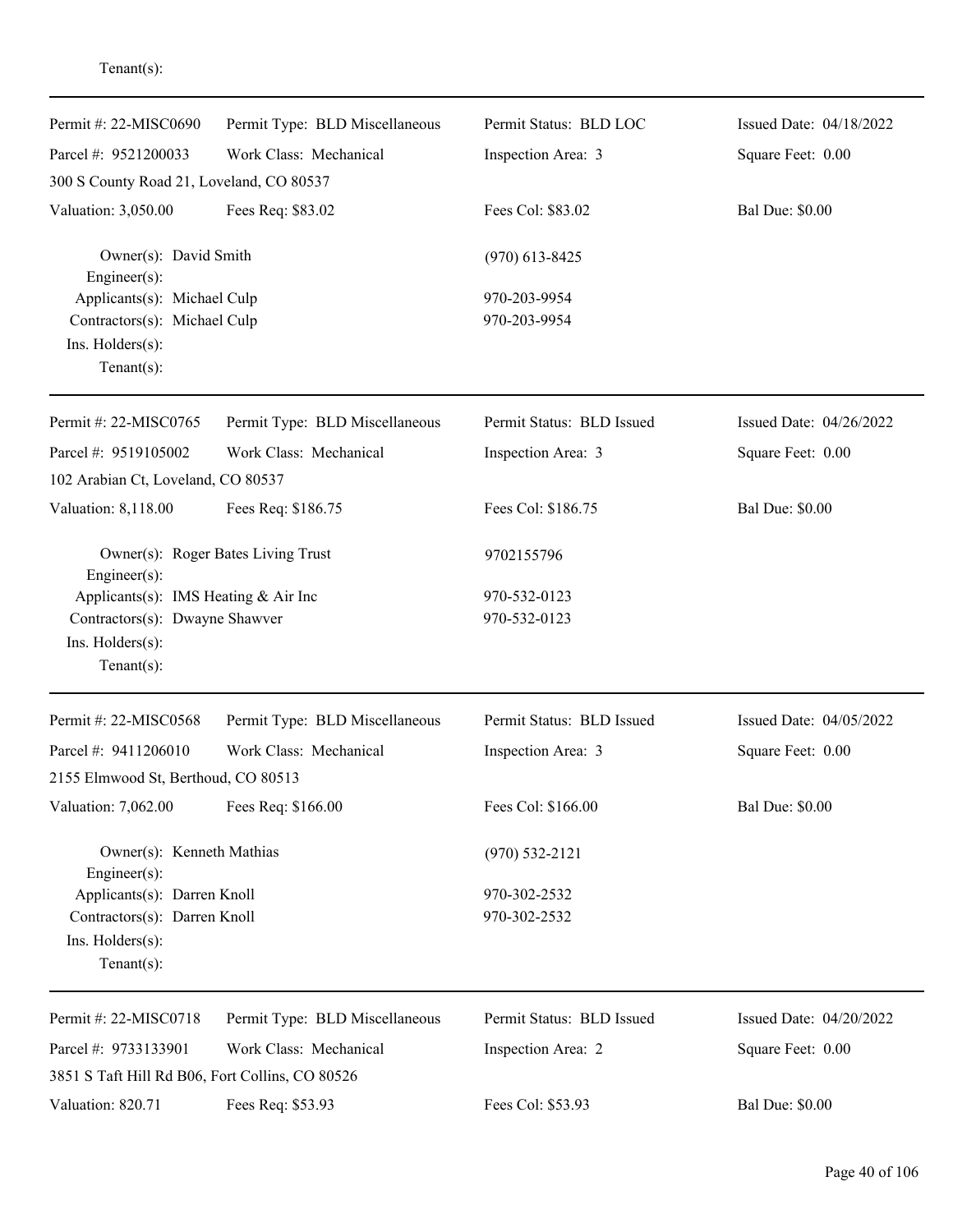| Engineer(s):<br>Contractors(s): John Hahn<br>Ins. Holders(s):<br>$Tenant(s)$ :                             | Owner(s): Mercy Housing Colorado III LTD<br>Applicants(s): Hahn Plumbing & Heating Inc | 9702070155<br>970-484-7668<br>970-484-7668 |                         |
|------------------------------------------------------------------------------------------------------------|----------------------------------------------------------------------------------------|--------------------------------------------|-------------------------|
| Permit #: 22-MISC0559                                                                                      | Permit Type: BLD Miscellaneous                                                         | Permit Status: BLD Issued                  | Issued Date: 04/05/2022 |
| Parcel #: 9823225020                                                                                       | Work Class: Mechanical                                                                 | Inspection Area: 1                         | Square Feet: 0.00       |
| 4426 Travis Rd, Fort Collins, CO 80524                                                                     |                                                                                        |                                            |                         |
| Valuation: 6,960.00                                                                                        | Fees Req: \$145.26                                                                     | Fees Col: \$145.26                         | <b>Bal Due: \$0.00</b>  |
| Owner(s): Scott Moore<br>Engineer $(s)$ :                                                                  | Annah Moore                                                                            | 970-215-3834<br>9702153834                 |                         |
| Applicants(s): Philip Long<br>Contractors(s): Philip Long<br>Ins. Holders(s):<br>$Tenant(s)$ :             |                                                                                        | 9702136826<br>9702136826                   |                         |
| Permit #: 22-MISC0562                                                                                      | Permit Type: BLD Miscellaneous                                                         | Permit Status: BLD Issued                  | Issued Date: 04/05/2022 |
| Parcel #: 9826105046                                                                                       | Work Class: Mechanical                                                                 | Inspection Area: 1                         | Square Feet: 0.00       |
| 512 Canadian Pkwy,,                                                                                        |                                                                                        |                                            |                         |
| Valuation: 19,622.00                                                                                       | Fees Req: \$474.96                                                                     | Fees Col: \$474.96                         | <b>Bal Due: \$0.00</b>  |
| Owner(s): Daniel Foster<br>Engineer(s):                                                                    |                                                                                        | $(307) 630 - 0326$                         |                         |
| Applicants(s): Daniel Carlson                                                                              |                                                                                        | 970-692-6792                               |                         |
| Contractors(s): Daniel Carlson                                                                             |                                                                                        | 970-692-6792                               |                         |
| Ins. Holders(s):<br>$Tenant(s)$ :                                                                          |                                                                                        |                                            |                         |
| Permit #: 22-MISC0738                                                                                      | Permit Type: BLD Miscellaneous                                                         | Permit Status: BLD Issued                  | Issued Date: 04/21/2022 |
| Parcel #: 9835400046                                                                                       | Work Class: Mechanical                                                                 | Inspection Area: 1                         | Square Feet: 0.00       |
|                                                                                                            | 2025 N College Ave 85, Fort Collins, CO 805241351                                      |                                            |                         |
| Valuation: 2,550.00                                                                                        | Fees Req: \$113.27                                                                     | Fees Col: \$113.27                         | <b>Bal Due: \$0.00</b>  |
| Owner(s): Gavina Ramos<br>Engineer(s):                                                                     |                                                                                        | $(970)$ 297-8342                           |                         |
| Applicants(s): William Froehlich<br>Contractors(s): William Froehlich<br>Ins. Holders(s):<br>$Tenant(s)$ : |                                                                                        | 9702861020<br>9702861020                   |                         |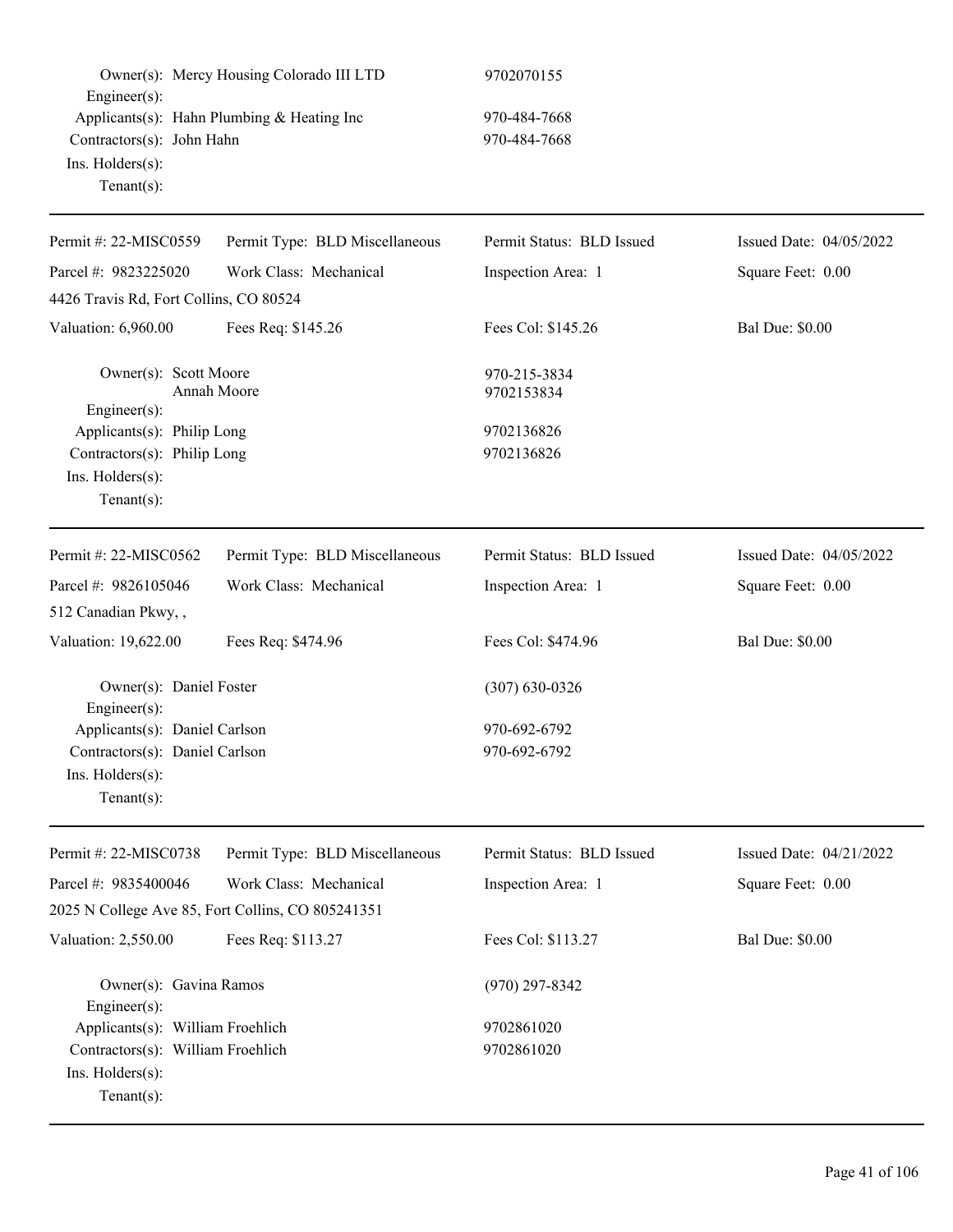| Permit #: 22-MISC0729                                                                                                                                 | Permit Type: BLD Miscellaneous                                           | Permit Status: BLD Issued    | Issued Date: 04/20/2022 |
|-------------------------------------------------------------------------------------------------------------------------------------------------------|--------------------------------------------------------------------------|------------------------------|-------------------------|
| Parcel #: 9705000010                                                                                                                                  | Work Class: Mechanical                                                   | Inspection Area: 1           | Square Feet: 0.00       |
| 1139 N Overland Trl, Fort Collins, CO 80521                                                                                                           |                                                                          |                              |                         |
| Valuation: 7,280.00                                                                                                                                   | Fees Req: \$166.00                                                       | Fees Col: \$166.00           | <b>Bal Due: \$0.00</b>  |
| Owner(s): Doug Brewster<br>$Engineering(s)$ :<br>Applicants(s): Air Comfort Inc<br>Contractors(s): Marc Rohloff<br>Ins. Holders(s):<br>Tenant $(s)$ : |                                                                          | 970-490-1458<br>970-490-1458 |                         |
| Permit #: 22-MISC0700                                                                                                                                 | Permit Type: BLD Miscellaneous                                           | Permit Status: BLD Issued    | Issued Date: 04/18/2022 |
| Parcel #: 9624206042                                                                                                                                  | Work Class: Mechanical                                                   | Inspection Area: 2           | Square Feet: 0.00       |
| 204 Park Place Dr, Fort Collins, CO 80525                                                                                                             |                                                                          |                              |                         |
| Valuation: 13,900.00                                                                                                                                  | Fees Req: \$290.48                                                       | Fees Col: \$290.48           | <b>Bal Due: \$0.00</b>  |
| Owner(s): LuCinda Zamora<br>$Engineering(s)$ :<br>Contractors(s):<br>Ins. Holders(s):<br>Tenant $(s)$ :                                               | Applicants(s): One Hour Heating & Air Conditioning dba Autl 970-663-4002 |                              |                         |
| Permit #: 22-MISC0709                                                                                                                                 | Permit Type: BLD Miscellaneous                                           | Permit Status: BLD Issued    | Issued Date: 04/19/2022 |
| Parcel #: 2924405006                                                                                                                                  | Work Class: Mechanical                                                   | Inspection Area: 5           | Square Feet: 0.00       |
| 125 Open Meadow Ct, Livermore, CO 80536                                                                                                               |                                                                          |                              |                         |
| Valuation: 6,074.00 Fees Req: \$145.26                                                                                                                |                                                                          | Fees Col: \$145.26           | <b>Bal Due: \$0.00</b>  |
| Owner(s): James Perry                                                                                                                                 |                                                                          | 9704944601                   |                         |
| Engineer(s):<br>Applicants(s): Mark Lancaster<br>$Contractors(s)$ :<br>Ins. Holders(s):<br>Tenant $(s)$ :                                             |                                                                          | 9705560544                   |                         |
| Permit #: 22-MISC0572                                                                                                                                 | Permit Type: BLD Miscellaneous                                           | Permit Status: BLD Issued    | Issued Date: 04/05/2022 |
| Parcel #: 9704308019                                                                                                                                  | Work Class: Mechanical                                                   | Inspection Area: 1           | Square Feet: 0.00       |
| 716 Theo Ave, Fort Collins, CO 80521                                                                                                                  |                                                                          |                              |                         |
| Valuation: 7,866.00                                                                                                                                   | Fees Req: \$166.00                                                       | Fees Col: \$166.00           | <b>Bal Due: \$0.00</b>  |
| Owner(s): Betty Kreikemeier<br>Engineer(s):                                                                                                           | David Kreikemeier                                                        | 9706900436<br>9706900436     |                         |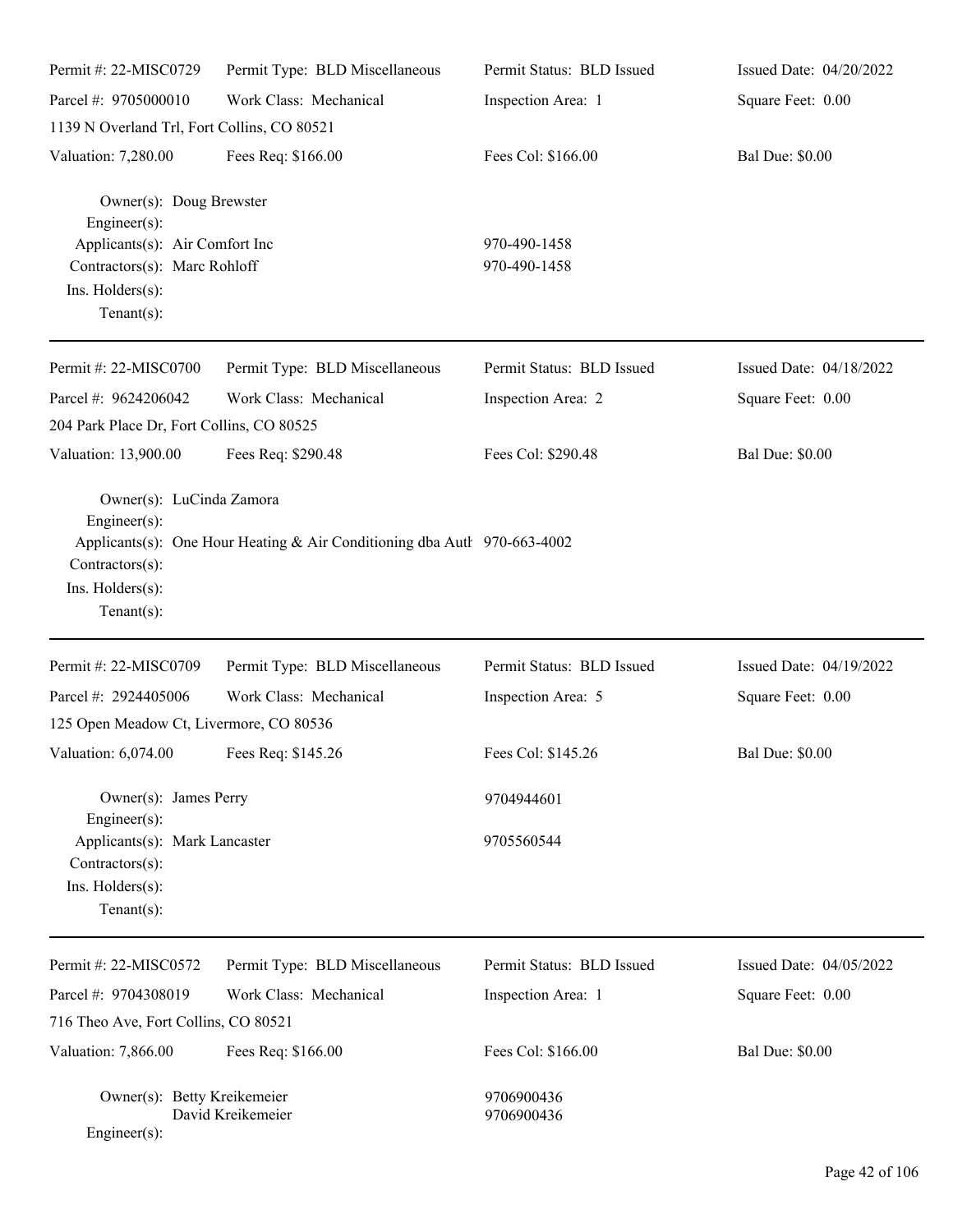| Permit #: 22-MISC0754                                              | Permit Type: BLD Miscellaneous | Permit Status: BLD Issued | Issued Date: 04/25/2022 |
|--------------------------------------------------------------------|--------------------------------|---------------------------|-------------------------|
| Parcel #: 8708200043                                               | Work Class: Mechanical         | Inspection Area: 2        | Square Feet: 0.00       |
| 401 N Timberline Rd 211, Fort Collins, CO 80524                    |                                |                           |                         |
| Valuation: 5,550.00                                                | Fees Req: \$184.51             | Fees Col: \$184.51        | <b>Bal Due: \$0.00</b>  |
| Owner(s): Stephen Kelly<br>Engineer(s):                            |                                |                           |                         |
| Applicants(s): Jason Vanarsdale                                    |                                | 9704070658                |                         |
| Contractors(s): Jason Vanarsdale                                   |                                | 9704070658                |                         |
| Ins. Holders(s):<br>Tenant $(s)$ :                                 |                                |                           |                         |
| Permit #: 22-MISC0554                                              | Permit Type: BLD Miscellaneous | Permit Status: BLD LOC    | Issued Date: 04/01/2022 |
| Parcel #: 9606215023                                               | Work Class: Mechanical         | Inspection Area: 2        | Square Feet: 0.00       |
| 4708 Skyline Dr, Fort Collins, CO 80526                            |                                |                           |                         |
| Valuation: 11,620.95                                               | Fees Req: \$308.99             | Fees Col: \$308.99        | <b>Bal Due: \$0.00</b>  |
| Owner(s): Heather Heafer<br>Engineer(s):                           |                                | 970-484-5505              |                         |
| Applicants(s): Glenn Frank                                         |                                | 970-484-4552              |                         |
| Contractors(s): Glenn Frank                                        |                                | 970-484-4552              |                         |
| Ins. Holders(s):<br>Tenant $(s)$ :                                 |                                |                           |                         |
| Permit #: 22-MISC0702                                              | Permit Type: BLD Miscellaneous | Permit Status: BLD LOC    | Issued Date: 04/19/2022 |
| Parcel #: 9626000004                                               | Work Class: Mechanical         | Inspection Area: 2        | Square Feet: 0.00       |
| 221 W 57th St 100A, Loveland, CO 80538                             |                                |                           |                         |
| Valuation: 4,193.00                                                | Fees Req: \$103.77             | Fees Col: \$103.77        | <b>Bal Due: \$0.00</b>  |
| Owner(s): Sandra Carstensen<br>Engineer(s):                        |                                | $(970)$ 308-1911          |                         |
| Applicants(s): Morgan Lopez<br>Contractors(s):<br>Ins. Holders(s): |                                | 9702156539                |                         |
| Tenant $(s)$ :                                                     |                                |                           |                         |
| Permit #: 22-MISC0757                                              | Permit Type: BLD Miscellaneous | Permit Status: BLD Issued | Issued Date: 04/25/2022 |
| Parcel #: 9608205037                                               | Work Class: Mechanical         | Inspection Area: 2        | Square Feet: 0.00       |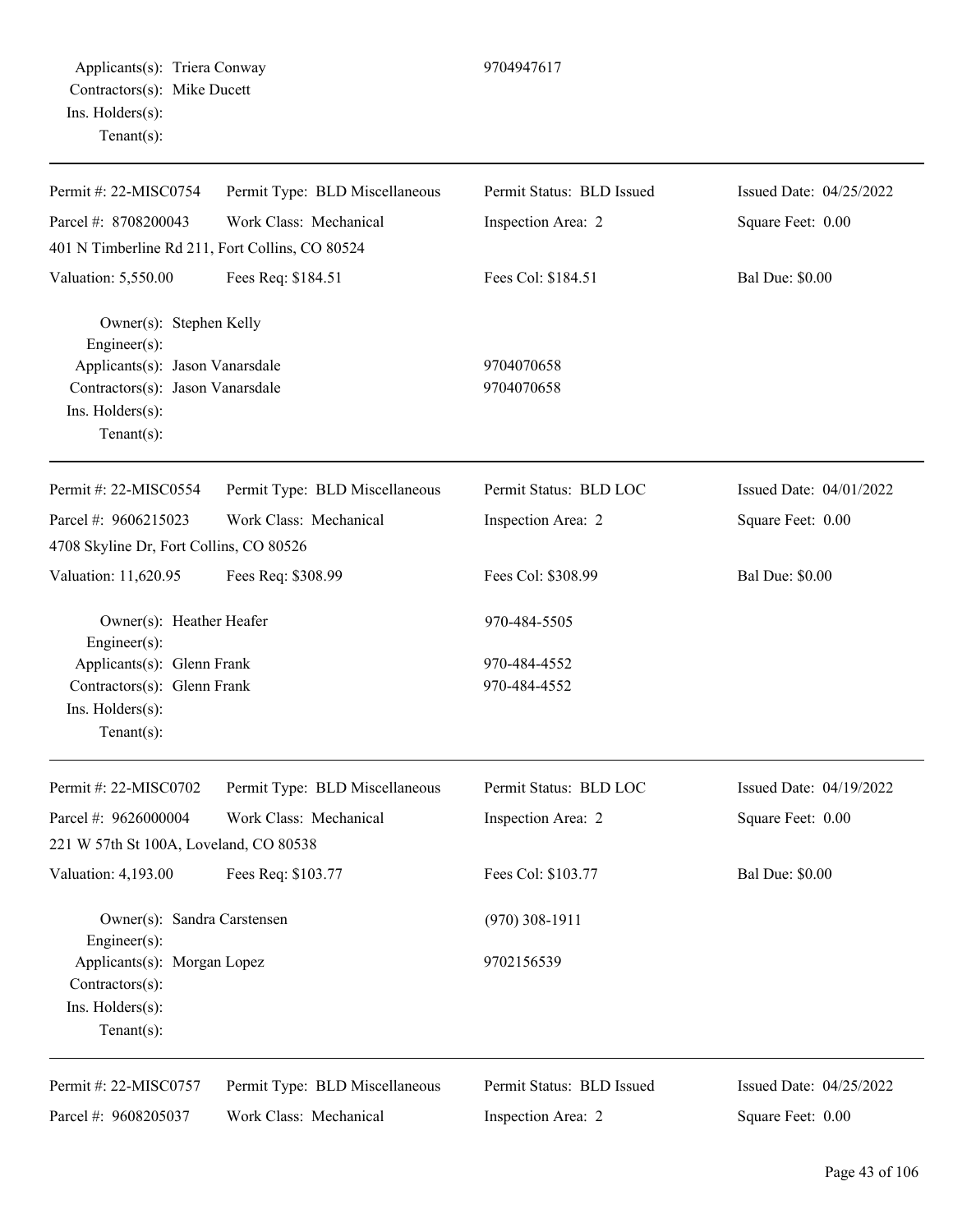| 4023 Butler Ln, Fort Collins, CO 80526                                                             |                                |                                        |                         |
|----------------------------------------------------------------------------------------------------|--------------------------------|----------------------------------------|-------------------------|
| Valuation: 9,700.00                                                                                | Fees Req: \$207.50             | Fees Col: \$207.50                     | <b>Bal Due: \$0.00</b>  |
| Owner(s): Jim Chamberlin<br>Engineer(s):                                                           |                                | 970-206-9132                           |                         |
| Applicants(s): Triera Conway<br>Contractors(s): Mike Ducett<br>Ins. Holders(s):<br>$Tenant(s)$ :   |                                | 9704947617                             |                         |
| Permit #: 22-MISC0747                                                                              | Permit Type: BLD Miscellaneous | Permit Status: BLD Issued              | Issued Date: 04/22/2022 |
| Parcel #: 8831105027                                                                               | Work Class: Mechanical         | Inspection Area: 1                     | Square Feet: 0.00       |
| 2501 Turnberry Rd, Fort Collins, CO 80524                                                          |                                |                                        |                         |
| Valuation: 22,911.37                                                                               | Fees Req: \$477.20             | Fees Col: \$477.20                     | <b>Bal Due: \$0.00</b>  |
| Owner(s): Amy Scott<br>Engineer(s):                                                                | Shawn Scott                    | 9704825536<br>970-482-5536             |                         |
| Applicants(s): Glenn Frank<br>Contractors(s): Glenn Frank<br>Ins. Holders(s):<br>$Tenant(s)$ :     |                                | 970-484-4552<br>970-484-4552           |                         |
| Permit #: 22-MISC0771                                                                              | Permit Type: BLD Miscellaneous | Permit Status: BLD Issued              | Issued Date: 04/26/2022 |
| Parcel #: 3535108011                                                                               | Work Class: Mechanical         | Inspection Area: 4                     | Square Feet: 0.00       |
| 1315 Riverside Ln, Estes Park, CO 80517                                                            |                                |                                        |                         |
| Valuation: 9,585.00                                                                                | Fees Req: \$207.50             | Fees Col: \$207.50                     | <b>Bal Due: \$0.00</b>  |
| Owner(s): Dorothy Katsiyiannis<br>Engineer(s):                                                     |                                | 7856434824                             |                         |
| Applicants(s): Morgan Lopez<br>Contractors(s): Mark Lancaster<br>Ins. Holders(s):<br>$Tenant(s)$ : | Mark Lancaster                 | 9702156539<br>9705560544<br>9705560544 |                         |
| Permit #: 22-MISC0668                                                                              | Permit Type: BLD Miscellaneous | Permit Status: BLD Issued              | Issued Date: 04/14/2022 |
|                                                                                                    |                                |                                        |                         |

| 1 UHHI $\pi$ . 22-ivit. Coooo                                | I CHIII Type. DLD MISCORATOUS | TUHIII Status. DLD ISSUCC | <b>155000 Date:</b> $97/17/2922$ |
|--------------------------------------------------------------|-------------------------------|---------------------------|----------------------------------|
| Parcel #: 9533306001                                         | Work Class: Mechanical        | Inspection Area: 3        | Square Feet: 0.00                |
| 3900 Fox Dr, Loveland, CO 80537                              |                               |                           |                                  |
| Valuation: 18,309.00                                         | Fees Req: \$454.21            | Fees Col: \$454.21        | <b>Bal Due: \$0.00</b>           |
| Owner(s): Susan Trethewey                                    |                               | $(970)$ 217-9584          |                                  |
| $Engineering(s)$ :<br>Applicants(s): IMS Heating $& Air Inc$ |                               | 970-532-0123              |                                  |
| Contractors(s): Dwayne Shawver                               |                               | 970-532-0123              |                                  |
|                                                              |                               |                           |                                  |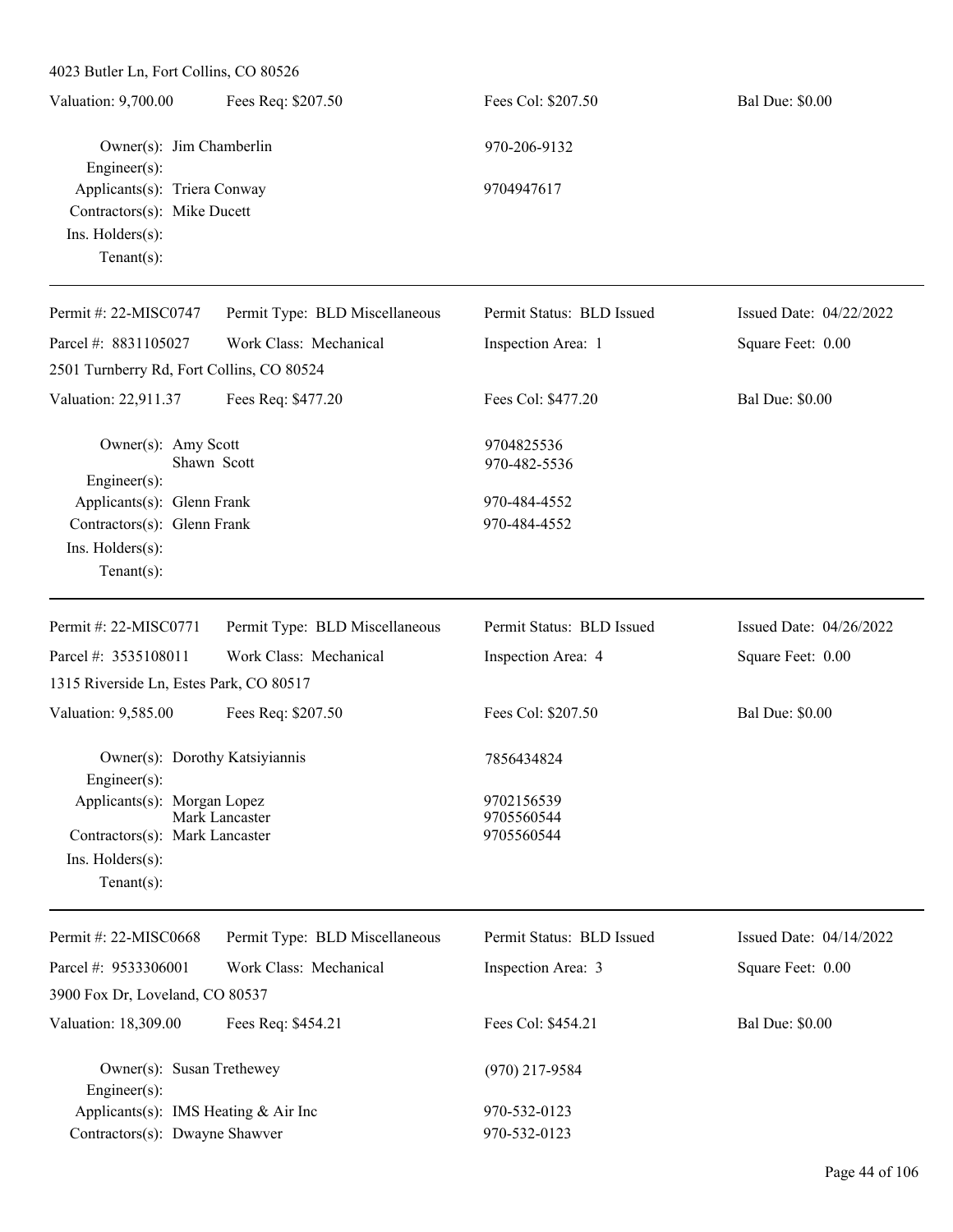Ins. Holders(s): Tenant(s):

| Permit #: 22-MISC0693                                                                                     | Permit Type: BLD Miscellaneous | Permit Status: BLD Issued    | Issued Date: 04/18/2022 |
|-----------------------------------------------------------------------------------------------------------|--------------------------------|------------------------------|-------------------------|
| Parcel #: 9709230002                                                                                      | Work Class: Mechanical         | Inspection Area: 2           | Square Feet: 0.00       |
| 3003 W Vine Dr, Fort Collins, CO 80521                                                                    |                                |                              |                         |
| Valuation: 9,732.69                                                                                       | Fees Req: \$207.50             | Fees Col: \$207.50           | <b>Bal Due: \$0.00</b>  |
| Owner(s): Tom Smith<br>$Engineering(s)$ :                                                                 |                                | 9702242021                   |                         |
| Applicants(s): Glenn Frank<br>Contractors(s): Glenn Frank<br>Ins. Holders(s):<br>Tenant $(s)$ :           |                                | 970-484-4552<br>970-484-4552 |                         |
| Permit #: 22-MISC0639                                                                                     | Permit Type: BLD Miscellaneous | Permit Status: BLD Issued    | Issued Date: 04/13/2022 |
| Parcel #: 8913000017<br>6680 Pelican Cove Ln, Wellington, CO 80549                                        | Work Class: Mechanical         | Inspection Area: 1           | Square Feet: 0.00       |
| Valuation: 5,457.90                                                                                       | Fees Req: \$124.51             | Fees Col: \$124.51           | <b>Bal Due: \$0.00</b>  |
| Owner(s): Debra Oseland<br>Engineer(s):                                                                   |                                | 9706923820                   |                         |
| Applicants(s): Michael Missimer<br>Contractors(s): Michael Missimer<br>Ins. Holders(s):<br>Tenant $(s)$ : |                                | 9703109232<br>9703109232     |                         |
| Permit #: 22-MISC0600                                                                                     | Permit Type: BLD Miscellaneous | Permit Status: BLD Issued    | Issued Date: 04/08/2022 |
| Parcel #: 0727000036<br>10374 Puma Gulch Rd, Loveland, CO 80538                                           | Work Class: Mechanical         | Inspection Area: 2           | Square Feet: 0.00       |
| Valuation: 700.00                                                                                         | Fees Req: \$113.93             | Fees Col: \$113.93           | <b>Bal Due: \$0.00</b>  |
| Owner(s): Laura Raynolds<br>$Engineering(s)$ :                                                            |                                |                              |                         |
| Applicants(s): Neal Girard<br>Contractors(s): Neal Girard<br>Ins. Holders(s):<br>Tenant $(s)$ :           |                                | 9706981251<br>9706981251     |                         |
| Permit #: 22-MISC0811                                                                                     | Permit Type: BLD Miscellaneous | Permit Status: BLD Issued    | Issued Date: 04/29/2022 |
| Parcel #: 0601127002                                                                                      | Work Class: Mechanical         | Inspection Area: 2           | Square Feet: 0.00       |
| 5033 Fawn Ln, Fort Collins, CO 80526<br>Valuation: 2,325.00                                               | Fees Req: \$62.27              | Fees Col: \$62.27            | <b>Bal Due: \$0.00</b>  |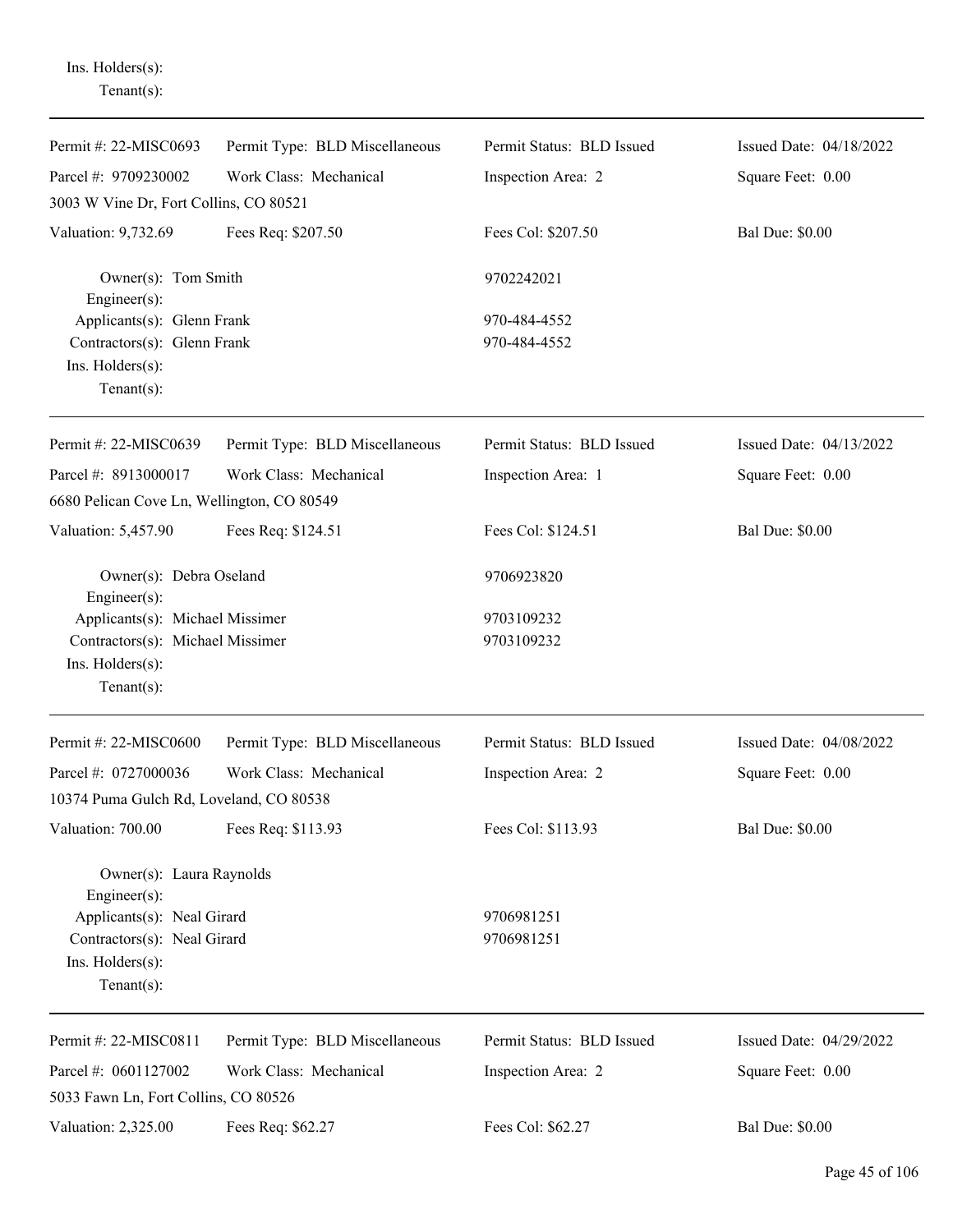Owner(s): Anthony Pfirman (970) 420-7609 Engineer(s): Applicants(s): William Froehlich 9702861020 Contractors(s): William Froehlich 9702861020 Ins. Holders(s): Tenant(s): Permit #: 22-MISC0617 Parcel #: 9626000004 Permit Type: BLD Miscellaneous Work Class: Mechanical Permit Status: BLD LOC Inspection Area: 2 Issued Date: 04/11/2022 Square Feet: 0.00 221 W 57th St 58B, Loveland, CO 80538 Valuation: 2,550.00 Fees Req: \$62.27 Fees Col: \$62.27 Bal Due: \$0.00 Owner(s): Lori Howle (970) 617-2416 Engineer(s): Applicants(s): William Froehlich 9702861020 Contractors(s): William Froehlich 9702861020 Ins. Holders(s): Tenant(s): Permit #: 22-MISC0566 Parcel #: 9529132002 Permit Type: BLD Miscellaneous Work Class: Mechanical Permit Status: BLD LOC Inspection Area: 3 Issued Date: 04/05/2022 Square Feet: 0.00 1714 Huago Ct, Loveland, CO 80537 Valuation: 14,199.00 Fees Req: \$311.23 Fees Col: \$311.23 Bal Due: \$0.00 Owner(s): Matthew Brown (970) 420-1931 Engineer(s): Applicants(s): Leonard Wilson 720-938-3250 Contractors(s): Leonard Wilson 720-938-3250 Ins. Holders(s): Tenant(s): Permit #: 22-MISC0595 Parcel #: 8717205229 Permit Type: BLD Miscellaneous Work Class: Mechanical Permit Status: BLD LOC Inspection Area: 2 Issued Date: 04/07/2022 Square Feet: 0.00 609 Eric St, Fort Collins, CO 80524 Valuation: 8,174.00 Fees Req: \$186.75 Fees Col: \$186.75 Bal Due: \$0.00 Owner(s): Gabe Slack (970) 218-1618 Engineer(s): Applicants(s): Zach Parriott 4025172217 Contractors(s): Zach Parriott 4025172217 Ins. Holders(s): Tenant(s):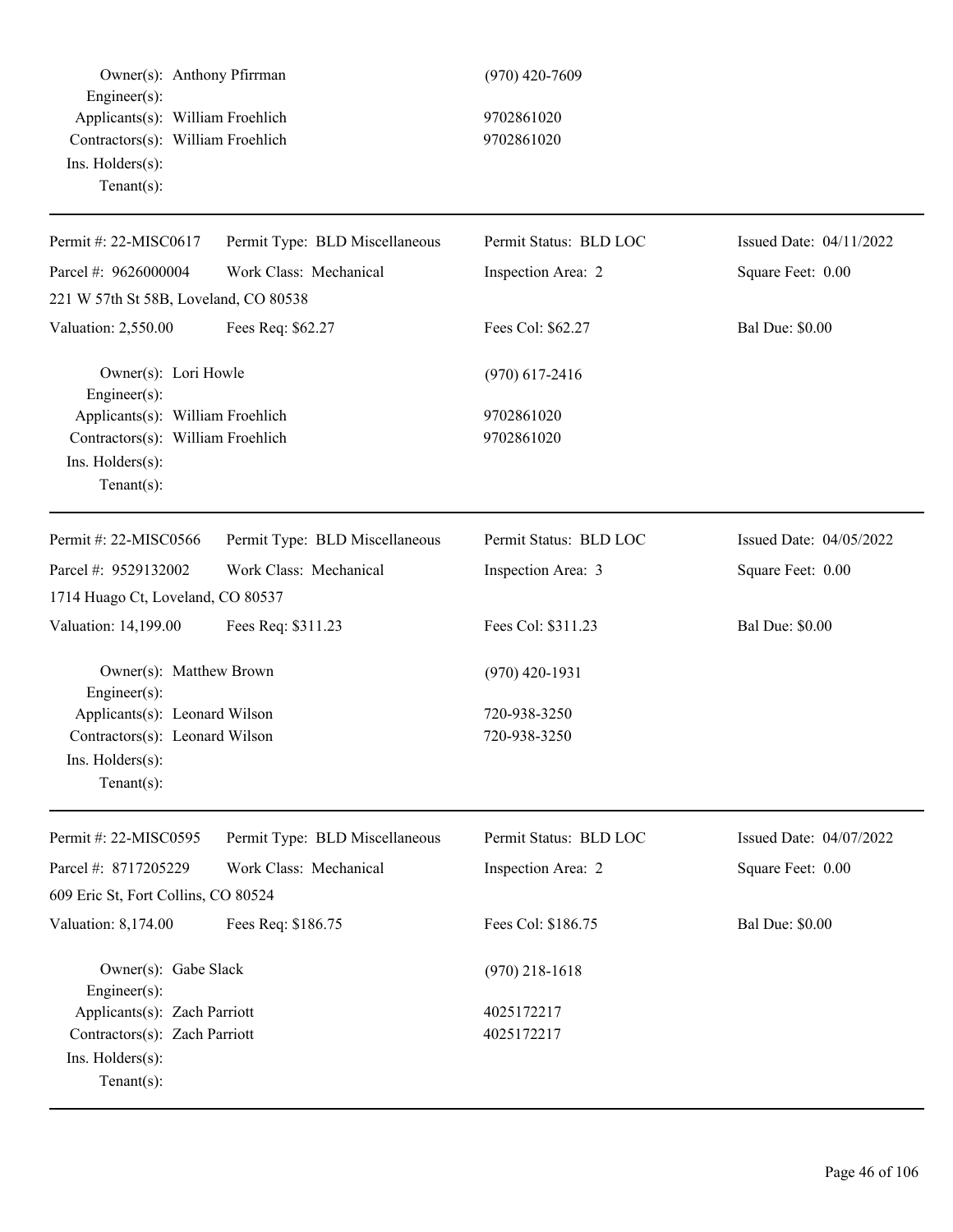| Permit #: 22-MISC0582                                                                                                                            | Permit Type: BLD Miscellaneous | Permit Status: BLD Issued    | Issued Date: 04/06/2022 |
|--------------------------------------------------------------------------------------------------------------------------------------------------|--------------------------------|------------------------------|-------------------------|
| Parcel #: 9429306005                                                                                                                             | Work Class: Mechanical         | Inspection Area: 3           | Square Feet: 0.00       |
| 3926 Arleigh Dr, Berthoud, CO 80513                                                                                                              |                                |                              |                         |
| Valuation: 4,231.70                                                                                                                              | Fees Req: \$103.77             | Fees Col: \$103.77           | <b>Bal Due: \$0.00</b>  |
| Owner(s): Walt Cargle<br>$Engineering(s)$ :                                                                                                      |                                | $(303) 651 - 1582$           |                         |
| Applicants(s): Morgan Lopez<br>Contractors(s): Mark Lancaster<br>Ins. Holders(s):<br>$Tenant(s)$ :                                               |                                | 9702156539<br>9705560544     |                         |
| Permit #: 22-MISC0745                                                                                                                            | Permit Type: BLD Miscellaneous | Permit Status: BLD Issued    | Issued Date: 04/22/2022 |
| Parcel #: 0824000037<br>3825 N County Road 25E, Bellvue, CO 80512                                                                                | Work Class: Mechanical         | Inspection Area: 1           | Square Feet: 0.00       |
| Valuation: 13,056.00                                                                                                                             | Fees Req: \$350.48             | Fees Col: \$350.48           | <b>Bal Due: \$0.00</b>  |
| Owner(s): Bridget Cohen<br>$Engineering(s)$ :                                                                                                    |                                | $(862)$ 204-9561             |                         |
| Applicants(s): IMS Heating & Air Inc<br>Contractors(s): Dwayne Shawver<br>Ins. Holders(s):<br>Tenant $(s)$ :                                     |                                | 970-532-0123<br>970-532-0123 |                         |
| Permit #: 22-MISC0658                                                                                                                            | Permit Type: BLD Miscellaneous | Permit Status: BLD Issued    | Issued Date: 04/14/2022 |
| Parcel #: 8707405009<br>301 Airpark Dr, Fort Collins, CO 80524                                                                                   | Work Class: Mechanical         | Inspection Area: 2           | Square Feet: 0.00       |
| Valuation: 2,698.50 Fees Req: \$62.27                                                                                                            |                                | Fees Col: \$62.27            | <b>Bal Due: \$0.00</b>  |
| Owner(s): IAFC LLC<br>$Engineering(s)$ :<br>Applicants(s): Air Comfort Inc<br>Contractors(s): Marc Rohloff<br>Ins. Holders(s):<br>Tenant $(s)$ : |                                | 970-490-1458<br>970-490-1458 |                         |
| Permit #: 22-MISC0608                                                                                                                            | Permit Type: BLD Miscellaneous | Permit Status: BLD Issued    | Issued Date: 04/08/2022 |
| Parcel #: 0614300042                                                                                                                             | Work Class: Mechanical         | Inspection Area: 2           | Square Feet: 0.00       |
| 8700 Firethorn Dr, Loveland, CO 80538                                                                                                            |                                |                              |                         |
| Valuation: 4,248.00                                                                                                                              | Fees Req: \$103.77             | Fees Col: \$103.77           | <b>Bal Due: \$0.00</b>  |
| Owner(s): Bonnie Atkins<br>$Engineering(s)$ :                                                                                                    |                                | $(970)$ 443-0409             |                         |
| Applicants(s): Morgan Lopez                                                                                                                      |                                | 9702156539                   |                         |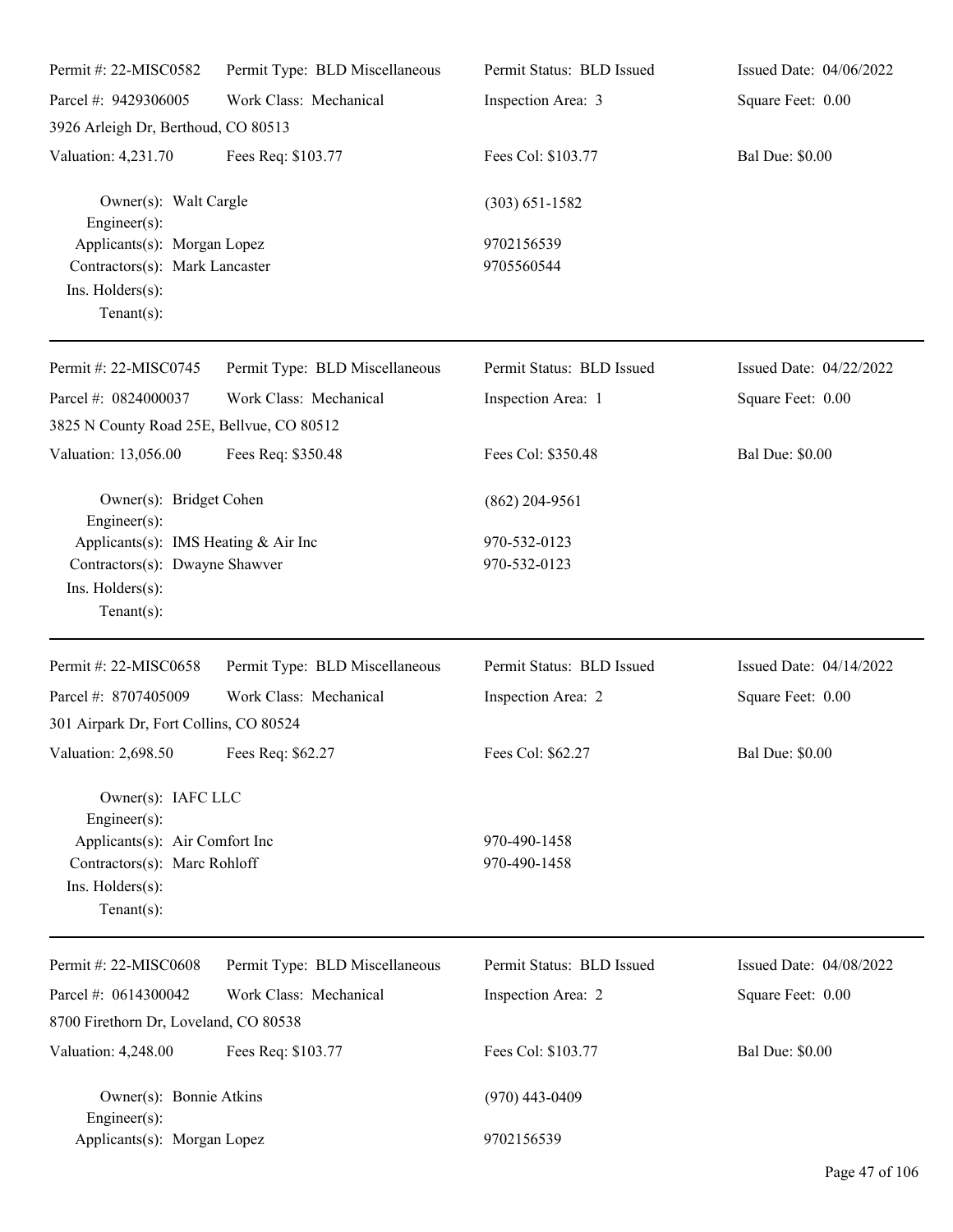Contractors(s): Ins. Holders(s): Tenant(s):

| Permit #: 22-MISC0806                                                                             | Permit Type: BLD Miscellaneous         | Permit Status: BLD Issued | Issued Date: 04/29/2022 |
|---------------------------------------------------------------------------------------------------|----------------------------------------|---------------------------|-------------------------|
| Parcel #: 0402000044                                                                              | Work Class: Mechanical                 | Inspection Area: 3        | Square Feet: 0.00       |
| 4241 Sedona Hills Dr, Loveland, CO 80537                                                          |                                        |                           |                         |
| Valuation: 15,397.20                                                                              | Fees Req: \$331.97                     | Fees Col: \$331.97        | <b>Bal Due: \$0.00</b>  |
| Owner(s): Cole Grissom<br>Jovanna Grissom<br>Engineer(s):                                         |                                        | 303-396-5820              |                         |
| Applicants(s): Monte Schmidt                                                                      |                                        | 720-936-4017              |                         |
| Contractors(s): Monte Schmidt                                                                     |                                        | 720-936-4017              |                         |
| Ins. Holders(s):<br>Tenant $(s)$ :                                                                |                                        |                           |                         |
| Permit #: 22-MISC0539                                                                             | Permit Type: BLD Miscellaneous         | Permit Status: BLD LOC    | Issued Date: 04/01/2022 |
| Parcel #: 9834000046                                                                              | Work Class: Mechanical                 | Inspection Area: 1        | Square Feet: 0.00       |
| 1910 Lakeside Resort Ln, Fort Collins, CO 80524                                                   |                                        |                           |                         |
| Valuation: 2,798.42                                                                               | Fees Req: \$122.27                     | Fees Col: \$122.27        | <b>Bal Due: \$0.00</b>  |
| Engineer(s):                                                                                      | Owner(s): Fort Collins Lakeside CG LLC | 9704849880                |                         |
| Applicants(s): Robert Weisser                                                                     |                                        | 970-493-2050              |                         |
| Contractors(s): Robert Weisser<br>Ins. Holders(s):<br>Tenant $(s)$ :                              |                                        | 970-493-2050              |                         |
| Permit #: 22-MISC0610                                                                             | Permit Type: BLD Miscellaneous         | Permit Status: BLD Issued | Issued Date: 04/08/2022 |
| Parcel #: 9531107015                                                                              | Work Class: Mechanical                 | Inspection Area: 3        | Square Feet: 0.00       |
| 5703 Wild Plum Dr, Loveland, CO 80537                                                             |                                        |                           |                         |
| Valuation: 16,724.00                                                                              | Fees Req: \$352.72                     | Fees Col: \$352.72        | <b>Bal Due: \$0.00</b>  |
| Owner(s): Kevin Foley<br>Engineer(s):                                                             |                                        | $(970)$ 443-0053          |                         |
| Applicants(s): Triera Conway<br>Contractors(s): Mike Ducett<br>Ins. Holders(s):<br>Tenant $(s)$ : |                                        | 9704947617                |                         |
|                                                                                                   |                                        |                           |                         |
| Permit #: 22-MISC0674                                                                             | Permit Type: BLD Miscellaneous         | Permit Status: BLD Issued | Issued Date: 04/18/2022 |
| Parcel #: 9508408047                                                                              | Work Class: Mechanical                 | Inspection Area: 2        | Square Feet: 0.00       |
| 2005 Skyrock Rd, Loveland, CO 80538                                                               |                                        |                           |                         |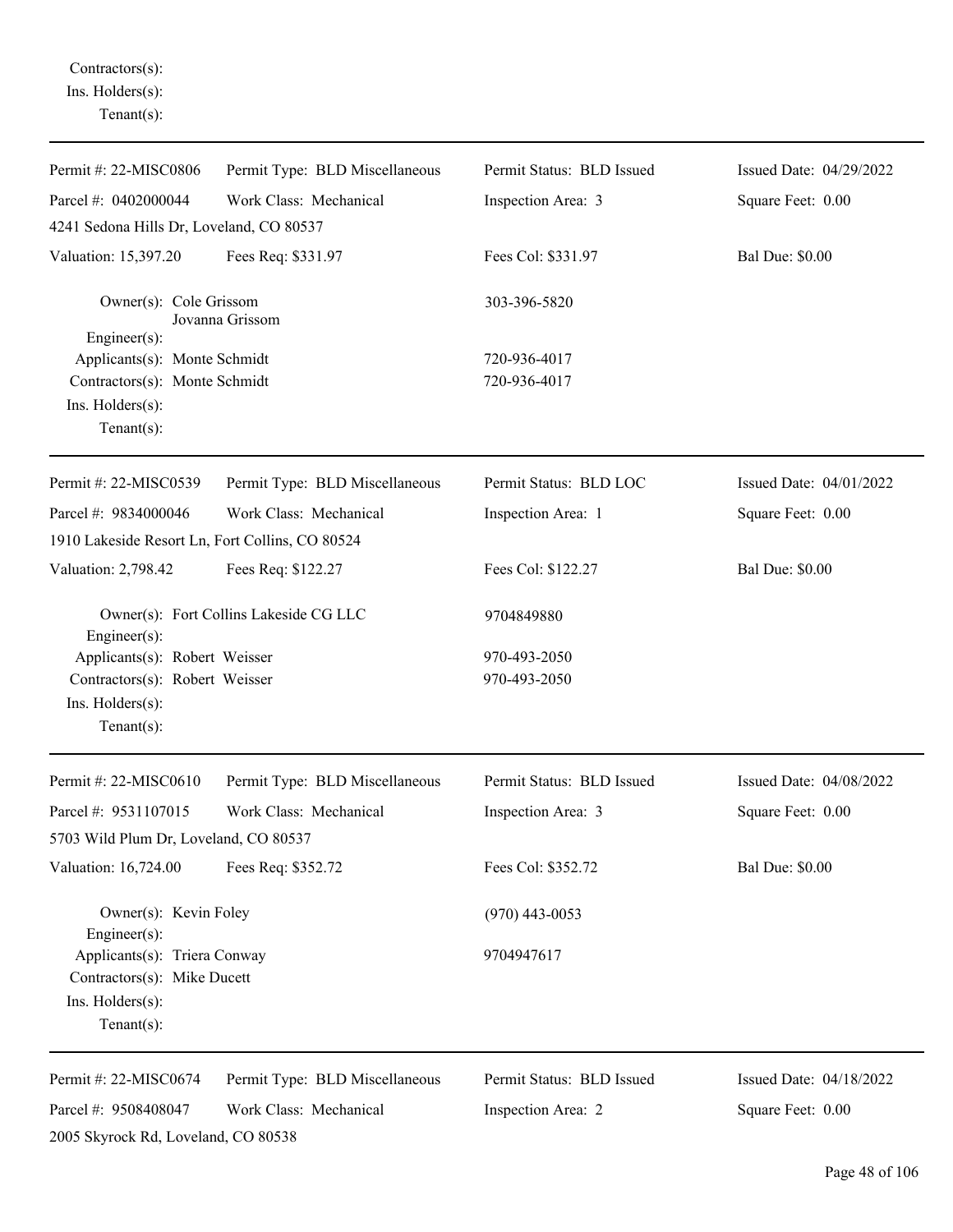| Valuation: 6,473.60                                                                                           | Fees Req: \$145.26             | Fees Col: \$145.26                                       | <b>Bal Due: \$0.00</b>  |
|---------------------------------------------------------------------------------------------------------------|--------------------------------|----------------------------------------------------------|-------------------------|
| Owner(s): Angela Snyder<br>Engineer(s):                                                                       |                                | 970-692-9182                                             |                         |
| Applicants(s): Jeremiah Wheeler<br>Contractors(s): Jeremiah Wheeler<br>Ins. Holders(s):<br>Tenant $(s)$ :     | Jeremiah Wheeler               | $(303)$ 902-7384<br>$(303)$ 902-7384<br>$(303)$ 902-7384 |                         |
| Permit #: 22-MISC0659                                                                                         | Permit Type: BLD Miscellaneous | Permit Status: BLD Issued                                | Issued Date: 04/14/2022 |
| Parcel #: 8708200042                                                                                          | Work Class: Mechanical         | Inspection Area: 2                                       | Square Feet: 0.00       |
| 211 N Timberline Rd, Fort Collins, CO 80524                                                                   |                                |                                                          |                         |
| Valuation: 3,054.00                                                                                           | Fees Req: \$83.02              | Fees Col: \$83.02                                        | <b>Bal Due: \$0.00</b>  |
| Owner(s): Larry Hood<br>$Engineering(s)$ :                                                                    |                                | $(970)$ 567-0249                                         |                         |
| Applicants(s): Marc Rohloff<br>Contractors(s): Marc Rohloff<br>Ins. Holders(s):<br>$Tenant(s)$ :              | Air Comfort Inc                | 970-490-1458<br>970-490-1458<br>970-490-1458             |                         |
| Permit #: 22-MISC0609                                                                                         | Permit Type: BLD Miscellaneous | Permit Status: BLD LOC                                   | Issued Date: 04/11/2022 |
| Parcel #: 9521108003                                                                                          | Work Class: Mechanical         | Inspection Area: 3                                       | Square Feet: 0.00       |
| 204 Namaqua Rd, Loveland, CO 80537                                                                            |                                |                                                          |                         |
| Valuation: 2,943.00                                                                                           | Fees Req: \$122.27             | Fees Col: \$122.27                                       | <b>Bal Due: \$0.00</b>  |
| Owner(s): Lawrence Rice<br>$Engineering(s)$ :                                                                 |                                | $(970)$ 669-5618                                         |                         |
| Applicants(s): Northern Colorado Air Inc<br>Contractors(s): Jeff Richard<br>Ins. Holders(s):<br>$Tenant(s)$ : |                                | 970-223-8873<br>970-223-8873                             |                         |
| Permit #: 22-MISC0810                                                                                         | Permit Type: BLD Miscellaneous | Permit Status: BLD Issued                                | Issued Date: 04/29/2022 |
| Parcel #: 8924000010                                                                                          | Work Class: Mechanical         | Inspection Area: 1                                       | Square Feet: 0.00       |
| 6862 E County Road 66, Wellington, CO 80549                                                                   |                                |                                                          |                         |
| Valuation: 2,259.00                                                                                           | Fees Req: \$62.27              | Fees Col: \$62.27                                        | <b>Bal Due: \$0.00</b>  |
| Owner(s): Melvin Lowe<br>Engineer(s):                                                                         | Melvin Lowe                    | 970-217-3292<br>970-217-3292                             |                         |
| Applicants(s): Air Comfort Inc                                                                                |                                | 970-490-1458                                             |                         |
| Contractors(s): Marc Rohloff<br>Ins. Holders(s):                                                              |                                | 970-490-1458                                             |                         |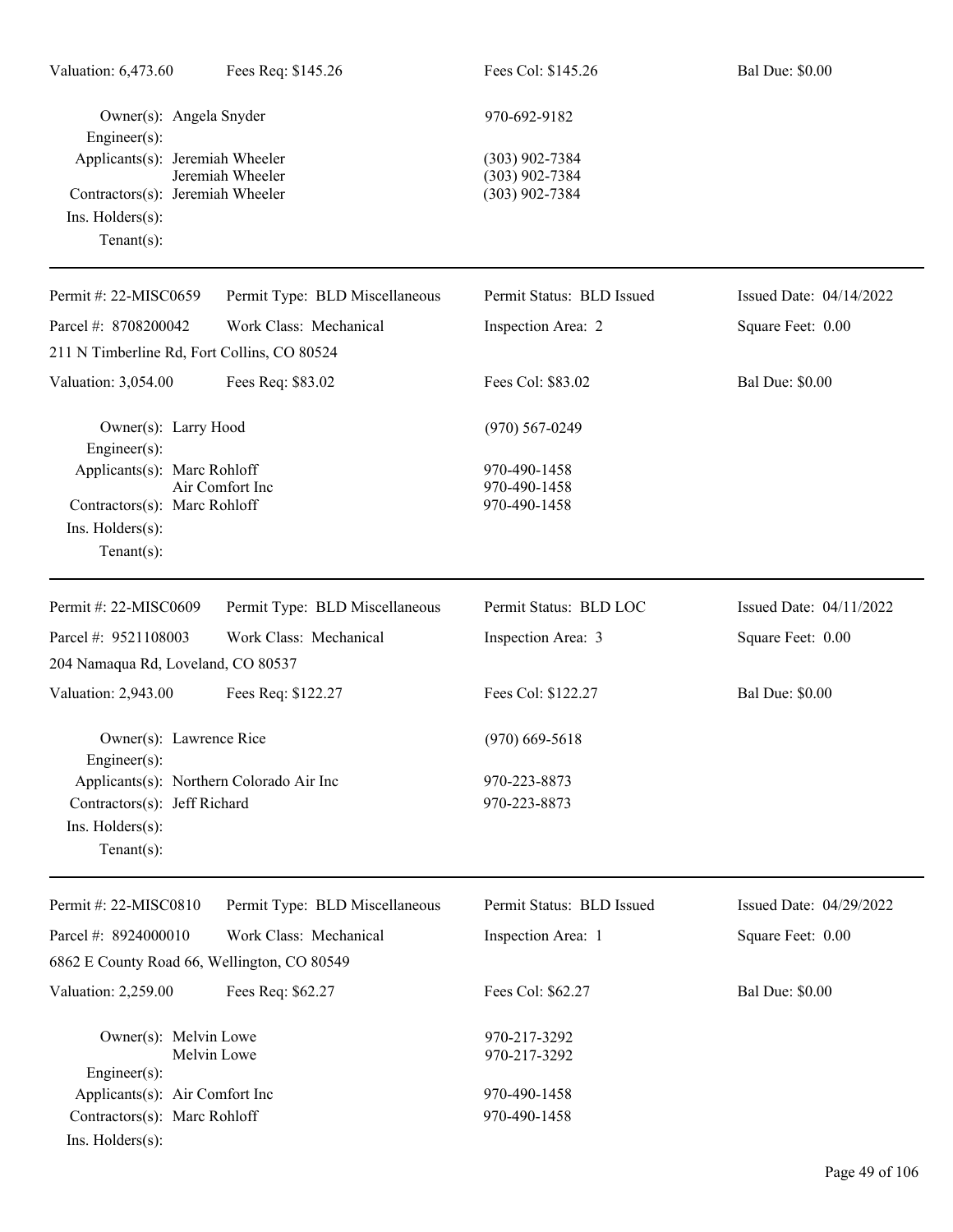| Permit #: 22-MISC0755                                                                              | Permit Type: BLD Miscellaneous | Permit Status: BLD LOC    | Issued Date: 04/25/2022 |
|----------------------------------------------------------------------------------------------------|--------------------------------|---------------------------|-------------------------|
| Parcel #: 9428100023                                                                               | Work Class: Mechanical         | Inspection Area: 3        | Square Feet: 0.00       |
| 1006 Burger Dr, Berthoud, CO 80513                                                                 |                                |                           |                         |
| Valuation: 3,820.00                                                                                | Fees Req: \$83.02              | Fees Col: \$83.02         | <b>Bal Due: \$0.00</b>  |
| Owner(s): Debra Weber<br>Engineer(s):                                                              |                                | 3037263163                |                         |
| Applicants(s): Darren Knoll                                                                        |                                | 970-302-2532              |                         |
| Contractors(s): Darren Knoll<br>Ins. Holders(s):<br>$Tenant(s)$ :                                  |                                | 970-302-2532              |                         |
| Permit #: 22-MISC0705                                                                              | Permit Type: BLD Miscellaneous | Permit Status: BLD Issued | Issued Date: 04/19/2022 |
| Parcel #: 8707435001                                                                               | Work Class: Mechanical         | Inspection Area: 2        | Square Feet: 0.00       |
| 217 Racquette Dr #1, Fort Collins, CO 80524                                                        |                                |                           |                         |
| Valuation: 3,698.00                                                                                | Fees Req: \$83.02              | Fees Col: \$83.02         | <b>Bal Due: \$0.00</b>  |
| Owner(s): Richard Coate<br>Engineer(s):                                                            |                                |                           |                         |
| Applicants(s): Morgan Lopez<br>Contractors(s): Mark Lancaster<br>Ins. Holders(s):<br>$Tenant(s)$ : |                                | 9702156539<br>9705560544  |                         |
| Permit #: 22-MISC0750                                                                              | Permit Type: BLD Miscellaneous | Permit Status: BLD Issued | Issued Date: 04/22/2022 |
| Parcel #: 0615100001                                                                               | Work Class: Mechanical         | Inspection Area: 2        | Square Feet: 0.00       |
| 9534 Buckhorn Rd, Loveland, CO 80538                                                               |                                |                           |                         |
| Valuation: 15,713.91                                                                               | Fees Req: \$391.97             | Fees Col: \$391.97        | <b>Bal Due: \$0.00</b>  |
| Owner(s): Aaron Anson<br>Engineer(s):                                                              |                                |                           |                         |
| Applicants(s): Glenn Frank                                                                         |                                | 970-484-4552              |                         |
| Contractors(s): Glenn Frank                                                                        |                                | 970-484-4552              |                         |
| Ins. Holders(s):<br>$Tenant(s)$ :                                                                  |                                |                           |                         |
| Permit #: 22-MISC0544                                                                              | Permit Type: BLD Miscellaneous | Permit Status: BLD Issued | Issued Date: 04/01/2022 |
| Parcel #: 8733200036                                                                               | Work Class: Mechanical         | Inspection Area: 2        | Square Feet: 0.00       |
| 3131 E Horsetooth Rd, Fort Collins, CO 80525                                                       |                                |                           |                         |
| Valuation: 4,064.00                                                                                | Fees Req: \$163.77             | Fees Col: \$163.77        | <b>Bal Due: \$0.00</b>  |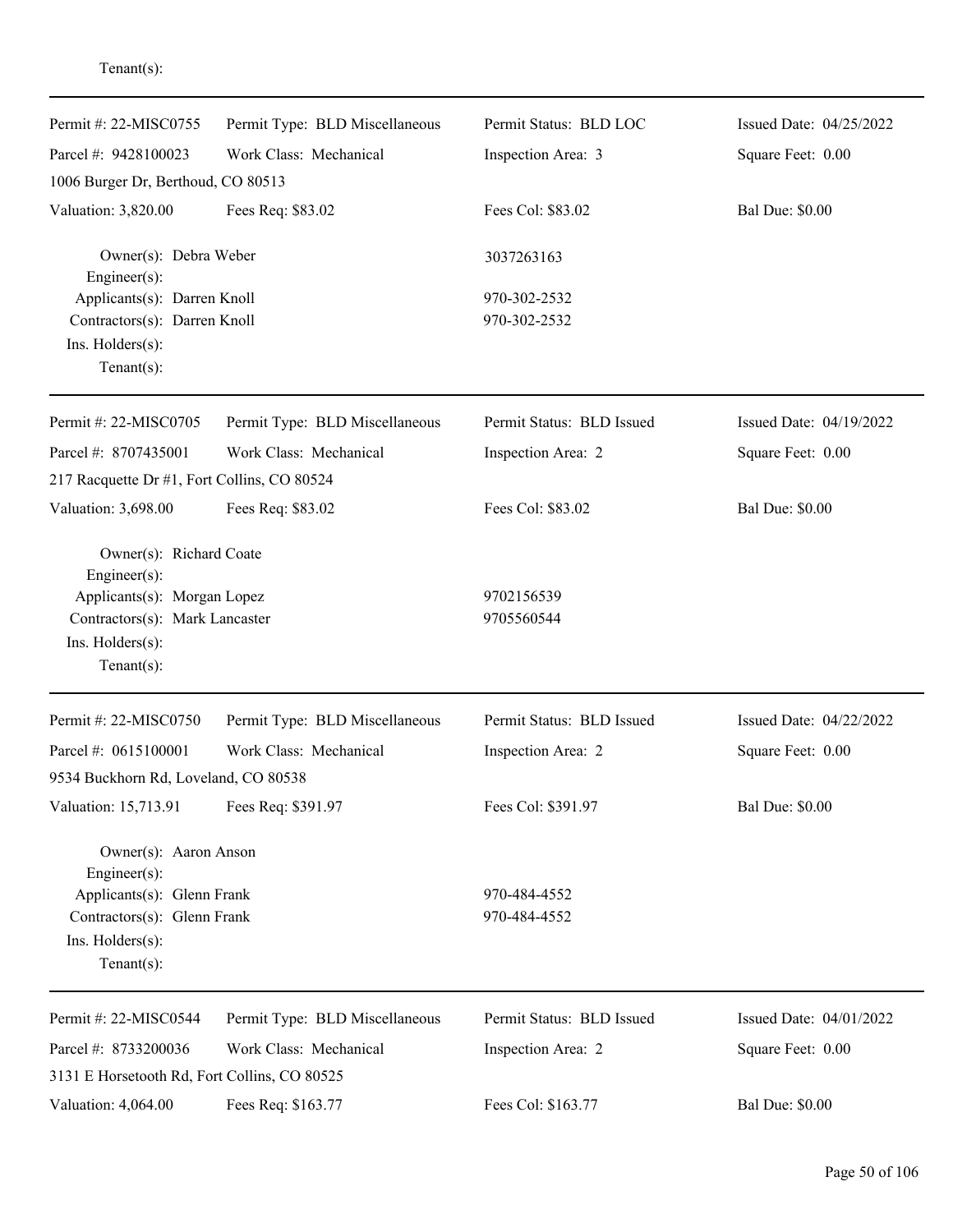Owner(s): James Chinn Engineer(s): Applicants(s): Northern Colorado Air Inc 970-223-8873 Contractors(s): Jeff Richard 970-223-8873 Ins. Holders(s): Tenant(s):

| Permit #: 22-MISC0548                                                                                      | Permit Type: BLD Miscellaneous | Permit Status: BLD Issued          | Issued Date: 04/01/2022 |
|------------------------------------------------------------------------------------------------------------|--------------------------------|------------------------------------|-------------------------|
| Parcel #: 2623305005                                                                                       | Work Class: Mechanical         | Inspection Area: 4                 | Square Feet: 0.00       |
| 443 Miller Fork Rd, Glen Haven, CO 80532                                                                   |                                |                                    |                         |
| Valuation: 3,464.41                                                                                        | Fees Req: \$143.02             | Fees Col: \$143.02                 | <b>Bal Due: \$0.00</b>  |
| Owner(s): John Stover<br>Engineer(s):                                                                      |                                | 303-451-1065                       |                         |
| Applicants(s): Robert Weisser<br>Contractors(s): Robert Weisser<br>Ins. Holders(s):<br>$Tenant(s)$ :       |                                | 970-493-2050<br>970-493-2050       |                         |
|                                                                                                            |                                |                                    |                         |
| Permit #: 22-MISC0670                                                                                      | Permit Type: BLD Miscellaneous | Permit Status: BLD Issued          | Issued Date: 04/14/2022 |
| Parcel #: 9733100031                                                                                       | Work Class: Mechanical         | Inspection Area: 2                 | Square Feet: 0.00       |
| 3717 S Taft Hill Rd 66, Fort Collins, CO 80526                                                             |                                |                                    |                         |
| Valuation: 2,550.00                                                                                        | Fees Req: \$62.27              | Fees Col: \$62.27                  | <b>Bal Due: \$0.00</b>  |
| Owner(s): Alana Edwards<br>Engineer(s):                                                                    |                                | $(970)$ 443-9195                   |                         |
| Applicants(s): William Froehlich<br>Contractors(s): William Froehlich<br>Ins. Holders(s):<br>$Tenant(s)$ : |                                | 9702861020<br>9702861020           |                         |
| Permit #: 22-MISC0773                                                                                      | Permit Type: BLD Miscellaneous | Permit Status: BLD Issued          | Issued Date: 04/26/2022 |
| Parcel #: 1231000024                                                                                       | Work Class: Mechanical         | Inspection Area: 6                 | Square Feet: 0.00       |
| 472 Moen Ranch Rd, Livermore, CO 80536                                                                     |                                |                                    |                         |
| Valuation: 2,682.00                                                                                        | Fees Req: \$62.27              | Fees Col: \$62.27                  | <b>Bal Due: \$0.00</b>  |
| Owner(s): Catherine Moen<br>Mark Moen<br>Engineer(s):                                                      |                                | $(307) 760 - 0200$<br>970-419-8649 |                         |
| Applicants(s): Jeffery Purcella<br>Contractors(s): Jeffery Purcella<br>Ins. Holders(s):<br>Tenant $(s)$ :  |                                | 9702274522<br>9702274522           |                         |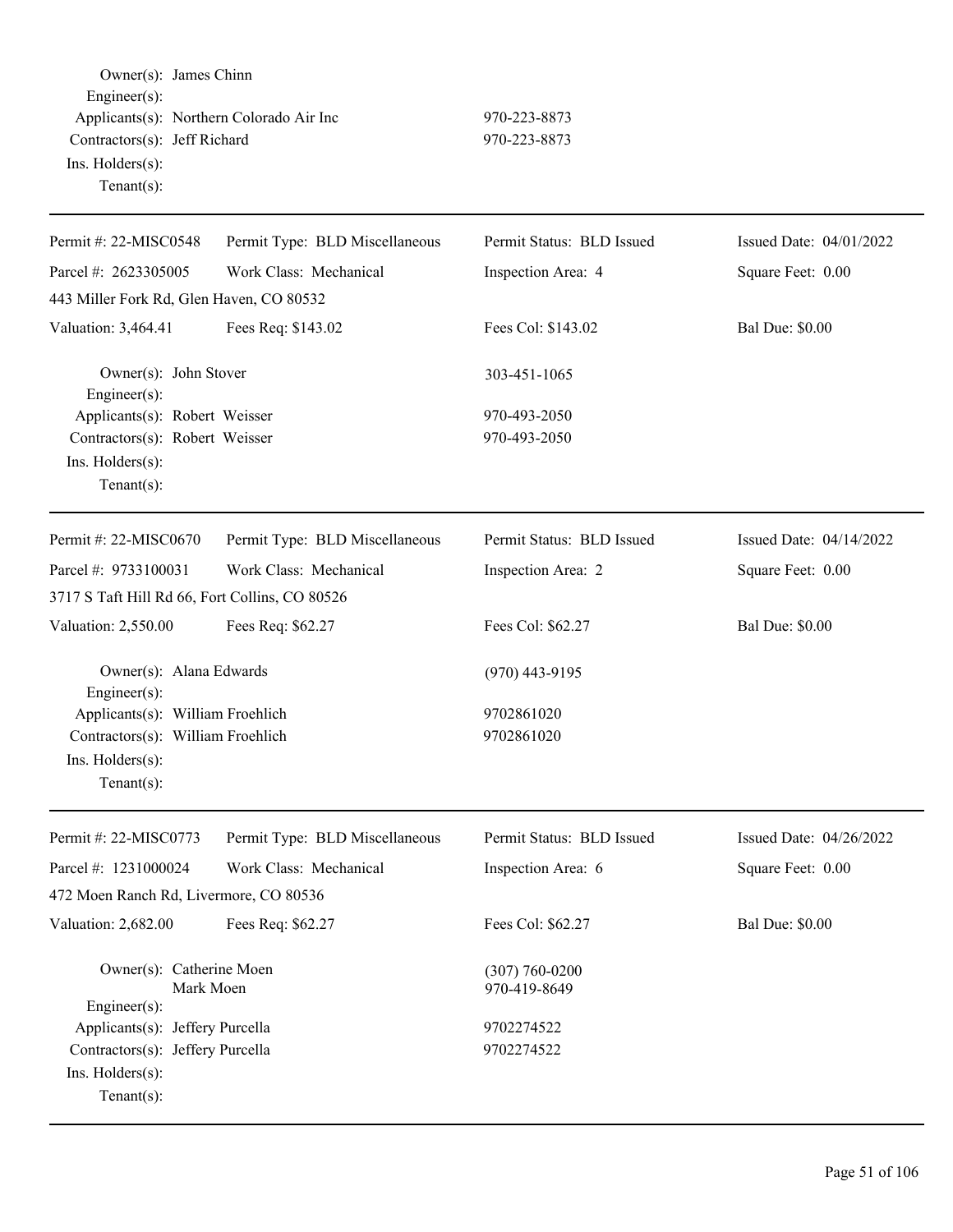| Permit #: 22-MISC0612                                                                                                      | Permit Type: BLD Miscellaneous | Permit Status: BLD Issued            | Issued Date: 04/08/2022 |
|----------------------------------------------------------------------------------------------------------------------------|--------------------------------|--------------------------------------|-------------------------|
| Parcel #: 8622000017                                                                                                       | Work Class: Mechanical         | Inspection Area: 2                   | Square Feet: 0.00       |
| 8021 SW Frontage Rd, Fort Collins, CO 80528                                                                                |                                |                                      |                         |
| Valuation: 5,414.00                                                                                                        | Fees Req: \$124.51             | Fees Col: \$124.51                   | <b>Bal Due: \$0.00</b>  |
| Owner(s): Terry Van Cleave<br>Engineer $(s)$ :<br>Applicants(s): Northern Colorado Air Inc<br>Contractors(s): Jeff Richard |                                | 970-223-8873<br>970-223-8873         |                         |
| Ins. Holders(s):<br>Tenant $(s)$ :                                                                                         |                                |                                      |                         |
| Permit #: 22-MISC0749                                                                                                      | Permit Type: BLD Miscellaneous | Permit Status: BLD Issued            | Issued Date: 04/22/2022 |
| Parcel #: 0727000037                                                                                                       | Work Class: Mechanical         | Inspection Area: 2                   | Square Feet: 0.00       |
| 10437 Grosbeak Rd, Loveland, CO 80538                                                                                      |                                |                                      |                         |
| Valuation: 13,000.00                                                                                                       | Fees Req: \$269.74             | Fees Col: \$269.74                   | <b>Bal Due: \$0.00</b>  |
| Owner(s): Jessica Mykytyn                                                                                                  | Steve Mykytyn                  | $(847)$ 208-7566<br>$(847)$ 208-7566 |                         |
| Engineer(s):<br>Applicants(s): Grant McVay<br>Contractors(s):<br>Ins. Holders(s):<br>Tenant $(s)$ :                        |                                | 9704930866                           |                         |
| Permit #: 22-MISC0762                                                                                                      | Permit Type: BLD Miscellaneous | Permit Status: BLD Issued            | Issued Date: 04/28/2022 |
| Parcel #: 9521306701                                                                                                       | Work Class: Mechanical         | Inspection Area: 3                   | Square Feet: 0.00       |
| 1220 S County Road 21, Loveland, CO 80537                                                                                  |                                |                                      |                         |
| Valuation: 4,735.00                                                                                                        | Fees Req: \$163.77             | Fees Col: \$163.77                   | <b>Bal Due: \$0.00</b>  |
| Owner(s): Brad Rindfuss                                                                                                    |                                | 9706247234                           |                         |
| Engineer(s):<br>Applicants(s): Donovan Adfield<br>Contractors(s): Jeffery Purcella<br>Ins. Holders(s):<br>Tenant $(s)$ :   |                                | 9708400868<br>9702274522             |                         |
| Permit #: 22-MISC0578                                                                                                      | Permit Type: BLD Miscellaneous | Permit Status: BLD Issued            | Issued Date: 04/06/2022 |
| Parcel #: 1014000019                                                                                                       | Work Class: Mechanical         | Inspection Area: 6                   | Square Feet: 0.00       |
| 427 Calloway Hill Rd, Livermore, CO 80536                                                                                  |                                |                                      |                         |
| Valuation: 5,223.35                                                                                                        | Fees Req: \$124.51             | Fees Col: \$124.51                   | <b>Bal Due: \$0.00</b>  |
| Owner(s): Heidi Hedrick<br>$Engineer(s)$ :                                                                                 |                                | $(970)$ 988-3720                     |                         |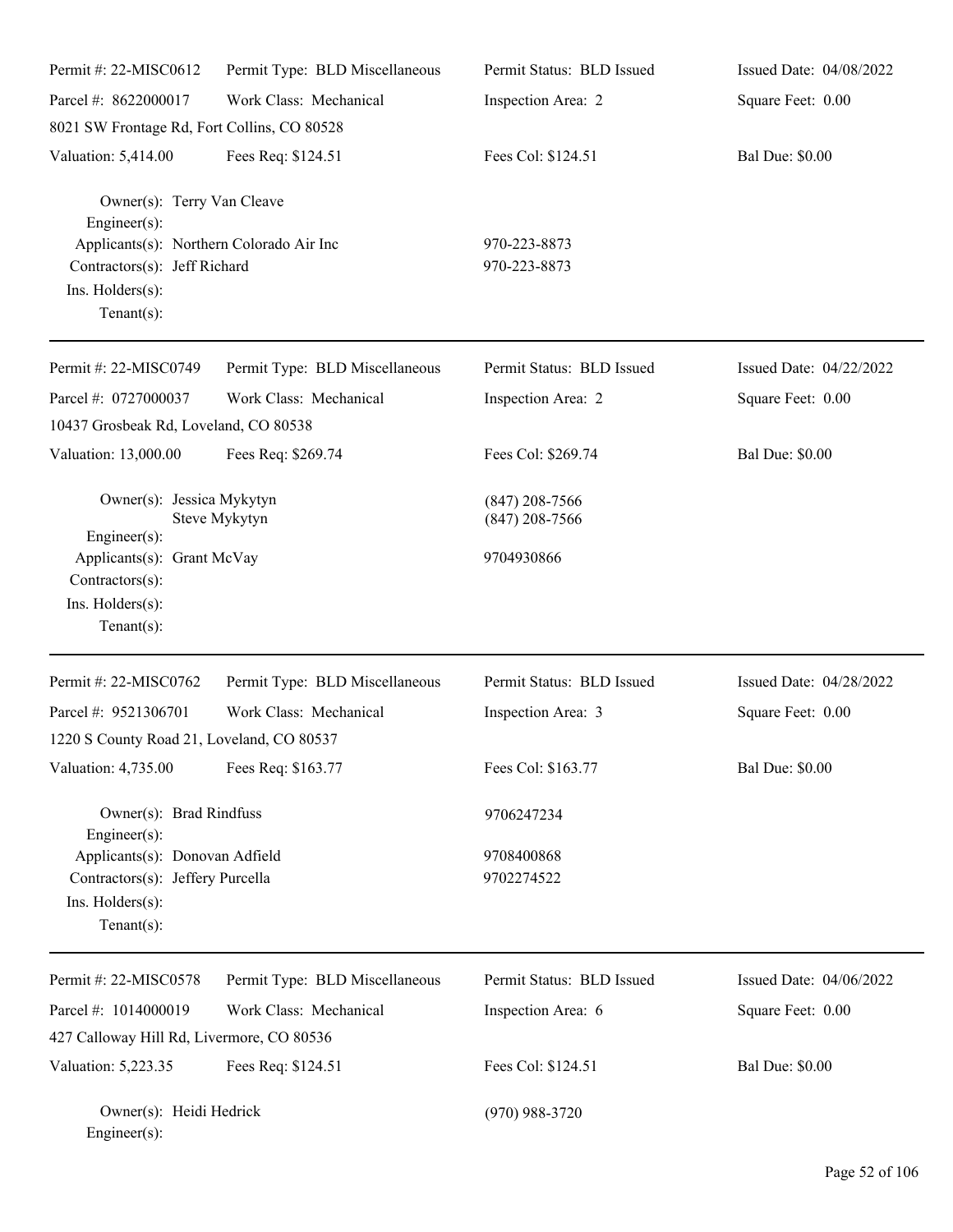| Permit #: 22-MISC0661                                                                                                                                    | Permit Type: BLD Miscellaneous | Permit Status: BLD Issued    | Issued Date: 04/14/2022 |
|----------------------------------------------------------------------------------------------------------------------------------------------------------|--------------------------------|------------------------------|-------------------------|
| Parcel #: 8724200025                                                                                                                                     | Work Class: Mechanical         | Inspection Area: 2           | Square Feet: 0.00       |
| 1726 Avion Dr, Fort Collins, CO 80524                                                                                                                    |                                |                              |                         |
| Valuation: 1,823.00                                                                                                                                      | Fees Req: \$53.93              | Fees Col: \$53.93            | <b>Bal Due: \$0.00</b>  |
| Owner(s): Thomas Larson<br>Engineer(s):<br>Applicants(s): Northern Colorado Air Inc<br>Contractors(s): Jeff Richard<br>Ins. Holders(s):<br>$Tenant(s)$ : |                                | 970-223-8873<br>970-223-8873 |                         |
| Permit #: 22-MISC0681                                                                                                                                    | Permit Type: BLD Miscellaneous | Permit Status: BLD LOC       | Issued Date: 04/18/2022 |
| Parcel #: 1914000066                                                                                                                                     | Work Class: Mechanical         | Inspection Area: 5           | Square Feet: 0.00       |
| 333 Red Tail Trl, Livermore, CO 80536                                                                                                                    |                                |                              |                         |
| Valuation: 1,876.02                                                                                                                                      | Fees Req: \$113.93             | Fees Col: \$113.93           | <b>Bal Due: \$0.00</b>  |
| Owner(s): Judy Snow<br>Engineer(s):                                                                                                                      |                                | 970-224-2724                 |                         |
| Applicants(s): Robert Weisser<br>Contractors(s): Robert Weisser<br>Ins. Holders(s):<br>$Tenant(s)$ :                                                     |                                | 970-493-2050<br>970-493-2050 |                         |
| Permit #: 22-MISC0654                                                                                                                                    | Permit Type: BLD Miscellaneous | Permit Status: BLD Issued    | Issued Date: 04/13/2022 |
| Parcel #: 9829311004                                                                                                                                     | Work Class: Plumbing           | Inspection Area: 1           | Square Feet: 0.00       |
| 3718 Post Rd, Laporte, CO 80535                                                                                                                          |                                |                              |                         |
| Valuation: 3,000.00                                                                                                                                      | Fees Req: \$62.27              | Fees Col: \$62.27            | <b>Bal Due: \$0.00</b>  |
| Owner(s): Patrick Barry<br>Engineer(s):                                                                                                                  |                                | $(970)$ 221-3514             |                         |
| Applicants(s): Angela Lehr<br>Contractors(s):<br>Ins. Holders(s):<br>Tenant $(s)$ :                                                                      |                                | 7193323247                   |                         |
| Permit #: 22-MISC0752                                                                                                                                    | Permit Type: BLD Miscellaneous | Permit Status: BLD Issued    | Issued Date: 04/25/2022 |
| Parcel #: 9814306007                                                                                                                                     | Work Class: Plumbing           | Inspection Area: 1           | Square Feet: 0.00       |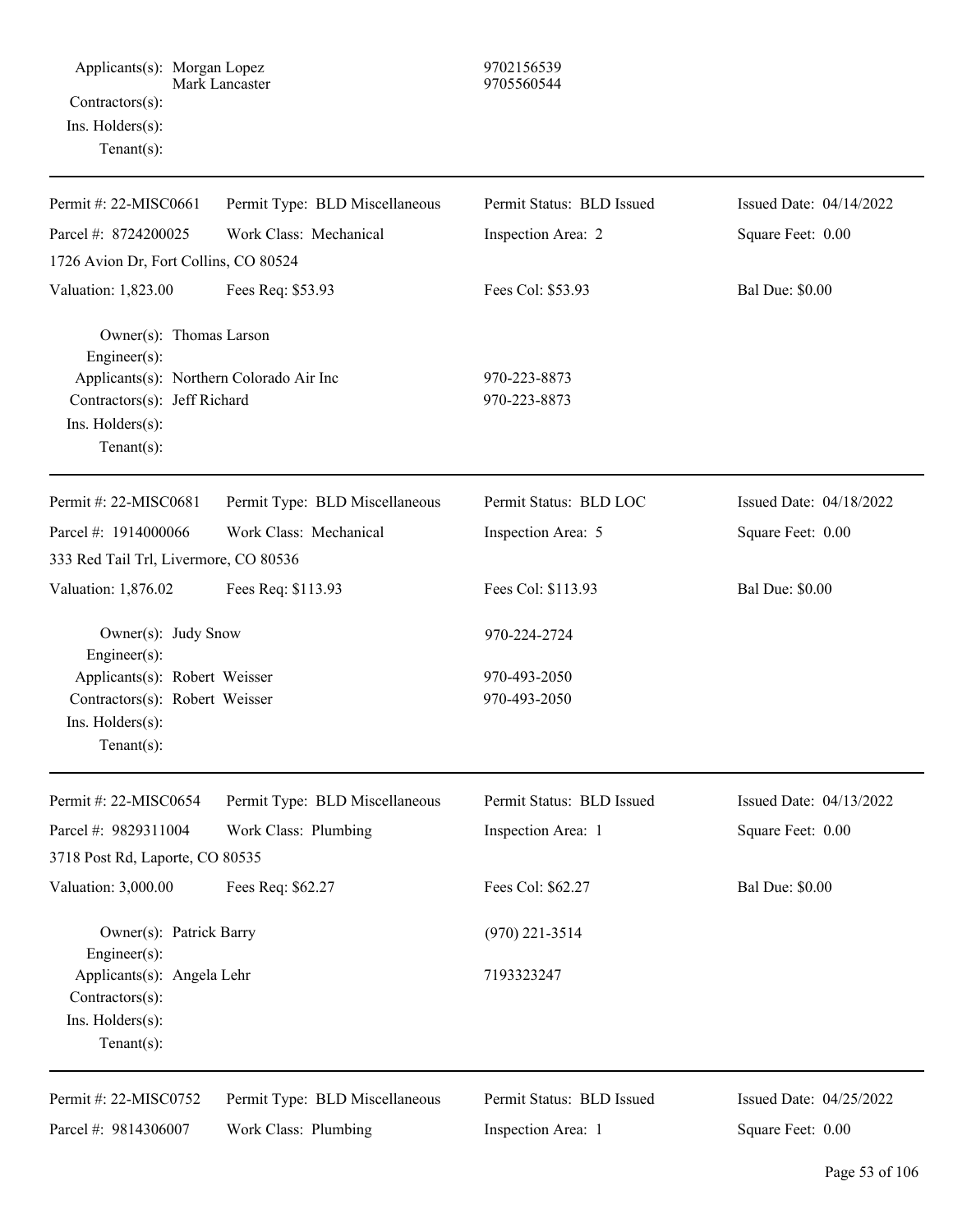| 939 Lochness Ct, Fort Collins, CO 80524                                                                        |                                |                           |                         |
|----------------------------------------------------------------------------------------------------------------|--------------------------------|---------------------------|-------------------------|
| Valuation: 713.00                                                                                              | Fees Req: \$53.93              | Fees Col: \$53.93         | <b>Bal Due: \$0.00</b>  |
| Owner(s): * Levy Living Trust<br>Engineer(s):<br>Applicants(s): Hahn Plumbing & Heating Inc<br>Contractors(s): |                                | 970-484-7668              |                         |
| Ins. Holders(s):<br>Tenant $(s)$ :                                                                             |                                |                           |                         |
| Permit #: 22-MISC0673                                                                                          | Permit Type: BLD Miscellaneous | Permit Status: BLD Issued | Issued Date: 04/18/2022 |
| Parcel #: 3401113030                                                                                           | Work Class: Plumbing           | Inspection Area: 4        | Square Feet: 0.00       |
| 2417 Long View Dr, Estes Park, CO 80517                                                                        |                                |                           |                         |
| Valuation: 14,870.00                                                                                           | Fees Req: \$311.23             | Fees Col: \$311.23        | <b>Bal Due: \$0.00</b>  |
| Owner(s): Jennifer Morrow<br>Engineer(s):                                                                      |                                | $(904)$ 402-2910          |                         |
| Applicants(s): Derek Shepard                                                                                   |                                | 9705860970                |                         |
| Contractors(s): Derek Shepard                                                                                  |                                | 9705860970                |                         |
| Ins. Holders(s):                                                                                               |                                |                           |                         |
| Tenant $(s)$ :                                                                                                 |                                |                           |                         |
| Permit #: 22-MISC0792                                                                                          | Permit Type: BLD Miscellaneous | Permit Status: BLD LOC    | Issued Date: 04/28/2022 |
| Parcel #: 3526406004                                                                                           | Work Class: Plumbing           | Inspection Area: 4        | Square Feet: 0.00       |
| 911 Juniper Ln, Estes Park, CO 80517                                                                           |                                |                           |                         |
| Valuation: 1.00                                                                                                | Fees Req: \$53.93              | Fees Col: \$53.93         | <b>Bal Due: \$0.00</b>  |
| Owner(s): Laura Miller<br>$Engineering(s)$ :                                                                   |                                | 9702317258                |                         |
| Applicants(s): Linda Schneider<br>Contractors(s):                                                              |                                | 9702270998                |                         |
| Ins. Holders(s):                                                                                               |                                |                           |                         |
| $Tenant(s)$ :                                                                                                  |                                |                           |                         |
| Permit #: 22-MISC0758                                                                                          | Permit Type: BLD Miscellaneous | Permit Status: BLD Issued | Issued Date: 04/25/2022 |
| Parcel #: 9731110015                                                                                           | Work Class: Plumbing           | Inspection Area: 2        | Square Feet: 0.00       |
| 3800 Soderburg Dr, Fort Collins, CO 80526                                                                      |                                |                           |                         |
| Valuation: 500.00                                                                                              | Fees Req: \$53.93              | Fees Col: \$53.93         | <b>Bal Due: \$0.00</b>  |
| Owner(s): Neal Moyer                                                                                           |                                | 2485358054                |                         |
| Engineer(s):<br>Applicants(s): Neal Moyer                                                                      |                                | 2485358054                |                         |
| Contractors(s):<br>Ins. Holders(s):                                                                            |                                |                           |                         |
|                                                                                                                |                                |                           |                         |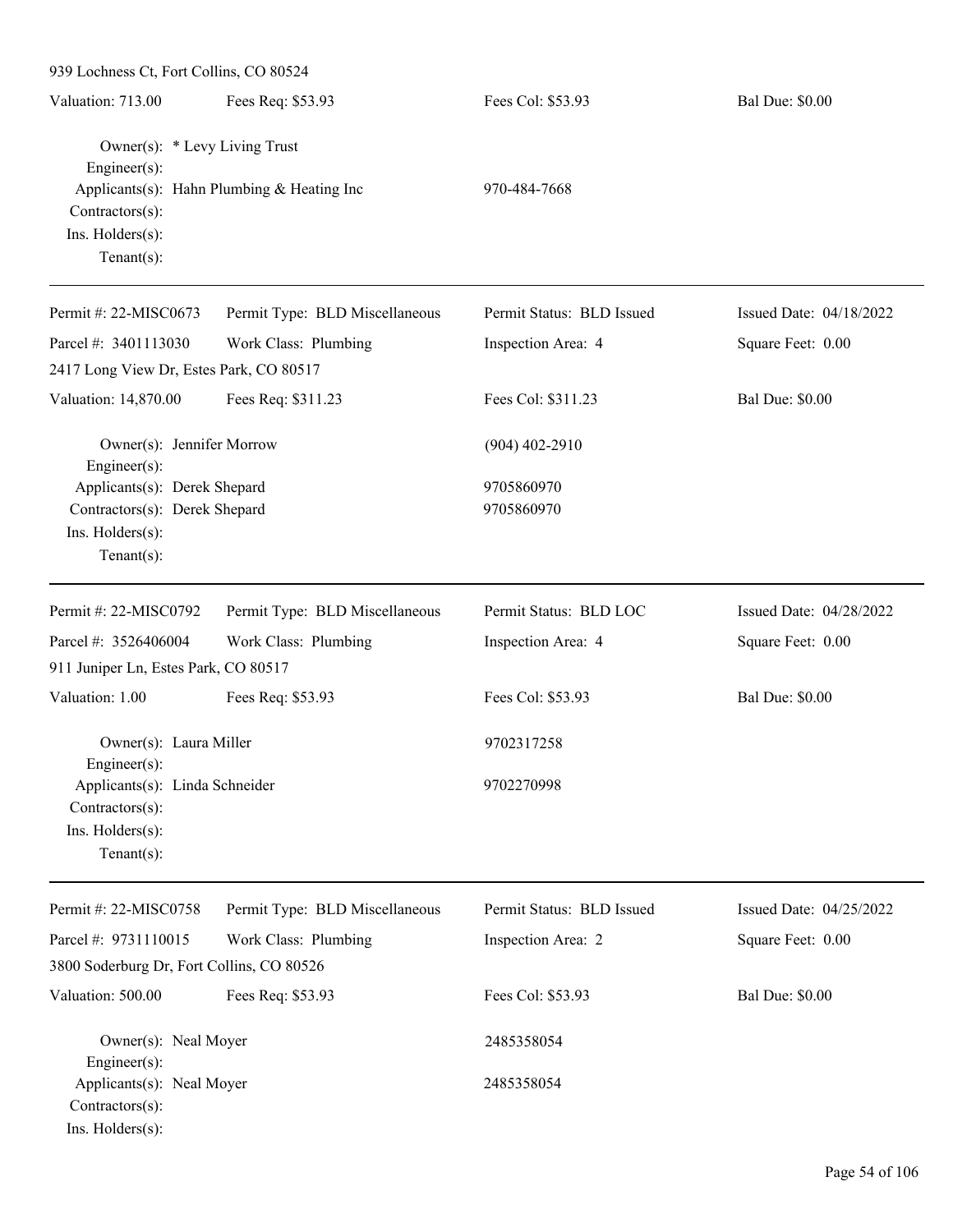| Permit #: 22-MISC0623                                                                                                                 | Permit Type: BLD Miscellaneous             | Permit Status: BLD Issued | Issued Date: 04/13/2022 |
|---------------------------------------------------------------------------------------------------------------------------------------|--------------------------------------------|---------------------------|-------------------------|
| Parcel #: 2522100002                                                                                                                  | Work Class: Plumbing                       | Inspection Area: 4        | Square Feet: 0.00       |
| 163 Big Pine Ln, Drake, CO 80515                                                                                                      |                                            |                           |                         |
| Valuation: 4,750.00                                                                                                                   | Fees Req: \$103.77                         | Fees Col: \$103.77        | <b>Bal Due: \$0.00</b>  |
| Owner(s): David Bortnem<br>Travis Bortnem<br>$Engineering(s)$ :                                                                       |                                            | 3039026576<br>7206252550  |                         |
| Applicants(s): Derek Shepard<br>Contractors(s): Jim Bird<br>Ins. Holders(s):<br>$Tenant(s)$ :                                         |                                            | 9705860970<br>9704805040  |                         |
| Permit #: 22-MISC0613                                                                                                                 | Permit Type: BLD Miscellaneous             | Permit Status: BLD LOC    | Issued Date: 04/11/2022 |
| Parcel #: 8622321009<br>8309 Medicine Bow Cir, Fort Collins, CO 80528                                                                 | Work Class: Plumbing                       | Inspection Area: 2        | Square Feet: 0.00       |
| Valuation: 275.00                                                                                                                     | Fees Req: \$53.93                          | Fees Col: \$53.93         | <b>Bal Due: \$0.00</b>  |
| Owner(s): Emilia Hall<br>Engineer $(s)$ :                                                                                             |                                            | $(970)$ 420-7573          |                         |
| Contractors(s):<br>Ins. Holders(s):<br>$Tenant(s)$ :                                                                                  | Applicants(s): Hahn Plumbing & Heating Inc | 970-484-7668              |                         |
| Permit #: 22-MISC0590                                                                                                                 | Permit Type: BLD Miscellaneous             | Permit Status: BLD Issued | Issued Date: 04/07/2022 |
| Parcel #: 2531206018                                                                                                                  | Work Class: Plumbing                       | Inspection Area: 4        | Square Feet: 0.00       |
| 1221 Prospect Mountain Rd, Estes Park, CO 80517                                                                                       |                                            |                           |                         |
| Valuation: 2,000.00                                                                                                                   | Fees Req: \$53.93                          | Fees Col: \$53.93         | <b>Bal Due: \$0.00</b>  |
| Owner(s): Ronald Houlette<br>Engineer $(s)$ :<br>Applicants(s): Derek Shepard<br>Contractors(s):<br>Ins. Holders(s):<br>$Tenant(s)$ : |                                            | 9705860970                |                         |
| Permit #: 22-MISC0646                                                                                                                 | Permit Type: BLD Miscellaneous             | Permit Status: BLD Issued | Issued Date: 04/15/2022 |
| Parcel #: 9829414017                                                                                                                  | Work Class: Plumbing                       | Inspection Area: 1        | Square Feet: 0.00       |
| 3418 Settlers Rd, Laporte, CO 80535                                                                                                   |                                            |                           |                         |
| Valuation: 6,000.00                                                                                                                   | Fees Req: \$124.51                         | Fees Col: \$124.51        | <b>Bal Due: \$0.00</b>  |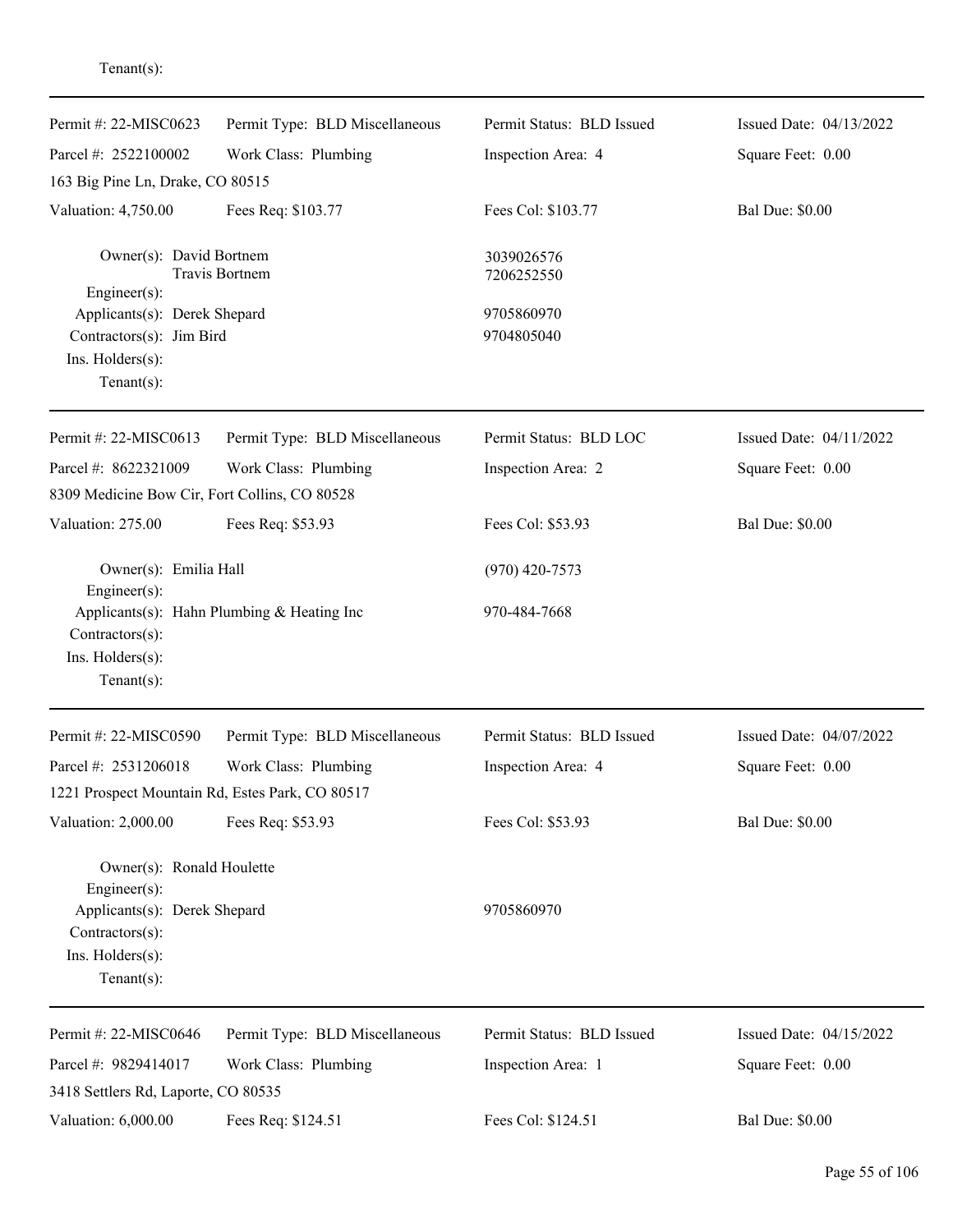| Owner(s): Charles Burgat<br>Engineer(s):<br>Applicants(s): Karen Arnold<br>Contractors(s):<br>Ins. Holders(s):<br>Tenant $(s)$ :      |                                | 9704844440                     |                         |
|---------------------------------------------------------------------------------------------------------------------------------------|--------------------------------|--------------------------------|-------------------------|
| Permit #: 22-MISC0764                                                                                                                 | Permit Type: BLD Miscellaneous | Permit Status: BLD Issued      | Issued Date: 04/26/2022 |
| Parcel #: 9403118009                                                                                                                  | Work Class: Plumbing           | Inspection Area: 3             | Square Feet: 0.00       |
| 4720 Maggie Ct, Loveland, CO 80537                                                                                                    |                                |                                |                         |
| Valuation: 2,500.00                                                                                                                   | Fees Req: \$62.27              | Fees Col: \$62.27              | <b>Bal Due: \$0.00</b>  |
| Owner(s): Cameron Strothman<br>Engineer(s):                                                                                           |                                | 720-624-6373                   |                         |
| Applicants(s): Donovan Adfield<br>Contractors(s): Jeffery Purcella<br>Ins. Holders(s):<br>Tenant $(s)$ :                              |                                | 9708400868<br>9702274522       |                         |
| Permit #: 22-MISC0593                                                                                                                 | Permit Type: BLD Miscellaneous | Permit Status: BLD LOC         | Issued Date: 04/07/2022 |
| Parcel #: 8622325010<br>8503 Audubon Ct, Fort Collins, CO 80528                                                                       | Work Class: Plumbing           | Inspection Area: 2             | Square Feet: 0.00       |
| Valuation: 5,508.00                                                                                                                   | Fees Req: \$124.51             | Fees Col: \$124.51             | <b>Bal Due: \$0.00</b>  |
| Owner(s): Leon Feldman<br>Engineer(s):<br>Applicants(s): Shelly Clark<br>Contractors(s):<br>Ins. $H$ olders $(s)$ :<br>Tenant $(s)$ : |                                | $(720)$ 935-7402<br>3034720833 |                         |
| Permit #: 22-MISC0798                                                                                                                 | Permit Type: BLD Miscellaneous | Permit Status: BLD Issued      | Issued Date: 04/28/2022 |
| Parcel #: 4001406021                                                                                                                  | Work Class: Plumbing           | Inspection Area: 5             | Square Feet: 0.00       |
| 844 Okmulgee Cir, Red Feather Lakes, CO 80545                                                                                         |                                |                                |                         |
| Valuation: 800.00                                                                                                                     | Fees Req: \$53.93              | Fees Col: \$53.93              | <b>Bal Due: \$0.00</b>  |
| Owner(s): Michael Bartosh<br>Engineer(s):                                                                                             | Kimberly Bartosh               | (254) 7490860<br>2547490860    |                         |
| Applicants(s): Kimberly Bartosh<br>Contractors(s):<br>Ins. Holders(s):<br>Tenant $(s)$ :                                              |                                | 2547490860                     |                         |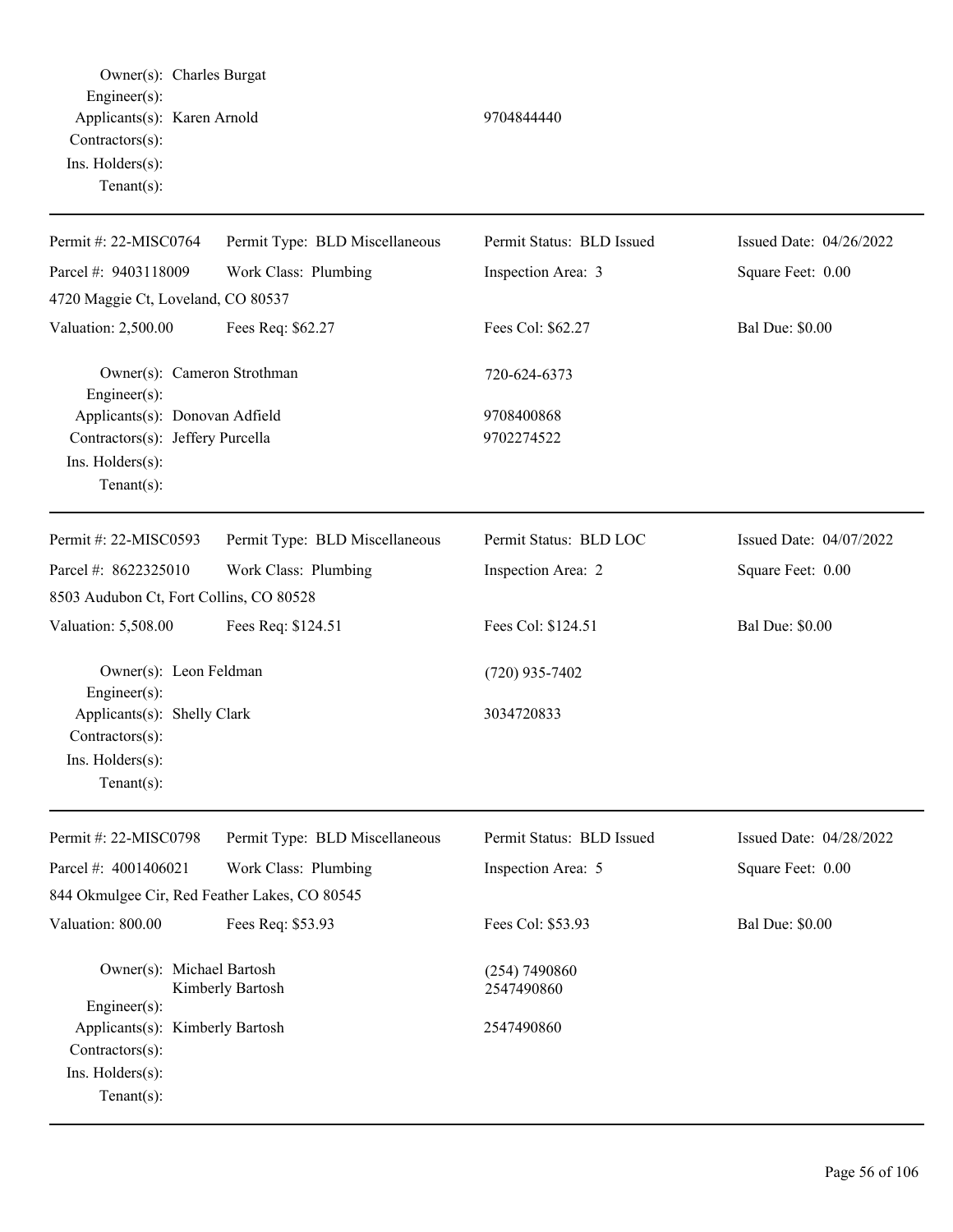| Permit #: 22-MISC0575                                                                                                               | Permit Type: BLD Miscellaneous | Permit Status: BLD LOC | Issued Date: 04/05/2022 |
|-------------------------------------------------------------------------------------------------------------------------------------|--------------------------------|------------------------|-------------------------|
| Parcel #: 0701314702                                                                                                                | Work Class: Plumbing           | Inspection Area: 1     | Square Feet: 0.00       |
| 820 Lodgepole Dr, Bellvue, CO 80512                                                                                                 |                                |                        |                         |
| Valuation: 4,098.05                                                                                                                 | Fees Req: \$103.77             | Fees Col: \$103.77     | <b>Bal Due: \$0.00</b>  |
| Owner(s): Victor Masliah<br>Engineer(s):                                                                                            |                                | 6084368345             |                         |
| Applicants(s): Morgan Lopez<br>Contractors(s):<br>Ins. Holders(s):<br>Tenant $(s)$ :                                                |                                | 9702156539             |                         |
| Permit #: 22-MISC0696                                                                                                               | Permit Type: BLD Miscellaneous | Permit Status: BLD LOC | Issued Date: 04/18/2022 |
| Parcel #: 2534205021<br>114 Timber Ln, Estes Park, CO 80517                                                                         | Work Class: Plumbing           | Inspection Area: 4     | Square Feet: 0.00       |
| Valuation: 100.00                                                                                                                   | Fees Req: \$47.00              | Fees Col: \$47.00      | <b>Bal Due: \$0.00</b>  |
| Owner(s): Terry Chiplin<br>Engineer(s):                                                                                             |                                | $(303)$ 304-9159       |                         |
| Applicants(s): Terry Chiplin<br>Contractors(s):<br>Ins. Holders(s):<br>Tenant $(s)$ :                                               |                                | $(303)$ 304-9159       |                         |
| Permit #: 22-MISC0722                                                                                                               | Permit Type: BLD Miscellaneous | Permit Status: BLD LOC | Issued Date: 04/20/2022 |
| Parcel #: 0625405042                                                                                                                | Work Class: Plumbing           | Inspection Area: 2     | Square Feet: 0.00       |
| 5709 Norwood Ave, Loveland, CO 80538                                                                                                |                                |                        |                         |
| Valuation: 1,888.51 Fees Req: \$53.93                                                                                               |                                | Fees Col: \$53.93      | <b>Bal Due: \$0.00</b>  |
| Owner(s): Murry McLees<br>Engineer(s):<br>Applicants(s): Timothy McCain<br>$Contractors(s)$ :<br>Ins. Holders(s):<br>Tenant $(s)$ : |                                | 6306154580             |                         |
| Permit #: 22-MISC0732                                                                                                               | Permit Type: BLD Miscellaneous | Permit Status: BLD LOC | Issued Date: 04/21/2022 |
| Parcel #: 9528400004                                                                                                                | Work Class: Plumbing           | Inspection Area: 3     | Square Feet: 0.00       |
| 2217 S County Road 19, Loveland, CO 80537                                                                                           |                                |                        |                         |
| Valuation: 1,500.00                                                                                                                 | Fees Req: \$53.93              | Fees Col: \$53.93      | <b>Bal Due: \$0.00</b>  |
| $Owner(s)$ :<br>Engineer(s):                                                                                                        | Hodges Meredith S Trust        | 970-663-0066           |                         |
| Applicants(s):                                                                                                                      | Hodges Meredith S Trust        | 970-663-0066           |                         |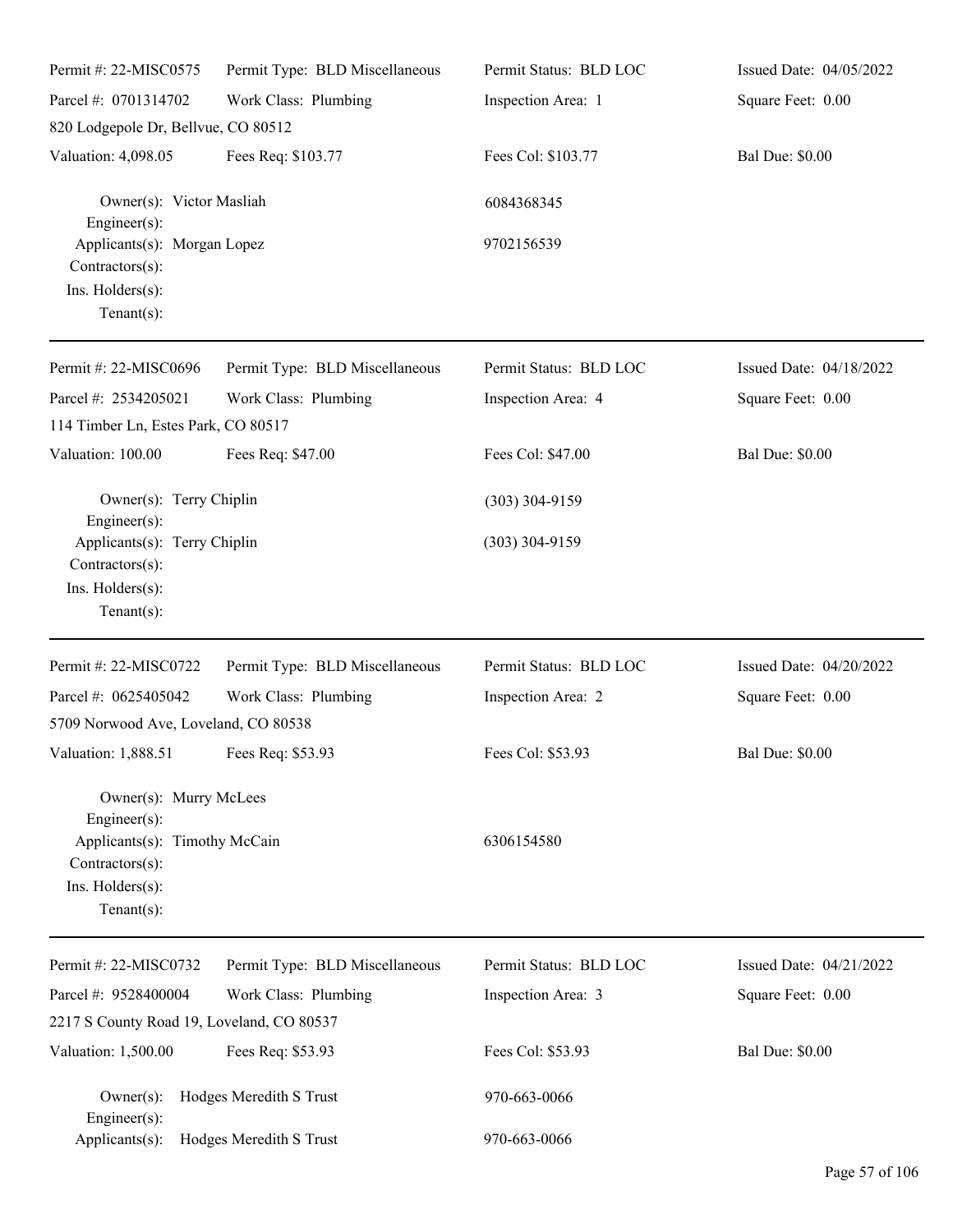Contractors(s): Ins. Holders(s): Tenant(s):

| Permit #: 22-MISC0800                                                                                             | Permit Type: BLD Miscellaneous | Permit Status: BLD Issued              | Issued Date: 04/28/2022 |
|-------------------------------------------------------------------------------------------------------------------|--------------------------------|----------------------------------------|-------------------------|
| Parcel #: 1626317027                                                                                              | Work Class: Plumbing           | Inspection Area: 4                     | Square Feet: 0.00       |
| 115 Galena Ct, Drake, CO 80515                                                                                    |                                |                                        |                         |
| Valuation: 20.00                                                                                                  | Fees Req: \$173.93             | Fees Col: \$173.93                     | <b>Bal Due: \$0.00</b>  |
| Owner(s): Daniella Russell<br>Engineer $(s)$ :                                                                    |                                | $(720)$ 295-8822                       |                         |
| Applicants(s): Daniella Russell<br>Contractors(s):<br>Ins. Holders(s):<br>Tenant $(s)$ :                          |                                | $(720)$ 295-8822                       |                         |
| Permit #: 22-MISC0715                                                                                             | Permit Type: BLD Miscellaneous | Permit Status: BLD LOC                 | Issued Date: 04/19/2022 |
| Parcel #: 9421305009                                                                                              | Work Class: Re-roof            | Inspection Area: 3                     | Square Feet: 0.00       |
| 601 Candice Ct, Berthoud, CO 80513                                                                                |                                |                                        |                         |
| Valuation: 9,425.00                                                                                               | Fees Req: \$245.39             | Fees Col: \$245.39                     | <b>Bal Due: \$0.00</b>  |
| Owner(s): Nancy Koch<br>Engineer(s):                                                                              |                                |                                        |                         |
| Applicants(s): Scott Brasington<br>Contractors(s): Scott Brasington<br>Ins. Holders(s):<br>Tenant $(s)$ :         |                                | 720-684-5500<br>720-684-5500           |                         |
| Permit #: 22-MISC0560                                                                                             | Permit Type: BLD Miscellaneous | Permit Status: BLD LOC                 | Issued Date: 04/05/2022 |
| Parcel #: 8834000004<br>2100 NE Frontage Rd, Fort Collins, CO 80524                                               | Work Class: Re-roof            | Inspection Area: 1                     | Square Feet: 0.00       |
| Valuation: 22,100.00                                                                                              | Fees Req: \$504.93             | Fees Col: \$504.93                     | <b>Bal Due: \$0.00</b>  |
| Owner(s): K And M Company<br>Engineer(s):                                                                         |                                | 970-222-1250                           |                         |
| Applicants(s): Skye Trull<br>Skye Trull<br>Contractors(s): Skye Trull<br>$Ins.$ Holders $(s)$ :<br>Tenant $(s)$ : |                                | 9703083015<br>9703083015<br>9703083015 |                         |
| Permit #: 22-MISC0606                                                                                             | Permit Type: BLD Miscellaneous | Permit Status: BLD LOC                 | Issued Date: 04/08/2022 |
| Parcel #: 0535300032<br>8701 Cottontail Rd, Loveland, CO 80537                                                    | Work Class: Re-roof            | Inspection Area: 3                     | Square Feet: 0.00       |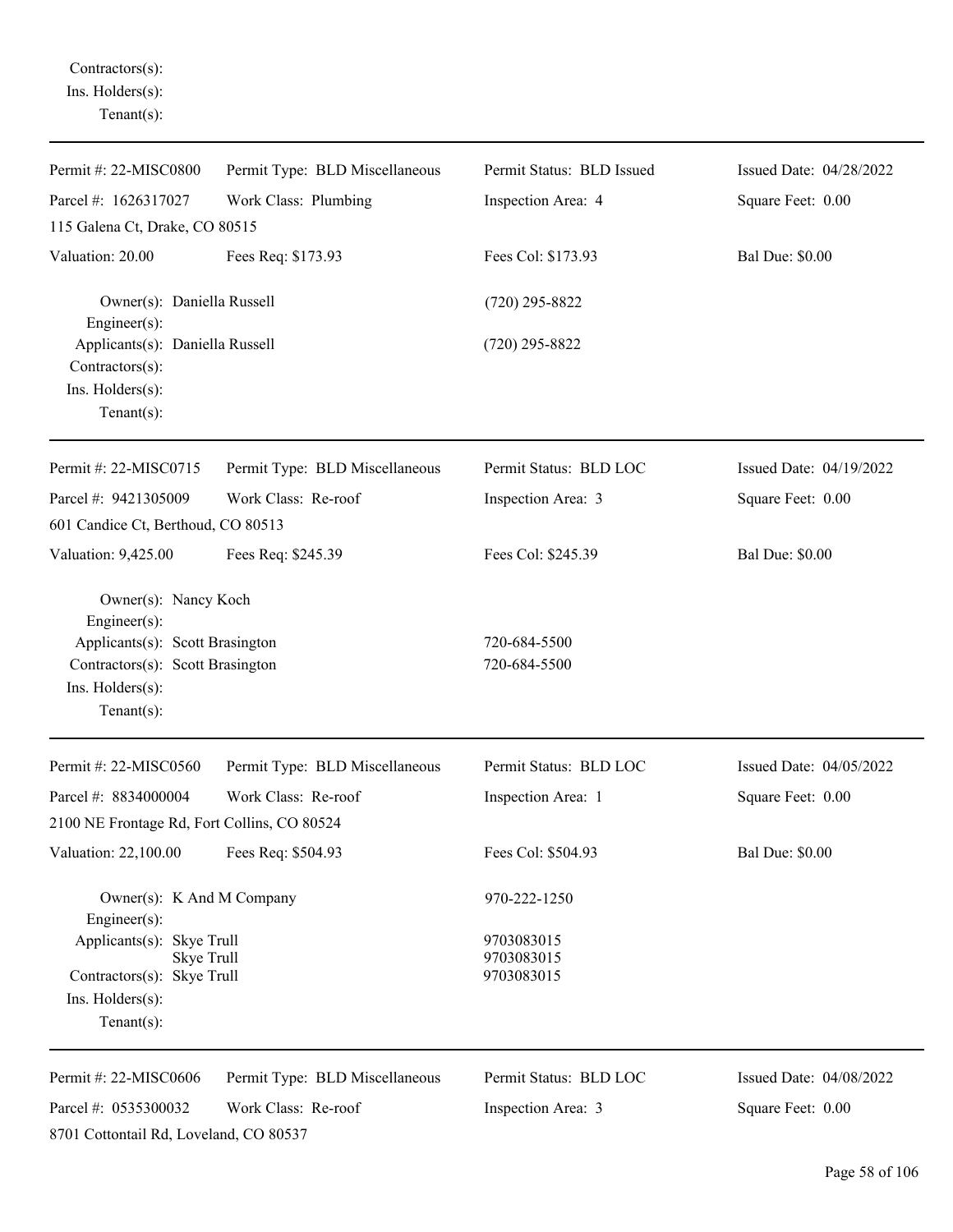| Owner(s): John Harrell                      |                                   |                           |                         |
|---------------------------------------------|-----------------------------------|---------------------------|-------------------------|
| Engineer(s):<br>Applicants(s): Adam Trainor |                                   | 9705152264                |                         |
| Contractors(s): Adam Trainor                |                                   | 9705152264                |                         |
| Ins. Holders(s):                            |                                   |                           |                         |
| Tenant $(s)$ :                              |                                   |                           |                         |
|                                             |                                   |                           |                         |
| Permit #: 22-MISC0789                       | Permit Type: BLD Miscellaneous    | Permit Status: BLD LOC    | Issued Date: 04/27/2022 |
| Parcel #: 0416000051                        | Work Class: Re-roof               | Inspection Area: 3        | Square Feet: 0.00       |
| 939 Cougar Run Ln, Berthoud, CO 80513       |                                   |                           |                         |
| Valuation: 15,000.00                        | Fees Req: \$348.02                | Fees Col: \$348.02        | <b>Bal Due: \$0.00</b>  |
| Owner(s): Christopher Smith<br>Engineer(s): |                                   | $(720)$ 210-8737          |                         |
| Applicants(s): Courtney Stoffel             |                                   | 970-888-1699              |                         |
| Contractors(s): Courtney Stoffel            |                                   | 970-888-1699              |                         |
| Ins. Holders(s):                            |                                   |                           |                         |
| Tenant $(s)$ :                              |                                   |                           |                         |
| Permit #: 22-MISC0727                       | Permit Type: BLD Miscellaneous    | Permit Status: BLD LOC    | Issued Date: 04/20/2022 |
| Parcel #: 0601121169                        | Work Class: Re-roof               | Inspection Area: 2        | Square Feet: 0.00       |
| 5137 Arrowhead Ln, Fort Collins, CO 80526   |                                   |                           |                         |
| Valuation: 4,857.28                         | Fees Req: \$146.80                | Fees Col: \$146.80        | <b>Bal Due: \$0.00</b>  |
|                                             | Owner(s): * Jennings Holdings LLC |                           |                         |
| Engineer(s):                                |                                   |                           |                         |
| Applicants(s): NOCO Roofing                 |                                   | 9704818712                |                         |
| Contractors(s): Troy Jennings               |                                   | 9704818712                |                         |
| Ins. $H$ olders $(s)$ :                     |                                   |                           |                         |
| Tenant $(s)$ :                              |                                   |                           |                         |
| Permit #: 22-MISC0679                       | Permit Type: BLD Miscellaneous    | Permit Status: BLD Issued | Issued Date: 04/18/2022 |
| Parcel #: 3533000036                        | Work Class: Re-roof               | Inspection Area: 4        | Square Feet: 0.00       |
| 3 Bear Lake Rd, Estes Park, CO 80517        |                                   |                           |                         |
| Valuation: 17,040.00                        | Fees Req: \$404.36                | Fees Col: \$404.36        | <b>Bal Due: \$0.00</b>  |
| Owner(s): * The Scottage Trust              |                                   | $(970)$ 290-3445          |                         |
| Engineer(s):                                |                                   |                           |                         |
| Applicants(s): Craig Schultz                |                                   | 9702863014                |                         |
| Contractors(s): Craig Schultz               |                                   | 9702863014                |                         |
| Ins. Holders(s):                            |                                   |                           |                         |
| Tenant $(s)$ :                              |                                   |                           |                         |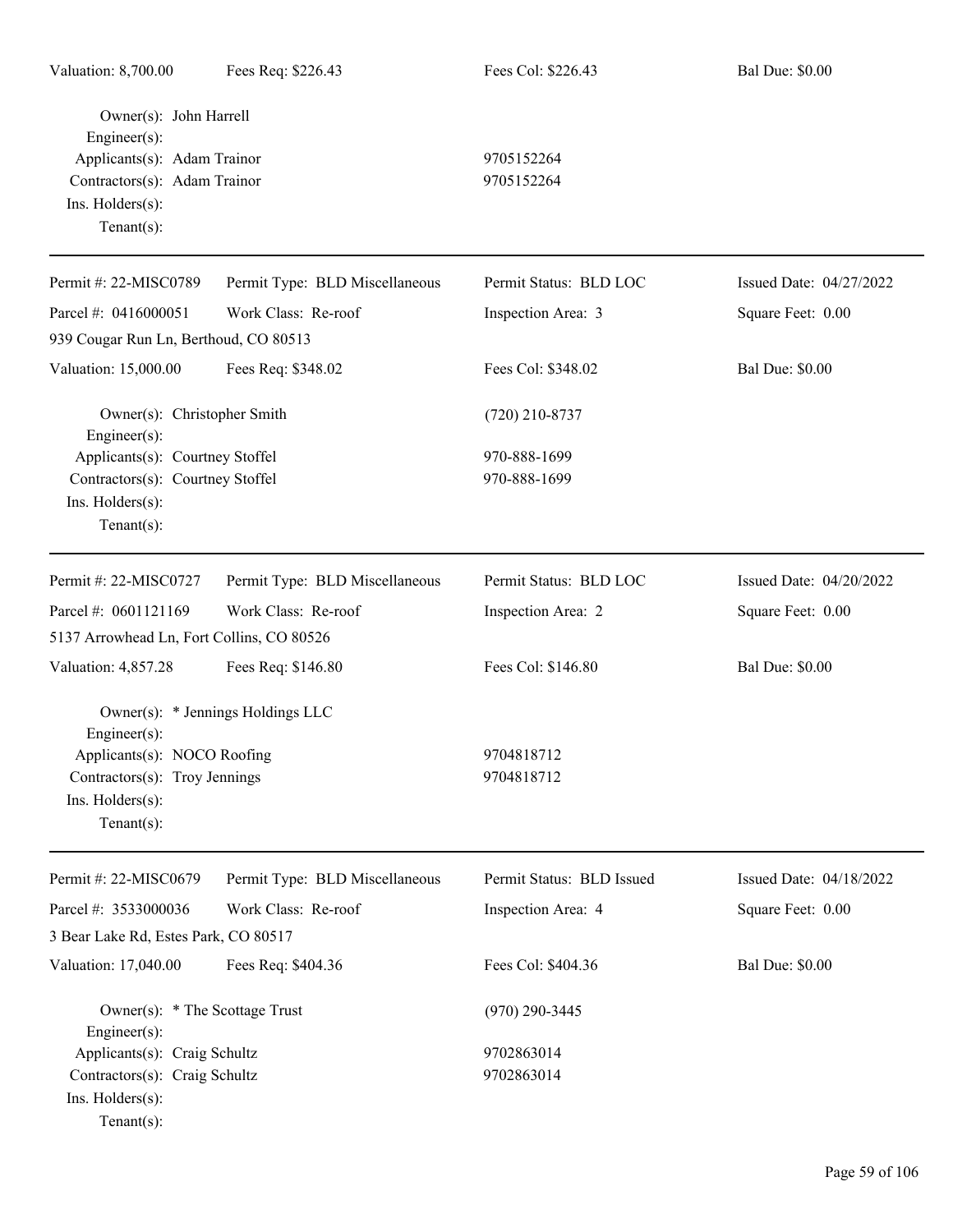| Permit #: 22-MISC0714                                                                                                                               | Permit Type: BLD Miscellaneous | Permit Status: BLD Issued    | Issued Date: 04/19/2022 |
|-----------------------------------------------------------------------------------------------------------------------------------------------------|--------------------------------|------------------------------|-------------------------|
| Parcel #: 9410000031                                                                                                                                | Work Class: Re-roof            | Inspection Area: 3           | Square Feet: 0.00       |
| 1708 W County Road 10e, Berthoud, CO 80537                                                                                                          |                                |                              |                         |
| Valuation: 7,800.00                                                                                                                                 | Fees Req: \$206.76             | Fees Col: \$206.76           | <b>Bal Due: \$0.00</b>  |
| Owner(s): John Moschini<br>Engineer(s):<br>Applicants(s): Sarah Hobbs<br>Contractors(s): Jeramiah Larsen<br>Ins. Holders(s):<br>Tenant $(s)$ :      |                                | 9706660321<br>9706660321     |                         |
| Permit #: 22-MISC0556                                                                                                                               | Permit Type: BLD Miscellaneous | Permit Status: BLD LOC       | Issued Date: 04/01/2022 |
| Parcel #: 1428406014                                                                                                                                | Work Class: Re-roof            | Inspection Area: 4           | Square Feet: 0.00       |
| 934 Easton Rd, Lyons, CO 80540                                                                                                                      |                                |                              |                         |
| Valuation: 6,550.00                                                                                                                                 | Fees Req: \$185.71             | Fees Col: \$185.71           | <b>Bal Due: \$0.00</b>  |
| Owner(s): Lisa Wilkes<br><b>Tyler Wilkes</b><br>Engineer(s):                                                                                        |                                | 8019351032<br>9705774546     |                         |
| Applicants(s): Ike Jon Nissen<br>Contractors(s): Ike Jon Nissen<br>Ins. Holders(s):<br>Tenant $(s)$ :                                               |                                | 4805893355<br>4805893355     |                         |
| Permit #: 22-MISC0642                                                                                                                               | Permit Type: BLD Miscellaneous | Permit Status: BLD LOC       | Issued Date: 04/13/2022 |
| Parcel #: 9531405001<br>5608 Bluff Ln, Loveland, CO 80537                                                                                           | Work Class: Re-roof            | Inspection Area: 3           | Square Feet: 0.00       |
| Valuation: 15,000.00                                                                                                                                | Fees Req: \$348.02             | Fees Col: \$348.02           | <b>Bal Due: \$0.00</b>  |
| Owner(s): Sondra Miles<br>Engineer(s):<br>Applicants(s): Courtney Stoffel<br>Contractors(s): Courtney Stoffel<br>Ins. Holders(s):<br>Tenant $(s)$ : |                                | 970-888-1699<br>970-888-1699 |                         |
| Permit #: 22-MISC0779                                                                                                                               | Permit Type: BLD Miscellaneous | Permit Status: BLD Issued    | Issued Date: 04/28/2022 |
| Parcel #: 2508107009                                                                                                                                | Work Class: Re-roof            | Inspection Area: 4           | Square Feet: 0.00       |
| 2106 Mcgraw Ranch Rd, Estes Park, CO 80517                                                                                                          |                                |                              |                         |
| Valuation: 1.00                                                                                                                                     | Fees Req: \$45.00              | Fees Col: \$45.00            | <b>Bal Due: \$0.00</b>  |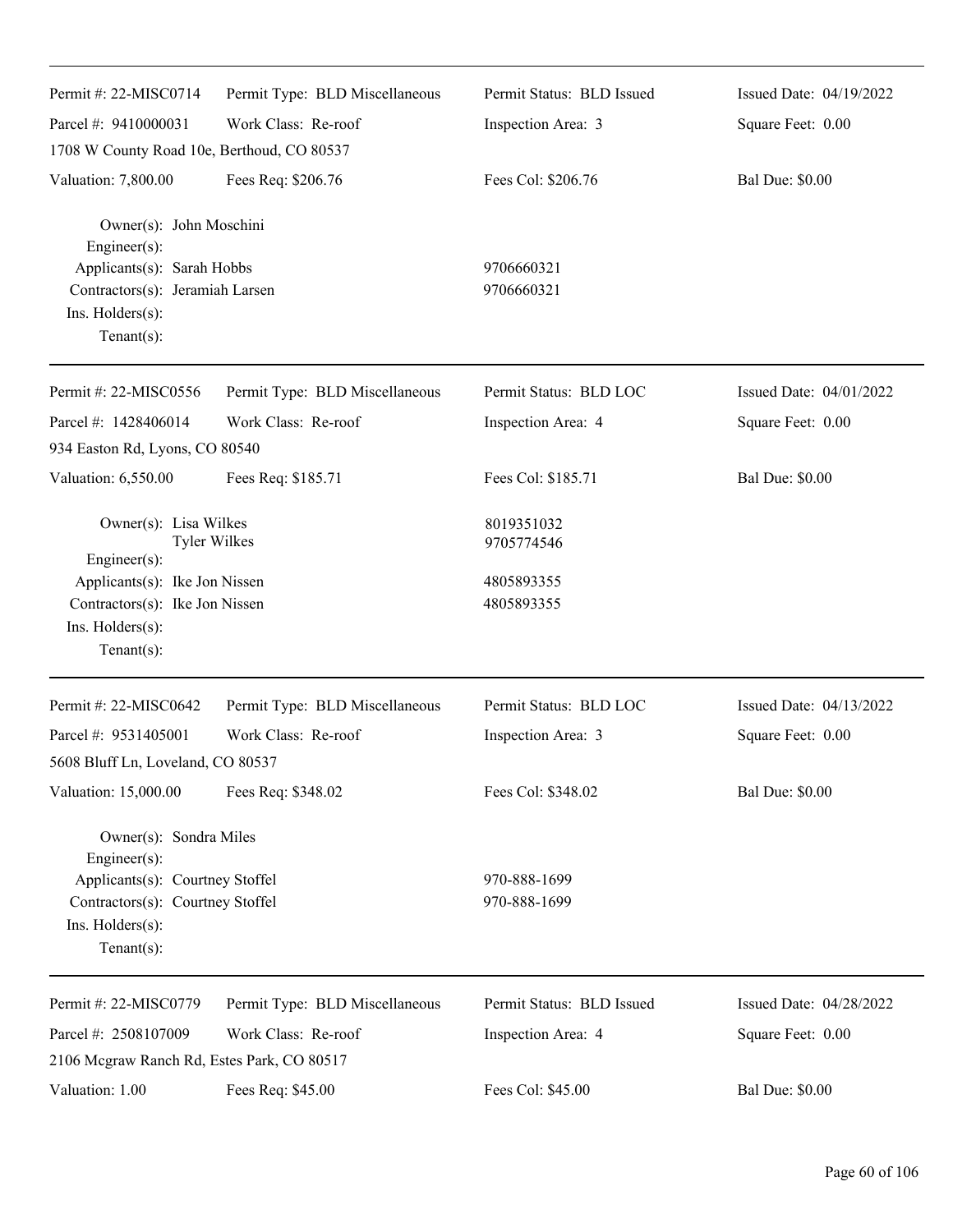Owner(s): Stacy Johnson Arnold Emch Engineer(s): Applicants(s): Stacy Johnson Contractors(s): Ins. Holders(s): Tenant(s):

| Permit #: 22-MISC0735                                                                                       | Permit Type: BLD Miscellaneous | Permit Status: BLD Issued | Issued Date: 04/21/2022 |
|-------------------------------------------------------------------------------------------------------------|--------------------------------|---------------------------|-------------------------|
| Parcel #: 9428206003                                                                                        | Work Class: Re-roof            | Inspection Area: 3        | Square Feet: 0.00       |
| 2801 Lake Hollow Rd, Berthoud, CO 80513                                                                     |                                |                           |                         |
| Valuation: 10,500.00                                                                                        | Fees Req: \$265.76             | Fees Col: \$265.76        | <b>Bal Due: \$0.00</b>  |
| Owner(s): Pauline Juneau<br>Engineer(s):                                                                    |                                | $(970)$ 532-2956          |                         |
| Applicants(s): Larry Wilson                                                                                 |                                | 970-663-9600              |                         |
| Contractors(s): Larry Wilson<br>Ins. Holders(s):<br>Tenant $(s)$ :                                          |                                | 970-663-9600              |                         |
| Permit #: 22-MISC0689                                                                                       | Permit Type: BLD Miscellaneous | Permit Status: BLD Issued | Issued Date: 04/18/2022 |
| Parcel #: 8022100016                                                                                        | Work Class: Re-roof            | Inspection Area: 1        | Square Feet: 0.00       |
| 4603 Aldridge Rd, Wellington, CO 80549                                                                      |                                |                           |                         |
| Valuation: 28,374.88                                                                                        | Fees Req: \$608.06             | Fees Col: \$608.06        | <b>Bal Due: \$0.00</b>  |
| Owner(s): Cindy Brown<br>Engineer(s):                                                                       |                                | $(303) 726 - 9487$        |                         |
| Applicants(s): Kristopher Wagner<br>Contractors(s): Kristopher Wagner<br>Ins. Holders(s):<br>Tenant $(s)$ : |                                | 7205523321<br>7205523321  |                         |
| Permit #: 22-MISC0772                                                                                       | Permit Type: BLD Miscellaneous | Permit Status: BLD Issued | Issued Date: 04/28/2022 |
| Parcel #: 2504400015                                                                                        | Work Class: Re-roof            | Inspection Area: 4        | Square Feet: 0.00       |
| 3323 Hillcrest Ln, Estes Park, CO 80517                                                                     |                                |                           |                         |
| Valuation: 33,415.01 Fees Req: \$685.60                                                                     |                                | Fees Col: \$685.60        | <b>Bal Due: \$0.00</b>  |
| $Owner(s)$ :<br>Engineer $(s)$ :                                                                            | Dunkerley Family Trust         | 9136207341                |                         |
| Applicants(s): Wes Hill                                                                                     |                                | 970-669-3532              |                         |
| Contractors(s): Wes Hill<br>Ins. Holders(s):<br>Tenant $(s)$ :                                              |                                | 970-669-3532              |                         |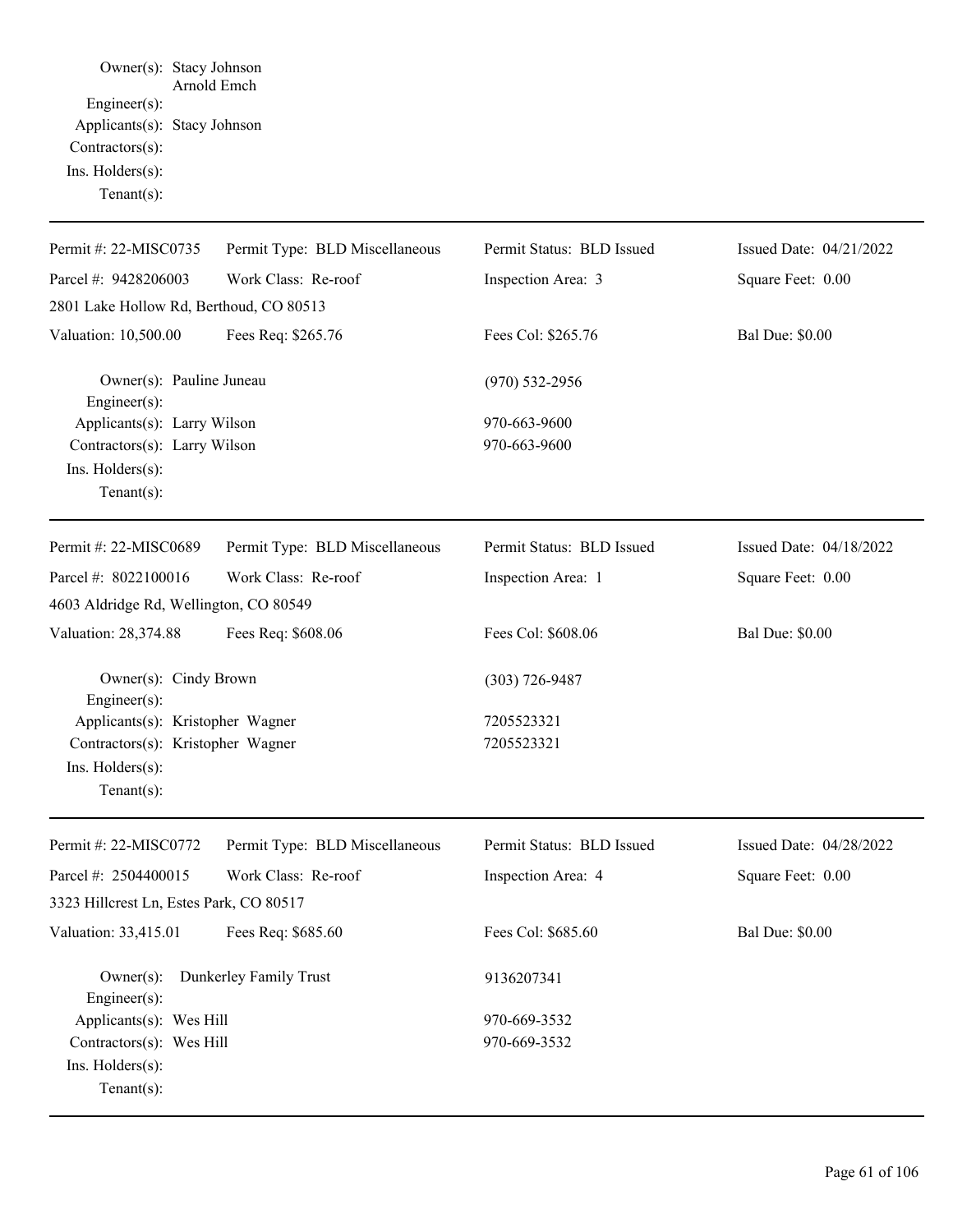| Permit #: 22-MISC0558                                                                                 | Permit Type: BLD Miscellaneous | Permit Status: BLD Issued        | Issued Date: 04/04/2022 |
|-------------------------------------------------------------------------------------------------------|--------------------------------|----------------------------------|-------------------------|
| Parcel #: 8016300053                                                                                  | Work Class: Re-roof            | Inspection Area: 1               | Square Feet: 0.00       |
| 17198 N County Road 9, Wellington, CO 80549                                                           |                                |                                  |                         |
| Valuation: 9,203.47                                                                                   | Fees Req: \$244.50             | Fees Col: \$244.50               | <b>Bal Due: \$0.00</b>  |
| Owner(s): Jennifer Archuleta<br>Engineer(s):                                                          |                                | $(650)$ 810-6507                 |                         |
| Applicants(s): Devan Gallardo<br>Contractors(s): Devan Gallardo<br>Ins. Holders(s):<br>Tenant $(s)$ : |                                | 7209350099<br>7209350099         |                         |
| Permit #: 22-MISC0634                                                                                 | Permit Type: BLD Miscellaneous | Permit Status: BLD LOC           | Issued Date: 04/13/2022 |
| Parcel #: 8712305006                                                                                  | Work Class: Re-roof            | Inspection Area: 2               | Square Feet: 0.00       |
| 317 Ridgewood Ct, Fort Collins, CO 80524                                                              |                                |                                  |                         |
| Valuation: 12,000.00                                                                                  | Fees Req: \$287.82             | Fees Col: \$287.82               | <b>Bal Due: \$0.00</b>  |
| Owner(s): Flo Holt<br>Engineer(s):                                                                    |                                | 9705962522                       |                         |
| Applicants(s): All In Roofing Inc                                                                     |                                | 9703880470                       |                         |
| Contractors(s): Johnathan Trotter<br>Ins. Holders(s):<br>Tenant $(s)$ :                               |                                | 9703880470                       |                         |
| Permit #: 22-MISC0647                                                                                 | Permit Type: BLD Miscellaneous | Permit Status: BLD Issued        | Issued Date: 04/13/2022 |
| Parcel #: 2523201012                                                                                  | Work Class: Re-roof            | Inspection Area: 4               | Square Feet: 0.00       |
| 2292 W Highway 34, Drake, CO 80515                                                                    |                                |                                  |                         |
| Valuation: 11,378.90                                                                                  | Fees Req: \$285.34             | Fees Col: \$285.34               | <b>Bal Due: \$0.00</b>  |
| Owner(s): Christine T Nyholm<br>Mark Lomas<br>$Engineering(s)$ :                                      |                                | 949-981-1226<br>$(949)$ 981-1226 |                         |
| Applicants(s): Ryan Burke<br>Contractors(s): Ryan Burke<br>Ins. Holders(s):<br>Tenant $(s)$ :         |                                | 7203609316<br>7203609316         |                         |
| Permit #: 22-MISC0627                                                                                 | Permit Type: BLD Miscellaneous | Permit Status: BLD LOC           | Issued Date: 04/13/2022 |
| Parcel #: 2915208004<br>1127 Mount Champion Dr, Livermore, CO 80536                                   | Work Class: Re-roof            | Inspection Area: 5               | Square Feet: 0.00       |
| Valuation: 8,318.17                                                                                   | Fees Req: \$224.90             | Fees Col: \$224.90               | <b>Bal Due: \$0.00</b>  |

Owner(s): Larry Kuebrich Engineer(s):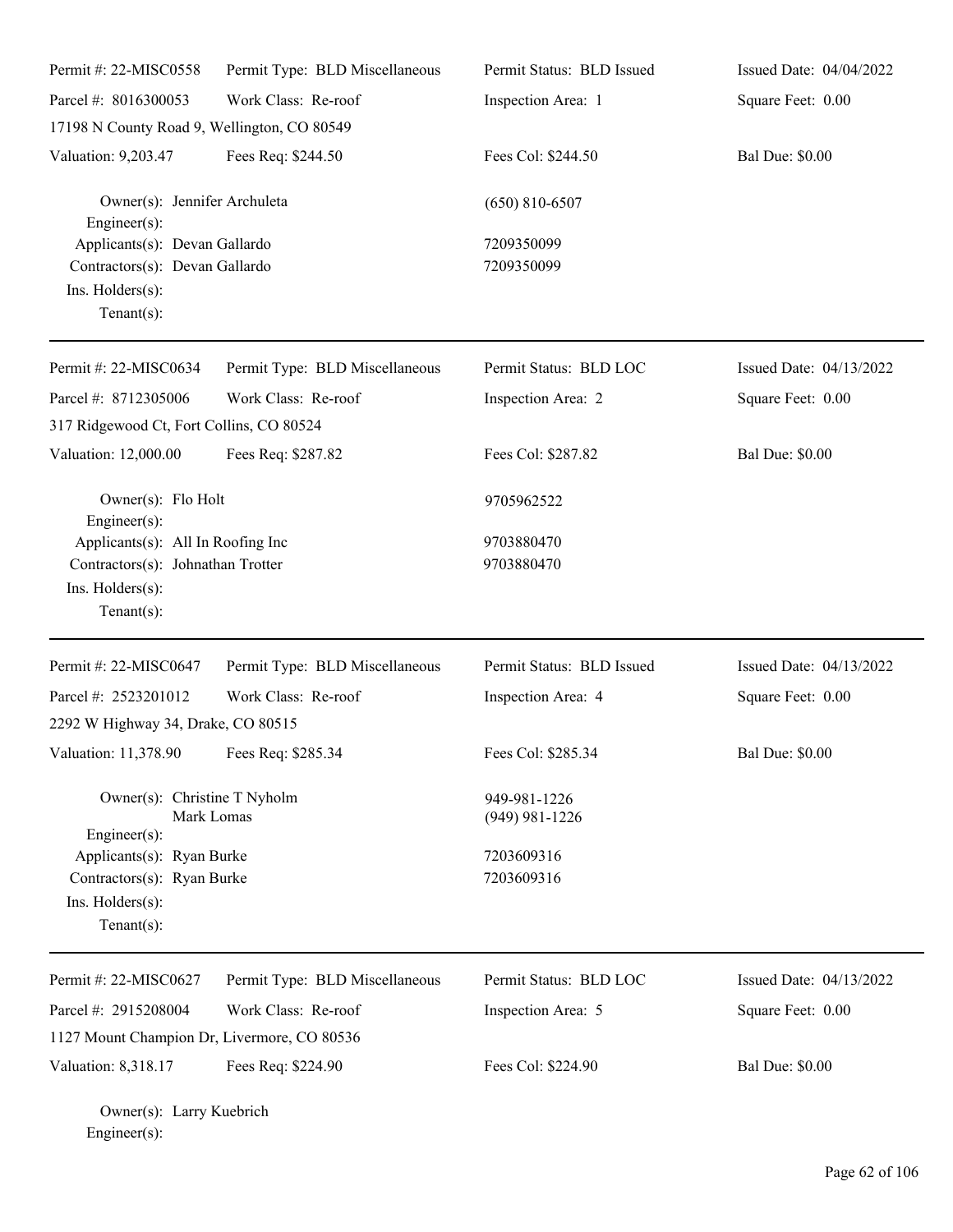| Permit #: 22-MISC0713                                                                                                                           | Permit Type: BLD Miscellaneous                       | Permit Status: BLD LOC    | Issued Date: 04/19/2022 |
|-------------------------------------------------------------------------------------------------------------------------------------------------|------------------------------------------------------|---------------------------|-------------------------|
| Parcel #: 9708100003                                                                                                                            | Work Class: Re-roof                                  | Inspection Area: 2        | Square Feet: 0.00       |
| 3242 High St, Fort Collins, CO 80521                                                                                                            |                                                      |                           |                         |
| Valuation: 16,000.00                                                                                                                            | Fees Req: \$368.07                                   | Fees Col: \$368.07        | <b>Bal Due: \$0.00</b>  |
| Owner(s): Gregg Dawson<br>Engineer(s):                                                                                                          |                                                      | $(303)$ 523-9091          |                         |
| Applicants(s): Jake Herzanek<br>Contractors(s): Jake Herzanek<br>Ins. Holders(s):<br>Tenant $(s)$ :                                             |                                                      | 9704307081<br>9704307081  |                         |
| Permit #: 22-MISC0571                                                                                                                           | Permit Type: BLD Miscellaneous                       | Permit Status: BLD LOC    | Issued Date: 04/05/2022 |
| Parcel #: 2508105011                                                                                                                            | Work Class: Re-roof                                  | Inspection Area: 4        | Square Feet: 0.00       |
| 2115 Mcgraw Ranch Rd, Estes Park, CO 80517                                                                                                      |                                                      |                           |                         |
| Valuation: 6,819.81                                                                                                                             | Fees Req: \$186.77                                   | Fees Col: \$186.77        | <b>Bal Due: \$0.00</b>  |
| Owner(s): * Rose Family Trust<br>Engineer(s):<br>Applicants(s): John Sokoll<br>Contractors(s): John Sokoll<br>Ins. Holders(s):<br>$Tenant(s)$ : |                                                      | 9707448411<br>9707448411  |                         |
| Permit #: 22-MISC0665                                                                                                                           | Permit Type: BLD Miscellaneous                       | Permit Status: BLD LOC    | Issued Date: 04/14/2022 |
| Parcel #: 9733100030                                                                                                                            | Work Class: Re-roof                                  | Inspection Area: 2        | Square Feet: 0.00       |
|                                                                                                                                                 |                                                      |                           |                         |
|                                                                                                                                                 | 2300 W County Road 38e 1-302, Fort Collins, CO 80526 |                           |                         |
| Valuation: 4,000.00                                                                                                                             | Fees Req: \$127.29                                   | Fees Col: \$127.29        | <b>Bal Due: \$0.00</b>  |
| Owner(s): Dale Harrison<br>Engineer(s):                                                                                                         |                                                      | $(715)$ 499-1457          |                         |
| Applicants(s): Jessica Judd                                                                                                                     |                                                      | 3177101727                |                         |
| Contractors(s): Jessica Judd                                                                                                                    |                                                      | 3177101727                |                         |
| Ins. Holders(s):                                                                                                                                |                                                      |                           |                         |
| Tenant $(s)$ :                                                                                                                                  |                                                      |                           |                         |
| Permit #: 22-MISC0763                                                                                                                           | Permit Type: BLD Miscellaneous                       | Permit Status: BLD Issued | Issued Date: 04/25/2022 |
| Parcel #: 1626317023                                                                                                                            | Work Class: Re-roof                                  | Inspection Area: 4        | Square Feet: 0.00       |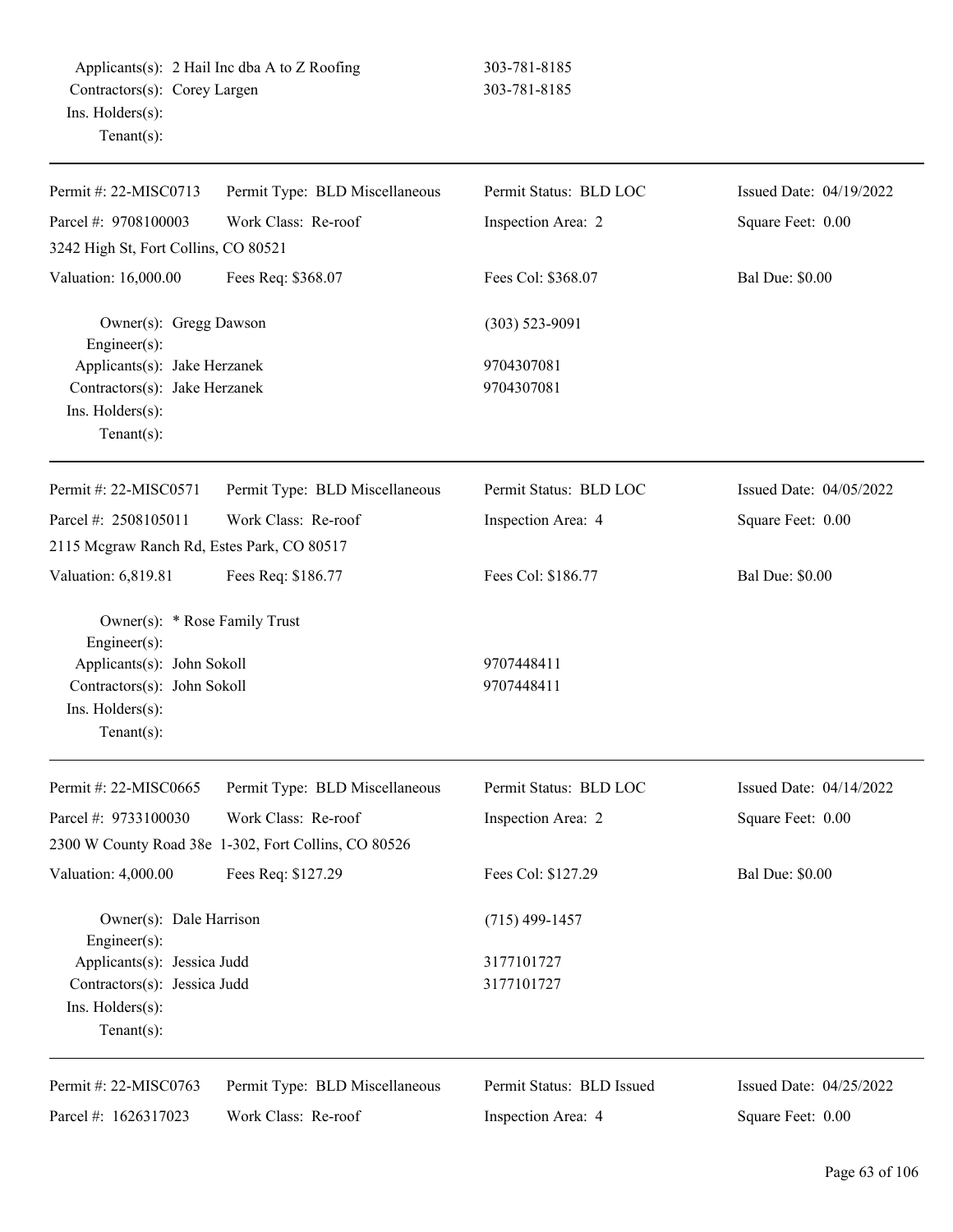| Valuation: 13,794.74                                                  | Fees Req: \$327.13                | Fees Col: \$327.13                     | <b>Bal Due: \$0.00</b>  |
|-----------------------------------------------------------------------|-----------------------------------|----------------------------------------|-------------------------|
| Owner(s): Frederic George<br>Engineer(s):                             |                                   | 307-351-0133                           |                         |
| Applicants(s): Kristopher Wagner<br>Contractors(s): Kristopher Wagner | Kristopher Wagner                 | 7205523321<br>7205523321<br>7205523321 |                         |
| $Ins.$ Holders $(s)$ :<br>Tenant $(s)$ :                              |                                   |                                        |                         |
| Permit #: 22-MISC0605                                                 | Permit Type: BLD Miscellaneous    | Permit Status: BLD Issued              | Issued Date: 04/08/2022 |
| Parcel #: 8601000005                                                  | Work Class: Re-roof               | Inspection Area: 2                     | Square Feet: 0.00       |
| 5020 S County Road 3, Fort Collins, CO 80528                          |                                   |                                        |                         |
| Valuation: 66,120.06                                                  | Fees Req: \$1,128.21              | Fees Col: \$1,128.21                   | <b>Bal Due: \$0.00</b>  |
| Owner(s): * Three Bell Parkway<br>Engineer(s):                        |                                   |                                        |                         |
| Applicants(s): Daniel Paull                                           |                                   | 3038810200                             |                         |
| Contractors(s): Daniel Paull                                          |                                   | 3038810200                             |                         |
| Ins. Holders(s):<br>Tenant $(s)$ :                                    |                                   |                                        |                         |
| Permit #: 22-MISC0652                                                 | Permit Type: BLD Miscellaneous    | Permit Status: BLD Issued              | Issued Date: 04/13/2022 |
| Parcel #: 9516200037                                                  | Work Class: Re-roof               | Inspection Area: 3                     | Square Feet: 0.00       |
| 1300 Lucas Ave, Loveland, CO 80537                                    |                                   |                                        |                         |
| Valuation: 4,500.00                                                   | Fees Req: \$145.37                | Fees Col: \$145.37                     | <b>Bal Due: \$0.00</b>  |
| Engineer(s):                                                          | Owner(s): Recycled Properties LLC | 7203510429                             |                         |
| Applicants(s): Recycled Properties LLC                                |                                   | 7203510429                             |                         |
| Contractors(s): Hank Miller                                           |                                   | 970-568-0040                           |                         |
| Ins. Holders(s):                                                      |                                   |                                        |                         |
| Tenant $(s)$ :                                                        |                                   |                                        |                         |
| Permit #: 22-MISC0557                                                 | Permit Type: BLD Miscellaneous    | Permit Status: BLD LOC                 | Issued Date: 04/01/2022 |
| Parcel #: 9836123015                                                  | Work Class: Re-roof               | Inspection Area: 1                     | Square Feet: 0.00       |
| 612 Knollwood Ct, Fort Collins, CO 80524                              |                                   |                                        |                         |
| Valuation: 10,662.45                                                  | Fees Req: \$266.40                | Fees Col: \$266.40                     | <b>Bal Due: \$0.00</b>  |
| Owner(s): Robert Edwards                                              | Robin Edwards                     |                                        |                         |
| Engineer(s):                                                          |                                   |                                        |                         |
| Applicants(s): Daniel Paull                                           |                                   | 3038810200                             |                         |
| Contractors(s): Daniel Paull                                          |                                   | 3038810200                             |                         |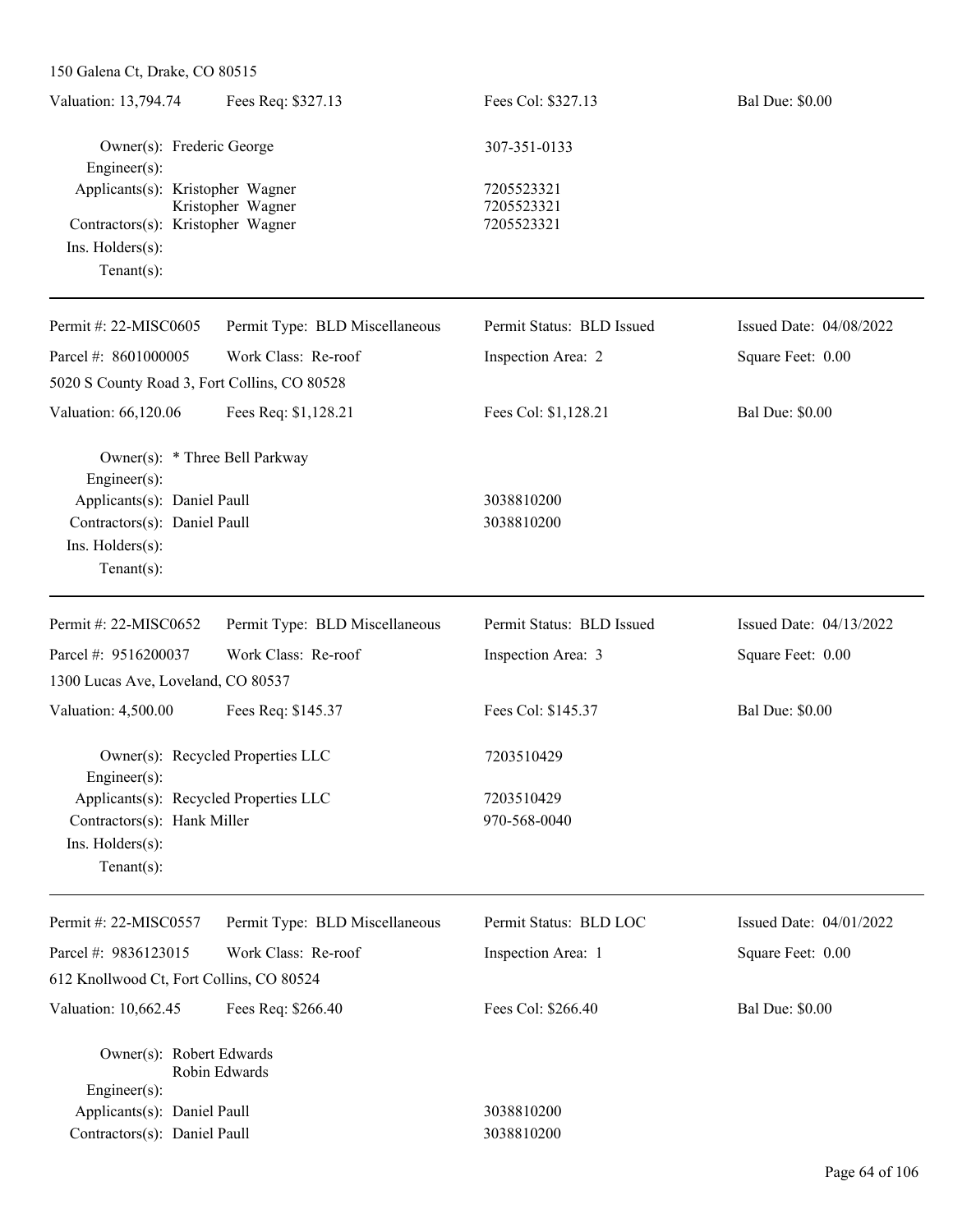Tenant(s): Permit #: 22-MISC0564 Parcel #: 9529113001 Permit Type: BLD Miscellaneous Work Class: Re-roof Permit Status: BLD LOC Inspection Area: 3 Issued Date: 04/05/2022 Square Feet: 0.00 1702 Huago Ct, Loveland, CO 80537 Valuation: 8,070.00 Fees Req: \$223.90 Fees Col: \$223.90 Bal Due: \$0.00 Owner(s): Howard Shiffman (303) 881-6528 Engineer(s): Applicants(s): Travis Bare 7205304316 Contractors(s): Travis Bare 7205304316 Ins. Holders(s): Tenant(s): Permit #: 22-MISC0632 Parcel #: 9436307702 Permit Type: BLD Miscellaneous Work Class: Re-roof Permit Status: BLD LOC Inspection Area: 3 Issued Date: 04/13/2022 Square Feet: 0.00 2400 Brehm Rd, Berthoud, CO 80513 Valuation: 16,334.98 Fees Req: \$385.48 Fees Col: \$385.48 Bal Due: \$0.00 Owner(s): Ryan Flynn 3038875936 Engineer(s): Applicants(s): WestPro 3038349236 Contractors(s): Patrick Knackendoffel 3038349236 Ins. Holders(s): Tenant(s): Permit #: 22-MISC0694 Parcel #: 9532108006 Permit Type: BLD Miscellaneous Work Class: Re-roof Permit Status: BLD LOC Inspection Area: 3 Issued Date: 04/18/2022 Square Feet: 0.00 2815 Esther Ct, Loveland, CO 80537 Valuation: 9,900.00 Fees Req: \$247.29 Fees Col: \$247.29 Bal Due: \$0.00 Owner(s): Dave Munter Revocable Trust (970) 215-3329 Engineer(s): Applicants(s): Anchor Roofing LLC 9706926037 Anchor Roofing LLC 9706926037 Contractors(s): Jeramiah Larsen 9706660321 Ins. Holders(s): Tenant(s): Permit #: 22-MISC0767 Parcel #: 9507300008 Permit Type: BLD Miscellaneous Work Class: Re-roof Permit Status: BLD Issued Inspection Area: 2 Issued Date: 04/28/2022 Square Feet: 0.00

Ins. Holders(s):

6239 W Highway 34, Loveland, CO 80537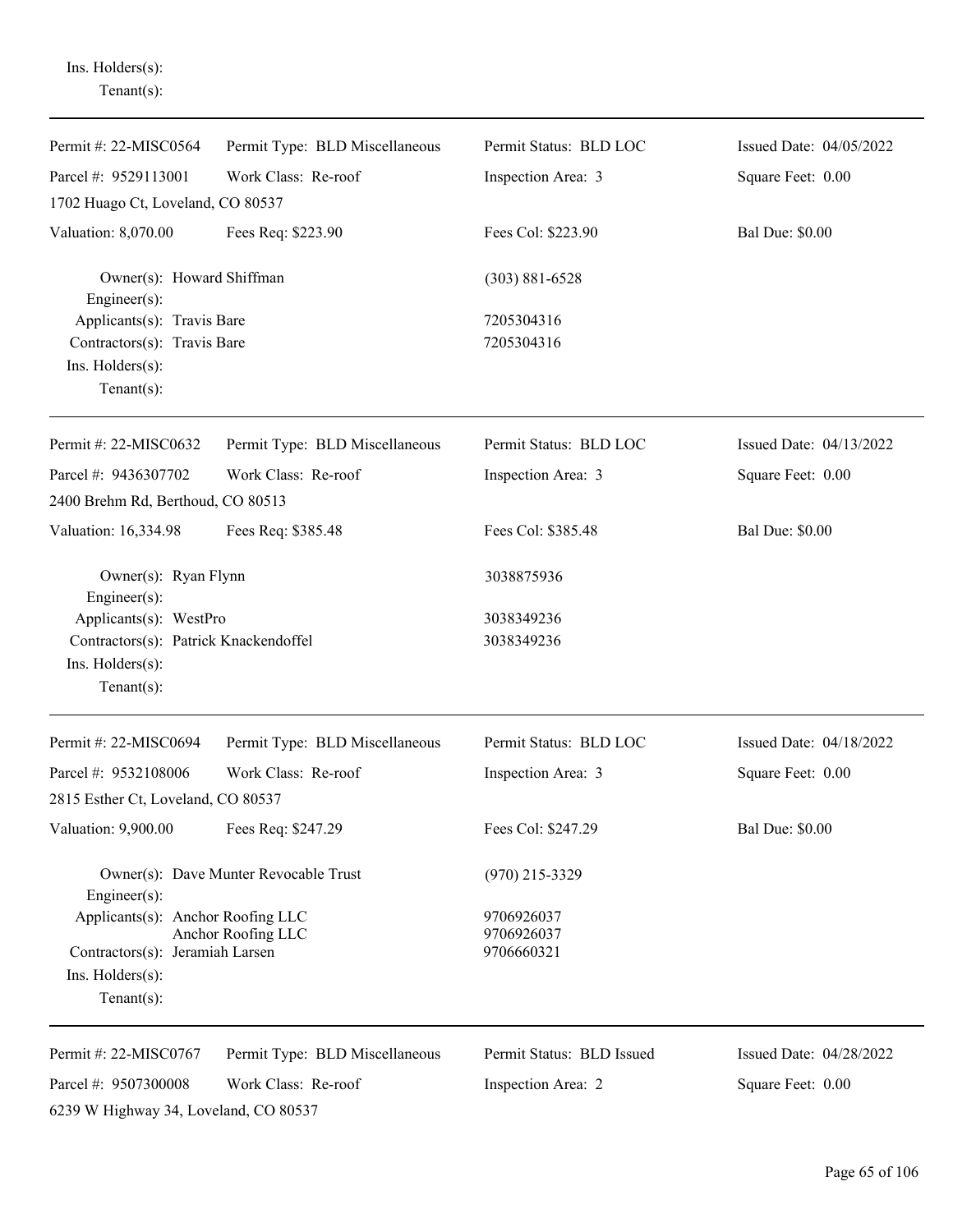| Valuation: 7,986.05                                                                                                                  | Fees Req: \$207.50             | Fees Col: \$207.50                           | <b>Bal Due: \$0.00</b>  |
|--------------------------------------------------------------------------------------------------------------------------------------|--------------------------------|----------------------------------------------|-------------------------|
| Owner(s): William May<br>$Engineering(s)$ :<br>Applicants(s): Wes Hill<br>Contractors(s): Wes Hill<br>Ins. Holders(s):<br>Tenant(s): | Schroeder Roofing Inc          | 970-667-6777<br>970-669-3532<br>970-669-3532 |                         |
| Permit #: 22-MISC0776                                                                                                                | Permit Type: BLD Miscellaneous | Permit Status: BLD LOC                       | Issued Date: 04/27/2022 |
| Parcel #: 9402200027                                                                                                                 | Work Class: Re-roof            | Inspection Area: 3                           | Square Feet: 0.00       |
| 4350 S County Road 15h, Loveland, CO 80537                                                                                           |                                |                                              |                         |
| Valuation: 18,890.08                                                                                                                 | Fees Req: \$427.83             | Fees Col: \$427.83                           | <b>Bal Due: \$0.00</b>  |
| Owner(s): Darrell Miska<br>Engineer(s):                                                                                              |                                | $(970)$ 817-3345                             |                         |
| Applicants(s): Kristopher Wagner<br>Contractors(s): Kristopher Wagner<br>Ins. Holders(s):<br>Tenant(s):                              |                                | 7205523321<br>7205523321                     |                         |
| Permit #: 22-MISC0790                                                                                                                | Permit Type: BLD Miscellaneous | Permit Status: BLD LOC                       | Issued Date: 04/28/2022 |
| Parcel #: 9832100016                                                                                                                 | Work Class: Re-roof            | Inspection Area: 1                           | Square Feet: 0.00       |
| 2601 N Overland Trl, Laporte, CO 80535                                                                                               |                                |                                              |                         |
| Valuation: 4,300.00                                                                                                                  | Fees Req: \$144.58             | Fees Col: \$144.58                           | <b>Bal Due: \$0.00</b>  |
| Owner(s): Debby Morgan<br>Engineer(s):                                                                                               |                                | 970-581-7862                                 |                         |
| Applicants(s): Connie Morris                                                                                                         |                                | 9706823207                                   |                         |
| Contractors(s): Wesley McNutt<br>Ins. Holders(s):<br>Tenant $(s)$ :                                                                  |                                | 9704812445                                   |                         |
| Permit #: 22-MISC0542                                                                                                                | Permit Type: BLD Miscellaneous | Permit Status: BLD LOC                       | Issued Date: 04/01/2022 |
| Parcel #: 9519308012                                                                                                                 | Work Class: Re-roof            | Inspection Area: 3                           | Square Feet: 0.00       |
| 951 Wheatridge Ct, Loveland, CO 80537                                                                                                |                                |                                              |                         |
| Valuation: 34,000.00                                                                                                                 | Fees Req: \$687.92             | Fees Col: \$687.92                           | <b>Bal Due: \$0.00</b>  |
| Owner(s): Mark Sander<br>Engineer(s):<br>Applicants(s): Don Dimig<br>Contractors(s): Don Dimig<br>Ins. Holders(s):<br>$Tenant(s)$ :  |                                | 720-203-2900<br>720-203-2900                 |                         |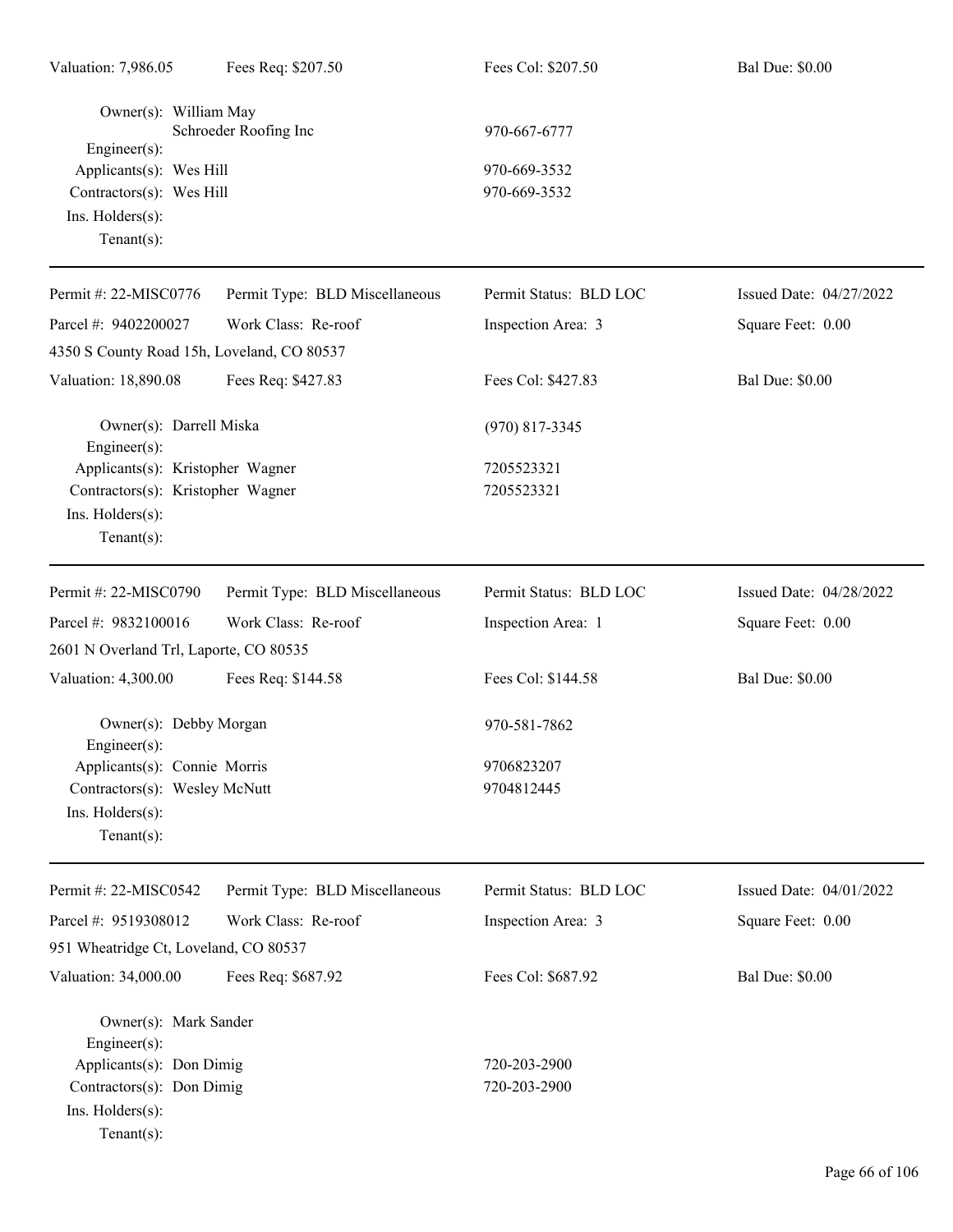| Permit #: 22-MISC0672                                                                                            | Permit Type: BLD Miscellaneous                                        | Permit Status: BLD LOC                     | Issued Date: 04/18/2022 |
|------------------------------------------------------------------------------------------------------------------|-----------------------------------------------------------------------|--------------------------------------------|-------------------------|
| Parcel #: 1626317016                                                                                             | Work Class: Re-roof                                                   | Inspection Area: 4                         | Square Feet: 0.00       |
| 31 Mica Ct, Drake, CO 80515                                                                                      |                                                                       |                                            |                         |
| Valuation: 20,000.00                                                                                             | Fees Req: \$448.34                                                    | Fees Col: \$448.34                         | <b>Bal Due: \$0.00</b>  |
| Owner(s): Daniel Gosnell<br>Engineer(s):                                                                         |                                                                       | 9702780164                                 |                         |
| Applicants(s): Erika Girard<br>Contractors(s): Erika Girard<br>Ins. $H$ olders $(s)$ :<br>$Tenant(s)$ :          |                                                                       | 2142073999<br>2142073999                   |                         |
| Permit #: 22-MISC0797                                                                                            | Permit Type: BLD Miscellaneous                                        | Permit Status: BLD LOC                     | Issued Date: 04/28/2022 |
| Parcel #: 2135000041                                                                                             | Work Class: Re-roof                                                   | Inspection Area: 6                         | Square Feet: 0.00       |
| 17 Hardrock Rd, Livermore, CO 80536                                                                              |                                                                       |                                            |                         |
| Valuation: 13,000.00                                                                                             | Fees Req: \$307.90                                                    | Fees Col: \$307.90                         | <b>Bal Due: \$0.00</b>  |
| Engineer(s):<br>Applicants(s): Wolf Roofing<br>Contractors(s): Jeffrey Wolf<br>Ins. Holders(s):<br>$Tenant(s)$ : | Owner(s): * Breckenridge Investing LLC<br><b>Bridgette Gruenstein</b> | 970-493-7472<br>9706900958<br>970-493-7472 |                         |
| Permit #: 22-MISC0710                                                                                            | Permit Type: BLD Miscellaneous                                        | Permit Status: BLD LOC                     | Issued Date: 04/25/2022 |
| Parcel #: 9519105010                                                                                             | Work Class: Re-roof                                                   | Inspection Area: 3                         | Square Feet: 0.00       |
| 217 Arabian Ct, Loveland, CO 80537                                                                               |                                                                       |                                            |                         |
| Valuation: 5,000.00                                                                                              | Fees Req: \$147.36                                                    | Fees Col: \$147.36                         | <b>Bal Due: \$0.00</b>  |
| Owner(s): Daniel Joiner<br>Erika Joiner<br>Engineer(s):                                                          |                                                                       | 9706190488                                 |                         |
| Applicants(s): Kristofer Barney<br>Contractors(s): Kristofer Barney<br>Ins. Holders(s):<br>$Tenant(s)$ :         |                                                                       | $(970)$ 462-5432<br>$(970)$ 462-5432       |                         |
| Permit #: 22-MISC0541                                                                                            | Permit Type: BLD Miscellaneous                                        | Permit Status: BLD Issued                  | Issued Date: 04/01/2022 |
| Parcel #: 9829412017                                                                                             | Work Class: Re-roof                                                   | Inspection Area: 1                         | Square Feet: 0.00       |
| 2812 Gardner Pl, Laporte, CO 80535                                                                               |                                                                       |                                            |                         |
| Valuation: 1,800.00                                                                                              | Fees Req: \$79.49                                                     | Fees Col: \$79.49                          | <b>Bal Due: \$0.00</b>  |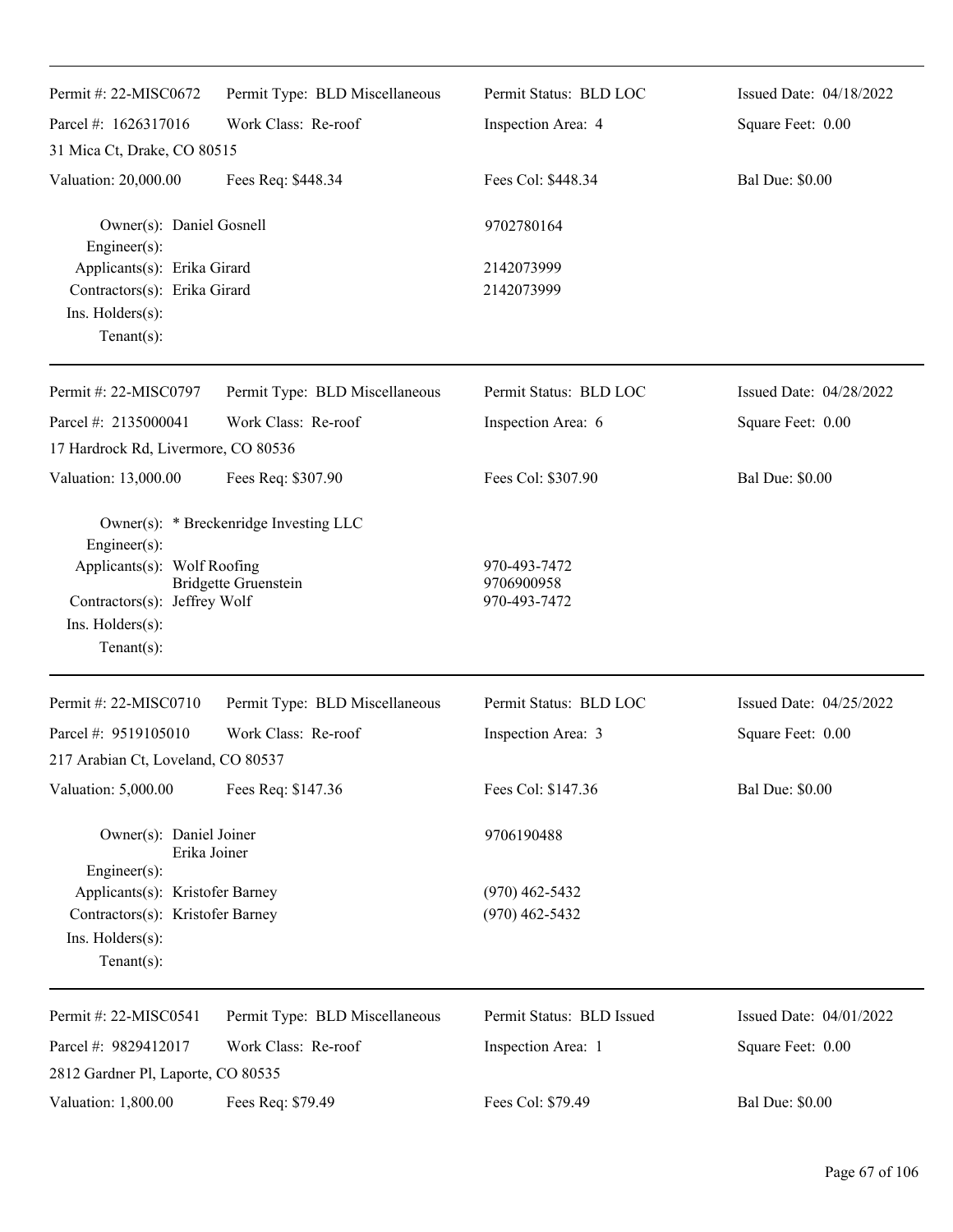| Owner(s): Jason Marks<br>Engineer(s):<br>Applicants(s): Constantine Anest<br>Contractors(s): Constantine Anest<br>Ins. Holders(s):<br>Tenant $(s)$ : |                                                              | $(970)$ 227-3220<br>3086724455<br>3086724455 |                         |
|------------------------------------------------------------------------------------------------------------------------------------------------------|--------------------------------------------------------------|----------------------------------------------|-------------------------|
| Permit #: 22-MISC0583                                                                                                                                | Permit Type: BLD Miscellaneous                               | Permit Status: BLD LOC                       | Issued Date: 04/06/2022 |
| Parcel #: 9529100018                                                                                                                                 | Work Class: Re-roof                                          | Inspection Area: 3                           | Square Feet: 0.00       |
| 4126 14th St SW, Loveland, CO 80537                                                                                                                  |                                                              |                                              |                         |
| Valuation: 6,860.00                                                                                                                                  | Fees Req: \$186.93                                           | Fees Col: \$186.93                           | <b>Bal Due: \$0.00</b>  |
| Owner(s): Neal Babcock<br>Engineer(s):                                                                                                               |                                                              | $(720)$ 357-7063                             |                         |
| Applicants(s): Joshua Scheuring<br>Contractors(s): Joshua Scheuring<br>Ins. Holders(s):<br>Tenant $(s)$ :                                            | Alexandra Millsap                                            | 9703429800<br>9705730149<br>9703429800       |                         |
| Permit #: 22-MISC0688                                                                                                                                | Permit Type: BLD Miscellaneous                               | Permit Status: BLD LOC                       | Issued Date: 04/18/2022 |
| Parcel #: 9534100931                                                                                                                                 | Work Class: Re-roof                                          | Inspection Area: 3                           | Square Feet: 0.00       |
| 3411 S Taft Ave, Loveland, CO 80537                                                                                                                  |                                                              |                                              |                         |
| Valuation: 55,957.21                                                                                                                                 | Fees Req: \$1,006.52                                         | Fees Col: \$1,006.52                         | <b>Bal Due: \$0.00</b>  |
| Engineer(s):<br>Applicants(s): Kristopher Wagner<br>Contractors(s): Kristopher Wagner<br>Ins. Holders(s):<br>Tenant $(s)$ :                          | Owner(s): * Mount Olive Lutheran Church<br>Kristopher Wagner | 7205523321<br>7205523321<br>7205523321       |                         |
| Permit #: 22-MISC0743                                                                                                                                | Permit Type: BLD Miscellaneous                               | Permit Status: BLD Issued                    | Issued Date: 04/21/2022 |
| Parcel #: 9824308009                                                                                                                                 | Work Class: Re-roof                                          | Inspection Area: 1                           | Square Feet: 0.00       |
| 3816 La Mesa Dr, Fort Collins, CO 80524                                                                                                              |                                                              |                                              |                         |
| Valuation: 7,560.00                                                                                                                                  | Fees Req: \$205.79                                           | Fees Col: \$205.79                           | <b>Bal Due: \$0.00</b>  |
| Owner(s): James Miller<br>$Engineering(s)$ :                                                                                                         |                                                              | $(970)$ 286-3343                             |                         |
| Applicants(s): Darrick Tymoczko<br>Contractors(s): Darrick Tymoczko<br>Ins. Holders(s):<br>Tenant $(s)$ :                                            |                                                              | 7202338835<br>7202338835                     |                         |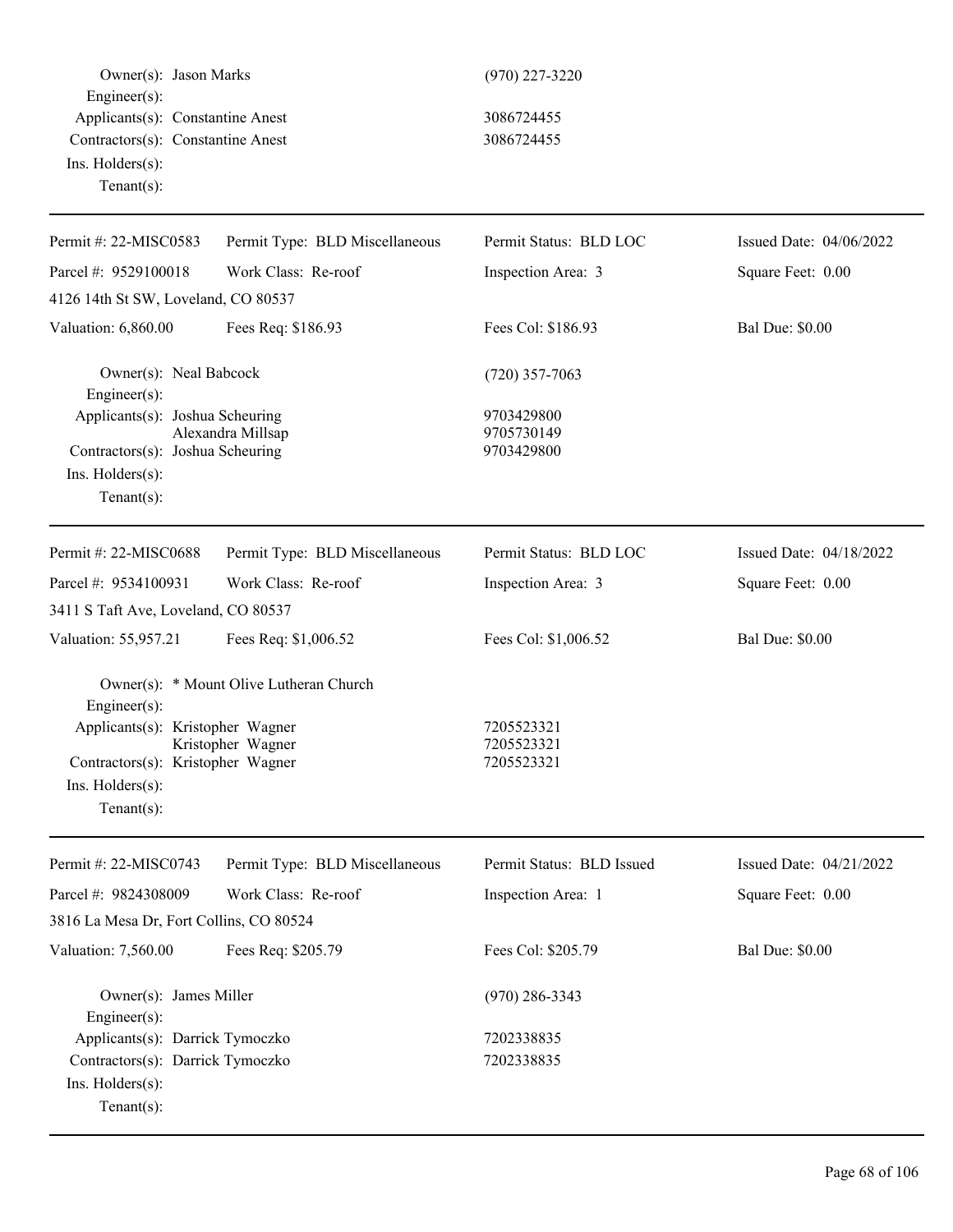| Permit #: 22-MISC0719                                                                                 | Permit Type: BLD Miscellaneous       | Permit Status: BLD LOC       | Issued Date: 04/20/2022 |
|-------------------------------------------------------------------------------------------------------|--------------------------------------|------------------------------|-------------------------|
| Parcel #: 9535400002                                                                                  | Work Class: Re-roof                  | Inspection Area: 3           | Square Feet: 0.00       |
| 500 35th St SW, Loveland, CO 80537                                                                    |                                      |                              |                         |
| Valuation: 8,100.00                                                                                   | Fees Req: \$224.03                   | Fees Col: \$224.03           | <b>Bal Due: \$0.00</b>  |
| $Engineering(s)$ :                                                                                    | Owner(s): James B/ Charlotte I Myers | 970-667-7646                 |                         |
| Applicants(s): Sarah Hobbs<br>Contractors(s): Jeramiah Larsen<br>Ins. Holders(s):<br>Tenant $(s)$ :   |                                      | 9706660321<br>9706660321     |                         |
| Permit #: 22-MISC0594                                                                                 | Permit Type: BLD Miscellaneous       | Permit Status: BLD LOC       | Issued Date: 04/07/2022 |
| Parcel #: 9402206002<br>4609 Rosewood Dr, Loveland, CO 80537                                          | Work Class: Re-roof                  | Inspection Area: 3           | Square Feet: 0.00       |
| Valuation: 24,000.00                                                                                  | Fees Req: \$528.60                   | Fees Col: \$528.60           | <b>Bal Due: \$0.00</b>  |
| Owner(s): Ray Savickas<br>Engineer $(s)$ :                                                            |                                      | $(970)$ 667-6850             |                         |
| Applicants(s): Kendal Kessler<br>Contractors(s): Kendal Kessler<br>Ins. Holders(s):<br>Tenant $(s)$ : |                                      | 9702276488<br>9702276488     |                         |
| Permit #: 22-MISC0675                                                                                 | Permit Type: BLD Miscellaneous       | Permit Status: BLD LOC       | Issued Date: 04/18/2022 |
| Parcel #: 9829412015<br>2800 Gardner Pl, Laporte, CO 80535                                            | Work Class: Re-roof                  | Inspection Area: 1           | Square Feet: 0.00       |
| Valuation: 10,030.00 Fees Req: \$263.88                                                               |                                      | Fees Col: \$263.88           | <b>Bal Due: \$0.00</b>  |
| Owner(s): Brad Beauprez<br>Engineer $(s)$ :                                                           |                                      | 9702181605                   |                         |
| Applicants(s): Brad Da Vault<br>Contractors(s): Brad Da Vault<br>Ins. Holders(s):<br>Tenant $(s)$ :   |                                      | 970-568-3793<br>970-568-3793 |                         |
| Permit #: 22-MISC0584                                                                                 | Permit Type: BLD Miscellaneous       | Permit Status: BLD LOC       | Issued Date: 04/06/2022 |
| Parcel #: 0401000029<br>7429 W County Road 12, Loveland, CO 80537                                     | Work Class: Re-roof                  | Inspection Area: 3           | Square Feet: 0.00       |
| Valuation: 9,628.28                                                                                   | Fees Req: \$246.19                   | Fees Col: \$246.19           | <b>Bal Due: \$0.00</b>  |
| Owner(s): Martha Palmer<br>Engineer $(s)$ :                                                           |                                      | $(970)$ 635-4281             |                         |
| Applicants(s): John Sokoll                                                                            |                                      | 9707448411                   |                         |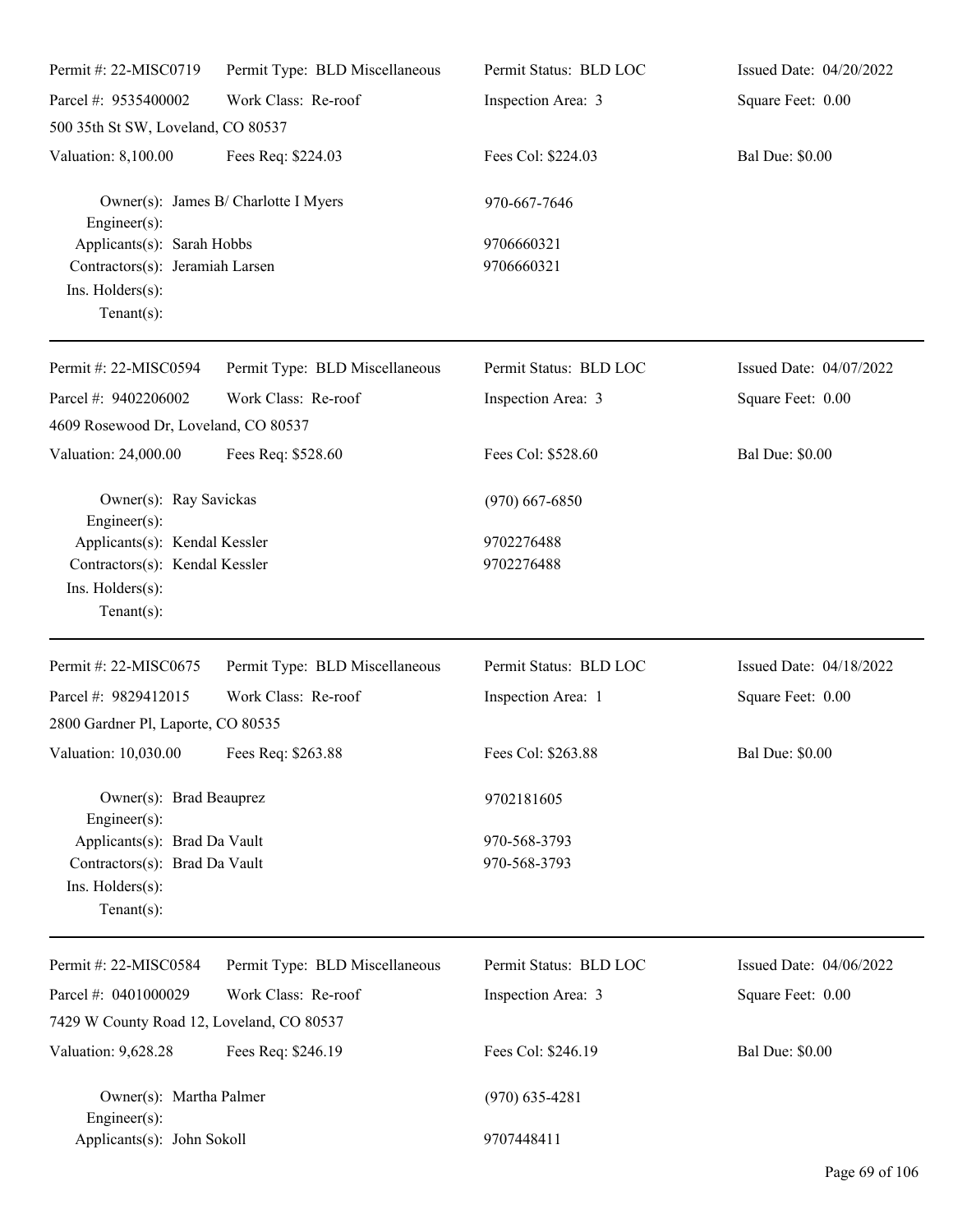| Permit #: 22-MISC0626                                                                                       | Permit Type: BLD Miscellaneous | Permit Status: BLD Issued | Issued Date: 04/13/2022 |
|-------------------------------------------------------------------------------------------------------------|--------------------------------|---------------------------|-------------------------|
| Parcel #: 9709107005                                                                                        | Work Class: Re-roof            | Inspection Area: 2        | Square Feet: 0.00       |
| 608 Irish Dr, Fort Collins, CO 80521                                                                        |                                |                           |                         |
| Valuation: 8,000.00                                                                                         | Fees Req: \$207.57             | Fees Col: \$207.57        | <b>Bal Due: \$0.00</b>  |
| Owner(s): Richard Tedesco<br>Engineer(s):<br>Applicants(s): Alexandra Millsap                               |                                | 9703893972                |                         |
|                                                                                                             |                                | 9705730149                |                         |
| Contractors(s): Joshua Scheuring<br>Ins. Holders(s):<br>Tenant $(s)$ :                                      |                                | 9703429800                |                         |
| Permit #: 22-MISC0546                                                                                       | Permit Type: BLD Miscellaneous | Permit Status: BLD LOC    | Issued Date: 04/01/2022 |
| Parcel #: 9604205002                                                                                        | Work Class: Re-roof            | Inspection Area: 2        | Square Feet: 0.00       |
| 4650 Westridge Dr, Fort Collins, CO 80526                                                                   |                                |                           |                         |
| Valuation: 20,000.00                                                                                        | Fees Req: \$448.34             | Fees Col: \$448.34        | <b>Bal Due: \$0.00</b>  |
| Owner(s): Guy Abbitt<br>Engineer(s):                                                                        |                                | $(248)$ 444-7976          |                         |
| Applicants(s): All In Roofing Inc<br>Contractors(s): Johnathan Trotter<br>Ins. Holders(s):<br>$Tenant(s)$ : |                                | 9703880470<br>9703880470  |                         |
| Permit #: 22-MISC0636                                                                                       | Permit Type: BLD Miscellaneous | Permit Status: BLD LOC    | Issued Date: 04/13/2022 |
| Parcel #: 9521200049                                                                                        | Work Class: Re-roof            | Inspection Area: 3        | Square Feet: 0.00       |
| 3604 Canter Ln, Loveland, CO 80537                                                                          |                                |                           |                         |
| Valuation: 10,000.00                                                                                        | Fees Req: \$247.68             | Fees Col: \$247.68        | <b>Bal Due: \$0.00</b>  |
| Owner(s): Edward Arnett<br>Engineer(s):                                                                     |                                | 970-775-7490              |                         |
| Applicants(s): Courtney Stoffel                                                                             |                                | 970-888-1699              |                         |
| Contractors(s): Courtney Stoffel<br>Ins. Holders(s):<br>Tenant $(s)$ :                                      |                                | 970-888-1699              |                         |
| Permit #: 22-MISC0774                                                                                       | Permit Type: BLD Miscellaneous | Permit Status: BLD LOC    | Issued Date: 04/26/2022 |
| Parcel #: 4001109044                                                                                        | Work Class: Re-roof            | Inspection Area: 5        | Square Feet: 0.00       |

143 Spokane Ct, Red Feather Lakes, CO 80545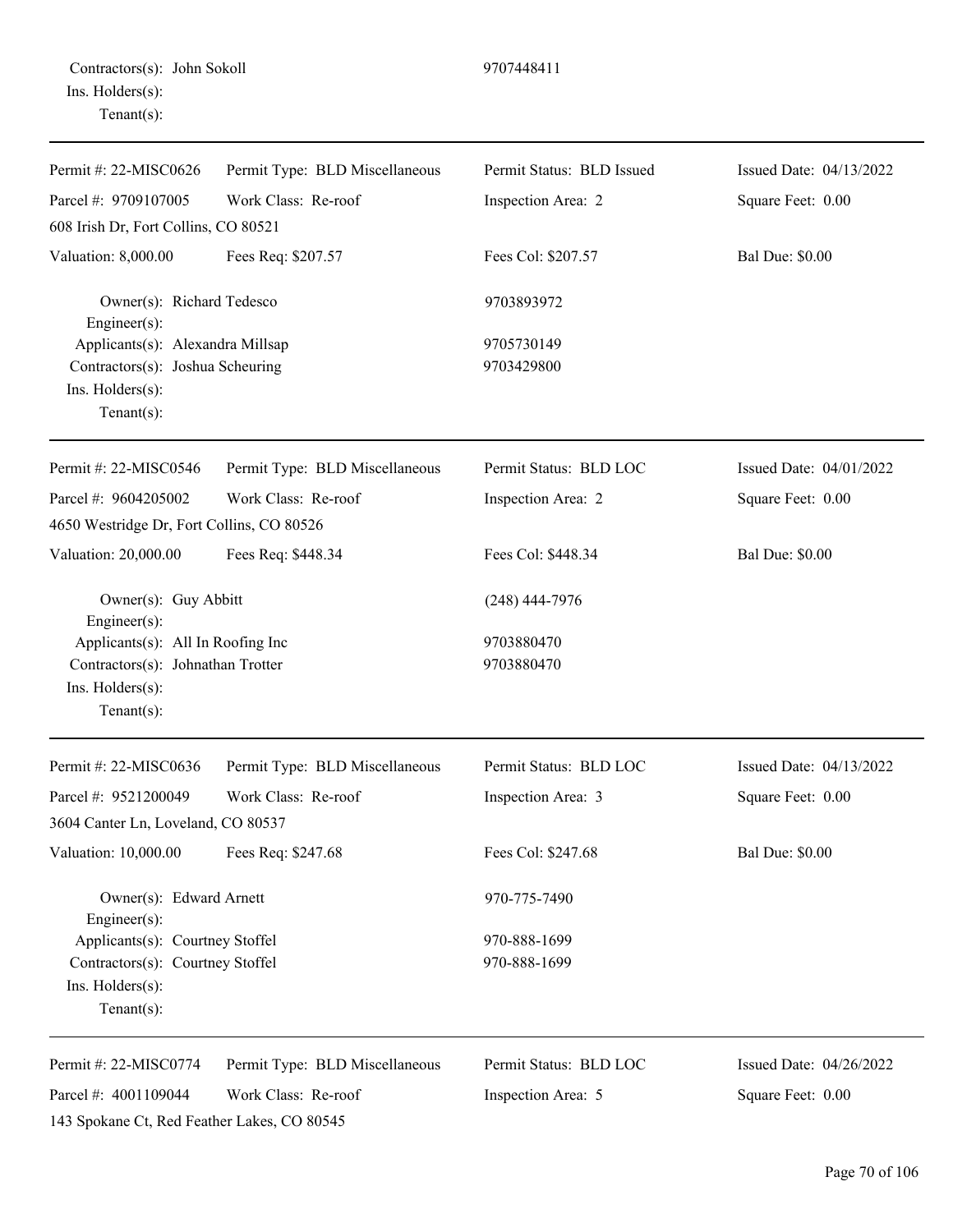| Valuation: 9,805.00                                                                                | Fees Req: \$246.92             | Fees Col: \$246.92        | <b>Bal Due: \$0.00</b>  |
|----------------------------------------------------------------------------------------------------|--------------------------------|---------------------------|-------------------------|
| Owner(s): Richard Klein<br>$Engineering(s)$ :                                                      |                                | $(970)$ 673-5953          |                         |
| Applicants(s): Jonde Holmes<br>Contractors(s):<br>Ins. Holders(s):<br>Tenant $(s)$ :               |                                | 9703531389                |                         |
| Permit #: 22-MISC0801                                                                              | Permit Type: BLD Miscellaneous | Permit Status: BLD Issued | Issued Date: 04/29/2022 |
| Parcel #: 9434207015                                                                               | Work Class: Re-roof            | Inspection Area: 3        | Square Feet: 0.00       |
| 1993 Chaparro Cir, Berthoud, CO 80513                                                              |                                |                           |                         |
| Valuation: 6,026.31                                                                                | Fees Req: \$183.60             | Fees Col: \$183.60        | <b>Bal Due: \$0.00</b>  |
| Owner(s): Kirsten New<br>$Engineering(s)$ :                                                        |                                | 7204381990                |                         |
| Applicants(s): John Sokoll                                                                         |                                | 9707448411                |                         |
| Contractors(s): John Sokoll<br>Ins. Holders(s):<br>Tenant $(s)$ :                                  |                                | 9707448411                |                         |
| Permit #: 22-MISC0547                                                                              | Permit Type: BLD Miscellaneous | Permit Status: BLD LOC    | Issued Date: 04/01/2022 |
| Parcel #: 9733100031<br>3717 S Taft Hill Rd 160, Fort Collins, CO 80526                            | Work Class: Re-roof            | Inspection Area: 2        | Square Feet: 0.00       |
| Valuation: 4,700.00                                                                                | Fees Req: \$146.18             | Fees Col: \$146.18        | <b>Bal Due: \$0.00</b>  |
| Owner(s): Gabriel Pisano<br>$Engineer(s)$ :                                                        |                                | $(970)$ 294-1640          |                         |
| Applicants(s): Charles Perry                                                                       |                                | 970-692-9610              |                         |
| Contractors(s): Charles Perry                                                                      |                                | 970-692-9610              |                         |
| Ins. Holders(s):<br>$Tenant(s)$ :                                                                  |                                |                           |                         |
| Permit #: 22-MISC0741                                                                              | Permit Type: BLD Miscellaneous | Permit Status: BLD Issued | Issued Date: 04/21/2022 |
| Parcel #: 1429408005                                                                               | Work Class: Re-roof            | Inspection Area: 4        | Square Feet: 0.00       |
| 85 Kiowa Rd, Lyons, CO 80540                                                                       |                                |                           |                         |
| Valuation: 17,000.00                                                                               | Fees Req: \$388.14             | Fees Col: \$388.14        | <b>Bal Due: \$0.00</b>  |
| Owner(s): Samuel Valeriano<br>$Engineering(s)$ :                                                   |                                |                           |                         |
| Applicants(s): Julian Rector<br>Contractors(s): Julian Rector<br>Ins. Holders(s):<br>$Tenant(s)$ : |                                | 7204002531<br>7204002531  |                         |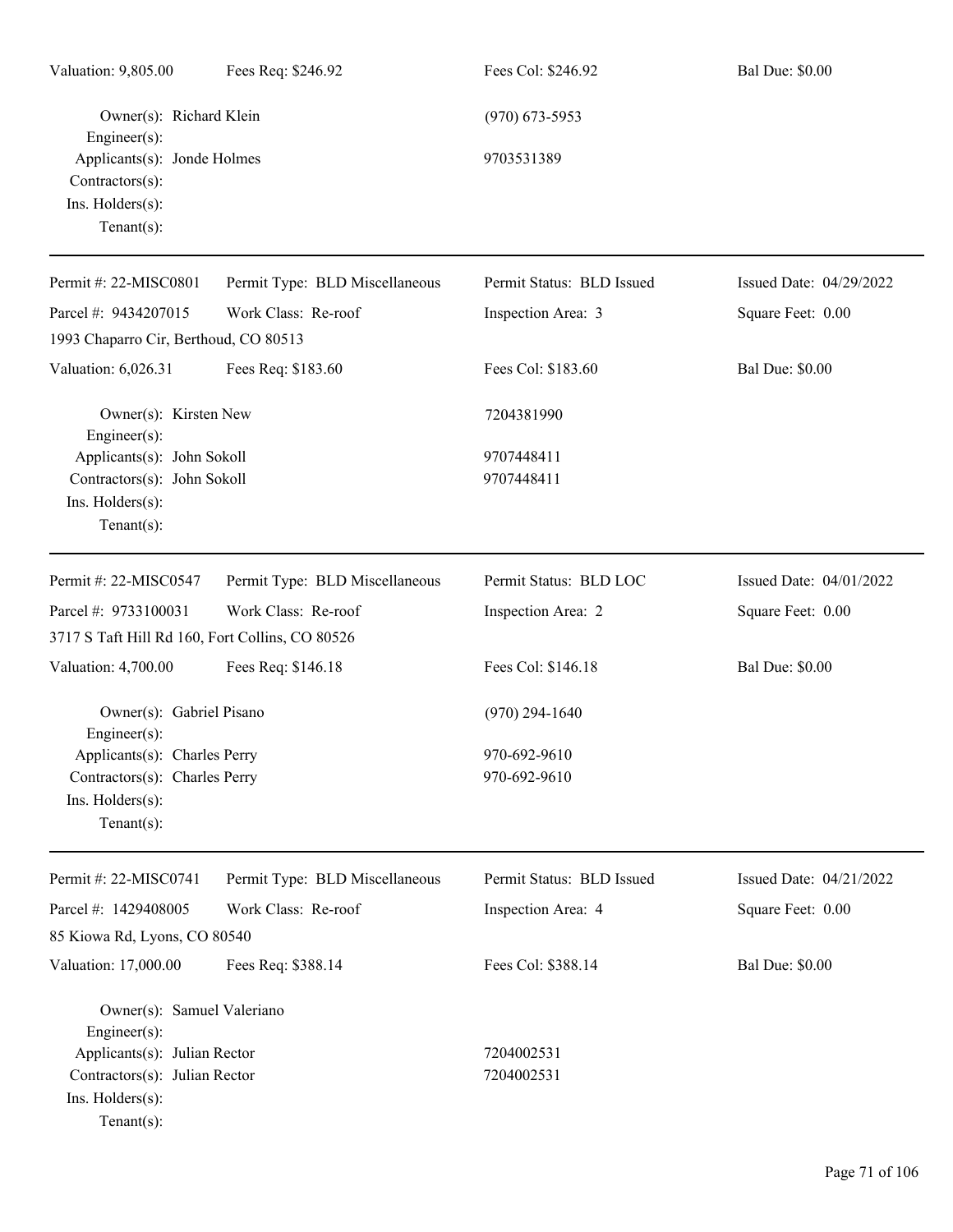| Permit #: 22-MISC0621                                                                                                                               | Permit Type: BLD Miscellaneous    | Permit Status: BLD LOC                               | Issued Date: 04/11/2022 |
|-----------------------------------------------------------------------------------------------------------------------------------------------------|-----------------------------------|------------------------------------------------------|-------------------------|
| Parcel #: 9407000015                                                                                                                                | Work Class: Re-roof               | Inspection Area: 3                                   | Square Feet: 0.00       |
| 2077 N County Road 23, Berthoud, CO 80513                                                                                                           |                                   |                                                      |                         |
| Valuation: 20,000.00                                                                                                                                | Fees Req: \$448.34                | Fees Col: \$448.34                                   | <b>Bal Due: \$0.00</b>  |
| Owner(s): Shannon Fancher<br>$Engineering(s)$ :                                                                                                     |                                   | 970-685-2805                                         |                         |
| Applicants(s): Austin Davis<br>Contractors(s): Austin Davis<br>Ins. Holders(s):                                                                     | <b>Austin Davis</b>               | 9707182221<br>9707182221<br>9707182221               |                         |
| $Tenant(s)$ :                                                                                                                                       |                                   |                                                      |                         |
| Permit #: 22-MISC0814                                                                                                                               | Permit Type: BLD Miscellaneous    | Permit Status: BLD LOC                               | Issued Date: 04/29/2022 |
| Parcel #: 3028307002                                                                                                                                | Work Class: Re-roof               | Inspection Area: 5                                   | Square Feet: 0.00       |
| 106 Lone Pine Ct, Red Feather Lakes, CO 80545                                                                                                       |                                   |                                                      |                         |
| Valuation: 6,600.00                                                                                                                                 | Fees Req: \$185.90                | Fees Col: \$185.90                                   | <b>Bal Due: \$0.00</b>  |
| Owner(s): Erin McDanal<br>Engineer(s):<br>Applicants(s): Anchor Roofing LLC<br>Contractors(s): Jeramiah Larsen<br>Ins. Holders(s):<br>$Tenant(s)$ : | Anchor Roofing LLC<br>Sarah Hobbs | 9706926037<br>9706926037<br>9706660321<br>9706660321 |                         |
| Permit #: 22-MISC0723                                                                                                                               | Permit Type: BLD Miscellaneous    | Permit Status: BLD LOC                               | Issued Date: 04/20/2022 |
| Parcel #: 9534100028                                                                                                                                | Work Class: Re-roof               | Inspection Area: 3                                   | Square Feet: 0.00       |
| 3213 Overlook Ln, Loveland, CO 80537                                                                                                                |                                   |                                                      |                         |
| Valuation: 22,000.00                                                                                                                                | Fees Req: \$488.46                | Fees Col: \$488.46                                   | <b>Bal Due: \$0.00</b>  |
| Owner(s): Jeannine Chambers<br>Engineer(s):                                                                                                         |                                   | $(303)$ 548-8601                                     |                         |
| Applicants(s): Erika Girard                                                                                                                         |                                   | 2142073999                                           |                         |
| Contractors(s): Erika Girard<br>Ins. Holders(s):<br>$Tenant(s)$ :                                                                                   |                                   | 2142073999                                           |                         |
| Permit #: 22-MISC0692                                                                                                                               | Permit Type: BLD Miscellaneous    | Permit Status: BLD Issued                            | Issued Date: 04/18/2022 |
| Parcel #: 1919305002                                                                                                                                | Work Class: Re-roof               | Inspection Area: 5                                   | Square Feet: 0.00       |
| 547 Eiger Rd, Livermore, CO 80536                                                                                                                   |                                   |                                                      |                         |
| Valuation: 12,400.00                                                                                                                                | Fees Req: \$305.48                | Fees Col: \$305.48                                   | <b>Bal Due: \$0.00</b>  |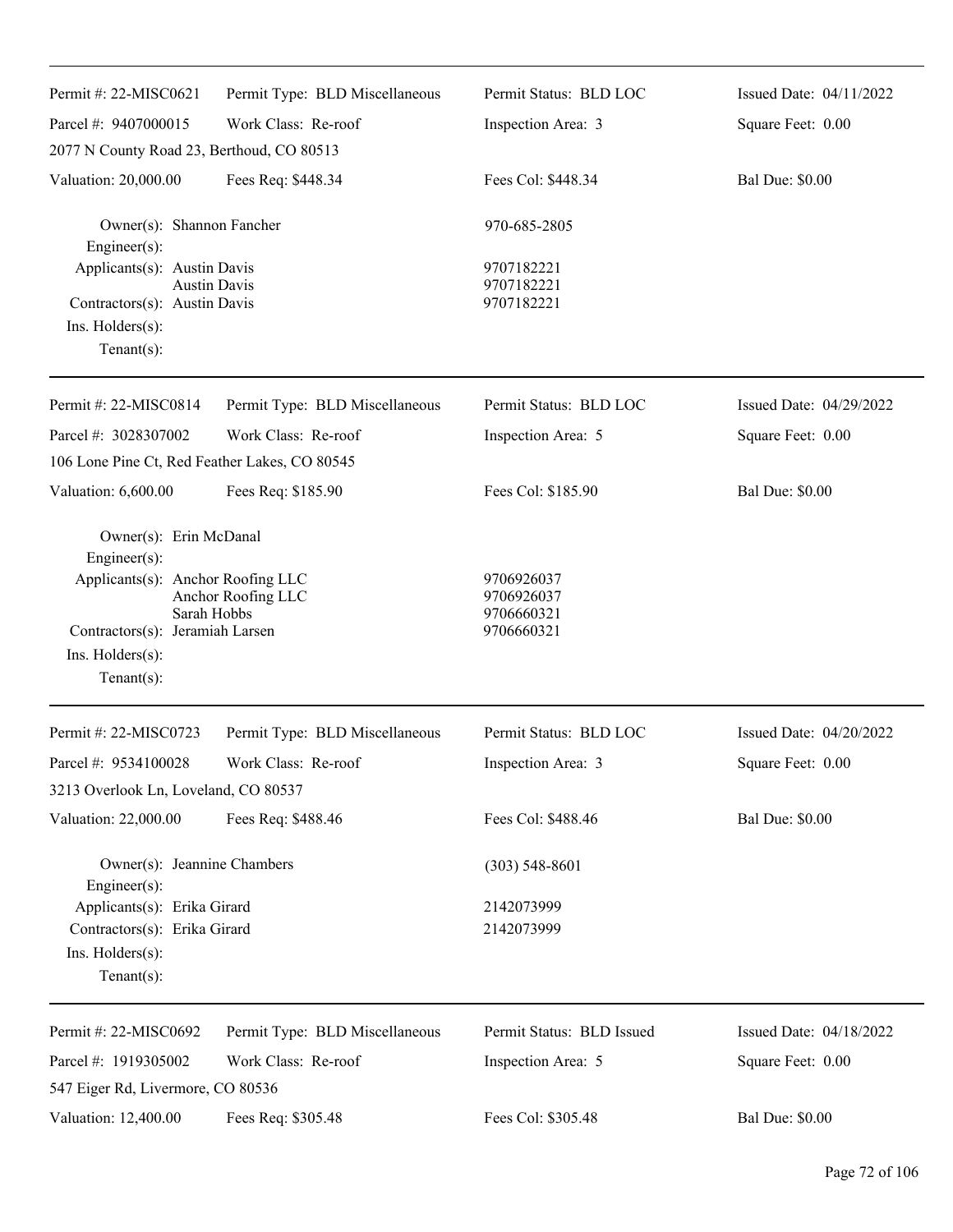| Owner(s): Carolyn Martin<br>Engineer(s):<br>Applicants(s): Anchor Roofing LLC<br>Contractors(s): Jeramiah Larsen<br>Ins. Holders(s):<br>$Tenant(s)$ :                 | Anchor Roofing LLC             | 9706926037<br>9706926037<br>9706660321 |                         |
|-----------------------------------------------------------------------------------------------------------------------------------------------------------------------|--------------------------------|----------------------------------------|-------------------------|
| Permit #: 22-MISC0759                                                                                                                                                 | Permit Type: BLD Miscellaneous | Permit Status: BLD LOC                 | Issued Date: 04/25/2022 |
| Parcel #: 9405109703                                                                                                                                                  | Work Class: Re-roof            | Inspection Area: 3                     | Square Feet: 0.00       |
| 4617 Lonetree Dr, Loveland, CO 80537                                                                                                                                  |                                |                                        |                         |
| Valuation: 14,400.00                                                                                                                                                  | Fees Req: \$345.62             | Fees Col: \$345.62                     | <b>Bal Due: \$0.00</b>  |
| Owner(s): James Nance<br>Engineer(s):<br>Applicants(s): Jeremiah Broz                                                                                                 |                                | 970-685-0840<br>9706910845             |                         |
| Contractors(s): Jeremiah Broz<br>Ins. Holders(s):<br>$Tenant(s)$ :                                                                                                    |                                | 9706910845                             |                         |
| Permit #: 22-MISC0708                                                                                                                                                 | Permit Type: BLD Miscellaneous | Permit Status: BLD Issued              | Issued Date: 04/19/2022 |
| Parcel #: 3401115093                                                                                                                                                  | Work Class: Re-roof            | Inspection Area: 4                     | Square Feet: 0.00       |
| 1032 Fairway Ln, Estes Park, CO 80517                                                                                                                                 |                                |                                        |                         |
| Valuation: 6,187.00                                                                                                                                                   | Fees Req: \$184.26             | Fees Col: \$184.26                     | <b>Bal Due: \$0.00</b>  |
| Owner(s): Anthony Salerno<br>Engineer(s):<br>Applicants(s): William Goldsberry Jr<br>Contractors(s): William Goldsberry Jr<br>$Ins.$ Holders $(s)$ :<br>$Tenant(s)$ : |                                | 970-593-3080<br>970-593-3080           |                         |
| Permit #: 22-MISC0540                                                                                                                                                 | Permit Type: BLD Miscellaneous | Permit Status: BLD LOC                 | Issued Date: 04/01/2022 |
| Parcel #: 9829412017                                                                                                                                                  | Work Class: Re-roof            | Inspection Area: 1                     | Square Feet: 0.00       |
| 2812 Gardner Pl, Laporte, CO 80535                                                                                                                                    |                                |                                        |                         |
| Valuation: 8,700.00                                                                                                                                                   | Fees Req: \$226.43             | Fees Col: \$226.43                     | <b>Bal Due: \$0.00</b>  |
| Owner(s): Jason Marks<br>Engineer(s):                                                                                                                                 |                                | $(970)$ 227-3220                       |                         |
| Applicants(s): Constantine Anest<br>Contractors(s): Constantine Anest<br>Ins. Holders(s):<br>$Tenant(s)$ :                                                            |                                | 3086724455<br>3086724455               |                         |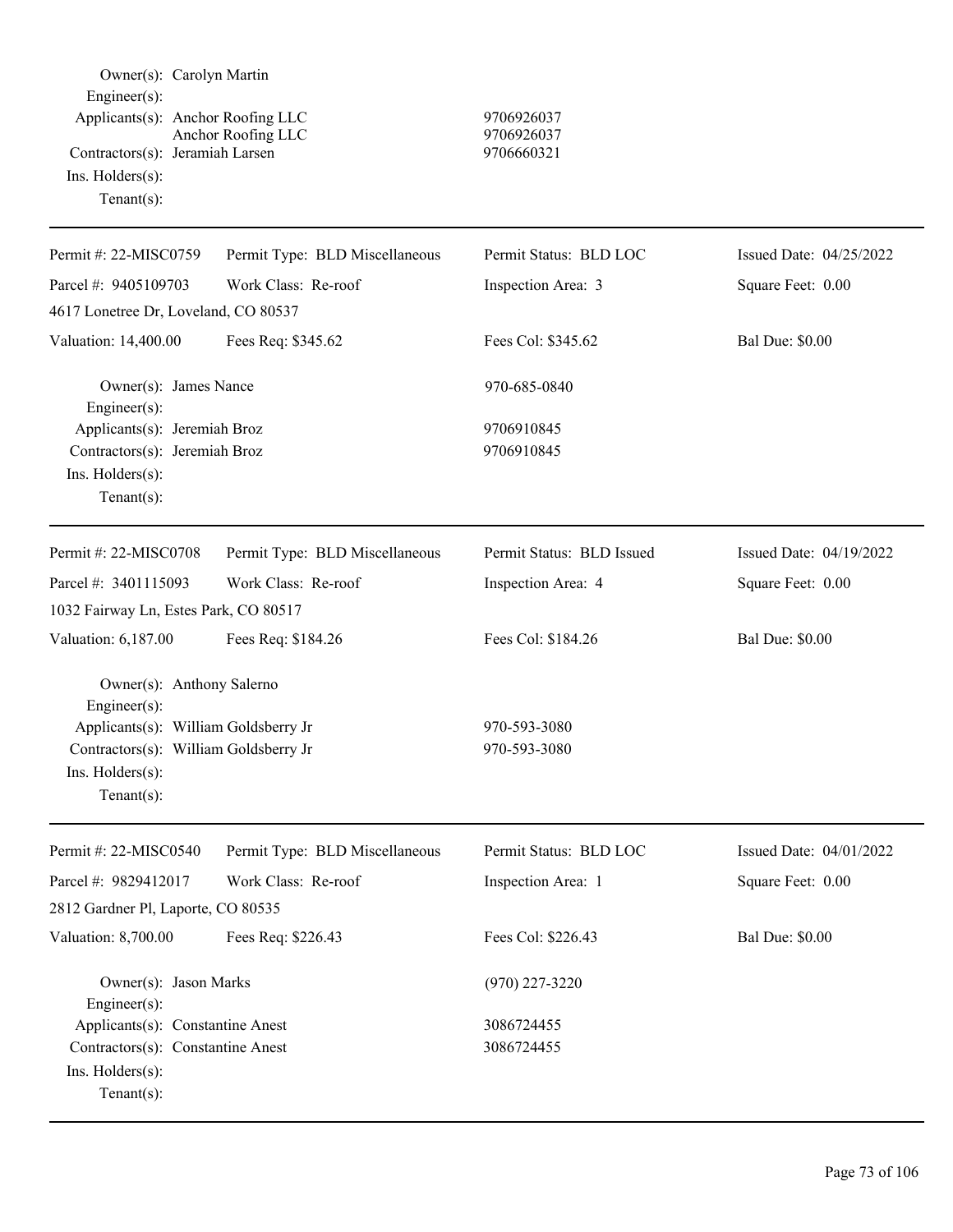| Permit #: 22-MISC0614                                                                                               | Permit Type: BLD Miscellaneous | Permit Status: BLD Issued    | Issued Date: 04/11/2022 |
|---------------------------------------------------------------------------------------------------------------------|--------------------------------|------------------------------|-------------------------|
| Parcel #: 8622317037                                                                                                | Work Class: Re-roof            | Inspection Area: 2           | Square Feet: 0.00       |
| 8117 Hallett Ct, Fort Collins, CO 80528                                                                             |                                |                              |                         |
| Valuation: 5,386.00                                                                                                 | Fees Req: \$164.97             | Fees Col: \$164.97           | <b>Bal Due: \$0.00</b>  |
| Owner(s): Glen Russell<br>Engineer $(s)$ :                                                                          |                                | $(970)$ 218-2119             |                         |
| Applicants(s): William Goldsberry Jr<br>Contractors(s): William Goldsberry Jr<br>Ins. Holders(s):<br>Tenant $(s)$ : |                                | 970-593-3080<br>970-593-3080 |                         |
| Permit #: 22-MISC0691                                                                                               | Permit Type: BLD Miscellaneous | Permit Status: BLD LOC       | Issued Date: 04/18/2022 |
| Parcel #: 8935000009                                                                                                | Work Class: Re-roof            | Inspection Area: 1           | Square Feet: 0.00       |
| 5106 E County Road 62, Wellington, CO 80549                                                                         |                                |                              |                         |
| Valuation: 22,973.59                                                                                                | Fees Req: \$508.43             | Fees Col: \$508.43           | <b>Bal Due: \$0.00</b>  |
| Owner(s): Theo Steele<br>Engineer(s):                                                                               |                                | 9704889239                   |                         |
| Applicants(s): Chadwick Kellenbarger<br>Contractors(s): Clint Vaughn<br>Ins. Holders(s):<br>Tenant $(s)$ :          |                                | 9703247801<br>9704007663     |                         |
| Permit #: 22-MISC0760                                                                                               | Permit Type: BLD Miscellaneous | Permit Status: BLD LOC       | Issued Date: 04/25/2022 |
| Parcel #: 0030000051                                                                                                | Work Class: Re-roof            | Inspection Area: 5           | Square Feet: 0.00       |
| 1690 County Road 76h, Livermore, CO 80536                                                                           |                                |                              |                         |
| Valuation: 6,500.00 Fees Req: \$185.49                                                                              |                                | Fees Col: \$185.49           | <b>Bal Due: \$0.00</b>  |
| Owner(s): Benjamin Roberts<br>Engineer $(s)$ :                                                                      |                                | $(970)$ 420-6121             |                         |
| Applicants(s): All In Roofing Inc<br>Contractors(s): Johnathan Trotter<br>Ins. Holders(s):<br>Tenant $(s)$ :        |                                | 9703880470<br>9703880470     |                         |
| Permit #: 22-MISC0656                                                                                               | Permit Type: BLD Miscellaneous | Permit Status: BLD LOC       | Issued Date: 04/13/2022 |
| Parcel #: 8033205001                                                                                                | Work Class: Re-roof            | Inspection Area: 1           | Square Feet: 0.00       |
| 3101 Martins Cove Ct, Wellington, CO 80549                                                                          |                                |                              |                         |
| Valuation: 4,991.40                                                                                                 | Fees Req: \$147.34             | Fees Col: \$147.34           | <b>Bal Due: \$0.00</b>  |
| Owner(s): Jeremiah Votruba<br>Engineer(s):                                                                          | Lindsay Votruba                | 9702223179<br>9702223179     |                         |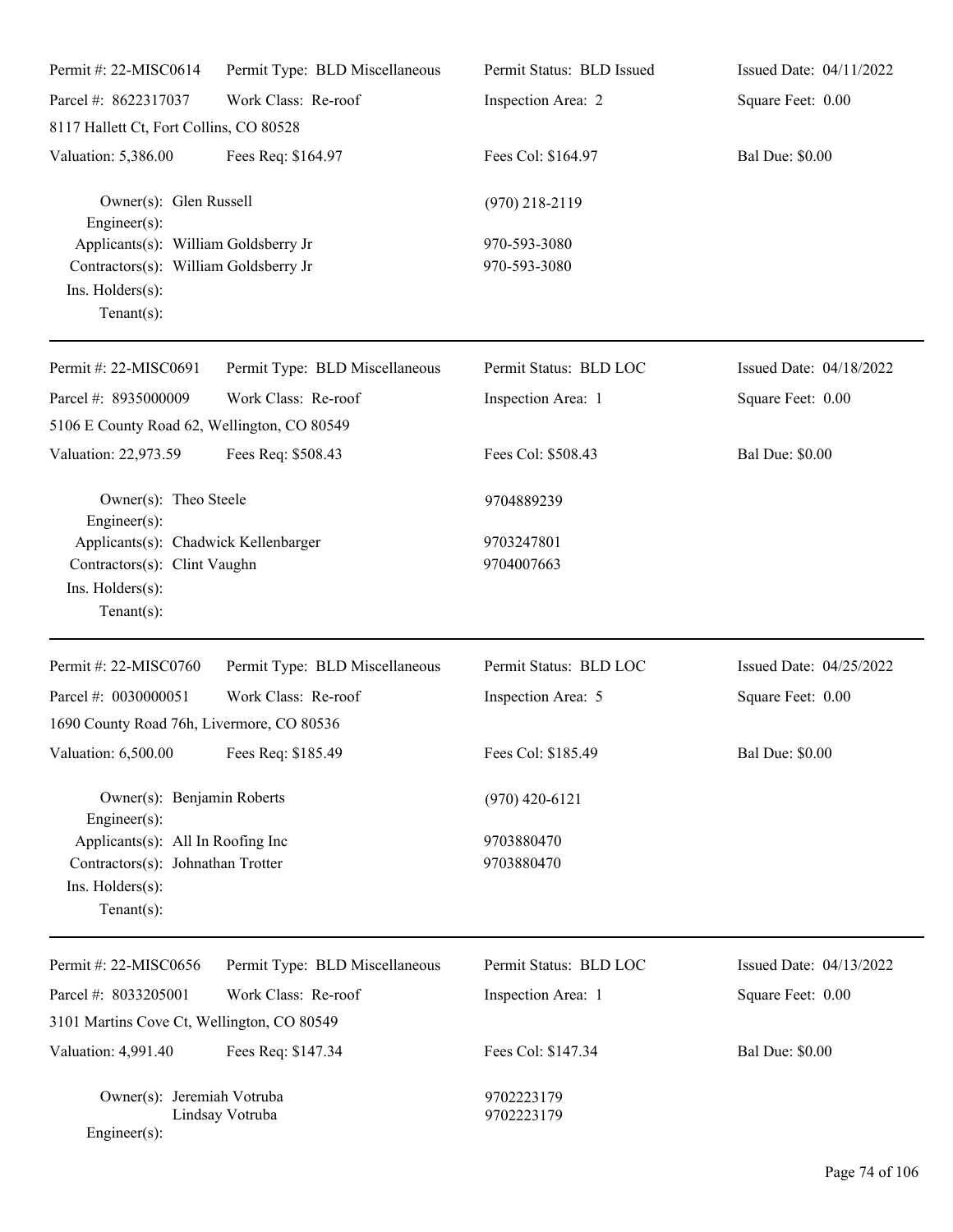Applicants(s): Misty Krebs 9708884763 Contractors(s): Misty Krebs 9708884763 Ins. Holders(s): Tenant(s):

| Permit #: 22-MISC0555                                                                                                        | Permit Type: BLD Miscellaneous         | Permit Status: BLD Issued              | Issued Date: 04/01/2022 |
|------------------------------------------------------------------------------------------------------------------------------|----------------------------------------|----------------------------------------|-------------------------|
| Parcel #: 2625206024                                                                                                         | Work Class: Re-roof                    | Inspection Area: 4                     | Square Feet: 0.00       |
| 459 Streamside Dr, Glen Haven, CO 80532                                                                                      |                                        |                                        |                         |
| Valuation: 12,514.00                                                                                                         | Fees Req: \$305.94                     | Fees Col: \$305.94                     | <b>Bal Due: \$0.00</b>  |
| Owner(s): Jennifer Godfrey<br>Engineer(s):                                                                                   |                                        | $(303)$ 709-1039                       |                         |
| Applicants(s): William Goldsberry Jr<br>Contractors(s): William Goldsberry Jr<br>Ins. Holders(s):<br>$Tenant(s)$ :           |                                        | 970-593-3080<br>970-593-3080           |                         |
| Permit #: 22-MISC0620                                                                                                        | Permit Type: BLD Miscellaneous         | Permit Status: BLD Issued              | Issued Date: 04/11/2022 |
| Parcel #: 2534305001                                                                                                         | Work Class: Re-roof                    | Inspection Area: 4                     | Square Feet: 0.00       |
| 26 Pinyon Trl, Estes Park, CO 80517                                                                                          |                                        |                                        |                         |
| Valuation: 3,500.00                                                                                                          | Fees Req: \$125.31                     | Fees Col: \$125.31                     | <b>Bal Due: \$0.00</b>  |
| Engineer(s):<br>Applicants(s): A J Shirk Roofing LLC<br>Contractors(s): Anthony Ostblom<br>Ins. Holders(s):<br>$Tenant(s)$ : | Owner(s): Jandrain Family Trust Ua/The | 970-669-6999<br>970-669-6999           |                         |
| Permit #: 22-MISC0778                                                                                                        | Permit Type: BLD Miscellaneous         | Permit Status: BLD Issued              | Issued Date: 04/27/2022 |
| Parcel #: 8735200013<br>4014 Kern St, Timnath, CO 80547                                                                      | Work Class: Re-roof                    | Inspection Area: 2                     | Square Feet: 0.00       |
| Valuation: 11,700.00                                                                                                         | Fees Req: \$286.62                     | Fees Col: \$286.62                     | <b>Bal Due: \$0.00</b>  |
| Owner(s): Christopher Alberico<br>$Engineering(s)$ :                                                                         |                                        | $(650)$ 773-4926                       |                         |
| Applicants(s): Anchor Roofing LLC<br>Contractors(s): Jeramiah Larsen<br>$Ins.$ Holders $(s)$ :<br>$Tenant(s)$ :              | Anchor Roofing LLC                     | 9706926037<br>9706926037<br>9706660321 |                         |
| Permit #: 22-MISC0751                                                                                                        | Permit Type: BLD Miscellaneous         | Permit Status: BLD LOC                 | Issued Date: 04/25/2022 |
| Parcel #: 8631100027                                                                                                         | Work Class: Re-roof                    | Inspection Area: 2                     | Square Feet: 0.00       |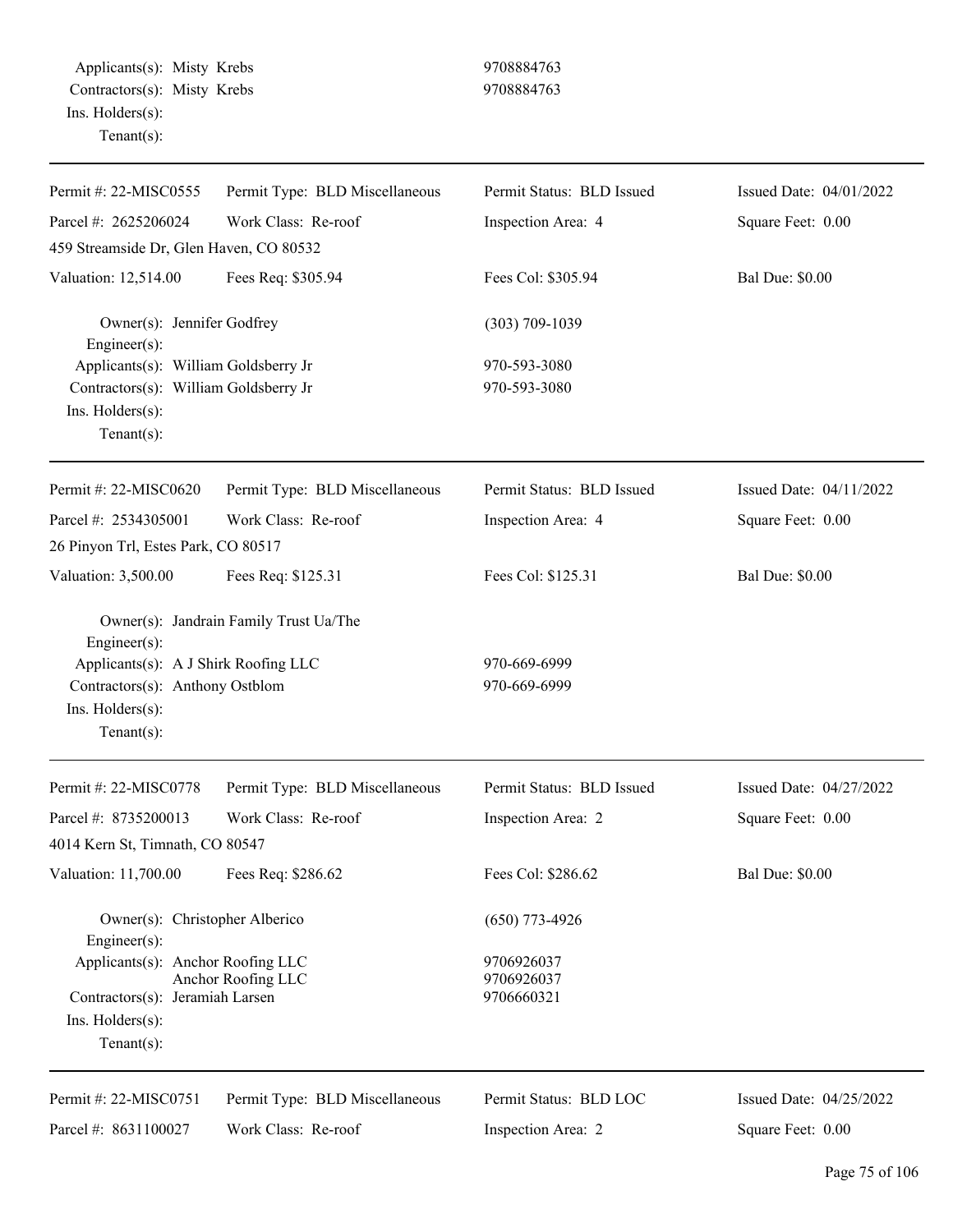| Valuation: 12,640.00      | Fees Req: \$306.45 | Fees Col: \$306.45 | <b>Bal Due: \$0.00</b> |
|---------------------------|--------------------|--------------------|------------------------|
| Owner(s): Eldon Hessler   |                    | 970-667-7750       |                        |
| Engineer $(s)$ :          |                    |                    |                        |
| Applicants(s): Mark King  |                    | 9702229517         |                        |
| Contractors(s): Mark King |                    | 9702229517         |                        |
| $Ins.$ Holders $(s)$ :    |                    |                    |                        |
| Tenant $(s)$ :            |                    |                    |                        |

| Permit #: 22-MISC0563                                       | Permit Type: BLD Miscellaneous | Permit Status: BLD LOC    | Issued Date: $04/05/2022$ |
|-------------------------------------------------------------|--------------------------------|---------------------------|---------------------------|
| Parcel #: 9408108023                                        | Work Class: Re-roof            | Inspection Area: 3        | Square Feet: 0.00         |
| 2140 Shoreside Dr, Berthoud, CO 80513                       |                                |                           |                           |
| Valuation: 15,000.00                                        | Fees Req: \$348.02             | Fees Col: \$348.02        | <b>Bal Due: \$0.00</b>    |
| Owner(s): Jerry Wiemholt<br>$Engineering(s)$ :              |                                | 970 532 3545              |                           |
| Applicants(s): Dan Peterich<br>Contractors(s): Dan Peterich |                                | 303-704-7366              |                           |
|                                                             |                                | 303-704-7366              |                           |
| $Ins.$ Holders $(s)$ :                                      |                                |                           |                           |
| Tenant $(s)$ :                                              |                                |                           |                           |
| Permit #: $22-MISCO618$                                     | Permit Type: BLD Miscellaneous | Permit Status: BLD Issued | Issued Date: 04/11/2022   |
| Parcel #: 9520405096                                        | Work Class: Re-roof            | Inspection Area: 3        | Square Feet: 0.00         |
| 4209 Sage Pl, Loveland, CO 80537                            |                                |                           |                           |
| Valuation: 7,200.00                                         | Fees Req: \$204.36             | Fees Col: \$204.36        | <b>Bal Due: \$0.00</b>    |
| Owner(s): Patricia Sallee<br>$E$ ngineer $(s)$ :            |                                | 9704947632                |                           |

Engineer(s): Applicants(s): Jeff Morris 9706316690 Contractors(s): Jeff Morris 9706316690 Ins. Holders(s): Tenant(s):

842 Vitala Dr, Fort Collins, CO 80524

Permit #: 22-MISC0734

Parcel #: 8715000005

Permit Type: BLD Miscellaneous Permit Status: BLD LOC Inspection Area: 2 Issued Date: 04/21/2022 Square Feet: 0.00 Valuation: 5,700.00 Fees Req: \$166.23 Fees Col: \$166.23 Bal Due: \$0.00

|                            | Owner(s): $*$ Happy Revs LLC    |            |
|----------------------------|---------------------------------|------------|
| $Engineer(s)$ :            |                                 |            |
| Applicants(s): Sarah Hobbs |                                 | 9706660321 |
|                            | Contractors(s): Jeramiah Larsen | 9706660321 |
| $Ins.$ Holders $(s)$ :     |                                 |            |

Work Class: Re-roof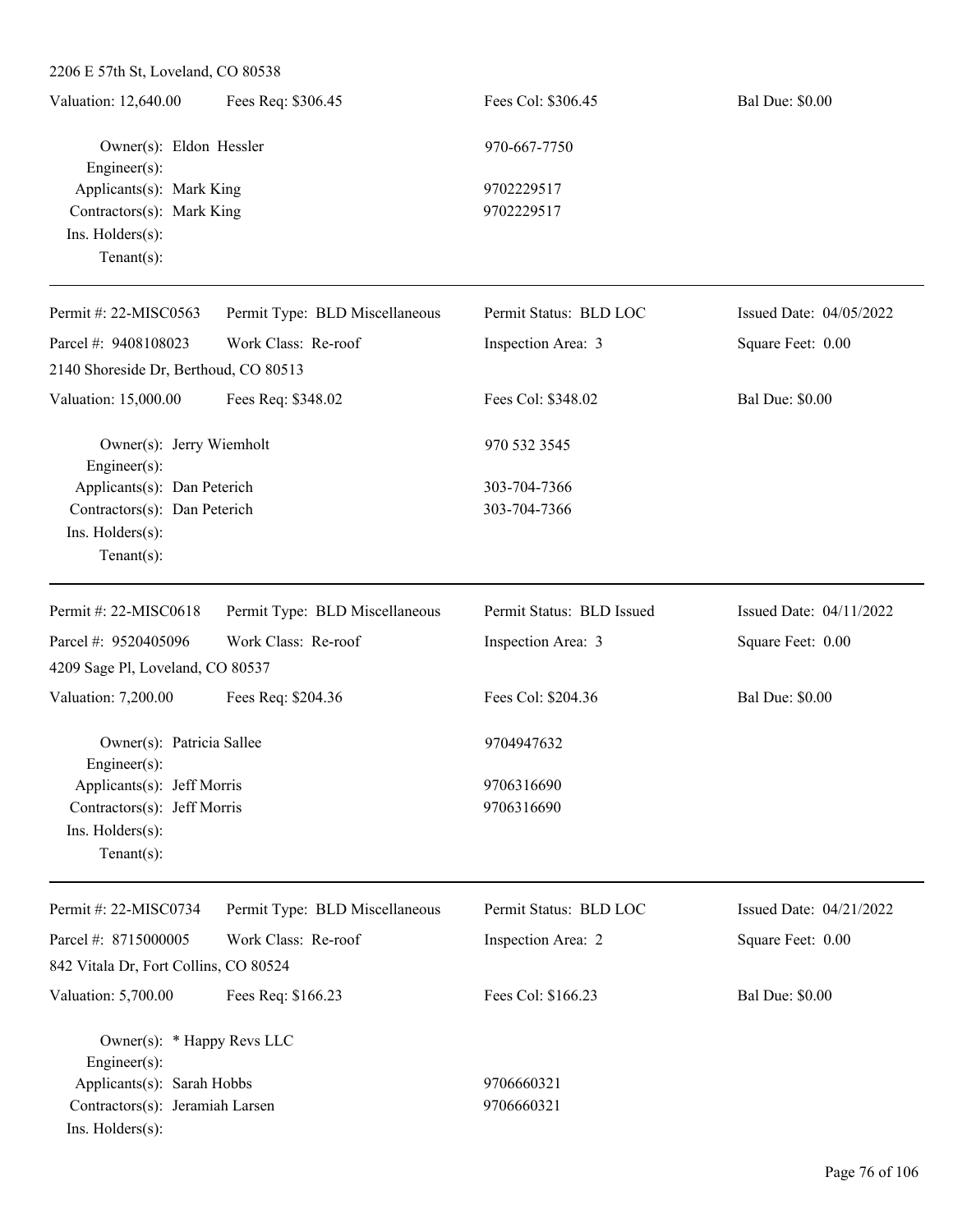| Permit #: 22-MISC0730                                                              | Permit Type: BLD Miscellaneous | Permit Status: BLD LOC    | Issued Date: 04/20/2022 |
|------------------------------------------------------------------------------------|--------------------------------|---------------------------|-------------------------|
| Parcel #: 9519406005                                                               | Work Class: Re-roof            | Inspection Area: 3        | Square Feet: 0.00       |
| 1008 Willowrock Dr, Loveland, CO 80537                                             |                                |                           |                         |
| Valuation: 15,595.00                                                               | Fees Req: \$366.46             | Fees Col: \$366.46        | <b>Bal Due: \$0.00</b>  |
| Owner(s): James Stump<br>$Engineering(s)$ :                                        |                                |                           |                         |
| Applicants(s): Mark King                                                           |                                | 9702229517                |                         |
| Contractors(s): Mark King                                                          |                                | 9702229517                |                         |
| Ins. Holders(s):<br>Tenant $(s)$ :                                                 |                                |                           |                         |
| Permit #: 22-MISC0643                                                              | Permit Type: BLD Miscellaneous | Permit Status: BLD LOC    | Issued Date: 04/13/2022 |
| Parcel #: 8717113020                                                               | Work Class: Re-roof            | Inspection Area: 2        | Square Feet: 0.00       |
| 713 Tracey Pkwy, Fort Collins, CO 80524                                            |                                |                           |                         |
| Valuation: 5,612.76                                                                | Fees Req: \$165.88             | Fees Col: \$165.88        | <b>Bal Due: \$0.00</b>  |
| Owner(s): Janice Beyer<br>Engineer(s):                                             |                                | $(970)$ 221-4937          |                         |
| Applicants(s): Ryan Burke<br>Contractors(s):<br>Ins. Holders(s):<br>Tenant $(s)$ : |                                | 7203609316                |                         |
| Permit #: 22-MISC0786                                                              | Permit Type: BLD Miscellaneous | Permit Status: BLD LOC    | Issued Date: 04/27/2022 |
| Parcel #: 9624318019                                                               | Work Class: Re-roof            | Inspection Area: 2        | Square Feet: 0.00       |
| 435 Turman Dr, Fort Collins, CO 80525                                              |                                |                           |                         |
| Valuation: 5,285.22                                                                | Fees Req: \$164.57             | Fees Col: \$164.57        | <b>Bal Due: \$0.00</b>  |
| Owner(s): Scott Kunze<br>Engineer(s):                                              |                                |                           |                         |
| Applicants(s): Scott Daigle                                                        |                                | 7202054574                |                         |
| Contractors(s): Scott Daigle                                                       |                                | 7202054574                |                         |
| Ins. Holders(s):                                                                   |                                |                           |                         |
| Tenant $(s)$ :                                                                     |                                |                           |                         |
| Permit #: 22-MISC0785                                                              | Permit Type: BLD Miscellaneous | Permit Status: BLD Issued | Issued Date: 04/27/2022 |
| Parcel #: 9733426006                                                               | Work Class: Re-roof            | Inspection Area: 2        | Square Feet: 0.00       |
| 4409 Idledale Dr, Fort Collins, CO 80526                                           |                                |                           |                         |
| Valuation: 18,684.00                                                               | Fees Req: \$427.02             | Fees Col: \$427.02        | <b>Bal Due: \$0.00</b>  |

Tenant(s):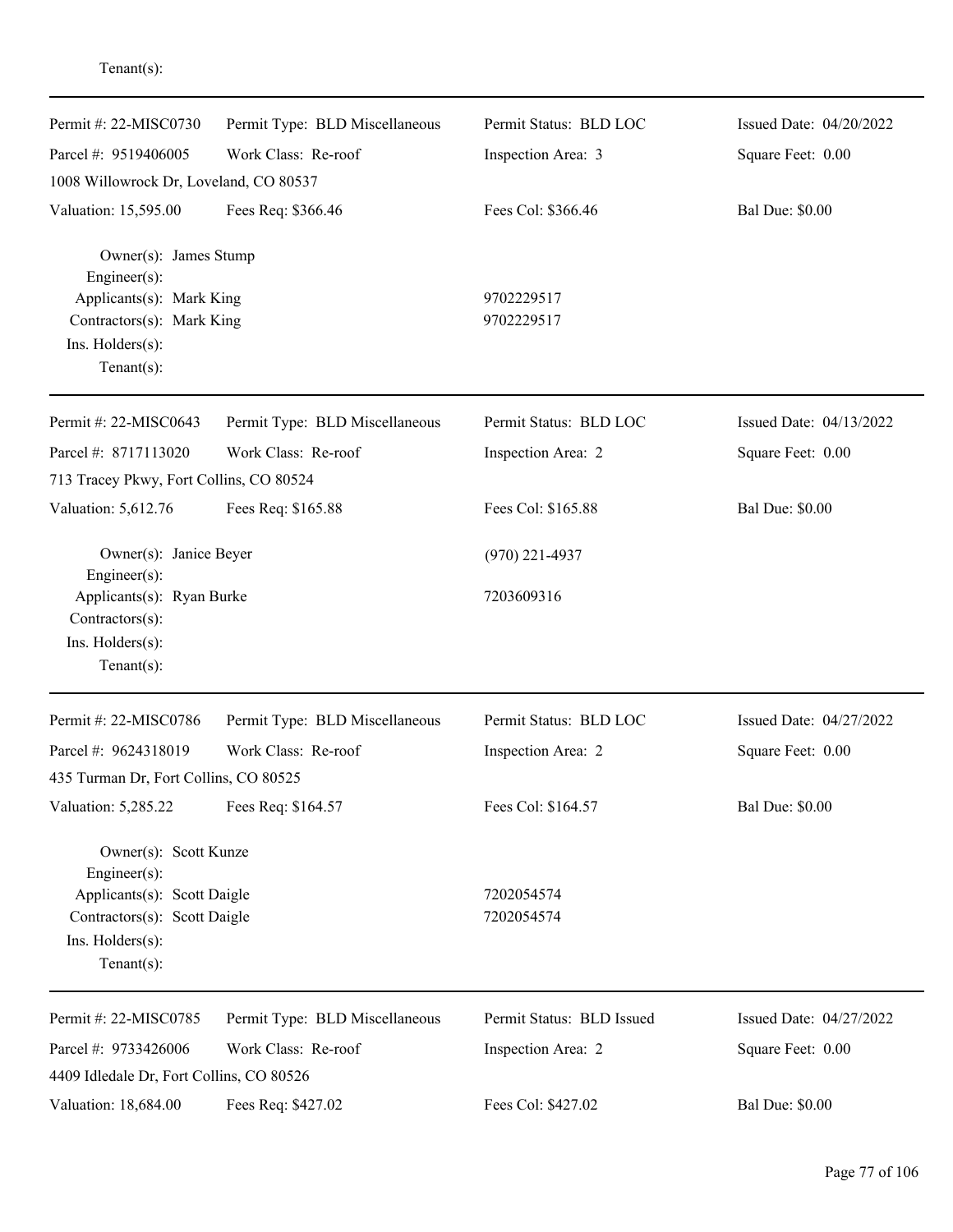| Owner(s): Jeffrey Wierenga<br>Engineer(s):<br>Applicants(s): Robert Roberson<br>Contractors(s): Robert Roberson<br>Ins. Holders(s):<br>Tenant $(s)$ :       |                                | 9703933520<br>9703933520               |                         |
|-------------------------------------------------------------------------------------------------------------------------------------------------------------|--------------------------------|----------------------------------------|-------------------------|
| Permit #: 22-MISC0603                                                                                                                                       | Permit Type: BLD Miscellaneous | Permit Status: BLD Issued              | Issued Date: 04/08/2022 |
| Parcel #: 8934005704                                                                                                                                        | Work Class: Re-roof            | Inspection Area: 1                     | Square Feet: 0.00       |
| 4552 E County Road 62, Wellington, CO 80549                                                                                                                 |                                |                                        |                         |
| Valuation: 19,890.79                                                                                                                                        | Fees Req: \$447.89             | Fees Col: \$447.89                     | <b>Bal Due: \$0.00</b>  |
| Owner(s): James Comer<br>Engineer(s):                                                                                                                       |                                | 970-443-0962                           |                         |
| Applicants(s): Kristopher Wagner<br>Contractors(s): Kristopher Wagner<br>$Ins.$ Holders $(s)$ :<br>Tenant $(s)$ :                                           | Kristopher Wagner              | 7205523321<br>7205523321<br>7205523321 |                         |
| Permit #: 22-MISC0808                                                                                                                                       | Permit Type: BLD Miscellaneous | Permit Status: BLD LOC                 | Issued Date: 04/29/2022 |
| Parcel #: 0425108037                                                                                                                                        | Work Class: Re-roof            | Inspection Area: 3                     | Square Feet: 0.00       |
| 5515 Foothills Dr, Berthoud, CO 80513                                                                                                                       |                                |                                        |                         |
| Valuation: 13,000.00                                                                                                                                        | Fees Req: \$307.90             | Fees Col: \$307.90                     | <b>Bal Due: \$0.00</b>  |
| Owner(s): Brian Hochgurtel<br>$Engineering(s)$ :<br>Applicants(s): Chris Shearn<br>Contractors(s): Chris Shearn<br>$Ins.$ Holders $(s)$ :<br>Tenant $(s)$ : |                                | 7192014185<br>7192014185               |                         |
| Permit #: 22-MISC0687                                                                                                                                       | Permit Type: BLD Miscellaneous | Permit Status: BLD LOC                 | Issued Date: 04/18/2022 |
| Parcel #: 9824000045                                                                                                                                        | Work Class: Re-roof            | Inspection Area: 1                     | Square Feet: 0.00       |
| 3701 N County Road 13, Fort Collins, CO 80524                                                                                                               |                                |                                        |                         |
| Valuation: 10,800.00                                                                                                                                        | Fees Req: \$266.96             | Fees Col: \$266.96                     | <b>Bal Due: \$0.00</b>  |
| Owner(s): Chauncy Stuntz<br>Engineer(s):                                                                                                                    |                                | $(970)$ 481-2691                       |                         |
| Applicants(s): Westers Roofing Inc<br>Contractors(s): John Westers<br>Ins. Holders(s):<br>Tenant $(s)$ :                                                    |                                | 9704810243<br>9704810243               |                         |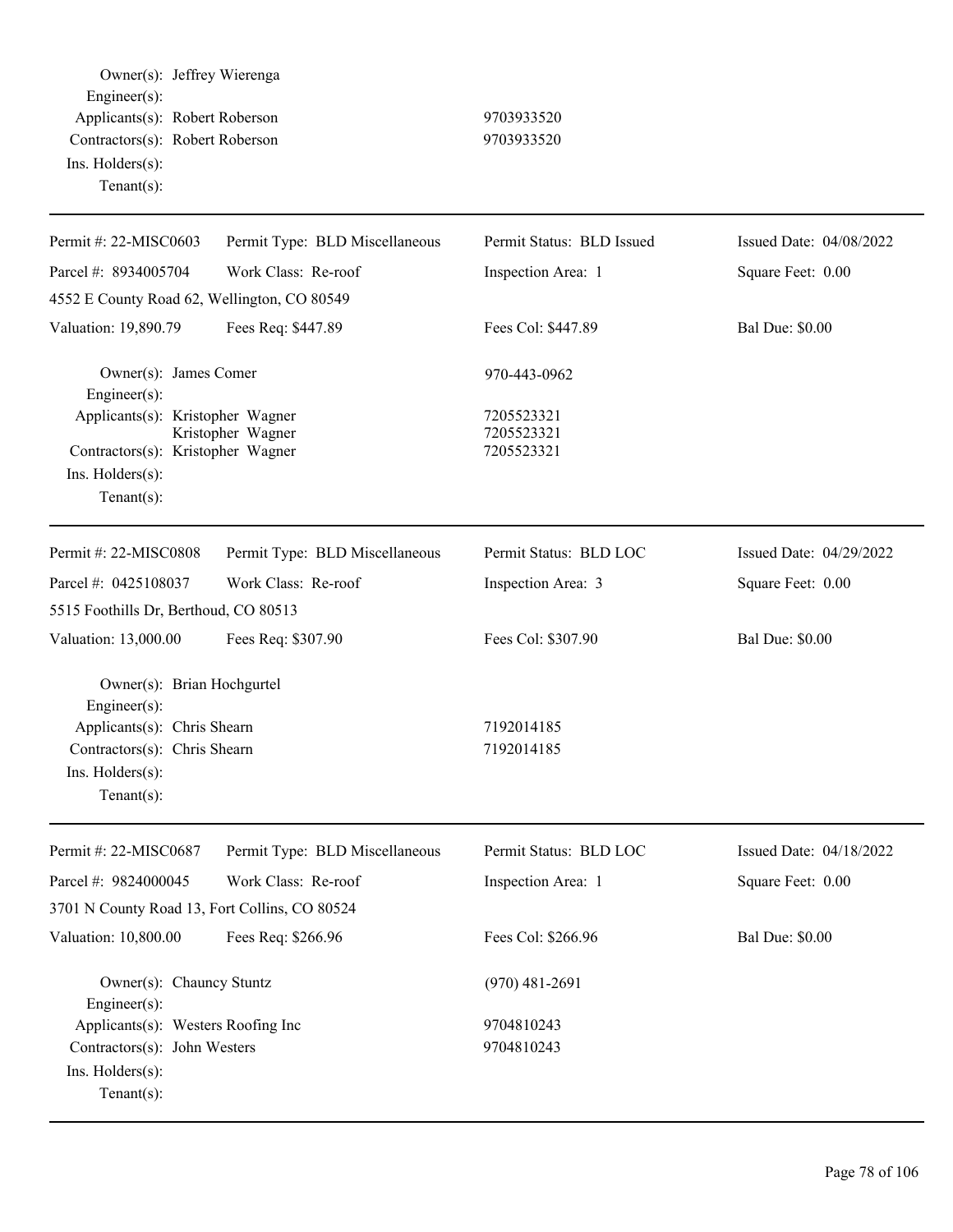| Permit #: 22-MISC0724                                                                                                                  | Permit Type: BLD Miscellaneous | Permit Status: BLD LOC                               | Issued Date: 04/20/2022 |
|----------------------------------------------------------------------------------------------------------------------------------------|--------------------------------|------------------------------------------------------|-------------------------|
| Parcel #: 9826109002                                                                                                                   | Work Class: Re-roof            | Inspection Area: 1                                   | Square Feet: 0.00       |
| 3404 Terry Point Dr, Fort Collins, CO 80524                                                                                            |                                |                                                      |                         |
| Valuation: 13,894.00                                                                                                                   | Fees Req: \$327.52             | Fees Col: \$327.52                                   | <b>Bal Due: \$0.00</b>  |
| Owner(s): Ian Nicol<br>$Engineering(s)$ :                                                                                              |                                | $(970)$ 227-4952                                     |                         |
| Applicants(s): Brad Da Vault<br>Contractors(s): Brad Da Vault<br>Ins. Holders(s):<br>Tenant $(s)$ :                                    |                                | 970-568-3793<br>970-568-3793                         |                         |
| Permit #: 22-RES0147                                                                                                                   | Permit Type: BLD Residential   | Permit Status: BLD Issued                            | Issued Date: 04/27/2022 |
| Parcel #: 9734205015                                                                                                                   | Work Class: Addition           | Inspection Area: 2                                   | Square Feet: 382.00     |
| 3618 Goodell Ln, Fort Collins, CO 80526                                                                                                |                                |                                                      |                         |
| Valuation: 36,649.08                                                                                                                   | Fees Req: \$1,215.52           | Fees Col: \$1,215.52                                 | <b>Bal Due: \$0.00</b>  |
| Owner(s): Devon Smith<br>Engineer(s): Michael Arsaney                                                                                  | <b>Brandy Smith</b>            | 9702122432                                           |                         |
| Applicants(s): Devon Smith<br>Contractors(s):<br>Ins. Holders(s):<br>Tenant $(s)$ :                                                    |                                | 9702122432                                           |                         |
| Permit #: 21-RES0825                                                                                                                   | Permit Type: BLD Residential   | Permit Status: BLD COC                               | Issued Date: 04/06/2022 |
| Parcel #: 3536307016                                                                                                                   | Work Class: Addition           | Inspection Area: 4                                   | Square Feet: 429.00     |
| 1615 Prospect Mountain Dr, Estes Park, CO 80517                                                                                        |                                |                                                      |                         |
| Valuation: 2,509.65                                                                                                                    | Fees Req: \$272.27             | Fees Col: \$272.27                                   | <b>Bal Due: \$0.00</b>  |
| Owner(s): Cathy Gibb<br>Engineer(s): Jason Baker<br>Applicants(s): Cathy Gibb<br>Contractors(s):<br>Ins. Holders(s):<br>Tenant $(s)$ : | Michael Gibb                   | 7139075834<br>7138056067<br>9702781909<br>7139075834 |                         |
| Permit #: 22-RES0166                                                                                                                   | Permit Type: BLD Residential   | Permit Status: BLD Issued                            | Issued Date: 04/14/2022 |
| Parcel #: 9826207006                                                                                                                   | Work Class: Addition           | Inspection Area: 1                                   | Square Feet: 5,313.00   |
| 3501 Bay Shore Dr, Fort Collins, CO 80524                                                                                              |                                |                                                      |                         |
| Valuation: 600,000.00                                                                                                                  | Fees Req: \$9,028.99           | Fees Col: \$9,028.99                                 | <b>Bal Due: \$0.00</b>  |
| Owner(s): James Houck                                                                                                                  |                                | 9702227624                                           |                         |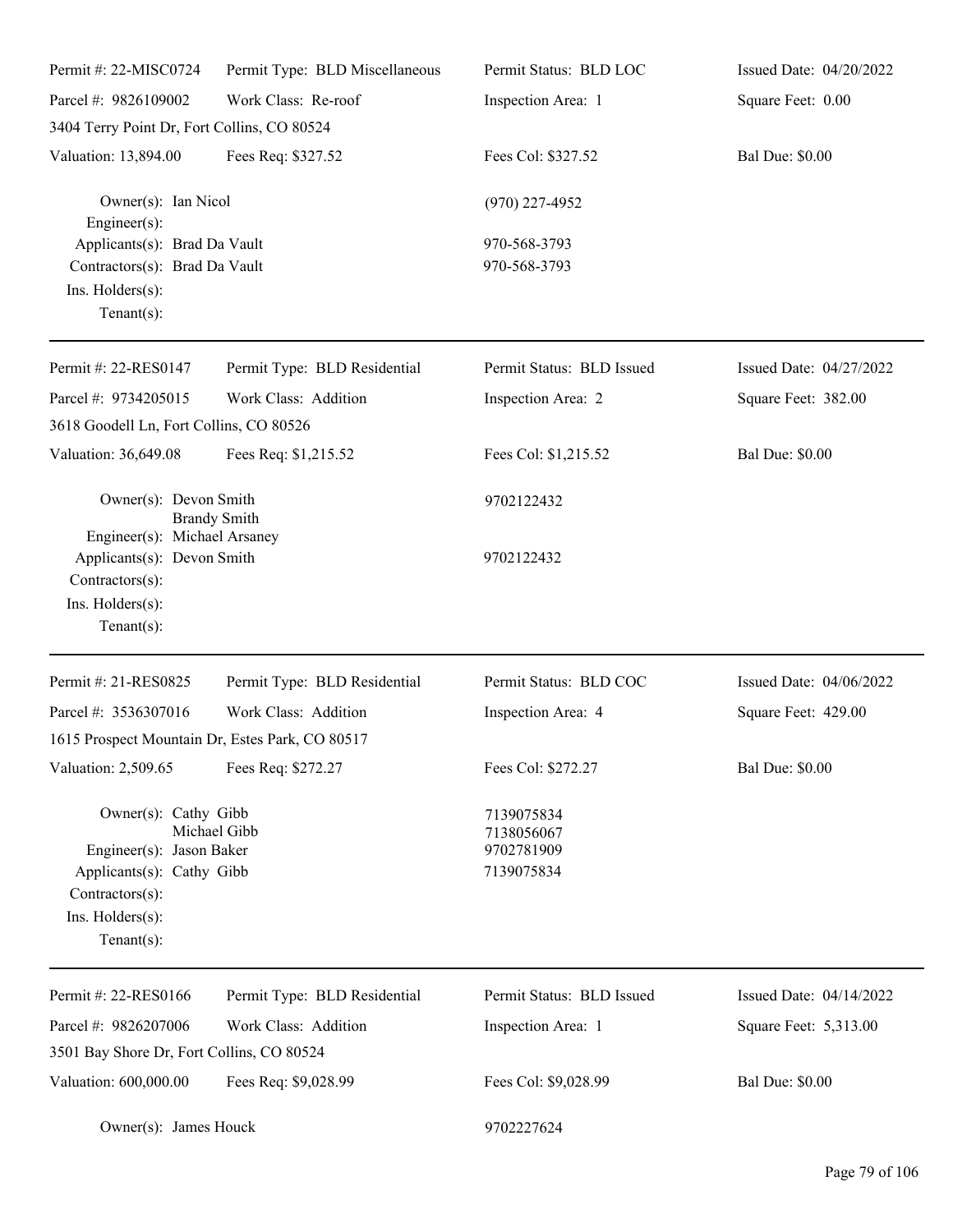Engineer(s): Applicants(s): Evan Swift 9708259400 Contractors(s): Derek Cohen 9708259400 Ins. Holders(s): Tenant(s):

| Permit #: 22-RES0089                                                                                                                                               | Permit Type: BLD Residential                     | Permit Status: BLD Issued                                                | Issued Date: 04/06/2022 |
|--------------------------------------------------------------------------------------------------------------------------------------------------------------------|--------------------------------------------------|--------------------------------------------------------------------------|-------------------------|
| Parcel #: 3435400001                                                                                                                                               | Work Class: Addition                             | Inspection Area: 4                                                       | Square Feet: 860.00     |
| 691 Green Pasture Rd, Allenspark, CO 80501                                                                                                                         |                                                  |                                                                          |                         |
| Valuation: 90,000.00                                                                                                                                               | Fees Req: \$2,312.59                             | Fees Col: \$2,312.59                                                     | <b>Bal Due: \$0.00</b>  |
| Owner(s): Tingchun Huang<br>Engineer(s): Reyes Sarmiento<br>Applicants(s): Christian Renger<br>Contractors(s): Dwight Sailer<br>Ins. Holders(s):<br>Tenant $(s)$ : | HighCraft Builders Inc<br>HighCraft Builders Inc | 970-498-9537<br>9708931329<br>970-472-8100<br>9704728100<br>970-472-8100 |                         |
| Permit #: 22-RES0109                                                                                                                                               | Permit Type: BLD Residential                     | Permit Status: BLD Issued                                                | Issued Date: 04/08/2022 |
| Parcel #: 8534405004                                                                                                                                               | Work Class: Addition                             | Inspection Area: 3                                                       | Square Feet: 3,282.00   |
| 6002 Quiet View Ct, Loveland, CO 80537                                                                                                                             |                                                  |                                                                          |                         |
| Valuation: 108,240.36                                                                                                                                              | Fees Req: \$2,593.72                             | Fees Col: \$2,593.72                                                     | <b>Bal Due: \$0.00</b>  |
| Owner(s): Jacob Davis<br>Callie Davis<br>Engineer(s): Jason Baker<br>Applicants(s): Callie Davis<br>Contractors(s):<br>Ins. Holders(s):<br>Tenant $(s)$ :          |                                                  | 9705818750<br>9705818750<br>9702781909<br>9705818750                     |                         |
| Permit #: 22-RES0045                                                                                                                                               | Permit Type: BLD Residential                     | Permit Status: BLD Issued                                                | Issued Date: 04/06/2022 |
| Parcel #: 1917000055                                                                                                                                               | Work Class: Addition                             | Inspection Area: 5                                                       | Square Feet: 2,236.00   |
| 280 Hewlett Gulch Rd, Livermore, CO 80536                                                                                                                          |                                                  |                                                                          |                         |
| Valuation: 213,000.00                                                                                                                                              | Fees Req: \$4,117.45                             | Fees Col: \$4,117.45                                                     | <b>Bal Due: \$0.00</b>  |
| Owner(s): Russell Wunderlich<br>Engineer(s): Jason Baker<br>Applicants(s): Christian Renger<br>Contractors(s): Dwight Sailer<br>Ins. Holders(s):<br>Tenant $(s)$ : |                                                  | 3607904424<br>9702781909<br>9708931329<br>9704728100                     |                         |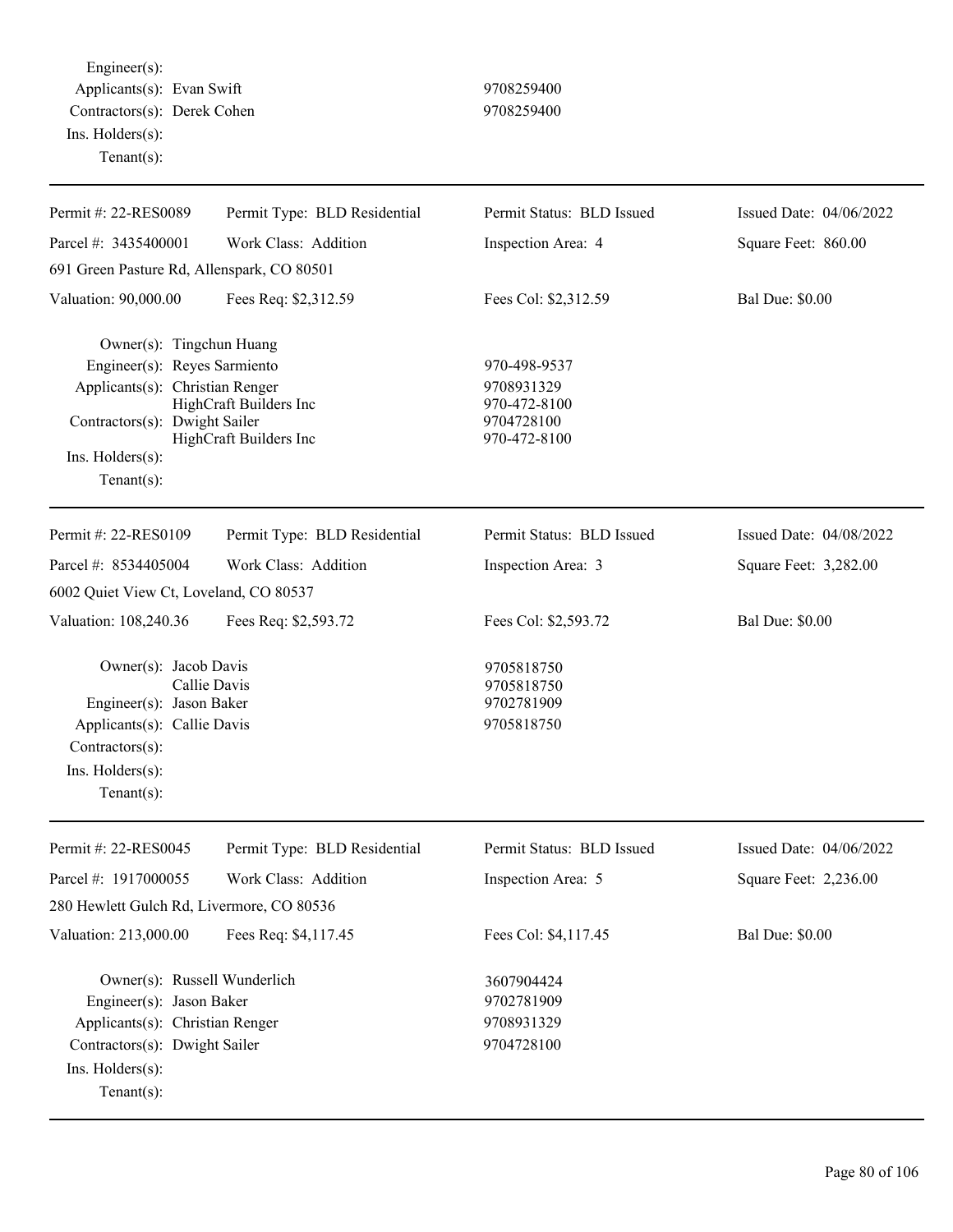| Permit #: 22-RES0114                                                                                                                                                          | Permit Type: BLD Residential                                                           | Permit Status: BLD Issued                              | Issued Date: 04/26/2022 |
|-------------------------------------------------------------------------------------------------------------------------------------------------------------------------------|----------------------------------------------------------------------------------------|--------------------------------------------------------|-------------------------|
| Parcel #: 0512000070                                                                                                                                                          | Work Class: Addition                                                                   | Inspection Area: 2                                     | Square Feet: 238.00     |
| 6715 Echo Ridge Trl, Loveland, CO 80537                                                                                                                                       |                                                                                        |                                                        |                         |
| Valuation: 25,000.00                                                                                                                                                          | Fees Req: \$1,121.93                                                                   | Fees Col: \$1,121.93                                   | <b>Bal Due: \$0.00</b>  |
| Owner(s): Nichole Jordan<br>Applicants(s): Steven Jordan<br>Contractors(s):<br>Ins. Holders(s):<br>$Tenant(s)$ :                                                              | Steven Jordan<br>Engineer(s): Sorensen Engineering & Construction LLC<br>Paul Sorensen | 3039318145<br>9705901579<br>970-590-1579<br>3039318145 |                         |
| Permit #: 21-RES0806                                                                                                                                                          | Permit Type: BLD Residential                                                           | Permit Status: BLD Issued                              | Issued Date: 04/22/2022 |
| Parcel #: 2411000014                                                                                                                                                          | Work Class: Addition                                                                   | Inspection Area: 4                                     | Square Feet: 830.00     |
| 152 Muggins Gulch Ln, Estes Park, CO 80517                                                                                                                                    |                                                                                        |                                                        |                         |
| Valuation: 70,000.00                                                                                                                                                          | Fees Req: \$1,951.59                                                                   | Fees Col: \$1,951.59                                   | <b>Bal Due: \$0.00</b>  |
| Owner(s): Anchun Su<br>Engineer(s): Michael Todd<br>Applicants(s): Benjamin Schreiber<br>Contractors(s):<br>Ins. Holders(s):<br>$Tenant(s)$ :                                 | Benjamin Schreiber                                                                     | 2022808743<br>9702147318<br>2022808743                 |                         |
| Permit #: 22-RES0169                                                                                                                                                          | Permit Type: BLD Residential                                                           | Permit Status: BLD Issued                              | Issued Date: 04/14/2022 |
| Parcel #: 0501405017                                                                                                                                                          | Work Class: Addition                                                                   | Inspection Area: 2                                     | Square Feet: 374.00     |
| 3100 Elevado Ct, Loveland, CO 80538                                                                                                                                           |                                                                                        |                                                        |                         |
| Valuation: 4,712.40                                                                                                                                                           | Fees Req: \$329.28                                                                     | Fees Col: \$329.28                                     | <b>Bal Due: \$0.00</b>  |
| Owner(s): Jeanne Jorgenson<br>Engineer(s): Jason Baker<br>Applicants(s): Jeffrey "David" Young<br>Contractors(s): Jeffrey "David" Young<br>Ins. Holders(s):<br>Tenant $(s)$ : |                                                                                        | 9703084586<br>9702781909<br>9703084717<br>9703084717   |                         |
| Permit #: 22-RES0093                                                                                                                                                          | Permit Type: BLD Residential                                                           | Permit Status: BLD Issued                              | Issued Date: 04/07/2022 |
| Parcel #: 3029165002                                                                                                                                                          | Work Class: Addition                                                                   | Inspection Area: 5                                     | Square Feet: 282.00     |
| 310 Hiawatha Hwy, Red Feather Lakes, CO 80545                                                                                                                                 |                                                                                        |                                                        |                         |
| Valuation: 35,000.00                                                                                                                                                          | Fees Req: \$1,278.42                                                                   | Fees Col: \$1,278.42                                   | <b>Bal Due: \$0.00</b>  |
| Owner(s): Mark Roberts                                                                                                                                                        |                                                                                        | 9702187158                                             |                         |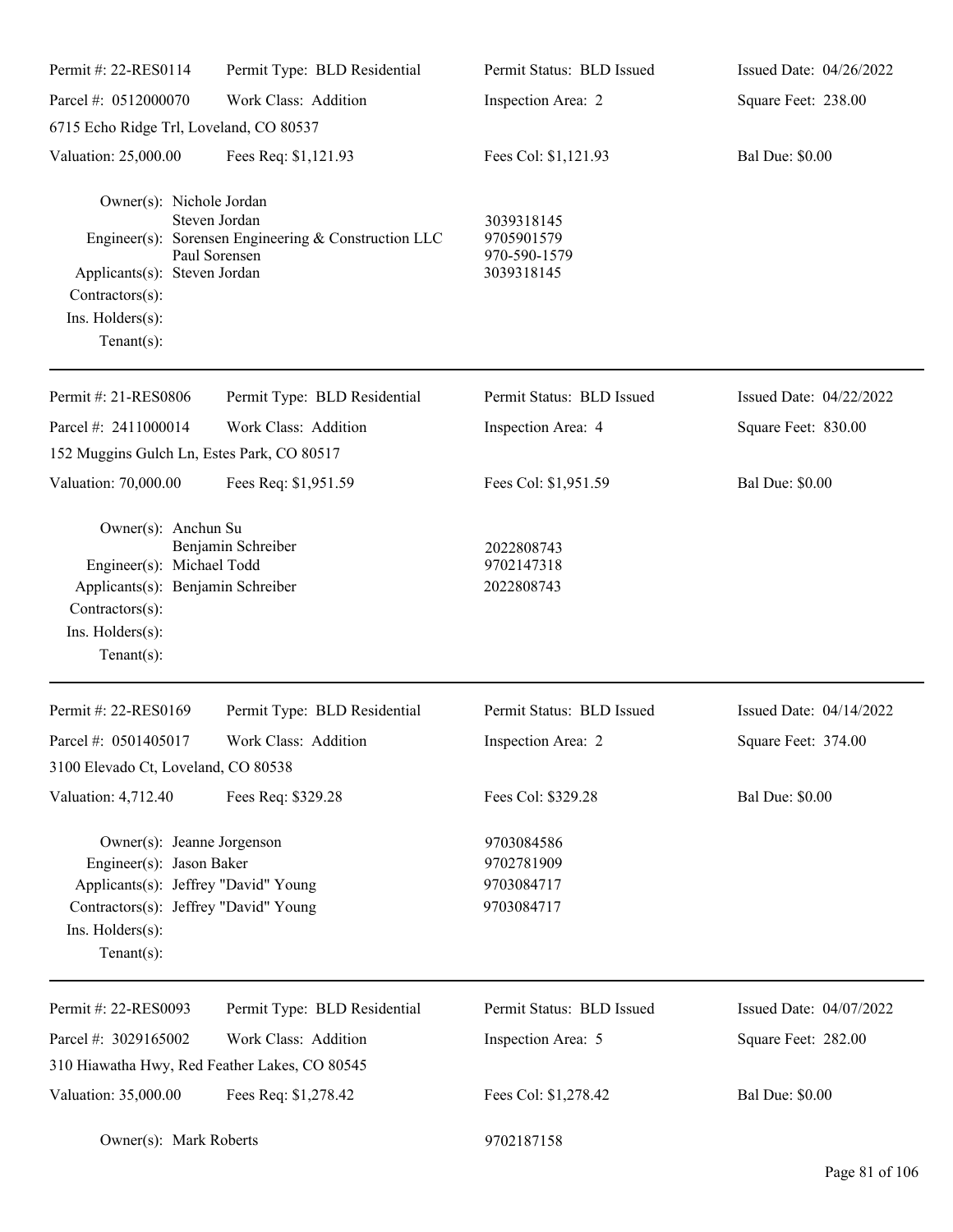Engineer(s): Applicants(s): Mark Roberts 9702187158 Contractors(s): Ins. Holders(s): Tenant(s):

| Permit #: 22-RES0021                                                                                                                                       | Permit Type: BLD Residential | Permit Status: BLD Issued                | Issued Date: 04/06/2022 |
|------------------------------------------------------------------------------------------------------------------------------------------------------------|------------------------------|------------------------------------------|-------------------------|
| Parcel #: 9836310012                                                                                                                                       | Work Class: Addition         | Inspection Area: 1                       | Square Feet: 130.00     |
| 2118 Sandstone Dr, Fort Collins, CO 80524                                                                                                                  |                              |                                          |                         |
| Valuation: 2,340.00                                                                                                                                        | Fees Req: \$281.61           | Fees Col: \$281.61                       | <b>Bal Due: \$0.00</b>  |
| Owner(s): Jessica West-Walker<br>Engineer(s): Mark Benjamin<br>Applicants(s): Jessica West-Walker<br>Contractors(s):<br>Ins. Holders(s):<br>Tenant $(s)$ : |                              | 9702275465<br>970-472-2394<br>9702275465 |                         |
| Permit #: 21-RES0646                                                                                                                                       | Permit Type: BLD Residential | Permit Status: BLD Issued                | Issued Date: 04/06/2022 |
| Parcel #: 2224000021                                                                                                                                       | Work Class: Addition         | Inspection Area: 6                       | Square Feet: 969.56     |
| 35655 N Highway 287, Livermore, CO 80536                                                                                                                   |                              |                                          |                         |
| Valuation: 120,000.00                                                                                                                                      | Fees Req: \$2,767.59         | Fees Col: \$2,767.59                     | <b>Bal Due: \$0.00</b>  |
| Owner(s): Maritza Michael<br>Engineer(s): Mark Benjamin<br>Applicants(s): Maritza Michael<br>Contractors(s):<br>Ins. Holders(s):<br>Tenant $(s)$ :         |                              | 9704200169<br>970-472-2394<br>9704200169 |                         |
| Permit #: 22-RES0098                                                                                                                                       | Permit Type: BLD Residential | Permit Status: BLD Issued                | Issued Date: 04/20/2022 |
| Parcel #: 8717119251<br>2613 Darren St, Fort Collins, CO 80524                                                                                             | Work Class: Addition         | Inspection Area: 2                       | Square Feet: 131.65     |
| Valuation: 25,000.00                                                                                                                                       | Fees Req: \$962.38           | Fees Col: \$962.38                       | <b>Bal Due: \$0.00</b>  |
| Owner(s): Robyn Leming<br>Engineer(s):                                                                                                                     | <b>Barry Leming</b>          | 480-284-1013<br>4802842212               |                         |
| Applicants(s): Barry Leming<br>Contractors(s):<br>Ins. Holders(s):<br>Tenant $(s)$ :                                                                       |                              | 4802842212                               |                         |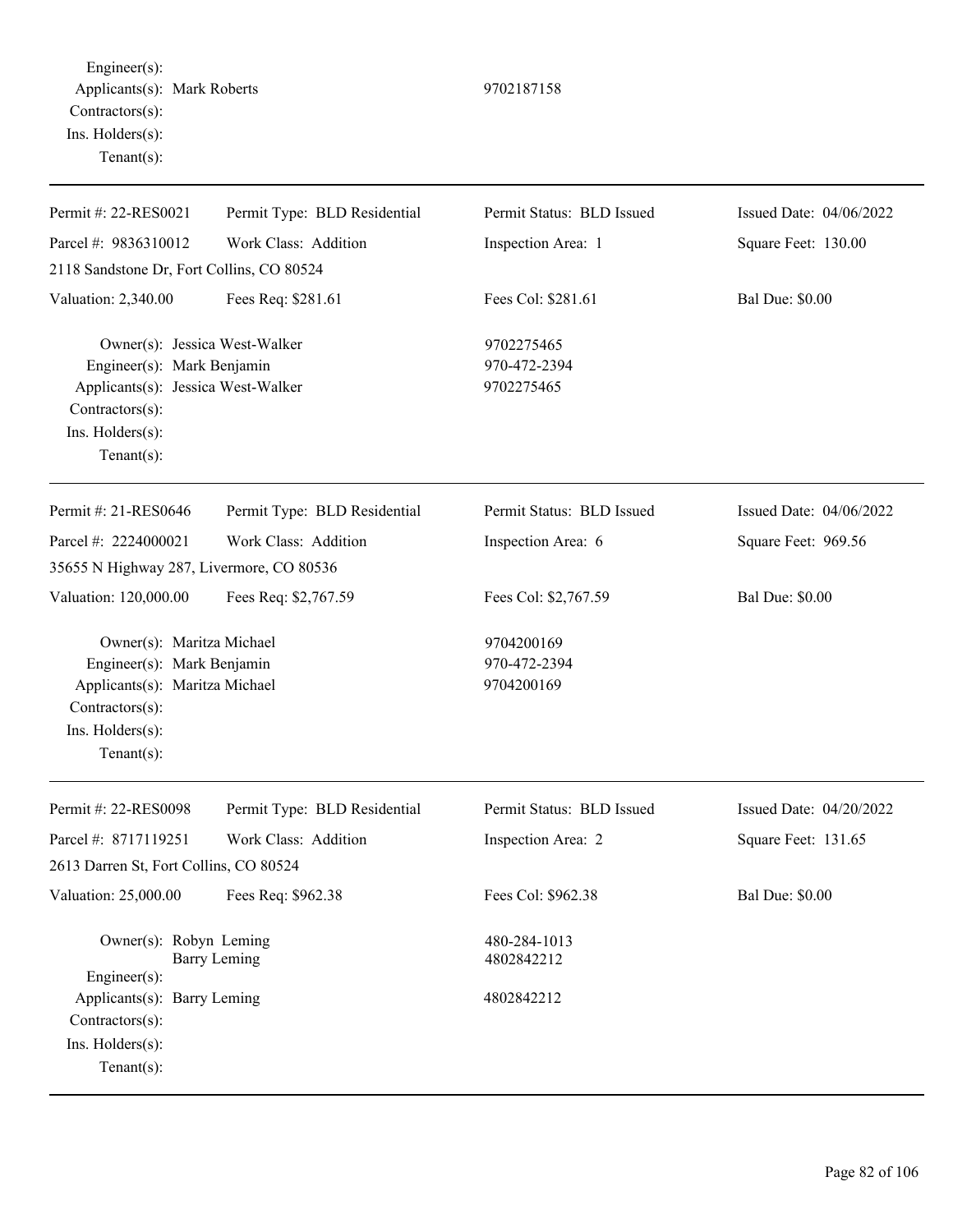| Permit #: 21-RES0850                                                                                                                 | Permit Type: BLD Residential | Permit Status: BLD Issued                                | Issued Date: 04/12/2022 |
|--------------------------------------------------------------------------------------------------------------------------------------|------------------------------|----------------------------------------------------------|-------------------------|
| Parcel #: 9926205017                                                                                                                 | Work Class: Addition         | Inspection Area: 1                                       | Square Feet: 701.00     |
| 1001 Eggleston St, Fort Collins, CO 80524                                                                                            |                              |                                                          |                         |
| Valuation: 72,527.00                                                                                                                 | Fees Req: \$1,900.91         | Fees Col: \$1,900.91                                     | <b>Bal Due: \$0.00</b>  |
| Owner(s): Cole Zempel<br>Engineer(s): Gary Weeks<br>Applicants(s): Kim Rose<br>Contractors(s):<br>Ins. Holders(s):<br>Tenant $(s)$ : | Danelle Zempel               | 3192395683<br>9705187956<br>970-225-2422<br>970-226-1241 |                         |
| Permit #: 21-RES0854                                                                                                                 | Permit Type: BLD Residential | Permit Status: BLD Issued                                | Issued Date: 04/29/2022 |
| Parcel #: 9532211013                                                                                                                 | Work Class: Addition         | Inspection Area: 3                                       | Square Feet: 524.00     |
| 4910 Bonnell Dr, Loveland, CO 80537                                                                                                  |                              |                                                          |                         |
| Valuation: 10,000.00                                                                                                                 | Fees Req: \$540.90           | Fees Col: \$540.90                                       | <b>Bal Due: \$0.00</b>  |
| Engineer(s):<br>Applicants(s): Linda Findley<br>Contractors(s):<br>Ins. $H$ olders $(s)$ :<br>Tenant $(s)$ :                         |                              |                                                          |                         |
| Permit #: 22-RES0234                                                                                                                 | Permit Type: BLD Residential | Permit Status: BLD Issued                                | Issued Date: 04/22/2022 |
| Parcel #: 8802406012<br>5821 Dakota Ct, Wellington, CO 80549                                                                         | Work Class: Alteration       | Inspection Area: 1                                       | Square Feet: 840.00     |
| Valuation: 17,589.60                                                                                                                 | Fees Req: \$1,279.15         | Fees Col: \$808.15                                       | Bal Due: \$471.00       |
| Owner(s): Matthew Cook<br>$Engineering(s)$ :                                                                                         |                              | 3035136566                                               |                         |
| Applicants(s): Matthew Cook<br>Contractors(s):<br>Ins. Holders(s):<br>Tenant $(s)$ :                                                 |                              | 3035136566                                               |                         |
| Permit #: 22-RES0196                                                                                                                 | Permit Type: BLD Residential | Permit Status: BLD Issued                                | Issued Date: 04/27/2022 |
| Parcel #: 9830000072                                                                                                                 | Work Class: Alteration       | Inspection Area: 1                                       | Square Feet: 0.00       |
| 4802 Rist Canyon Rd, Laporte, CO 80535                                                                                               |                              |                                                          |                         |
| Valuation: 10,000.00                                                                                                                 | Fees Req: \$351.52           | Fees Col: \$351.52                                       | <b>Bal Due: \$0.00</b>  |
| Owner(s): Tyson Wormus                                                                                                               | Gaelle Wormus                | 970-224-3607<br>9703138366                               |                         |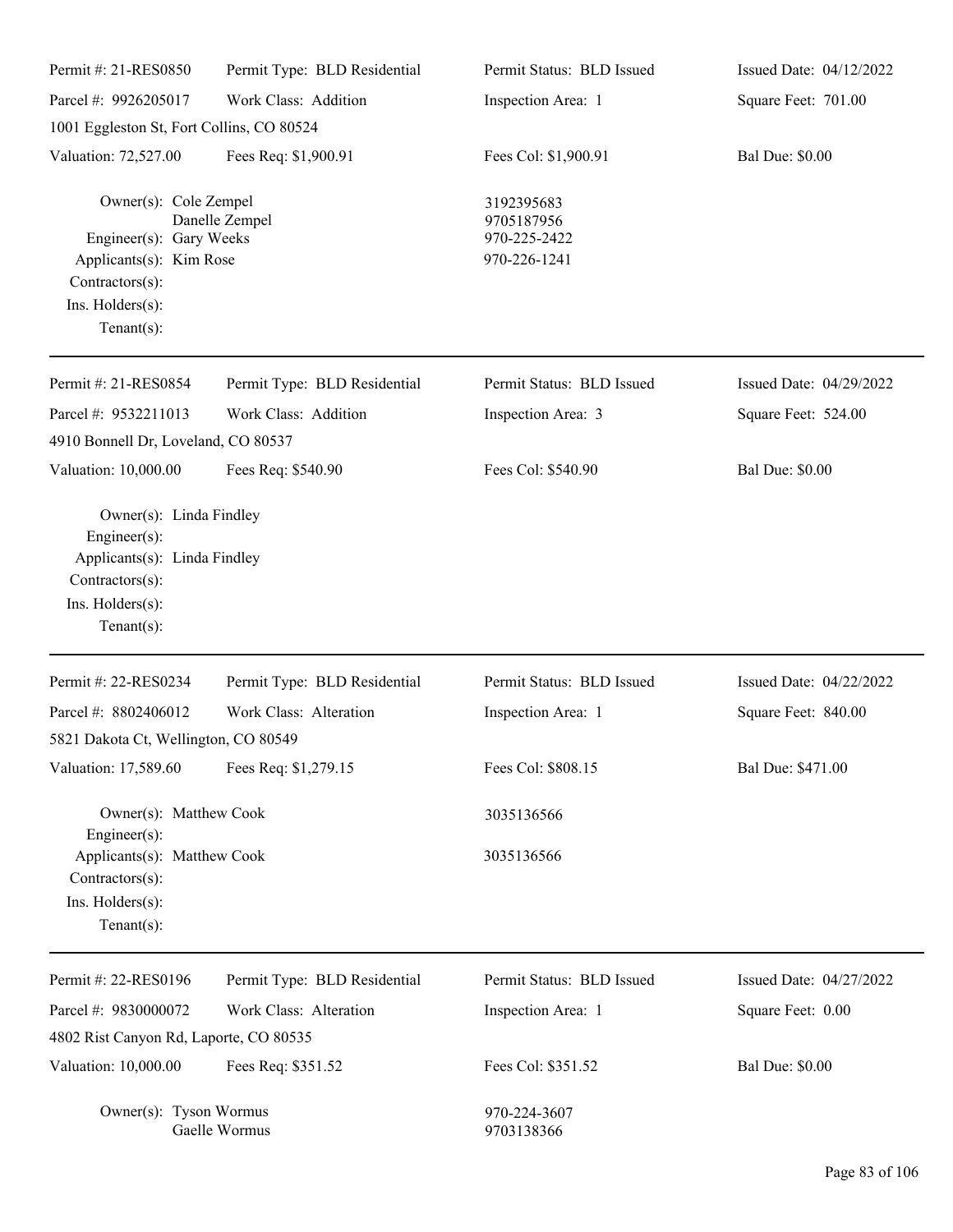Engineer(s): Applicants(s): Matthew Callen 5706876806 Contractors(s): Ins. Holders(s): Tenant(s):

Tenant(s):

| Permit #: 22-RES0108                                                                                                         | Permit Type: BLD Residential | Permit Status: BLD Issued                              | Issued Date: 04/04/2022 |
|------------------------------------------------------------------------------------------------------------------------------|------------------------------|--------------------------------------------------------|-------------------------|
| Parcel #: 2634219027                                                                                                         | Work Class: Alteration       | Inspection Area: 4                                     | Square Feet: 0.00       |
| 48 Goff Haven Ln, Glen Haven, CO 80532                                                                                       |                              |                                                        |                         |
| Valuation: 7,000.00                                                                                                          | Fees Req: \$437.26           | Fees Col: \$437.26                                     | <b>Bal Due: \$0.00</b>  |
| Owner(s): Linda Goff<br>Engineer(s):                                                                                         | Gregory Goff                 | 620-338-0578<br>6203385788                             |                         |
| Applicants(s): Bryan Land                                                                                                    |                              | 3035130974                                             |                         |
| Contractors(s): Bryan Land                                                                                                   |                              | 3035130974                                             |                         |
| Ins. Holders(s):<br>Tenant $(s)$ :                                                                                           |                              |                                                        |                         |
|                                                                                                                              |                              |                                                        |                         |
| Permit #: 22-RES0157                                                                                                         | Permit Type: BLD Residential | Permit Status: BLD Issued                              | Issued Date: 04/11/2022 |
| Parcel #: 9733107004                                                                                                         | Work Class: Alteration       | Inspection Area: 2                                     | Square Feet: 0.00       |
| 2404 Dalton Dr, Fort Collins, CO 80526                                                                                       |                              |                                                        |                         |
| Valuation: 118,100.42                                                                                                        | Fees Req: \$2,661.42         | Fees Col: \$2,661.42                                   | <b>Bal Due: \$0.00</b>  |
| Owner(s): William Moloney<br>Engineer(s): Grant Schulte<br>Applicants(s): Doug Crites<br>Contractors(s): Kelly Addington     | Lily Moloney                 | 3193313356<br>3193313356<br>3039251900<br>970-635-1833 |                         |
| Ins. Holders(s):<br>Tenant $(s)$ :                                                                                           |                              |                                                        |                         |
| Permit #: 22-RES0212                                                                                                         | Permit Type: BLD Residential | Permit Status: BLD Issued                              | Issued Date: 04/26/2022 |
| Parcel #: 3527400017                                                                                                         | Work Class: Alteration       | Inspection Area: 4                                     | Square Feet: 0.00       |
| 1790 Upper High Dr, Estes Park, CO 80517                                                                                     |                              |                                                        |                         |
| Valuation: 25,000.00                                                                                                         | Fees Req: \$773.00           | Fees Col: \$773.00                                     | <b>Bal Due: \$0.00</b>  |
| Owner(s): Elizabeth Coulson<br>Engineer(s): Frank Roberts<br>Applicants(s): Daniel Wiedow<br>Contractors(s): Michael Aldrich |                              | 8478993668<br>3039317362<br>3035514514<br>9704814341   |                         |
| Ins. Holders(s):                                                                                                             |                              |                                                        |                         |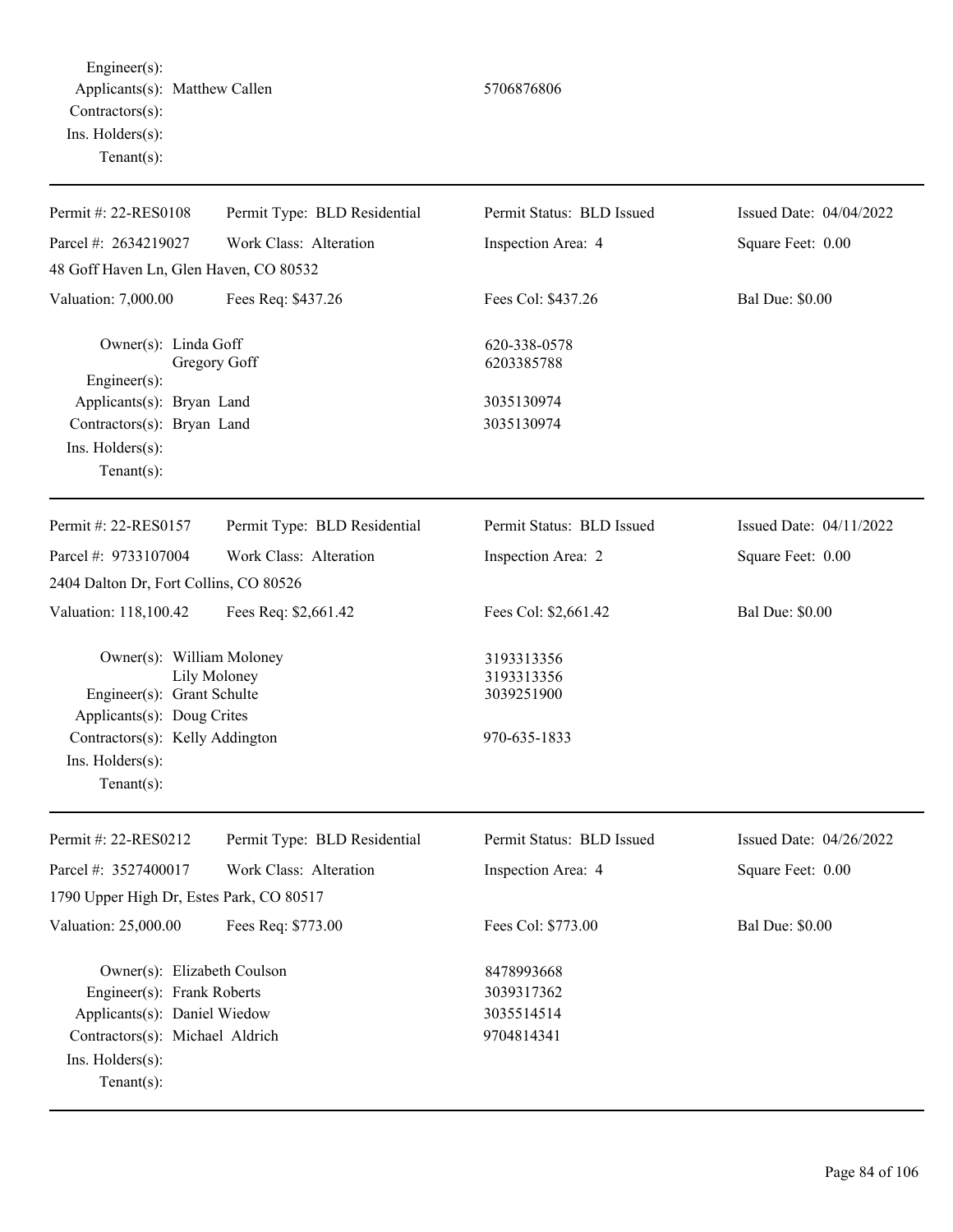| Permit #: 22-RES0015                                                                                                          | Permit Type: BLD Residential | Permit Status: BLD Issued | Issued Date: 04/11/2022 |
|-------------------------------------------------------------------------------------------------------------------------------|------------------------------|---------------------------|-------------------------|
| Parcel #: 9431207001                                                                                                          | Work Class: Alteration       | Inspection Area: 3        | Square Feet: 0.00       |
| 2101 S County Road 23e, Berthoud, CO 80513                                                                                    |                              |                           |                         |
| Valuation: 60,000.00                                                                                                          | Fees Req: \$1,458.23         | Fees Col: \$1,458.23      | <b>Bal Due: \$0.00</b>  |
| Owner(s): Jason Gregg<br>Engineer(s):<br>Applicants(s): Zack Ballard<br>Contractors(s):<br>Ins. Holders(s):<br>Tenant $(s)$ : |                              | 7206646441                |                         |
| Permit #: 22-RES0008                                                                                                          | Permit Type: BLD Residential | Permit Status: BLD Issued | Issued Date: 04/04/2022 |
| Parcel #: 8831435041<br>1732 Nedrah Dr, Fort Collins, CO 80524                                                                | Work Class: Alteration       | Inspection Area: 1        | Square Feet: 480.00     |
| Valuation: 50,000.00                                                                                                          | Fees Req: \$1,477.22         | Fees Col: \$1,477.22      | <b>Bal Due: \$0.00</b>  |
| Owner(s): Holly Wooldridge<br>Engineer(s):                                                                                    | Brandon Wooldridge           | 9704301796<br>9704301796  |                         |
| Applicants(s): Holly Wooldridge<br>Contractors(s):<br>Ins. Holders(s):<br>Tenant $(s)$ :                                      |                              | 9704301796                |                         |
| Permit #: 21-RES0142                                                                                                          | Permit Type: BLD Residential | Permit Status: BLD Issued | Issued Date: 04/28/2022 |
| Parcel #: 2531206006                                                                                                          | Work Class: Alteration       | Inspection Area: 4        | Square Feet: 167.00     |
| 1261 Tall Pines Dr, Estes Park, CO 80517                                                                                      |                              |                           |                         |
| Valuation: 3,006.00                                                                                                           | Fees Req: \$235.79           | Fees Col: \$235.79        | <b>Bal Due: \$0.00</b>  |
| Owner(s): Kimberly Lemirande<br>Engineer(s):                                                                                  | Tyler Lemirande              | 9704811880<br>9704811880  |                         |
| Applicants(s): Kimberly Lemirande<br>Contractors(s):<br>Ins. Holders(s):<br>Tenant $(s)$ :                                    |                              | 9704811880                |                         |
| Permit #: 21-RES0695                                                                                                          | Permit Type: BLD Residential | Permit Status: BLD Issued | Issued Date: 04/26/2022 |
| Parcel #: 9428308004                                                                                                          | Work Class: Alteration       | Inspection Area: 3        | Square Feet: 615.00     |
| 1510 Diamond Wall Dr, Berthoud, CO 80513                                                                                      |                              |                           |                         |
| Valuation: 25,000.00                                                                                                          | Fees Req: \$941.00           | Fees Col: \$941.00        | <b>Bal Due: \$0.00</b>  |
| Owner(s): Margaret Skrobacz                                                                                                   | Tomas Skrobacz               | 9705815189<br>9705815189  |                         |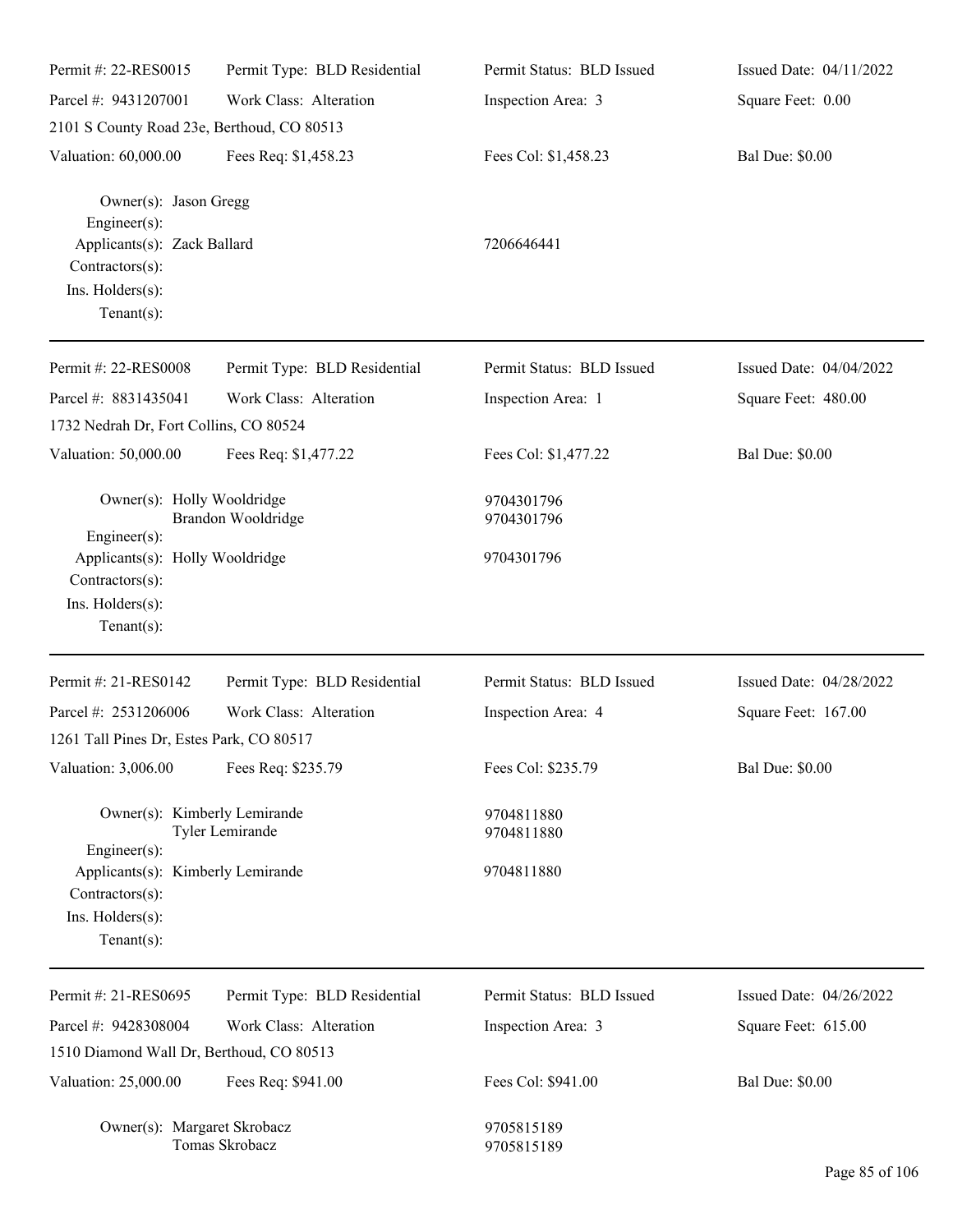Engineer(s): Applicants(s): Drew Stapelman 9705817257 Contractors(s): Drew Stapelman 9705817257 Ins. Holders(s): Tenant(s):

| Permit Status: BLD Issued<br>Permit #: 22-RES0060<br>Permit Type: BLD Residential<br>Issued Date: 04/08/2022<br>Parcel #: 0425108033<br>Work Class: Alteration<br>Square Feet: 0.00<br>Inspection Area: 3<br>5408 Foothills Dr, Berthoud, CO 80513<br>Fees Req: \$778.35<br>Fees Col: \$778.35<br><b>Bal Due: \$0.00</b><br>Valuation: 19,000.00<br>Owner(s): Joshua Buelo<br>9708169063 |
|------------------------------------------------------------------------------------------------------------------------------------------------------------------------------------------------------------------------------------------------------------------------------------------------------------------------------------------------------------------------------------------|
|                                                                                                                                                                                                                                                                                                                                                                                          |
|                                                                                                                                                                                                                                                                                                                                                                                          |
|                                                                                                                                                                                                                                                                                                                                                                                          |
|                                                                                                                                                                                                                                                                                                                                                                                          |
|                                                                                                                                                                                                                                                                                                                                                                                          |
| $Engineering(s)$ :<br>Applicants(s): Joshua Buelo<br>9708169063                                                                                                                                                                                                                                                                                                                          |
| $Contractors(s)$ :                                                                                                                                                                                                                                                                                                                                                                       |
| Ins. Holders(s):<br>Tenant $(s)$ :                                                                                                                                                                                                                                                                                                                                                       |
|                                                                                                                                                                                                                                                                                                                                                                                          |
| Permit #: 22-RES0170<br>Permit Type: BLD Residential<br>Permit Status: BLD Issued<br>Issued Date: 04/07/2022                                                                                                                                                                                                                                                                             |
| Parcel #: 9822108701<br>Work Class: Alteration<br>Square Feet: 0.00<br>Inspection Area: 1                                                                                                                                                                                                                                                                                                |
| 1109 W County Road 56, Fort Collins, CO 80524                                                                                                                                                                                                                                                                                                                                            |
| <b>Bal Due: \$0.00</b><br>Valuation: 5,000.00<br>Fees Req: \$413.77<br>Fees Col: \$413.77                                                                                                                                                                                                                                                                                                |
| Owner(s): Barbara Combs<br>Eric Combs                                                                                                                                                                                                                                                                                                                                                    |
| 9704880970<br>$Engineering(s)$ :                                                                                                                                                                                                                                                                                                                                                         |
| Applicants(s): Taryn Strope<br>9704725667                                                                                                                                                                                                                                                                                                                                                |
| Contractors(s): Alan Strope<br>970-472-5667                                                                                                                                                                                                                                                                                                                                              |
| Ins. Holders(s):                                                                                                                                                                                                                                                                                                                                                                         |
| Tenant $(s)$ :                                                                                                                                                                                                                                                                                                                                                                           |
| Permit #: 22-RES0103<br>Permit Type: BLD Residential<br>Permit Status: BLD Issued<br>Issued Date: 04/19/2022                                                                                                                                                                                                                                                                             |
| Parcel #: 9710200026<br>Work Class: Alteration<br>Inspection Area: 2<br>Square Feet: 254.00                                                                                                                                                                                                                                                                                              |
| 616 N Taft Hill Rd, Fort Collins, CO 80521                                                                                                                                                                                                                                                                                                                                               |
| Valuation: 12,588.24<br>Fees Col: \$667.67<br><b>Bal Due: \$0.00</b><br>Fees Req: \$667.67                                                                                                                                                                                                                                                                                               |
| Owner(s): Zachary Scott<br>$(814) 571 - 0667$                                                                                                                                                                                                                                                                                                                                            |
| Engineer $(s)$ :                                                                                                                                                                                                                                                                                                                                                                         |
| Applicants(s): Zachary Scott<br>$(814) 571 - 0667$<br>Contractors(s):                                                                                                                                                                                                                                                                                                                    |
| Ins. Holders(s):                                                                                                                                                                                                                                                                                                                                                                         |
| Tenant $(s)$ :                                                                                                                                                                                                                                                                                                                                                                           |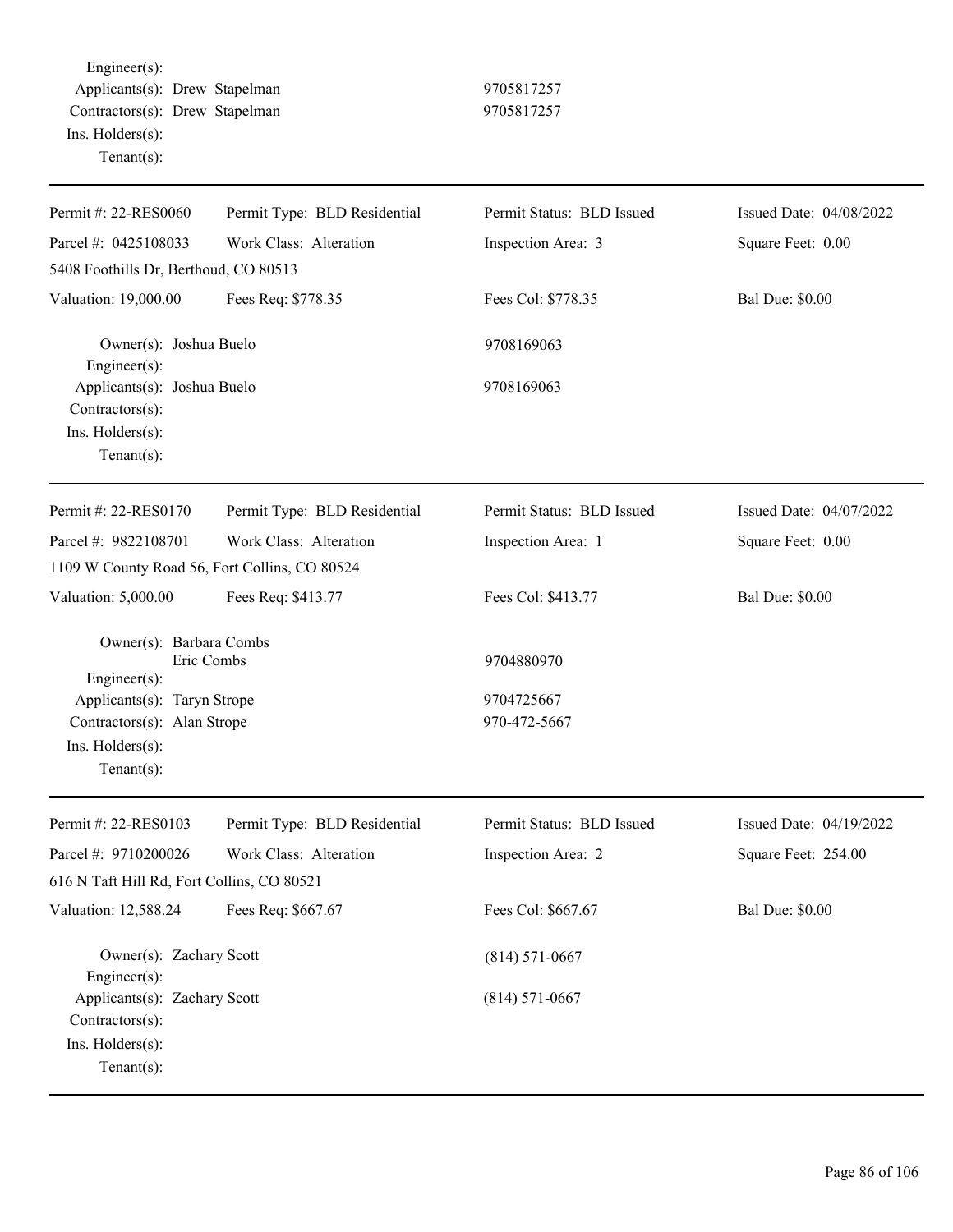| Permit #: 22-RES0183                                                                     | Permit Type: BLD Residential                   | Permit Status: BLD Issued                                     | Issued Date: 04/14/2022 |
|------------------------------------------------------------------------------------------|------------------------------------------------|---------------------------------------------------------------|-------------------------|
| Parcel #: 0601110279                                                                     | Work Class: Alteration                         | Inspection Area: 2                                            | Square Feet: 905.00     |
|                                                                                          | 5505 W County Road 38e, Fort Collins, CO 80526 |                                                               |                         |
| Valuation: 18,950.70                                                                     | Fees Req: \$777.69                             | Fees Col: \$777.69                                            | <b>Bal Due: \$0.00</b>  |
| Owner(s): Erin Cardona<br>Engineer(s):                                                   |                                                | 9176642778                                                    |                         |
| Applicants(s): Erin Cardona<br>Contractors(s):<br>Ins. Holders(s):<br>Tenant $(s)$ :     |                                                | 9176642778                                                    |                         |
| Permit #: 22-RES0127                                                                     | Permit Type: BLD Residential                   | Permit Status: BLD Resubmittal Issued Issued Date: 04/06/2022 |                         |
| Parcel #: 3401116009<br>2629 Wildwood Dr, Estes Park, CO 80517                           | Work Class: Alteration                         | Inspection Area: 4                                            | Square Feet: 1,794.00   |
| Valuation: 88,910.64                                                                     | Fees Req: \$2,342.01                           | Fees Col: \$2,342.01                                          | <b>Bal Due: \$0.00</b>  |
| Owner(s): Heather Wallsten<br>Engineer(s):                                               | Mark Wallsten                                  | 7195107691<br>6208022686                                      |                         |
| Applicants(s): Heather Wallsten<br>Contractors(s):<br>Ins. Holders(s):<br>Tenant $(s)$ : | Mark Wallsten                                  | 7195107691<br>6208022686                                      |                         |
| Permit #: 22-RES0125                                                                     | Permit Type: BLD Residential                   | Permit Status: BLD Issued                                     | Issued Date: 04/04/2022 |
| Parcel #: 2515400004<br>2380 W Highway 34, Drake, CO 80515                               | Work Class: Alteration                         | Inspection Area: 4                                            | Square Feet: 1,417.00   |
| Valuation: 29,671.98                                                                     | Fees Req: \$1,051.22                           | Fees Col: \$1,051.22                                          | <b>Bal Due: \$0.00</b>  |
| Owner(s): Daniel Wiedow<br>Engineer(s):                                                  | Carrie Belt                                    | 3035514514<br>9704811181                                      |                         |
| Applicants(s): Carolyn Kuenzel<br>Contractors(s):<br>Ins. Holders(s):<br>Tenant $(s)$ :  | Jim Kuenzel                                    | 9705864306<br>9705864306                                      |                         |
| Permit #: 22-RES0188                                                                     | Permit Type: BLD Residential                   | Permit Status: BLD Issued                                     | Issued Date: 04/20/2022 |
| Parcel #: 8818000023                                                                     | Work Class: Alteration                         | Inspection Area: 1                                            | Square Feet: 900.00     |
| 5313 N County Road 11, Fort Collins, CO 80524                                            |                                                |                                                               |                         |

Valuation: 18,846.00 Fees Req: \$777.71 Fees Col: \$777.71 Bal Due: \$0.00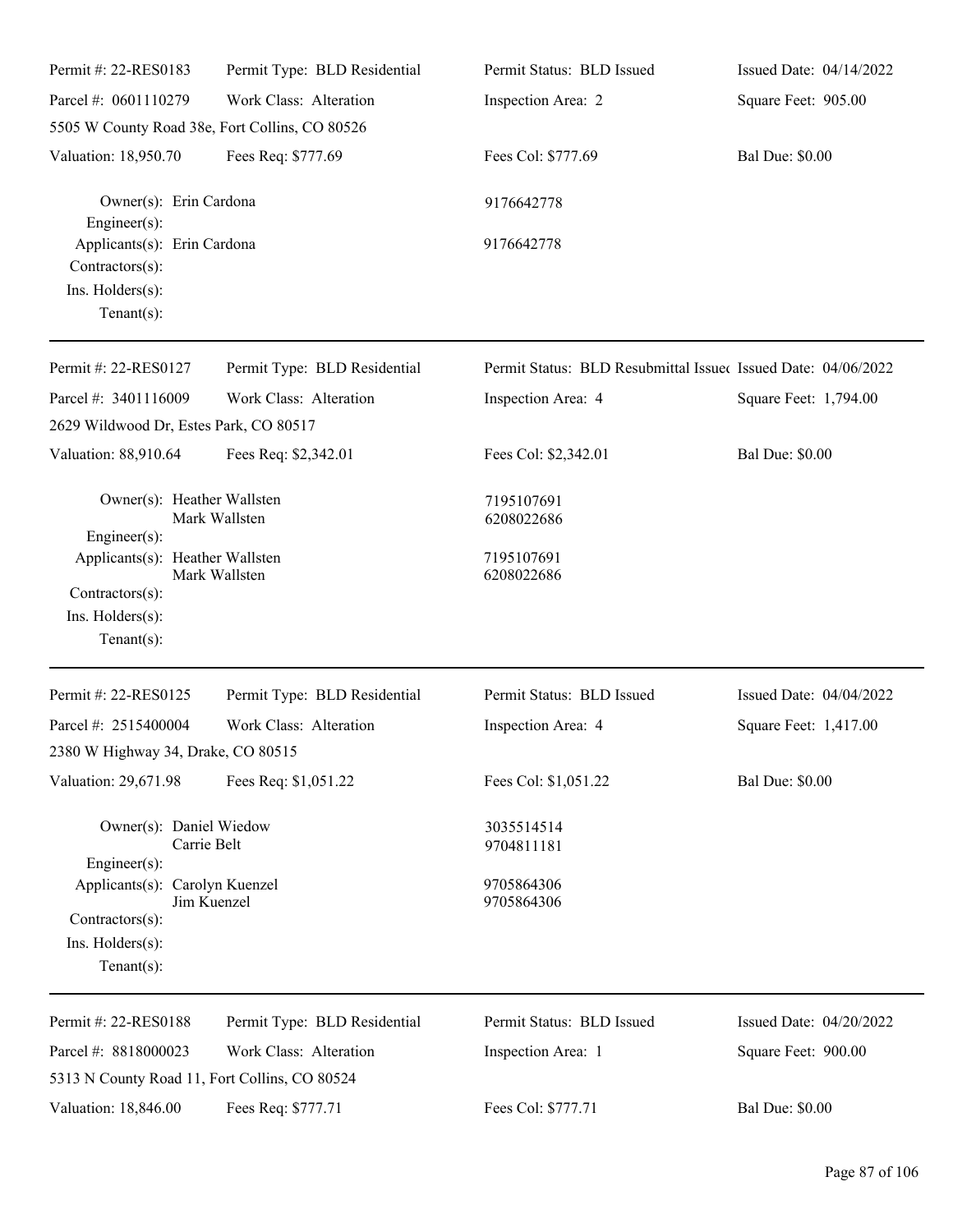Owner(s): Donald Dority Engineer(s): Applicants(s): Donald Dority Contractors(s): Ins. Holders(s): Tenant(s):

| Permit #: 22-RES0120                                                                             | Permit Type: BLD Residential | Permit Status: BLD Issued | Issued Date: 04/14/2022 |
|--------------------------------------------------------------------------------------------------|------------------------------|---------------------------|-------------------------|
| Parcel #: 9636207014                                                                             | Work Class: Alteration       | Inspection Area: 2        | Square Feet: 450.00     |
| 5105 Edgewood Ct, Loveland, CO 80538                                                             |                              |                           |                         |
| Valuation: 9,423.00                                                                              | Fees Req: \$463.14           | Fees Col: \$463.14        | <b>Bal Due: \$0.00</b>  |
| Owner(s): Taylor Read<br>Engineer(s):                                                            | Lindsey Read                 | 7207997033                |                         |
| Applicants(s): Taylor Read<br>Contractors(s):<br>Ins. Holders(s):<br>Tenant $(s)$ :              |                              | 7207997033                |                         |
| Permit #: 22-RES0142                                                                             | Permit Type: BLD Residential | Permit Status: BLD Issued | Issued Date: 04/12/2022 |
| Parcel #: 9704217055                                                                             | Work Class: Alteration       | Inspection Area: 1        | Square Feet: 1,300.00   |
| 1420 Bubbling Brook Ct, Fort Collins, CO 80521                                                   |                              |                           |                         |
| Valuation: 50,000.00                                                                             | Fees Req: \$1,570.37         | Fees Col: \$1,570.37      | <b>Bal Due: \$0.00</b>  |
| Owner(s): Deborah French<br>John Irving<br>Engineer(s):                                          |                              | 9702186978<br>9702186978  |                         |
| Applicants(s): Robert Traylor                                                                    |                              | 970-223-6494              |                         |
| Contractors(s): Robert Traylor<br>Ins. Holders(s):<br>Tenant $(s)$ :                             |                              | 970-223-6494              |                         |
| Permit #: 22-RES0190                                                                             | Permit Type: BLD Residential | Permit Status: BLD Issued | Issued Date: 04/11/2022 |
| Parcel #: 8505406001                                                                             | Work Class: Alteration       | Inspection Area: 2        | Square Feet: 61.00      |
| 3401 Valley Oak Dr, Loveland, CO 80538                                                           |                              |                           |                         |
| Valuation: 3,023.16                                                                              | Fees Req: \$412.51           | Fees Col: \$412.51        | <b>Bal Due: \$0.00</b>  |
| Owner(s): Donna Ebner<br>$Engineering(s)$ :                                                      |                              | 3035174385                |                         |
| Applicants(s): Deforge Construction LLC<br>Contractors(s):<br>Ins. Holders(s):<br>Tenant $(s)$ : |                              | 970-566-9805              |                         |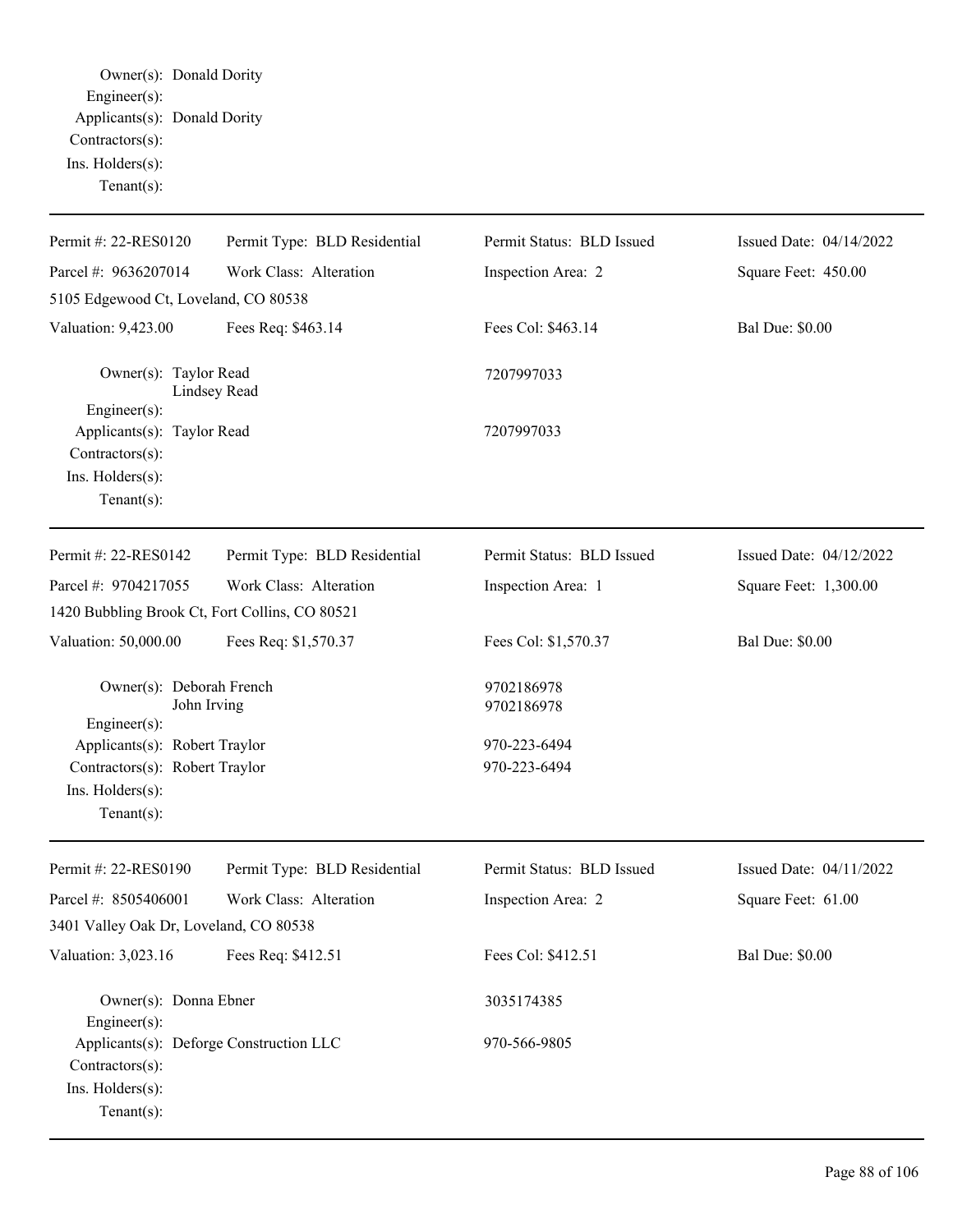| Permit #: 22-RES0184                                                                                                                         | Permit Type: BLD Residential | Permit Status: BLD Issued  | Issued Date: 04/04/2022 |
|----------------------------------------------------------------------------------------------------------------------------------------------|------------------------------|----------------------------|-------------------------|
| Parcel #: 0701307011                                                                                                                         | Work Class: Alteration       | Inspection Area: 1         | Square Feet: 0.00       |
| 6013 Poplar Ct, Bellvue, CO 80512                                                                                                            |                              |                            |                         |
| Valuation: 14,000.00                                                                                                                         | Fees Req: \$697.41           | Fees Col: \$697.41         | <b>Bal Due: \$0.00</b>  |
| Owner(s): Jennifer Blakesley<br>$Engineer(s)$ :                                                                                              |                              | 9702199494                 |                         |
| Applicants(s): Jennifer Blakesley<br>Contractors(s):<br>Ins. Holders(s):<br>Tenant $(s)$ :                                                   |                              | 9702199494                 |                         |
| Permit #: 22-RES0244                                                                                                                         | Permit Type: BLD Residential | Permit Status: BLD Issued  | Issued Date: 04/29/2022 |
| Parcel #: 8831412065<br>1720 Lakeview Dr, Fort Collins, CO 80524                                                                             | Work Class: Alteration       | Inspection Area: 1         | Square Feet: 0.00       |
| Valuation: 11,100.00                                                                                                                         | Fees Req: \$404.13           | Fees Col: \$404.13         | <b>Bal Due: \$0.00</b>  |
| Owner(s): Alice Fischer<br>Engineer(s):<br>Applicants(s): Dianna Taylor<br>Contractors(s): Chad Hribar<br>Ins. Holders(s):<br>Tenant $(s)$ : |                              | 4803492901<br>970-556-7455 |                         |
| Permit #: 21-RES0839                                                                                                                         | Permit Type: BLD Residential | Permit Status: BLD COC     | Issued Date: 01/18/2022 |
| Parcel #: 3404111019                                                                                                                         | Work Class: Alteration       | Inspection Area: 4         | Square Feet: 263.00     |
| 2328 Aspen Brook Dr, Estes Park, CO 80517                                                                                                    |                              |                            |                         |
| Valuation: 4,734.00 Fees Req: \$269.98                                                                                                       |                              | Fees Col: \$269.98         | <b>Bal Due: \$0.00</b>  |
| Owner(s): Laura Richins<br>Engineer(s):                                                                                                      |                              | 9706906576                 |                         |
| Applicants(s): Laura Richins<br>$Contractors(s)$ :<br>Ins. Holders(s):<br>Tenant $(s)$ :                                                     |                              | 9706906576                 |                         |
| Permit #: 22-RES0213                                                                                                                         | Permit Type: BLD Residential | Permit Status: BLD Issued  | Issued Date: 04/22/2022 |
| Parcel #: 3535108011                                                                                                                         | Work Class: Alteration       | Inspection Area: 4         | Square Feet: 0.00       |
| 1315 Riverside Ln, Estes Park, CO 80517                                                                                                      |                              |                            |                         |
| Valuation: 13,900.00                                                                                                                         | Fees Req: \$663.39           | Fees Col: \$663.39         | <b>Bal Due: \$0.00</b>  |
| Owner(s): Dorothy Katsiyiannis<br>Engineer $(s)$ :                                                                                           |                              | 7856434824                 |                         |
| Applicants(s): Daniel Wiedow                                                                                                                 |                              | 3035514514                 |                         |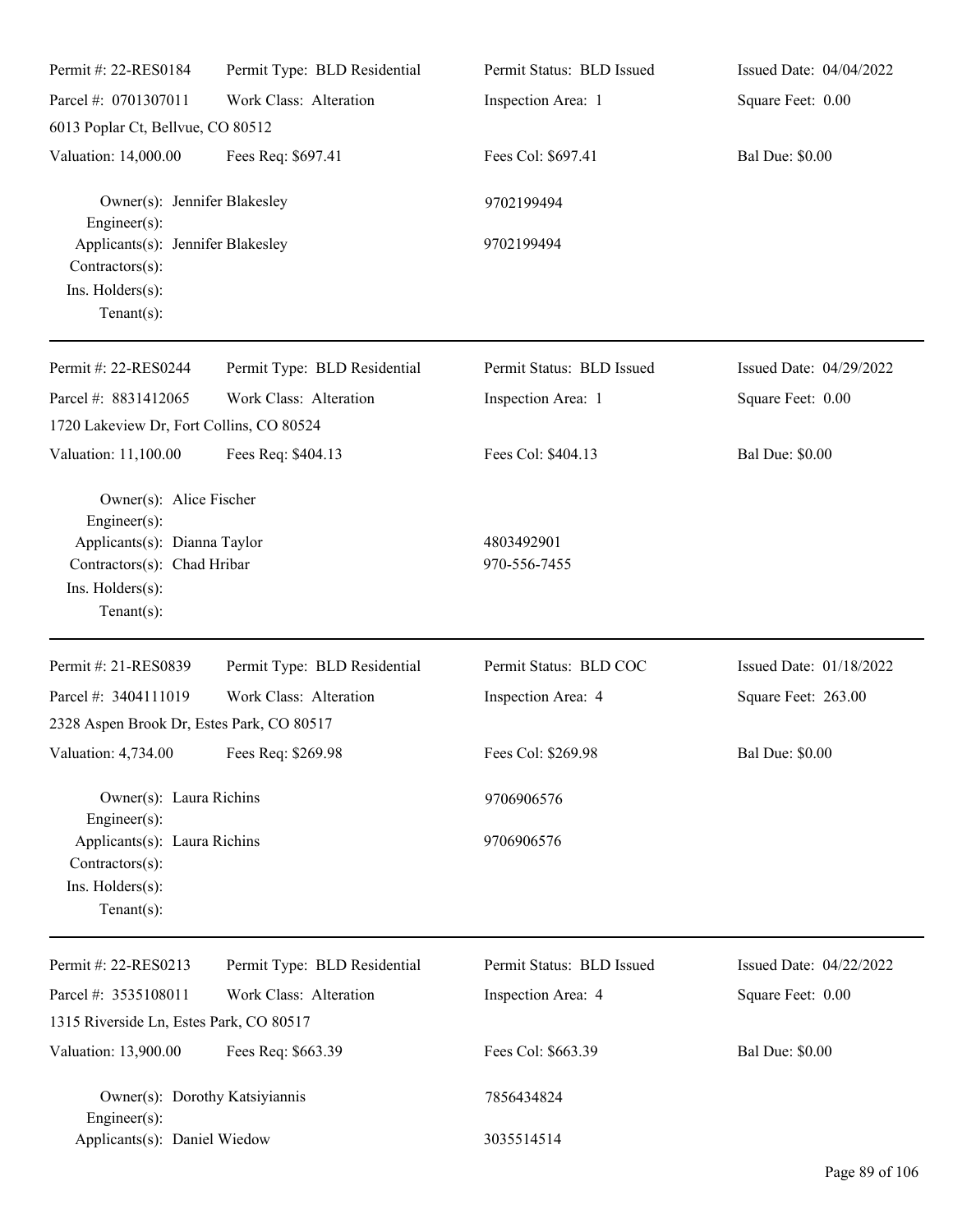| Permit #: 22-RES0070                            | Permit Type: BLD Residential | Permit Status: BLD Issued | Issued Date: 04/12/2022 |
|-------------------------------------------------|------------------------------|---------------------------|-------------------------|
| Parcel #: 9826106016                            | Work Class: Alteration       | Inspection Area: 1        | Square Feet: 1,809.00   |
| 3316 Canadian Pkwy, Fort Collins, CO 80524      |                              |                           |                         |
| Valuation: 80,000.00                            | Fees Req: \$2,088.71         | Fees Col: \$2,088.71      | <b>Bal Due: \$0.00</b>  |
| Owner(s): Nathan Kimple<br>Engineer $(s)$ :     |                              | 9702191619                |                         |
| Applicants(s): Nathan Kimple<br>Contractors(s): |                              | 9702191619                |                         |
| Ins. Holders(s):<br>Tenant $(s)$ :              |                              |                           |                         |
| Permit #: 22-RES0155                            | Permit Type: BLD Residential | Permit Status: BLD Issued | Issued Date: 04/01/2022 |
| Parcel #: 9733107005                            | Work Class: Alteration       | Inspection Area: 2        | Square Feet: 240.00     |
| 2340 Dalton Dr, Fort Collins, CO 80526          |                              |                           |                         |
| Valuation: 82,132.69                            | Fees Req: \$1,964.13         | Fees Col: \$1,964.13      | <b>Bal Due: \$0.00</b>  |
| Owner(s): Logan McConnel                        |                              | 9702316356                |                         |
| Engineer(s): Grant Schulte                      |                              | 3039251900                |                         |
| Applicants(s): All Phase Restoration            | Doug Crites                  | 970-686-6000              |                         |
| Contractors(s): Kelly Addington                 |                              | 970-635-1833              |                         |
| Ins. Holders(s):                                |                              |                           |                         |
| Tenant $(s)$ :                                  |                              |                           |                         |
| Permit #: 22-RES0085                            | Permit Type: BLD Residential | Permit Status: BLD Issued | Issued Date: 04/06/2022 |
| Parcel #: 9836111004                            | Work Class: Alteration       | Inspection Area: 1        | Square Feet: 0.00       |
| 2307 Westview Rd, Fort Collins, CO 80524        |                              |                           |                         |
| Valuation: 207,500.00                           | Fees Req: \$3,926.23         | Fees Col: \$3,926.23      | <b>Bal Due: \$0.00</b>  |
| Owner(s): Dawn Sharkey                          |                              | 9704932225                |                         |
| Engineer(s): Nicholas Reuter                    |                              | 9702069455                |                         |
| Applicants(s): Eric Johnson                     |                              | 9703817699                |                         |
| Contractors(s):                                 |                              |                           |                         |
| Ins. Holders(s):<br>$Tenant(s)$ :               |                              |                           |                         |
| Permit #: 22-RES0237                            | Permit Type: BLD Residential | Permit Status: BLD LOC    | Issued Date: 04/25/2022 |
| Parcel #: 9624109056                            | Work Class: Alteration       | Inspection Area: 2        | Square Feet: 0.00       |
| 7632 Emerald Ave, Fort Collins, CO 80525        |                              |                           |                         |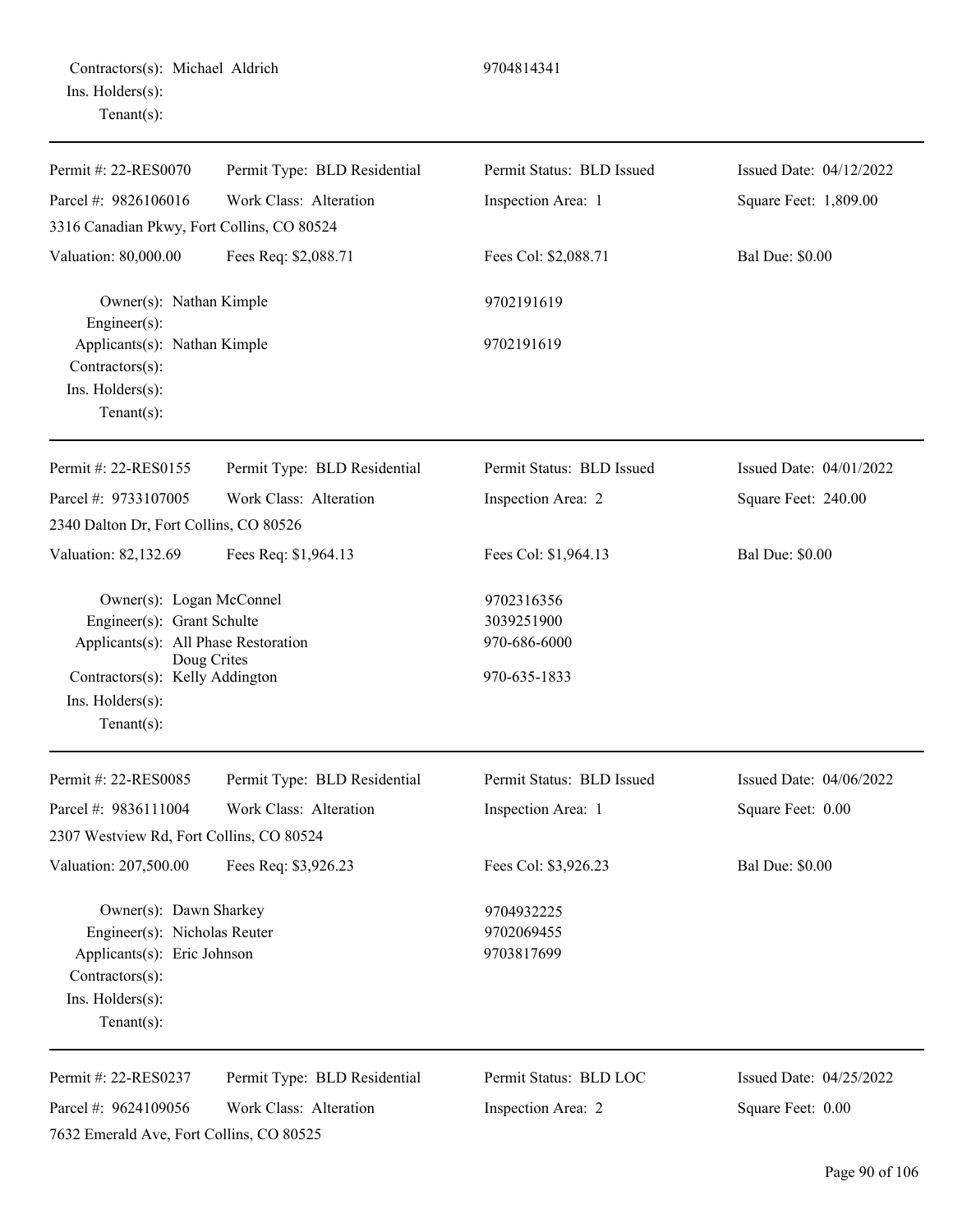| Valuation: 8,370.00                                                                                                                                      | Fees Req: \$320.94                                                | Fees Col: \$320.94                                   | <b>Bal Due: \$0.00</b>  |
|----------------------------------------------------------------------------------------------------------------------------------------------------------|-------------------------------------------------------------------|------------------------------------------------------|-------------------------|
| Owner(s): Katie Richards<br>Engineer(s): Gregory Lepetsos                                                                                                |                                                                   | 9704209754                                           |                         |
| Applicants(s): Greg Knapp<br>Contractors(s): William Davis<br>Ins. Holders(s):<br>Tenant $(s)$ :                                                         |                                                                   | 7205072711<br>7205072711                             |                         |
| Permit #: 20-RES0216                                                                                                                                     | Permit Type: BLD Residential                                      | Permit Status: BLD Issued                            | Issued Date: 04/14/2022 |
| Parcel #: 9812210002                                                                                                                                     | Work Class: Conversion to Dwelling<br>Unit                        | Inspection Area: 1                                   | Square Feet: 1,320.00   |
| 6633 N County Road 15, Fort Collins, CO 80524                                                                                                            |                                                                   |                                                      |                         |
| Valuation: 110,000.00                                                                                                                                    | Fees Req: \$6,139.82                                              | Fees Col: \$6,139.82                                 | <b>Bal Due: \$0.00</b>  |
| Owner(s): Karen Tips<br>Corey Tips<br>Engineer(s): Rae Marie Doner<br>Applicants(s): Corey Tips<br>Contractors(s):<br>Ins. Holders(s):<br>Tenant $(s)$ : |                                                                   | 9704725519<br>9704725519<br>9708170821<br>9704725519 |                         |
| Permit #: 22-RES0167                                                                                                                                     | Permit Type: BLD Residential                                      | Permit Status: BLD Issued                            | Issued Date: 04/29/2022 |
| Parcel #: 0524108004                                                                                                                                     | Work Class: Conversion to Dwelling<br>Unit                        | Inspection Area: 3                                   | Square Feet: 735.00     |
| 6826 Willow Vista Ct, Loveland, CO 80537                                                                                                                 |                                                                   |                                                      |                         |
| Valuation: 13,230.00                                                                                                                                     | Fees Req: \$3,121.51                                              | Fees Col: \$3,121.51                                 | <b>Bal Due: \$0.00</b>  |
| Owner(s): Terry Keyes<br>Engineer(s):                                                                                                                    |                                                                   | 9703813813                                           |                         |
| Applicants(s): Terry Keyes<br>Contractors(s):<br>Ins. Holders(s):<br>Tenant $(s)$ :                                                                      |                                                                   | 9703813813                                           |                         |
| Permit #: 22-RES0263                                                                                                                                     | Permit Type: BLD Residential                                      | Permit Status: BLD Issued                            | Issued Date: 04/27/2022 |
| Parcel #: 3534300021                                                                                                                                     | Work Class: Conversion to Short-Term Inspection Area: 4<br>Rental |                                                      | Square Feet: 0.00       |
| 2226 Eagle Cliff Rd, Estes Park, CO 80517                                                                                                                |                                                                   |                                                      |                         |
| Valuation: 0.00                                                                                                                                          | Fees Req: \$300.00                                                | Fees Col: \$300.00                                   | <b>Bal Due: \$0.00</b>  |
| Owner(s): Brian Carr<br>Engineer(s):                                                                                                                     | Heather Bazaldua                                                  | $(303) 594 - 0359$<br>7202268281                     |                         |
| Applicants(s): Brian Carr                                                                                                                                |                                                                   | $(303) 594 - 0359$                                   |                         |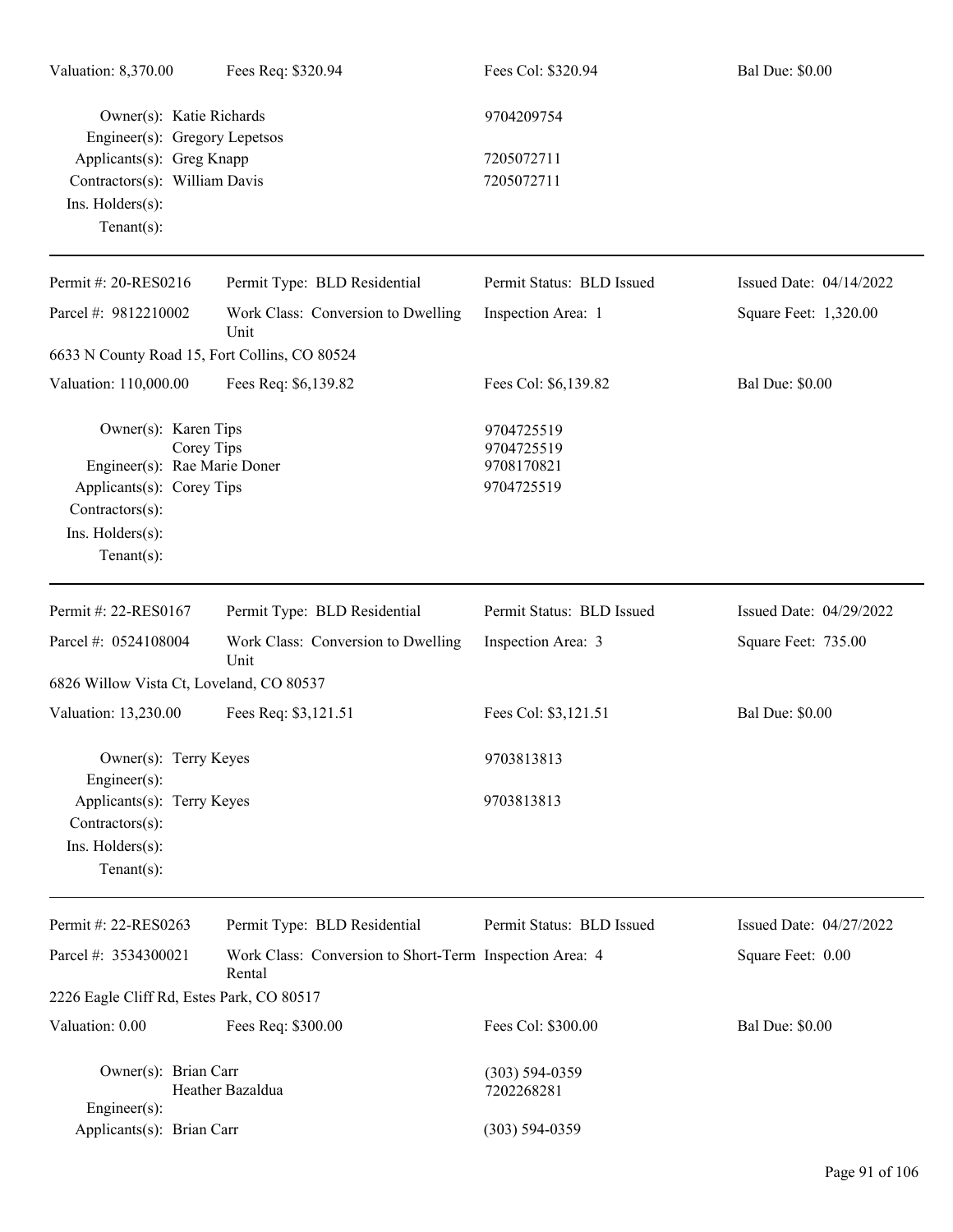Contractors(s): Ins. Holders(s):

| Permit #: 22-RES0200                                                                    | Permit Type: BLD Residential                                      | Permit Status: BLD Issued | Issued Date: 04/27/2022 |
|-----------------------------------------------------------------------------------------|-------------------------------------------------------------------|---------------------------|-------------------------|
| Parcel #: 1802405043                                                                    | Work Class: Conversion to Short-Term Inspection Area: 1<br>Rental |                           | Square Feet: 0.00       |
| 10326 W Highway 14, Bellvue, CO 80512                                                   |                                                                   |                           |                         |
| Valuation: 0.00                                                                         | Fees Req: \$300.00                                                | Fees Col: \$300.00        | <b>Bal Due: \$0.00</b>  |
| Owner(s): David White<br>Marci White<br>Engineer(s):                                    |                                                                   | 9705667168                |                         |
| Applicants(s): David White<br>Marci White                                               | Catherine Jameson                                                 | 9705667168<br>9706916941  |                         |
| Contractors(s):                                                                         |                                                                   |                           |                         |
| Ins. Holders(s):<br>Tenant $(s)$ :                                                      |                                                                   |                           |                         |
| Permit #: 22-RES0171                                                                    | Permit Type: BLD Residential                                      | Permit Status: BLD Issued | Issued Date: 04/04/2022 |
| Parcel #: 3536306043                                                                    | Work Class: Conversion to Short-Term Inspection Area: 4<br>Rental |                           | Square Feet: 0.00       |
| 500 W Prospect Mountain Dr, Estes Park, CO 80517                                        |                                                                   |                           |                         |
| Valuation: 0.00                                                                         | Fees Req: \$300.00                                                | Fees Col: \$300.00        | <b>Bal Due: \$0.00</b>  |
| Owner(s): Richard Houston<br>Engineer(s):                                               |                                                                   | 4697667762                |                         |
| Applicants(s): Richard Houston<br>Contractors(s):<br>Ins. Holders(s):<br>Tenant $(s)$ : |                                                                   | 4697667762                |                         |
| Permit #: 22-RES0222                                                                    | Permit Type: BLD Residential                                      | Permit Status: BLD Issued | Issued Date: 04/26/2022 |
| Parcel #: 8831305012                                                                    | Work Class: Conversion to Short-Term Inspection Area: 1<br>Rental |                           | Square Feet: 0.00       |
| 1509 Country Club Rd, Fort Collins, CO 80524                                            |                                                                   |                           |                         |
| Valuation: 0.00                                                                         | Fees Req: \$300.00                                                | Fees Col: \$300.00        | <b>Bal Due: \$0.00</b>  |
| Owner(s): Matthew Keyser<br>Engineer(s):                                                |                                                                   | 3036413000                |                         |
| Applicants(s): Matthew Keyser<br>Contractors(s):<br>Ins. Holders(s):<br>$Tenant(s)$ :   |                                                                   | 3036413000                |                         |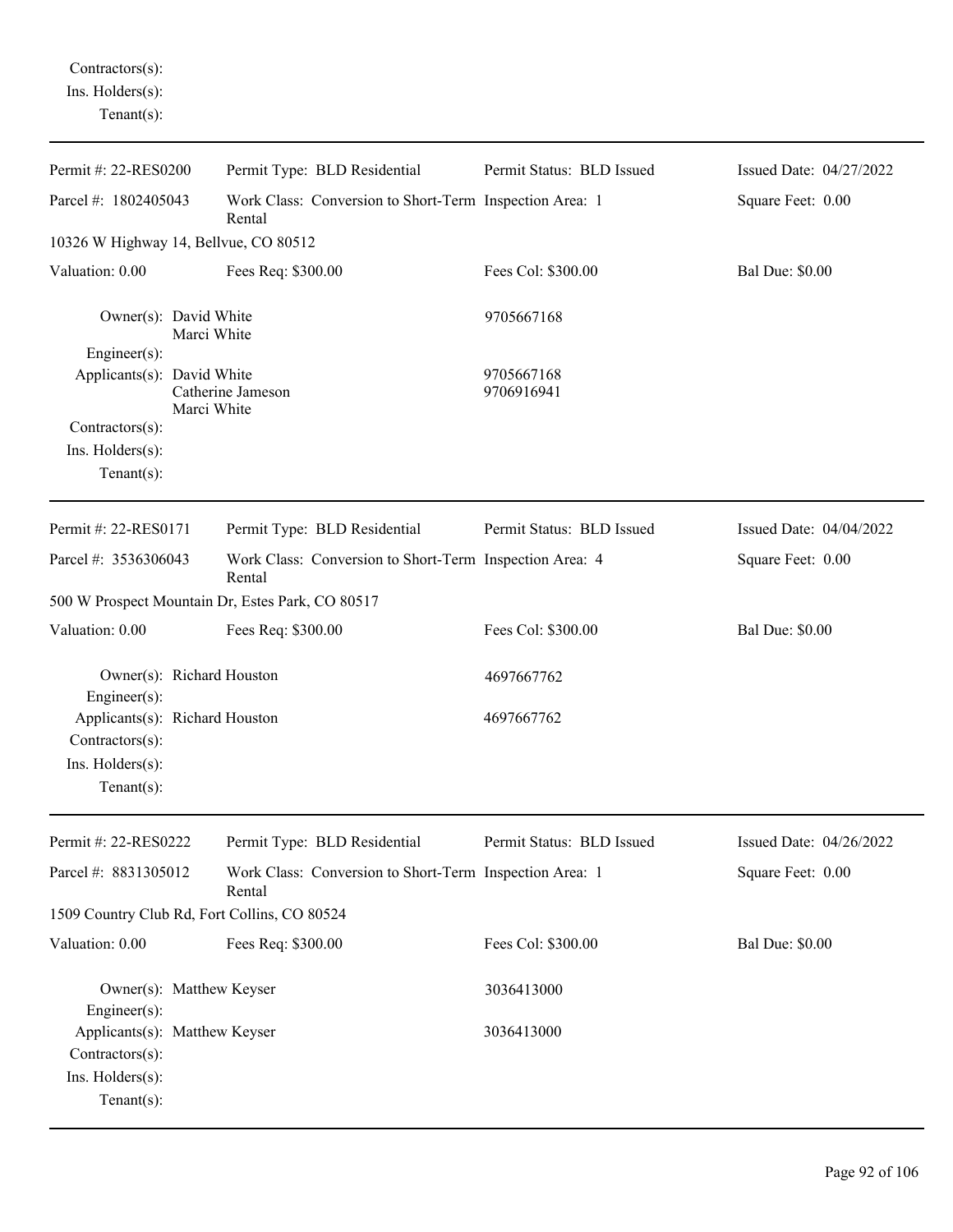| Permit #: 21-RES0673                                                                                                                           | Permit Type: BLD Residential | Permit Status: BLD Issued                              | Issued Date: 04/21/2022 |
|------------------------------------------------------------------------------------------------------------------------------------------------|------------------------------|--------------------------------------------------------|-------------------------|
| Parcel #: 3401309011                                                                                                                           | Work Class: Deck             | Inspection Area: 4                                     | Square Feet: 216.00     |
| 3104 Carriage Dr, Estes Park, CO 80517                                                                                                         |                              |                                                        |                         |
| Valuation: 12,500.00                                                                                                                           | Fees Req: \$433.83           | Fees Col: \$433.83                                     | <b>Bal Due: \$0.00</b>  |
| Owner(s): Maureen Shirley<br>$Engineering(s)$ :                                                                                                | John Shirley                 | 9705686685<br>970-586-4046                             |                         |
| Applicants(s): John Shirley<br>Contractors(s):<br>Ins. Holders(s):<br>$Tenant(s)$ :                                                            |                              | 970-586-4046                                           |                         |
| Permit #: 21-RES0525                                                                                                                           | Permit Type: BLD Residential | Permit Status: BLD Issued                              | Issued Date: 04/15/2022 |
| Parcel #: 9829329001                                                                                                                           | Work Class: Deck             | Inspection Area: 1                                     | Square Feet: 384.00     |
| 4009 Green Ridge Dr, Laporte, CO 80535                                                                                                         |                              |                                                        |                         |
| Valuation: 58,000.00                                                                                                                           | Fees Req: \$1,460.14         | Fees Col: \$1,460.14                                   | <b>Bal Due: \$0.00</b>  |
| Owner(s): Harry Nequette<br>Engineer(s):                                                                                                       | Michelle Nequette            | 4046177713<br>4046177713                               |                         |
| Applicants(s): Seth Degnan<br>Contractors(s): Seth Degnan<br>Ins. Holders(s):<br>$Tenant(s)$ :                                                 |                              | 9702229086<br>9702229086                               |                         |
| Permit #: 22-RES0201                                                                                                                           | Permit Type: BLD Residential | Permit Status: BLD Issued                              | Issued Date: 04/22/2022 |
| Parcel #: 1435105011<br>1007 Pioneer Rd, Lyons, CO 80540                                                                                       | Work Class: Deck             | Inspection Area: 4                                     | Square Feet: 233.00     |
| Valuation: 40,000.00                                                                                                                           | Fees Req: \$1,173.18         | Fees Col: \$1,173.18                                   | <b>Bal Due: \$0.00</b>  |
| Owner(s): Alison Snider<br>Engineer(s): Steve Pendergrast<br>Applicants(s): Dan Snider<br>Contractors(s):<br>Ins. Holders(s):<br>$Tenant(s)$ : | Dan Snider                   | 7204259772<br>7204259772<br>303-417-1706<br>7204259772 |                         |
| Permit #: 22-RES0168                                                                                                                           | Permit Type: BLD Residential | Permit Status: BLD Issued                              | Issued Date: 04/04/2022 |
| Parcel #: 9604205051                                                                                                                           | Work Class: Deck             | Inspection Area: 2                                     | Square Feet: 30.00      |
| 4707 Valley Ridge Ct, Fort Collins, CO 80526                                                                                                   |                              |                                                        |                         |
| Valuation: 22,000.00                                                                                                                           | Fees Req: \$720.72           | Fees Col: \$720.72                                     | <b>Bal Due: \$0.00</b>  |
| Owner(s): Jack Morgan                                                                                                                          |                              | 970-217-4766                                           |                         |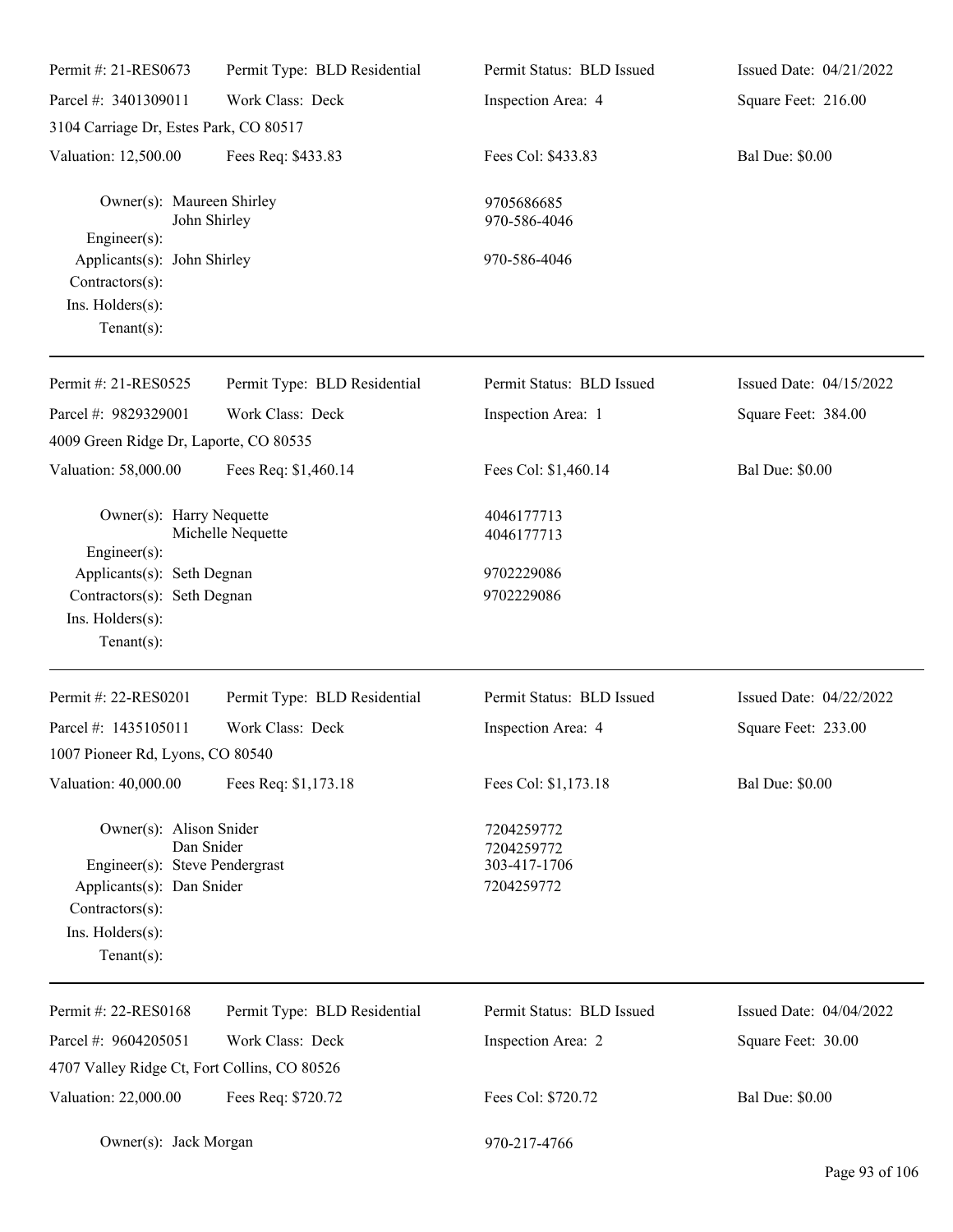Engineer(s): Applicants(s): John Bridgham 970-690-9437 Contractors(s): John Bridgham 970-690-9437 Sundeck Designs 970-690-9437 Ins. Holders(s): Tenant(s):

# Sundeck Designs 970-690-9437

| Permit #: 22-RES0124                                                                                                                                                                        | Permit Type: BLD Residential          | Permit Status: BLD Issued                                                                    | Issued Date: 04/06/2022 |
|---------------------------------------------------------------------------------------------------------------------------------------------------------------------------------------------|---------------------------------------|----------------------------------------------------------------------------------------------|-------------------------|
| Parcel #: 9635119005                                                                                                                                                                        | Work Class: Modular DW/SW with<br>Add | Inspection Area: 2                                                                           | Square Feet: 1,568.00   |
| 5609 N Harrison Ave, Loveland, CO 80538                                                                                                                                                     |                                       |                                                                                              |                         |
| Valuation: 95,000.00                                                                                                                                                                        | Fees Req: \$2,309.21                  | Fees Col: \$2,309.21                                                                         | <b>Bal Due: \$0.00</b>  |
| Owner(s): Marion Geer<br>CJ Myatt<br>Engineer(s): Stephen Wernsman<br>Applicants(s): Clayton Homes<br><b>Bill Dunn</b><br>Contractors(s): Mike Jansen<br>Ins. Holders(s):<br>Tenant $(s)$ : |                                       | $(970)$ 412-1915<br>970-227-5336<br>970-353-4463<br>9708883371<br>9708883371<br>970-339-5500 |                         |
| Permit #: 21-RES0481                                                                                                                                                                        | Permit Type: BLD Residential          | Permit Status: BLD Issued                                                                    | Issued Date: 04/29/2022 |
| Parcel #: 0022200005                                                                                                                                                                        | Work Class: Modular DW/SW with<br>Add | Inspection Area: 5                                                                           | Square Feet: 5,250.00   |
| 7097 Black Diamond Rd, Livermore, CO 80536                                                                                                                                                  |                                       |                                                                                              |                         |
| Valuation: 200,000.00                                                                                                                                                                       | Fees Req: \$10,427.95                 | Fees Col: \$10,427.95                                                                        | <b>Bal Due: \$0.00</b>  |
| Engineer(s): Nader Tomasbi                                                                                                                                                                  | Owner(s): Yahwey Properties LLC       | 9706461673                                                                                   |                         |
| Applicants(s): Brian Bannister                                                                                                                                                              |                                       | 9706461673                                                                                   |                         |
| Contractors(s): John Mason                                                                                                                                                                  |                                       | 9702313780                                                                                   |                         |
| Ins. Holders(s):<br>Tenant $(s)$ :                                                                                                                                                          |                                       |                                                                                              |                         |
| Permit #: 21-RES0861                                                                                                                                                                        | Permit Type: BLD Residential          | Permit Status: BLD Issued                                                                    | Issued Date: 04/14/2022 |
| Parcel #: 9730411003                                                                                                                                                                        | Work Class: New                       | Inspection Area: 2                                                                           | Square Feet: 4,730.00   |
| 3217 Dixon Cove Dr, Fort Collins, CO 80526                                                                                                                                                  |                                       |                                                                                              |                         |
| Valuation: 675,000.00                                                                                                                                                                       | Fees Req: \$15,953.64                 | Fees Col: \$15,953.64                                                                        | <b>Bal Due: \$0.00</b>  |
| Owner(s): Anita Ekren<br>Engineer(s): Gary Weeks<br>Applicants(s): Rick Emery<br>Contractors(s): Rick Emery<br>Ins. Holders(s):<br>$Tenant(s)$ :                                            |                                       | 9709889300<br>970-225-2422<br>9706920132<br>9706920132                                       |                         |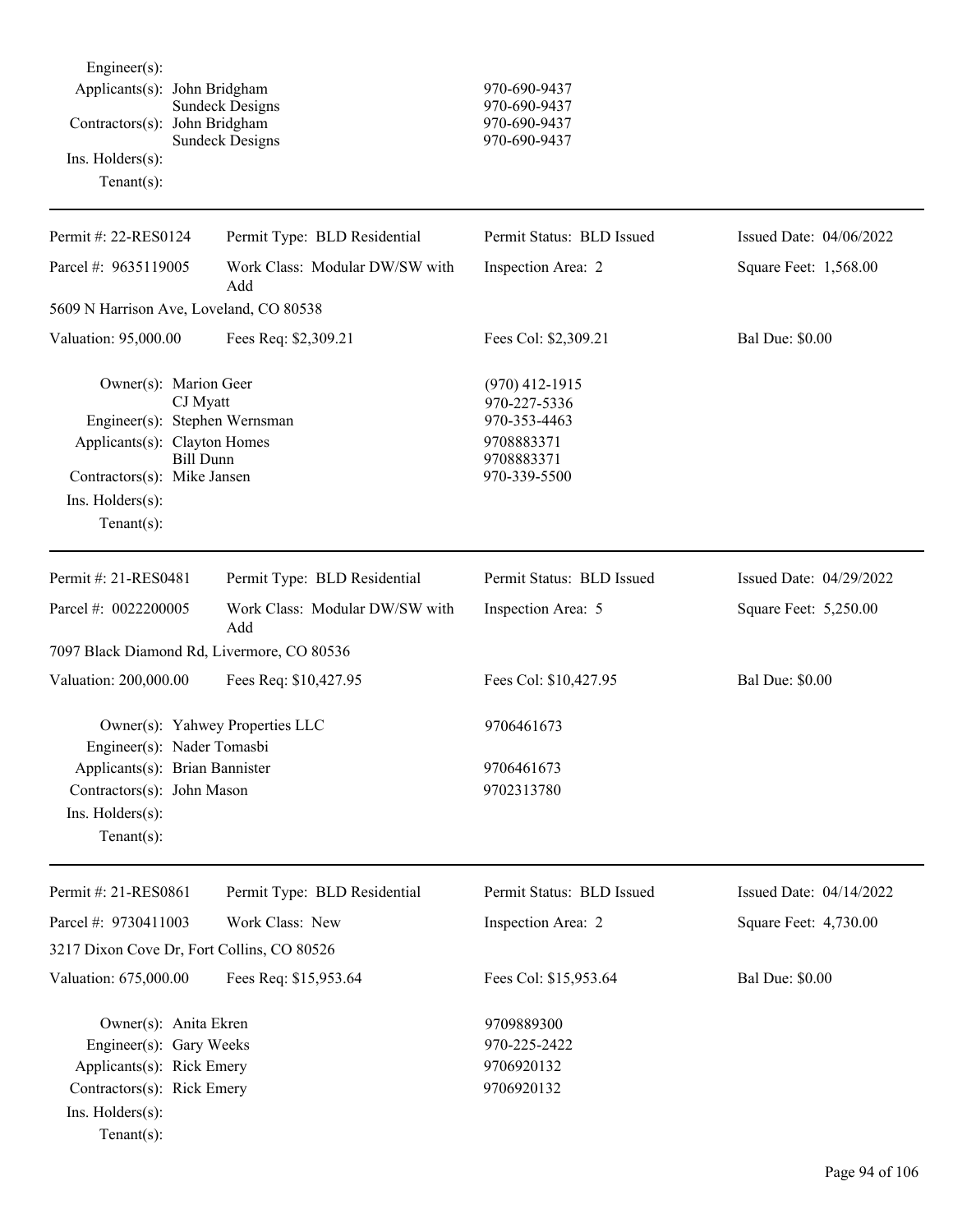| Permit #: 21-RES0794                                                                                                      | Permit Type: BLD Residential     | Permit Status: BLD Issued | Issued Date: 04/22/2022 |
|---------------------------------------------------------------------------------------------------------------------------|----------------------------------|---------------------------|-------------------------|
| Parcel #: 0420400004                                                                                                      | Work Class: New                  | Inspection Area: 4        | Square Feet: 5,377.00   |
| 2118 Dry Creek Dr, Lyons, CO 80540                                                                                        |                                  |                           |                         |
| Valuation: 400,000.00                                                                                                     | Fees Req: \$12,625.38            | Fees Col: \$12,625.38     | <b>Bal Due: \$0.00</b>  |
| Owner(s): Tina Schmitt                                                                                                    | <b>Tim Schmitt</b>               | 9404536172                |                         |
| Engineer(s): Rolf Armstrong<br>Applicants(s): Tina Schmitt<br>Contractors(s):<br>Ins. $H$ olders $(s)$ :<br>$Tenant(s)$ : |                                  | 4067215733<br>9404536172  |                         |
| Permit #: 22-RES0073                                                                                                      | Permit Type: BLD Residential     | Permit Status: BLD Issued | Issued Date: 04/22/2022 |
| Parcel #: 9416405022                                                                                                      | Work Class: New                  | Inspection Area: 3        | Square Feet: 6,238.00   |
| 506 Talons Reach Run, Berthoud, CO 80513                                                                                  |                                  |                           |                         |
| Valuation: 573,328.00                                                                                                     | Fees Req: \$18,194.25            | Fees Col: \$18,194.25     | <b>Bal Due: \$0.00</b>  |
| Engineer(s):                                                                                                              | Owner(s): Plumb Construction Inc | 303-588-0895              |                         |
| Applicants(s): Plumb Construction Inc                                                                                     |                                  | 303-588-0895              |                         |
| Contractors(s): James Plumb Jr<br>Ins. Holders(s):<br>$Tenant(s)$ :                                                       |                                  | 303-588-0895              |                         |
| Permit #: 22-RES0100                                                                                                      | Permit Type: BLD Residential     | Permit Status: BLD Issued | Issued Date: 04/08/2022 |
| Parcel #: 1425200001                                                                                                      | Work Class: New                  | Inspection Area: 4        | Square Feet: 5,861.00   |
| 582 Open Range Rd, Lyons, CO 80540                                                                                        |                                  |                           |                         |
| Valuation: 375,000.00                                                                                                     | Fees Req: \$11,521.55            | Fees Col: \$11,521.55     | <b>Bal Due: \$0.00</b>  |
| Owner(s): Merle Smith<br>$Engineering(s)$ :                                                                               | Peggy Smith                      | 3037750578<br>3037751950  |                         |
| Applicants(s): Merle Smith<br>Contractors(s):<br>Ins. Holders(s):<br>Tenant $(s)$ :                                       | Peggy Smith                      | 3037750578<br>3037751950  |                         |
| Permit #: 21-RES0795                                                                                                      | Permit Type: BLD Residential     | Permit Status: BLD Issued | Issued Date: 04/18/2022 |
| Parcel #: 8519400002                                                                                                      | Work Class: New                  | Inspection Area: 3        | Square Feet: 4,179.00   |
| 1230 S Boise Ave, Loveland, CO 80537                                                                                      |                                  |                           |                         |
| Valuation: 638,922.00                                                                                                     | Fees Req: \$15,799.45            | Fees Col: \$15,799.45     | <b>Bal Due: \$0.00</b>  |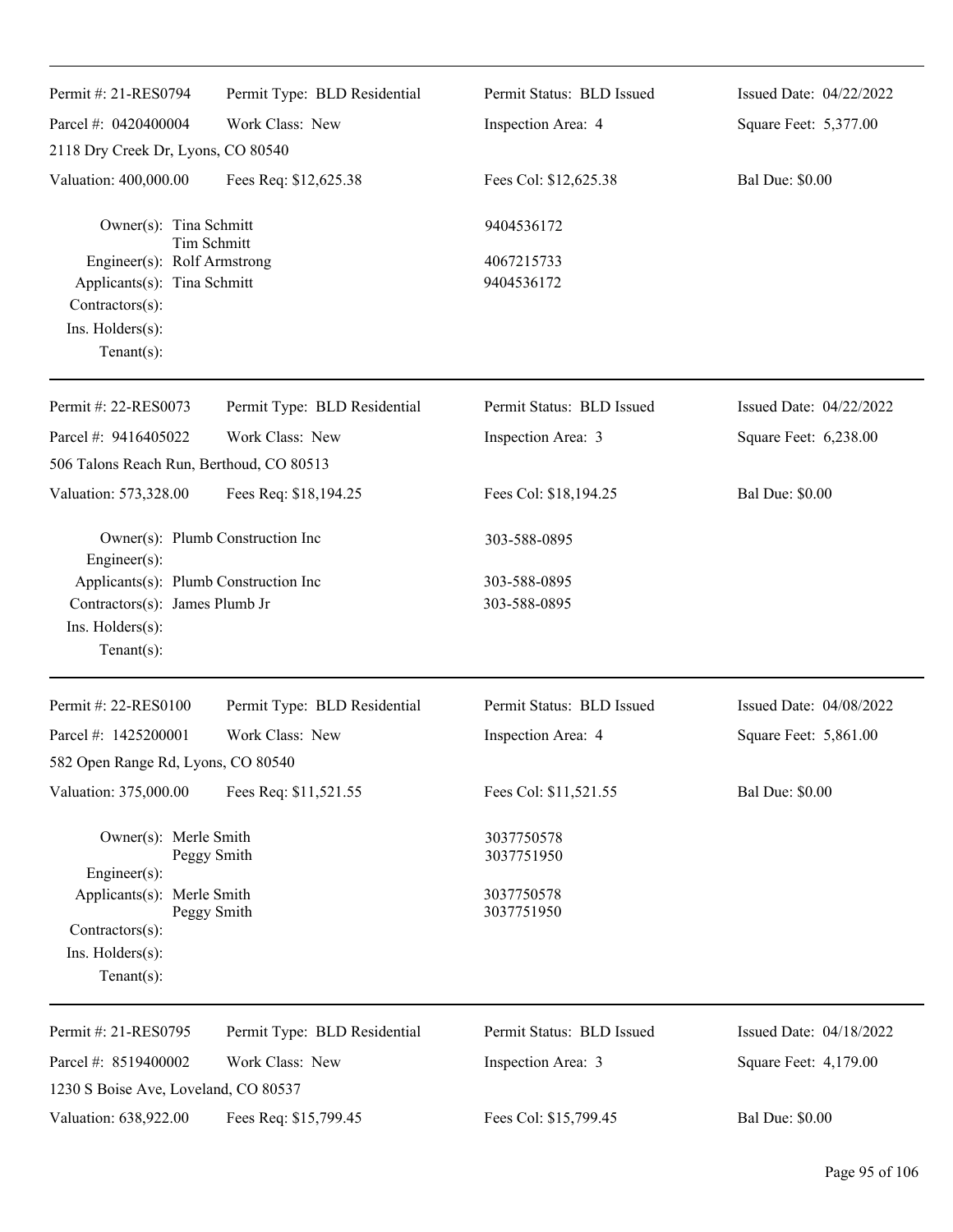Owner(s): Conor Osborn 9702900854 Engineer(s): Applicants(s): Conor Osborn 9702900854 Contractors(s): Travis Mckenzie 970-556-8950 Ins. Holders(s): Tenant(s):

| Permit Type: BLD Residential                                                                                                            | Permit Status: BLD Issued                                                                        | Issued Date: 04/11/2022 |
|-----------------------------------------------------------------------------------------------------------------------------------------|--------------------------------------------------------------------------------------------------|-------------------------|
| Work Class: New                                                                                                                         | Inspection Area: 6                                                                               | Square Feet: 4,289.00   |
| 317 Deer Park Dr, Livermore, CO 80536                                                                                                   |                                                                                                  |                         |
| Fees Req: \$11,339.30                                                                                                                   | Fees Col: \$11,339.30                                                                            | <b>Bal Due: \$0.00</b>  |
| Owner(s): Terri Hanna<br>Clint Hanna<br>Engineer(s): Scott Ratterman<br>Applicants(s): William Warren<br>Contractors(s): William Warren | 9705676024<br>970-482-1976<br>970-482-1976                                                       |                         |
|                                                                                                                                         | Permit Status: BLD Issued                                                                        | Issued Date: 04/06/2022 |
|                                                                                                                                         |                                                                                                  | Square Feet: 5,784.00   |
|                                                                                                                                         |                                                                                                  |                         |
| Fees Req: \$14,970.75                                                                                                                   | Fees Col: \$14,970.75                                                                            | <b>Bal Due: \$0.00</b>  |
| Owner(s): Terri Blackmore<br>Dennis Scholl<br>Engineer(s): Nicholas Reuter<br>Applicants(s): Dennis Scholl                              | 9703052626<br>970-305-2826<br>9702069455<br>970-305-2826                                         |                         |
| Permit Type: BLD Residential                                                                                                            | Permit Status: BLD Issued                                                                        | Issued Date: 04/05/2022 |
| Work Class: New                                                                                                                         | Inspection Area: 3                                                                               | Square Feet: 1,449.00   |
| 1601 Turkey Walk Trl, Loveland, CO 80537                                                                                                |                                                                                                  |                         |
| Fees Req: \$7,629.10                                                                                                                    | Fees Col: \$7,629.10                                                                             | <b>Bal Due: \$0.00</b>  |
| Owner(s): Stephen Okay<br>Andrea Longo<br>Engineer(s): Mark Benjamin<br>Applicants(s): Stephen Okay<br>Andrea Longo                     | 4157898505<br>4157868505<br>970-472-2394<br>4157898505<br>4157868505                             |                         |
|                                                                                                                                         | Permit Type: BLD Residential<br>Work Class: New<br>4114 N County Road 17, Fort Collins, CO 80524 | Inspection Area: 1      |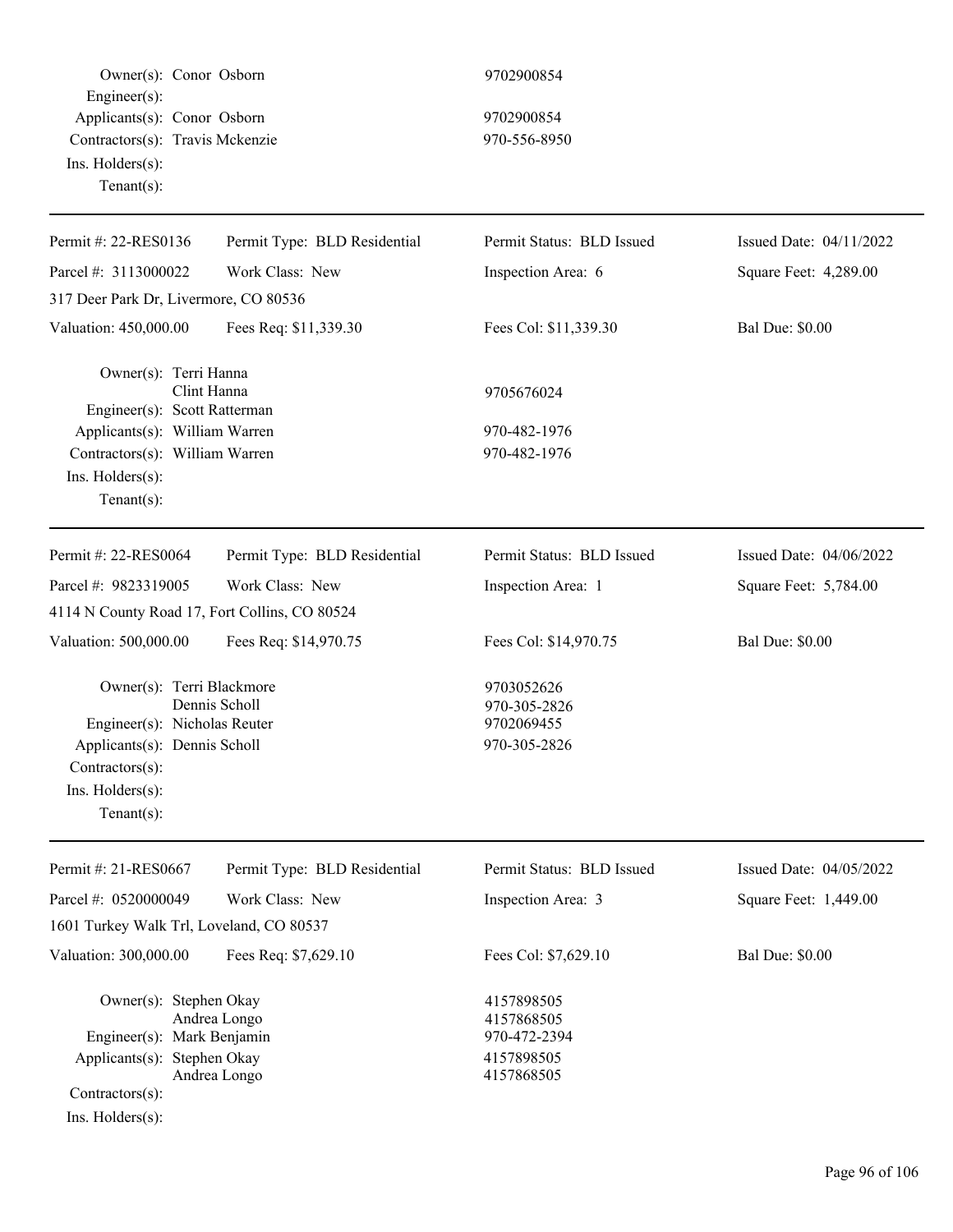| Permit #: 22-RES0132<br>Parcel #: 2921000035                                                                                                   | Permit Type: BLD Residential<br>Work Class: New | Permit Status: BLD Resubmittal<br>Applied<br>Inspection Area: 5 | Issued Date: 04/04/2022<br>Square Feet: 1,701.00 |
|------------------------------------------------------------------------------------------------------------------------------------------------|-------------------------------------------------|-----------------------------------------------------------------|--------------------------------------------------|
| 3715 N Rim Rd, Livermore, CO 80536                                                                                                             |                                                 |                                                                 |                                                  |
| Valuation: 320,000.00                                                                                                                          | Fees Req: \$5,641.86                            | Fees Col: \$5,590.86                                            | Bal Due: \$51.00                                 |
| Owner(s): Sherwood Roper<br>$Engineering(s)$ :                                                                                                 |                                                 | 303-960-8547                                                    |                                                  |
| Applicants(s): Sherwood Roper<br>Contractors(s):<br>Ins. Holders(s):<br>Tenant $(s)$ :                                                         |                                                 | 303-960-8547                                                    |                                                  |
| Permit #: 21-RES0590                                                                                                                           | Permit Type: BLD Residential                    | Permit Status: BLD Issued                                       | Issued Date: 04/06/2022                          |
| Parcel #: 2706000048                                                                                                                           | Work Class: New                                 | Inspection Area: 6                                              | Square Feet: 3,808.00                            |
| 84 Aspen Grove Hill Ln, Bellvue, CO 80512                                                                                                      |                                                 |                                                                 |                                                  |
| Valuation: 350,000.00                                                                                                                          | Fees Req: \$5,833.86                            | Fees Col: \$5,833.86                                            | <b>Bal Due: \$0.00</b>                           |
| Engineer(s): Gary Weeks<br>Applicants(s): Brad Rempel<br>Contractors(s): Brad Rempel<br>Ins. Holders(s):<br>Tenant $(s)$ :                     | Owner(s): * Leafgren Rita Revocable Trust       | 9704542262<br>970-225-2422<br>9703028808<br>9703028808          |                                                  |
| Permit #: 22-RES0005                                                                                                                           | Permit Type: BLD Residential                    | Permit Status: BLD Issued                                       | Issued Date: 04/05/2022                          |
| Parcel #: 0832211004                                                                                                                           | Work Class: New                                 | Inspection Area: 1                                              | Square Feet: 4,787.00                            |
| 317 Walking Wind Dr, Bellvue, CO 80512                                                                                                         |                                                 |                                                                 |                                                  |
| Valuation: 454,935.77                                                                                                                          | Fees Req: \$17,422.17                           | Fees Col: \$17,422.17                                           | <b>Bal Due: \$0.00</b>                           |
| Owner(s): Allison Davis<br>Engineer(s): Denise Weber<br>Applicants(s): Dean Maclennan<br>Contractors(s):<br>Ins. Holders(s):<br>Tenant $(s)$ : | Dean Maclennan                                  | 3032101925<br>3038579280<br>3032101925                          |                                                  |
| Permit #: 21-RES0808                                                                                                                           | Permit Type: BLD Residential                    | Permit Status: BLD Issued                                       | Issued Date: 04/22/2022                          |
| Parcel #: 9433110002                                                                                                                           | Work Class: New                                 | Inspection Area: 3                                              | Square Feet: 5,667.00                            |

Tenant(s):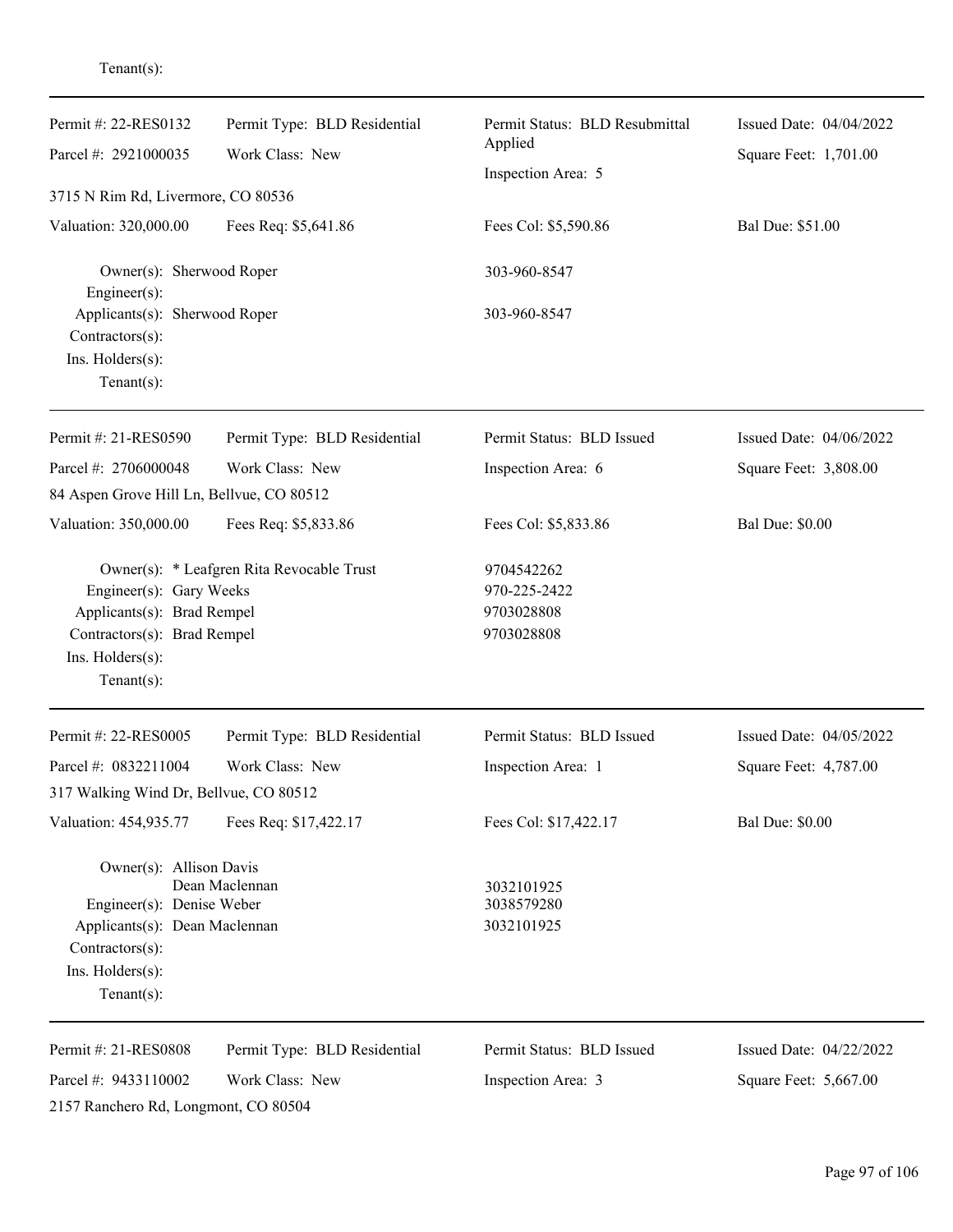| Owner(s): Andy McIntosh<br>Engineer(s): Kevin Becker<br>Applicants(s): Raymond Starck<br>Contractors(s): Raymond Starck<br>Ins. Holders(s):<br>Tenant $(s)$ : | Angela McIntosh              | 3039562128<br>3039562128<br>970-667-8010<br>9702275039<br>9702275039 |                           |
|---------------------------------------------------------------------------------------------------------------------------------------------------------------|------------------------------|----------------------------------------------------------------------|---------------------------|
| Permit #: 21-RES0738                                                                                                                                          | Permit Type: BLD Residential | Permit Status: BLD Issued                                            | Issued Date: $04/26/2022$ |
| Parcel #: 9505205009                                                                                                                                          | Work Class: New              | Inspection Area: 2                                                   | Square Feet: 9,678.00     |
| 4380 Backbone Dr, Loveland, CO 80538                                                                                                                          |                              |                                                                      |                           |
| Valuation: 1,365,000.00                                                                                                                                       | Fees Req: \$28,698.43        | Fees Col: \$28,698.43                                                | <b>Bal Due: \$0.00</b>    |
| Owner(s): Janet Ritz<br><b>Grant Ritz</b>                                                                                                                     |                              | 9705810481                                                           |                           |
| $Engineering(s)$ :<br>Applicants(s): Michael Schroetlin<br>Contractors(s): Michael Schroetlin<br>Ins. Holders(s):<br>Tenant $(s)$ :                           | Schroetlin Custom Homes LLC  | 970-566-7742<br>970-566-7742<br>970-566-7742                         |                           |
| Permit #: 22-RES0075                                                                                                                                          | Permit Type: BLD Residential | Permit Status: BLD Issued                                            | Issued Date: 04/18/2022   |
| Parcel #: 8706156144                                                                                                                                          | Work Class: New              | Inspection Area: 1                                                   | Square Feet: 2,872.00     |
| 1704 Lindenwood Dr, Fort Collins, CO 80524                                                                                                                    |                              |                                                                      |                           |
| Valuation: 850,000.00                                                                                                                                         | Fees Req: \$11,954.16        | Fees Col: \$11,954.16                                                | <b>Bal Due: \$0.00</b>    |
| Owner(s): Lynn Birdsong<br>Engineer(s):                                                                                                                       | Terry Birdsong               | 9704925566<br>9704925566                                             |                           |
| Applicants(s): Jim Burczyk                                                                                                                                    |                              | 9702787887                                                           |                           |
| Contractors(s): Sean Carson                                                                                                                                   |                              | 9706899911                                                           |                           |
| Ins. Holders(s):<br>Tenant $(s)$ :                                                                                                                            |                              |                                                                      |                           |
| Permit #: 20-RES0498                                                                                                                                          | Permit Type: BLD Residential | Permit Status: BLD Issued                                            | Issued Date: 04/29/2022   |
| Parcel #: 9833000005                                                                                                                                          | Work Class: New              | Inspection Area: 1                                                   | Square Feet: 15,765.00    |
| 2616 Shady Grove Ln, Fort Collins, CO 80524                                                                                                                   |                              |                                                                      |                           |
| Valuation: 2,750,000.00                                                                                                                                       | Fees Req: \$30,629.82        | Fees Col: \$30,629.82                                                | <b>Bal Due: \$0.00</b>    |
| Owner(s): Raymond Kintzley<br>$Engineering(s)$ :                                                                                                              | Kwei Kintzley                | 9702190721                                                           |                           |
| Applicants(s): Eric Johnson                                                                                                                                   |                              | 9703817699                                                           |                           |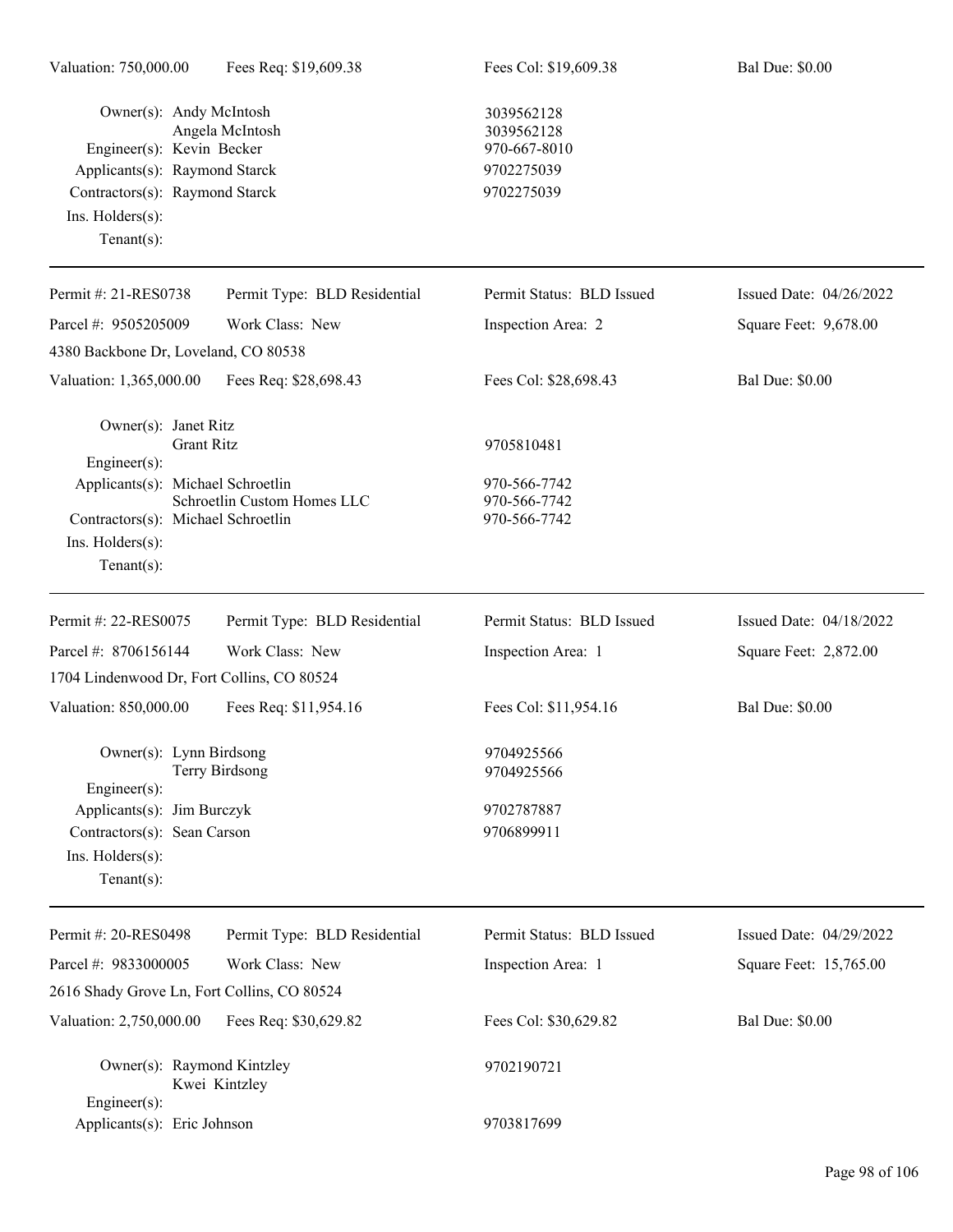| Permit #: 22-SGN0007                                                                                                                                                      | Permit Type: BLD Sign                                         | Permit Status: BLD Issued                                          | Issued Date: 04/07/2022 |
|---------------------------------------------------------------------------------------------------------------------------------------------------------------------------|---------------------------------------------------------------|--------------------------------------------------------------------|-------------------------|
| Parcel #: 8717200012                                                                                                                                                      | Work Class: Building Mounted                                  | Inspection Area: 2                                                 | Square Feet: 0.00       |
| 2235 E Mulberry St, Fort Collins, CO 80524                                                                                                                                |                                                               |                                                                    |                         |
| Valuation: 0.00                                                                                                                                                           | Fees Req: \$335.62                                            | Fees Col: \$335.62                                                 | <b>Bal Due: \$0.00</b>  |
| Owner(s): Jaysix Llc<br>$Engineering(s)$ :                                                                                                                                |                                                               | 970-381-2800                                                       |                         |
| Applicants(s): Floyd German                                                                                                                                               |                                                               | 3032869688                                                         |                         |
| Contractors(s): Floyd German<br>Ins. Holders(s):<br>Tenant $(s)$ :                                                                                                        |                                                               | 3032869688                                                         |                         |
| Permit #: 22-UTIL0052                                                                                                                                                     | Permit Type: BLD Utility-Detached                             | Permit Status: BLD LOC                                             | Issued Date: 04/06/2022 |
| Parcel #: 3535300010                                                                                                                                                      | Work Class: Addition - Attached to<br><b>Utility Building</b> | Inspection Area: 4                                                 | Square Feet: 2,600.00   |
| 1111 Giant Track Rd, Estes Park, CO 80517                                                                                                                                 |                                                               |                                                                    |                         |
| Valuation: 82,730.00                                                                                                                                                      | Fees Req: \$1,610.97                                          | Fees Col: \$1,610.97                                               | <b>Bal Due: \$0.00</b>  |
| Owner(s): Ezequiel Hernandez<br>Engineer(s): David Bangs<br>Applicants(s): Ezequiel Hernandez<br>Contractors(s): Ezequiel Hernandez<br>Ins. Holders(s):<br>Tenant $(s)$ : | Ezequiel Hernandez                                            | 9703105707<br>9703088221<br>9703105707<br>9703105707<br>9703105707 |                         |
| Permit #: 21-UTIL0387                                                                                                                                                     | Permit Type: BLD Utility-Detached                             | Permit Status: BLD Issued                                          | Issued Date: 04/06/2022 |
| Parcel #: 9536300024                                                                                                                                                      | Work Class: Addition - Attached to<br><b>Utility Building</b> | Inspection Area: 3                                                 | Square Feet: 1,920.00   |
| 3610 S Lincoln Ave, Loveland, CO 80537                                                                                                                                    |                                                               |                                                                    |                         |
| Valuation: 21,000.00                                                                                                                                                      | Fees Req: \$596.19                                            | Fees Col: \$596.19                                                 | <b>Bal Due: \$0.00</b>  |
| Owner(s): Carey Hershey<br>Engineer $(s)$ :<br>Applicants(s): John Esh<br>Contractors(s):<br>Ins. Holders(s):<br>Tenant $(s)$ :                                           | Carey Hershey                                                 | 970-593-2289<br>9413304543<br>970-593-2289                         |                         |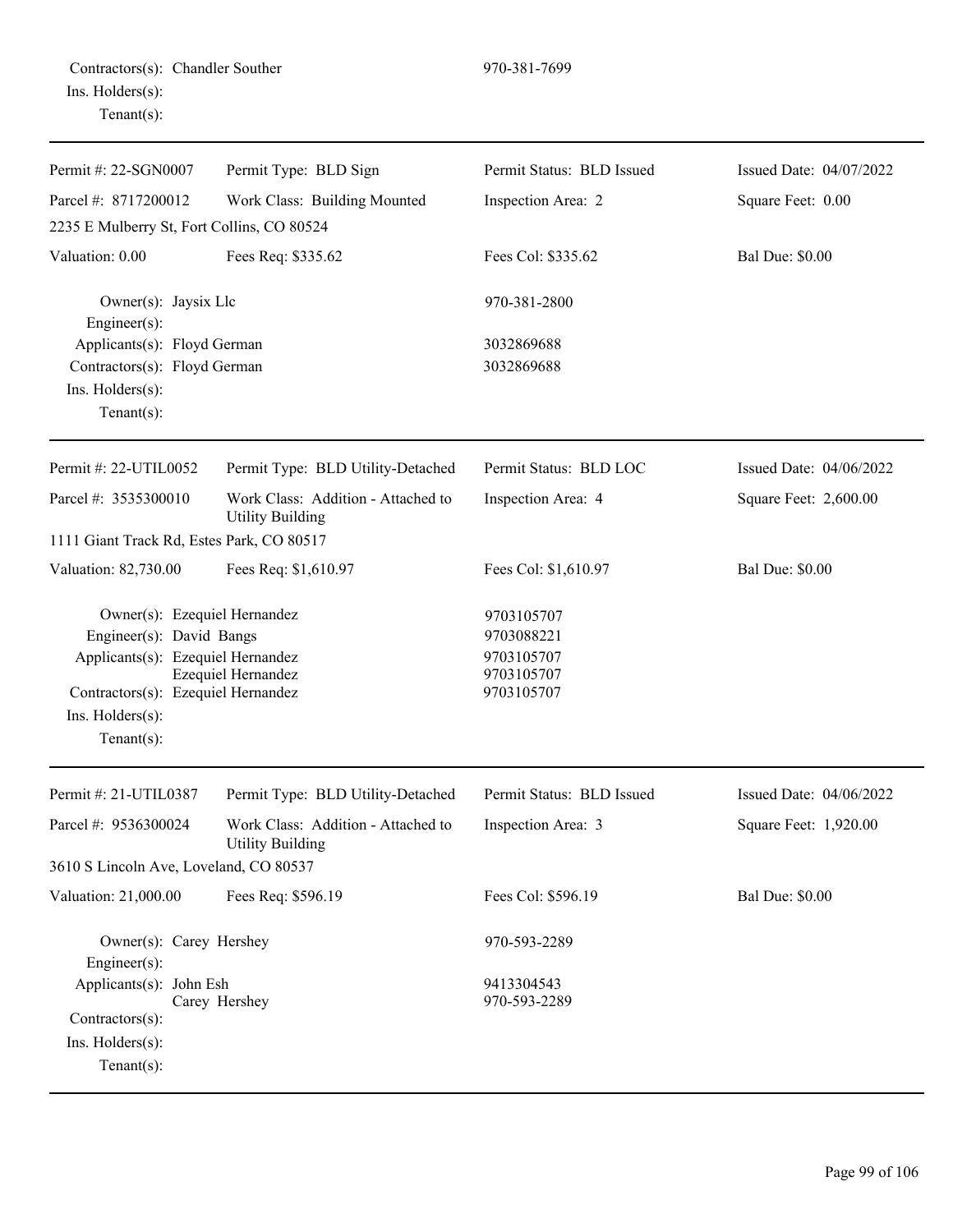| Permit #: 22-UTIL0033                                                                                                                         | Permit Type: BLD Utility-Detached     | Permit Status: BLD Issued                            | Issued Date: 04/18/2022 |
|-----------------------------------------------------------------------------------------------------------------------------------------------|---------------------------------------|------------------------------------------------------|-------------------------|
| Parcel #: 2517106002                                                                                                                          | Work Class: New                       | Inspection Area: 4                                   | Square Feet: 784.00     |
| 2005 Kendall Dr, Estes Park, CO 80517                                                                                                         |                                       |                                                      |                         |
| Valuation: 150,000.00                                                                                                                         | Fees Req: \$2,809.18                  | Fees Col: \$2,809.18                                 | <b>Bal Due: \$0.00</b>  |
| Owner(s): Kristine Kravik<br>Engineer(s): David Bangs<br>Applicants(s): Kerry Kravik<br>Contractors(s):<br>Ins. Holders(s):<br>Tenant $(s)$ : | Kerry Kravik                          | 6083587050<br>6083582050<br>9703088221<br>6083582050 |                         |
| Permit#: 20-UTIL0130                                                                                                                          | Permit Type: BLD Utility-Detached     | Permit Status: BLD Issued                            | Issued Date: 04/08/2022 |
| Parcel #: 1514100023                                                                                                                          | Work Class: New                       | Inspection Area: 3                                   | Square Feet: 1,064.00   |
| 2500 Saddle Notch Rd, Loveland, CO 80537                                                                                                      |                                       |                                                      |                         |
| Valuation: 15,942.01                                                                                                                          | Fees Req: \$738.84                    | Fees Col: \$738.84                                   | <b>Bal Due: \$0.00</b>  |
| Owner(s): Tracey Powell<br>Engineer(s): Jason Baker<br>Applicants(s): Gunter Preuss<br>Contractors(s):<br>Ins. Holders(s):<br>Tenant $(s)$ :  | <b>Gunter Preuss</b><br>Gloria Preuss | 6508237100<br>9704815301<br>9702781909<br>9704815301 |                         |
| Permit #: 22-UTIL0055                                                                                                                         | Permit Type: BLD Utility-Detached     | Permit Status: BLD Issued                            | Issued Date: 04/06/2022 |
| Parcel #: $0501207003$                                                                                                                        | Work Class: New                       | Inspection Area: 2                                   | Square Feet: 1,500.00   |
| 3800 Verbo Rd, Loveland, CO 80538                                                                                                             |                                       |                                                      |                         |
| Valuation: 47,350.00                                                                                                                          | Fees Req: \$1,316.90                  | Fees Col: \$1,316.90                                 | <b>Bal Due: \$0.00</b>  |
| Owner(s): Debra Hilker<br>Engineer(s):                                                                                                        |                                       | 9703676070                                           |                         |
| Applicants(s): Debra Hilker<br>Contractors(s):<br>Ins. Holders(s):<br>$Tenant(s)$ :                                                           |                                       | 9703676070                                           |                         |
| Permit #: 22-UTIL0071                                                                                                                         | Permit Type: BLD Utility-Detached     | Permit Status: BLD Issued                            | Issued Date: 04/20/2022 |
| Parcel #: 9613305017<br>208 Victoria Dr, Fort Collins, CO 80525                                                                               | Work Class: New                       | Inspection Area: 2                                   | Square Feet: 1,200.00   |
| Valuation: 65,000.00                                                                                                                          | Fees Req: \$1,362.53                  | Fees Col: \$1,362.53                                 | <b>Bal Due: \$0.00</b>  |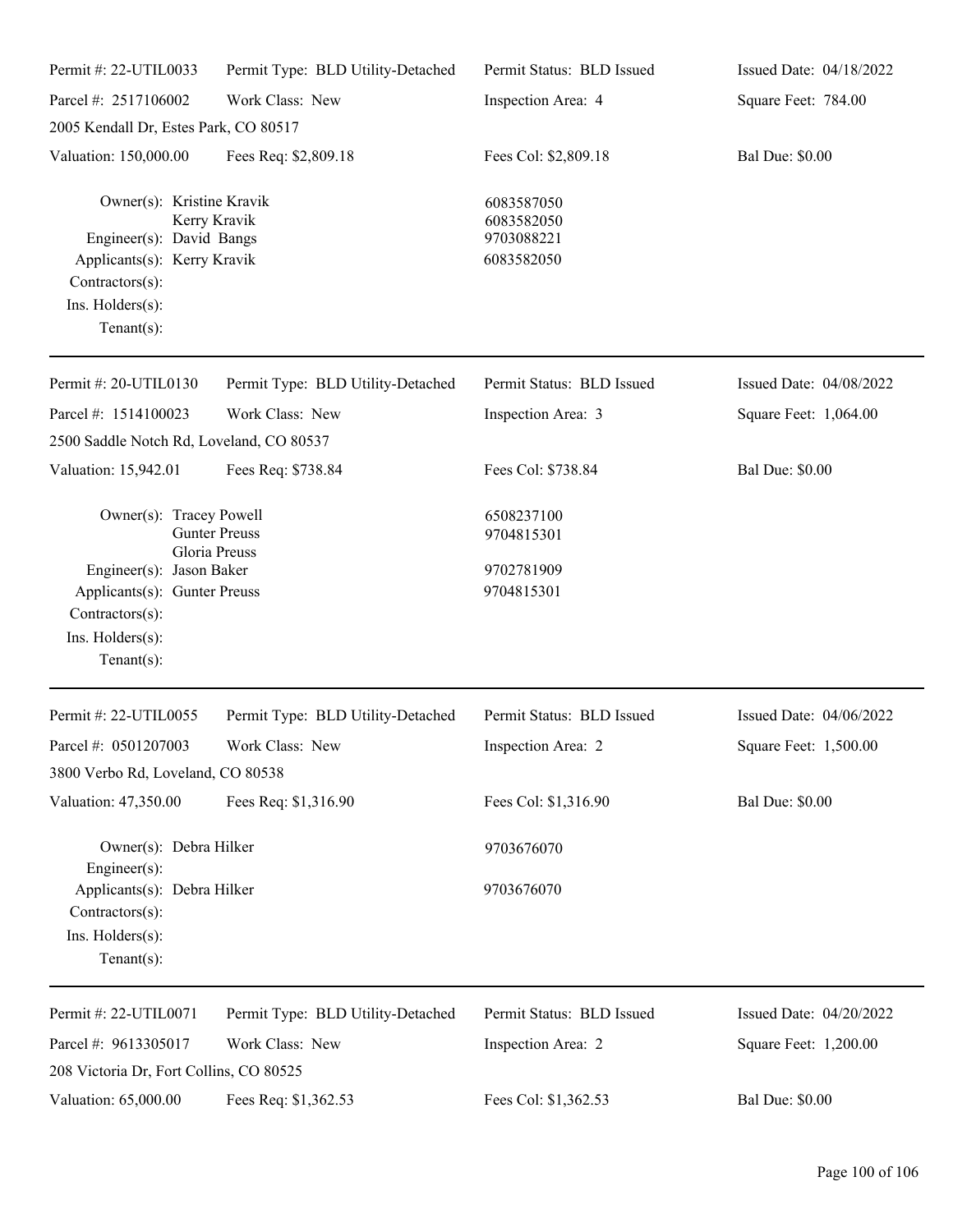Owner(s): Steven Novotny 9703896666 Engineer(s): Erich Draht 970-330-6019 Applicants(s): Tracy Zwetzig 9705670677 Contractors(s): James Clark 970-454-2400 Ins. Holders(s): Tenant(s):

| Permit #: 21-UTIL0372                                                                                                                                       | Permit Type: BLD Utility-Detached | Permit Status: BLD Issued                                              | Issued Date: 04/29/2022 |
|-------------------------------------------------------------------------------------------------------------------------------------------------------------|-----------------------------------|------------------------------------------------------------------------|-------------------------|
| Parcel #: 9835205015                                                                                                                                        | Work Class: New                   | Inspection Area: 1                                                     | Square Feet: 832.00     |
| 2615 Bainbridge St, Fort Collins, CO 80524                                                                                                                  |                                   |                                                                        |                         |
| Valuation: 34,260.00                                                                                                                                        | Fees Req: \$872.17                | Fees Col: \$872.17                                                     | <b>Bal Due: \$0.00</b>  |
| Owner(s): Matthew Johnson<br>Engineer(s):                                                                                                                   |                                   | 9706314464                                                             |                         |
| Applicants(s): Stacey Pearson                                                                                                                               |                                   | 7208222936                                                             |                         |
| Contractors(s): Stacey Pearson<br>Ins. Holders(s):<br>Tenant $(s)$ :                                                                                        |                                   | 7208222936                                                             |                         |
| Permit #: 22-UTIL0042                                                                                                                                       | Permit Type: BLD Utility-Detached | Permit Status: BLD LOC                                                 | Issued Date: 04/01/2022 |
| Parcel #: 0530405010                                                                                                                                        | Work Class: New                   | Inspection Area: 3                                                     | Square Feet: 650.00     |
| 835 Green Mountain Dr, Loveland, CO 80537                                                                                                                   |                                   |                                                                        |                         |
| Valuation: 26,000.00                                                                                                                                        | Fees Req: \$759.79                | Fees Col: \$759.79                                                     | <b>Bal Due: \$0.00</b>  |
| Owner(s): Craig Burke<br>Engineer(s): Gary Weeks<br>Applicants(s): John Esh<br>Contractors(s): John Esh<br>Ins. Holders(s):<br>$Tenant(s)$ :                | Nancy Burke                       | 9707768186<br>9707768186<br>970-225-2422<br>970-232-8171<br>9702328171 |                         |
| Permit #: 22-UTIL0002                                                                                                                                       | Permit Type: BLD Utility-Detached | Permit Status: BLD Issued                                              | Issued Date: 04/06/2022 |
| Parcel #: 9606209031                                                                                                                                        | Work Class: New                   | Inspection Area: 2                                                     | Square Feet: 775.00     |
| 4809 Key Largo Dr, Fort Collins, CO 80526                                                                                                                   |                                   |                                                                        |                         |
| Valuation: 65,000.00                                                                                                                                        | Fees Req: \$1,556.53              | Fees Col: \$1,556.53                                                   | <b>Bal Due: \$0.00</b>  |
| Owner(s): Renee Oppel<br>Engineer(s): Wyatt Knutson<br>Applicants(s): Corey McCormick<br>Contractors(s): Keira Harkin<br>Ins. Holders(s):<br>Tenant $(s)$ : |                                   | 2144938567<br>970-472-6255<br>9707753734<br>970-617-8983               |                         |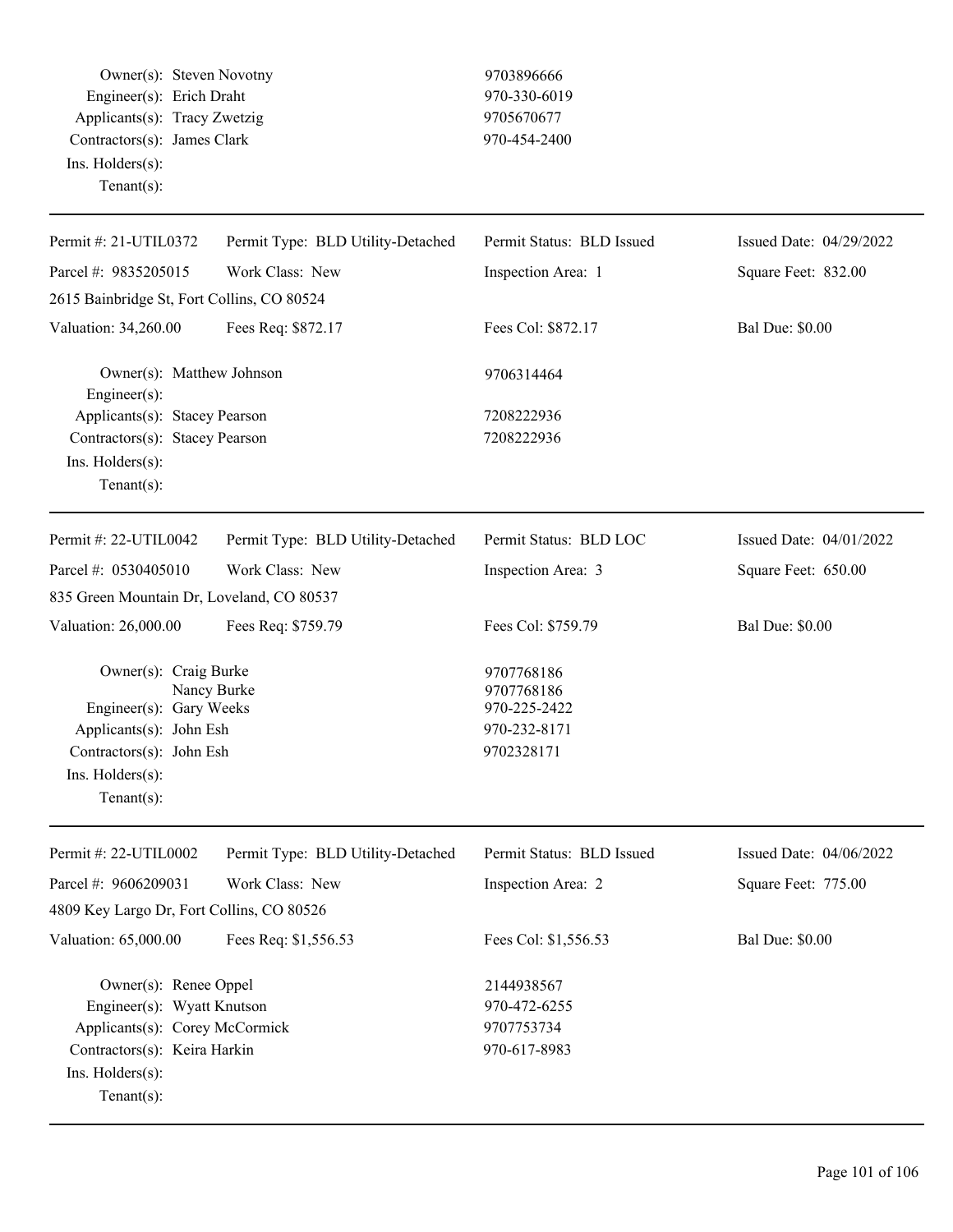| Permit #: 22-UTIL0046                                                                                                                                              | Permit Type: BLD Utility-Detached | Permit Status: BLD Issued                                  | Issued Date: 04/06/2022 |
|--------------------------------------------------------------------------------------------------------------------------------------------------------------------|-----------------------------------|------------------------------------------------------------|-------------------------|
| Parcel #: 9828406006                                                                                                                                               | Work Class: New                   | Inspection Area: 1                                         | Square Feet: 600.00     |
| 3004 Gold Charm Dr, Fort Collins, CO 80524                                                                                                                         |                                   |                                                            |                         |
| Valuation: 10,000.00                                                                                                                                               | Fees Req: \$342.95                | Fees Col: \$342.95                                         | <b>Bal Due: \$0.00</b>  |
| Owner(s): Scott Raser<br>Engineer(s):<br>Applicants(s): Scott Raser<br>Contractors(s):<br>Ins. Holders(s):<br>Tenant $(s)$ :                                       |                                   |                                                            |                         |
| Permit #: 21-UTIL0329                                                                                                                                              | Permit Type: BLD Utility-Detached | Permit Status: BLD Issued                                  | Issued Date: 04/14/2022 |
| Parcel #: 0234000019<br>557 Red Bluff Rd, Livermore, CO 80536                                                                                                      | Work Class: New                   | Inspection Area: 6                                         | Square Feet: 768.00     |
| Valuation: 42,000.00                                                                                                                                               | Fees Req: \$1,186.51              | Fees Col: \$1,186.51                                       | <b>Bal Due: \$0.00</b>  |
| Owner(s): Georgia Maynard<br>Engineer(s): Karl Lemmenes<br>Applicants(s): Jacob Renninger<br>Contractors(s): Jacob Renninger<br>Ins. Holders(s):<br>Tenant $(s)$ : |                                   | 9702187782<br>608-884-5970<br>970-305-7086<br>970-305-7086 |                         |
| Permit #: 22-UTIL0078                                                                                                                                              | Permit Type: BLD Utility-Detached | Permit Status: BLD Issued                                  | Issued Date: 04/26/2022 |
| Parcel #: 1730306027                                                                                                                                               | Work Class: New                   | Inspection Area: 6                                         | Square Feet: 960.00     |
| 843 Granite Rd, Bellvue, CO 80512                                                                                                                                  |                                   |                                                            |                         |
| Valuation: 50,000.00 Fees Req: \$1,275.43                                                                                                                          |                                   | Fees Col: \$1,275.43                                       | <b>Bal Due: \$0.00</b>  |
| Owner(s): Peter Limbach<br>Engineer(s): Shannon Tarkington<br>Applicants(s): Peter Limbach<br>Contractors(s): Taylor Vap<br>Ins. Holders(s):<br>Tenant $(s)$ :     |                                   | 970-218-5346<br>4056843109<br>970-218-5346<br>7856269400   |                         |
| Permit #: 21-UTIL0375                                                                                                                                              | Permit Type: BLD Utility-Detached | Permit Status: BLD Issued                                  | Issued Date: 04/11/2022 |
| Parcel #: 3032105025                                                                                                                                               | Work Class: New                   | Inspection Area: 5                                         | Square Feet: 840.00     |
| 120 Piney Knolls Dr, Red Feather Lakes, CO 80545                                                                                                                   |                                   |                                                            |                         |
| Valuation: 40,000.00                                                                                                                                               | Fees Req: \$1,213.78              | Fees Col: \$1,213.78                                       | <b>Bal Due: \$0.00</b>  |
| Owner(s): Aaron Smith<br>Engineer(s):                                                                                                                              |                                   | 9703803340                                                 |                         |
| Applicants(s): Aaron Smith                                                                                                                                         |                                   | 9703803340                                                 |                         |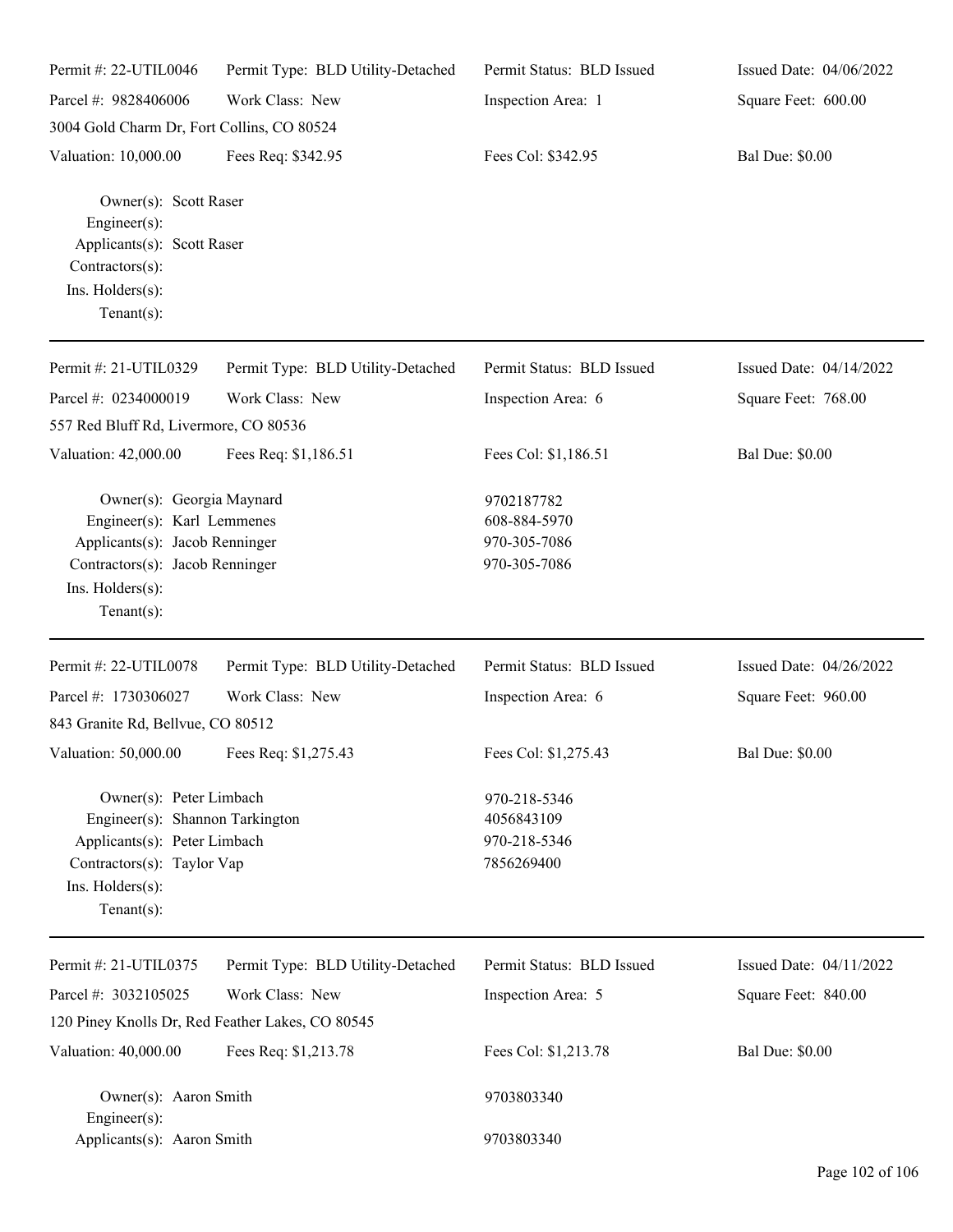Contractors(s): Ins. Holders(s): Tenant(s):

| Permit #: 22-UTIL0061                                                                                                                        | Permit Type: BLD Utility-Detached | Permit Status: BLD Issued                | Issued Date: 04/28/2022 |
|----------------------------------------------------------------------------------------------------------------------------------------------|-----------------------------------|------------------------------------------|-------------------------|
| Parcel #: 1825000058                                                                                                                         | Work Class: New                   | Inspection Area: 1                       | Square Feet: 768.00     |
| 148 Blue Granite Way, Bellvue, CO 80512                                                                                                      |                                   |                                          |                         |
| Valuation: 29,535.00                                                                                                                         | Fees Req: \$815.39                | Fees Col: \$815.39                       | <b>Bal Due: \$0.00</b>  |
| Owner(s): Michael Bevers<br>Engineer $(s)$ :                                                                                                 |                                   | 9702264886                               |                         |
| Applicants(s): John Esh<br>John Esh<br>Contractors(s): John Esh<br>Ins. Holders(s):<br>Tenant $(s)$ :                                        |                                   | 9702328171<br>970-232-8171<br>9702328171 |                         |
| Permit #: 21-UTIL0356                                                                                                                        | Permit Type: BLD Utility-Detached | Permit Status: BLD Issued                | Issued Date: 04/07/2022 |
| Parcel #: 1627105054                                                                                                                         | Work Class: New                   | Inspection Area: 4                       | Square Feet: 400.00     |
| 2862 Storm Mountain Dr, Drake, CO 80515                                                                                                      |                                   |                                          |                         |
| Valuation: 10,000.00                                                                                                                         | Fees Req: \$365.32                | Fees Col: \$365.32                       | <b>Bal Due: \$0.00</b>  |
| Owner(s): Jay Spracklen<br>Engineer(s): Rodney Harr<br>Applicants(s): Jay Spracklen<br>Contractors(s):<br>Ins. Holders(s):<br>Tenant $(s)$ : |                                   | 4022172354<br>970-667-6286<br>4022172354 |                         |
| Permit #: 22-UTIL0070                                                                                                                        | Permit Type: BLD Utility-Detached | Permit Status: BLD Issued                | Issued Date: 04/04/2022 |
| Parcel #: 8521406007                                                                                                                         | Work Class: New                   | Inspection Area: 3                       | Square Feet: 2,882.00   |
| 1200 King Dr, Loveland, CO 80537                                                                                                             |                                   |                                          |                         |
| Valuation: 34,231.74                                                                                                                         | Fees Req: \$872.07                | Fees Col: \$872.07                       | <b>Bal Due: \$0.00</b>  |
| Owner(s): Lloyd Nichols                                                                                                                      | Carol Nichols                     | 970-518-2231                             |                         |
| Engineer(s): Jeffrey Murray<br>Applicants(s): Lloyd Nichols<br>Contractors(s):<br>Ins. Holders(s):<br>Tenant $(s)$ :                         |                                   | 715-876-3311<br>970-518-2231             |                         |
| Permit #: 20-UTIL0006                                                                                                                        | Permit Type: BLD Utility-Detached | Permit Status: BLD Issued                | Issued Date: 04/19/2022 |
| Parcel #: 0423000006                                                                                                                         | Work Class: New                   | Inspection Area: 3                       | Square Feet: 451.00     |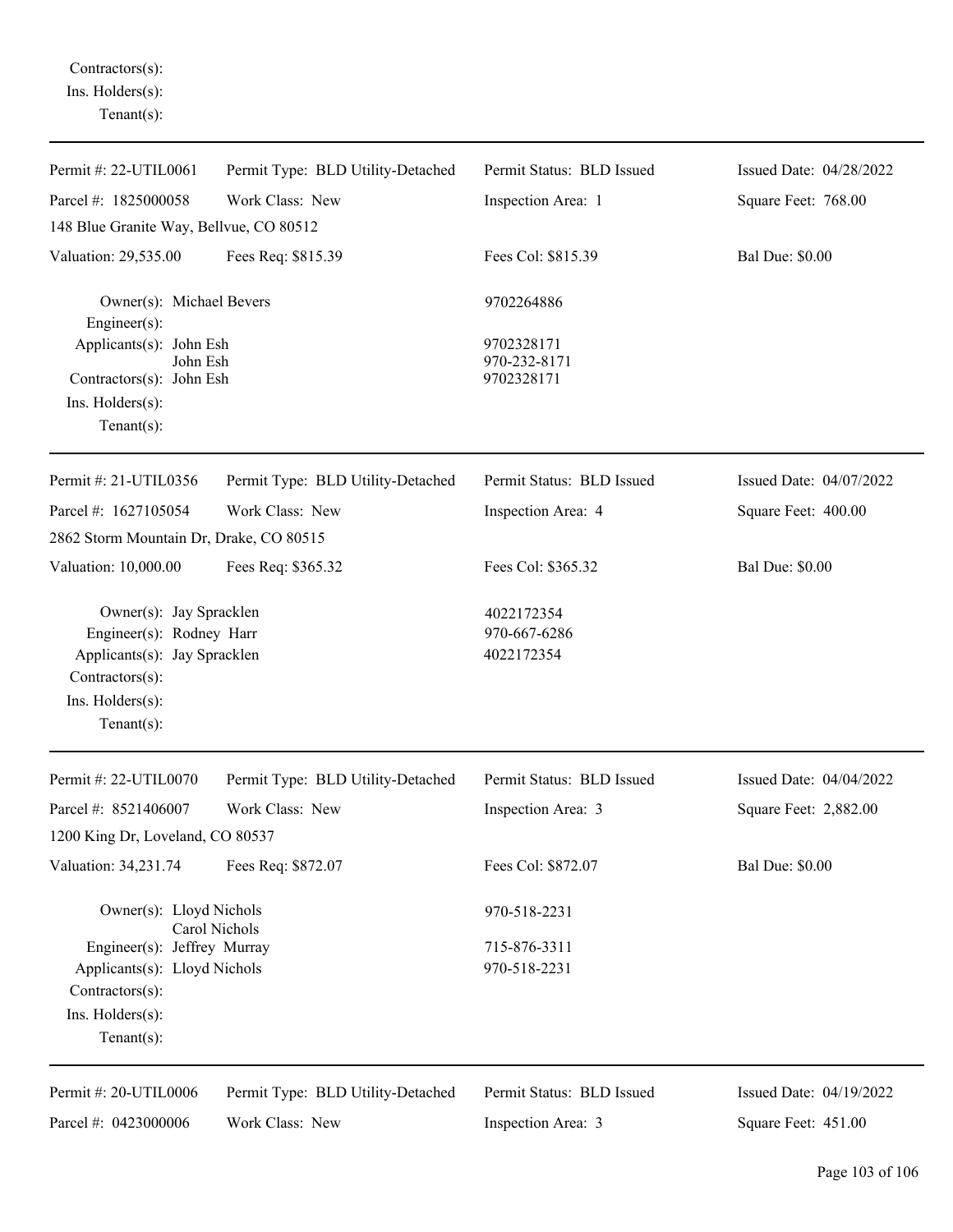603 S County Road 27E, Berthoud, CO 80513 Valuation: 12,000.00 Fees Req: \$462.13 Fees Col: \$462.13 Bal Due: \$0.00 Owner(s): 4-Leaf Klover LLC 7202014727 Engineer(s): Applicants(s): Robin Klover 7202014727 Contractors(s): Ins. Holders(s): Tenant(s): Permit #: 22-UTIL0039 Permit Type: BLD Utility-Detached Permit Status: BLD Issued Issued Date: 04/18/2022

| Permit #: 22-UTIL0039                                                                                         | Permit Type: BLD Utility-Detached | Permit Status: BLD Issued | Issued Date: 04/18/2022 |
|---------------------------------------------------------------------------------------------------------------|-----------------------------------|---------------------------|-------------------------|
| Parcel #: 0022200005                                                                                          | Work Class: New                   | Inspection Area: 5        | Square Feet: 1,200.00   |
| 7097 Black Diamond Rd, Livermore, CO 80536                                                                    |                                   |                           |                         |
| Valuation: 40,000.00                                                                                          | Fees Req: \$1,678.35              | Fees Col: \$1,678.35      | <b>Bal Due: \$0.00</b>  |
| Owner(s): Michael Rios<br>Engineer $(s)$ :                                                                    |                                   | 9706461673                |                         |
| Applicants(s): Yahwey Properties LLC<br>Michael Rios<br>Contractors(s):<br>Ins. Holders(s):<br>Tenant $(s)$ : |                                   | 9706461673<br>9706461673  |                         |
| Permit #: 22-UTIL0076                                                                                         | Permit Type: BLD Utility-Detached | Permit Status: BLD Issued | Issued Date: 04/14/2022 |
| Parcel #: 9823319005                                                                                          | Work Class: New                   | Inspection Area: 1        | Square Feet: 1,536.00   |
| 4114 N County Road 17, Fort Collins, CO 80524                                                                 |                                   |                           |                         |
| Valuation: 60,000.00                                                                                          | Fees Req: \$1,535.92              | Fees Col: \$1,535.92      | <b>Bal Due: \$0.00</b>  |
| Owner(s): Terri Blackmore<br>Engineer(s):                                                                     |                                   | 9703052626                |                         |
| Applicants(s): Terri Blackmore                                                                                |                                   | 9703052626                |                         |
| Contractors(s): Dennis Scholl                                                                                 |                                   | 970-305-2826              |                         |
| Ins. Holders(s):<br>Tenant $(s)$ :                                                                            |                                   |                           |                         |
| Permit #: 22-UTIL0059                                                                                         | Permit Type: BLD Utility-Detached | Permit Status: BLD Issued | Issued Date: 04/15/2022 |
| Parcel #: 0913000024                                                                                          | Work Class: New                   | Inspection Area: 5        | Square Feet: 4,464.00   |
| 98 Juniper Ridge Rd, Laporte, CO 80535                                                                        |                                   |                           |                         |
| Valuation: 123,000.00                                                                                         | Fees Req: \$2,444.60              | Fees Col: \$2,444.60      | <b>Bal Due: \$0.00</b>  |
| Owner(s): Patricia Baldwin<br>$Engineering(s)$ :                                                              |                                   | 9704720070                |                         |

Applicants(s): Patricia Baldwin 9704720070 Contractors(s): Jacob Renninger 970-305-7086

Ins. Holders(s):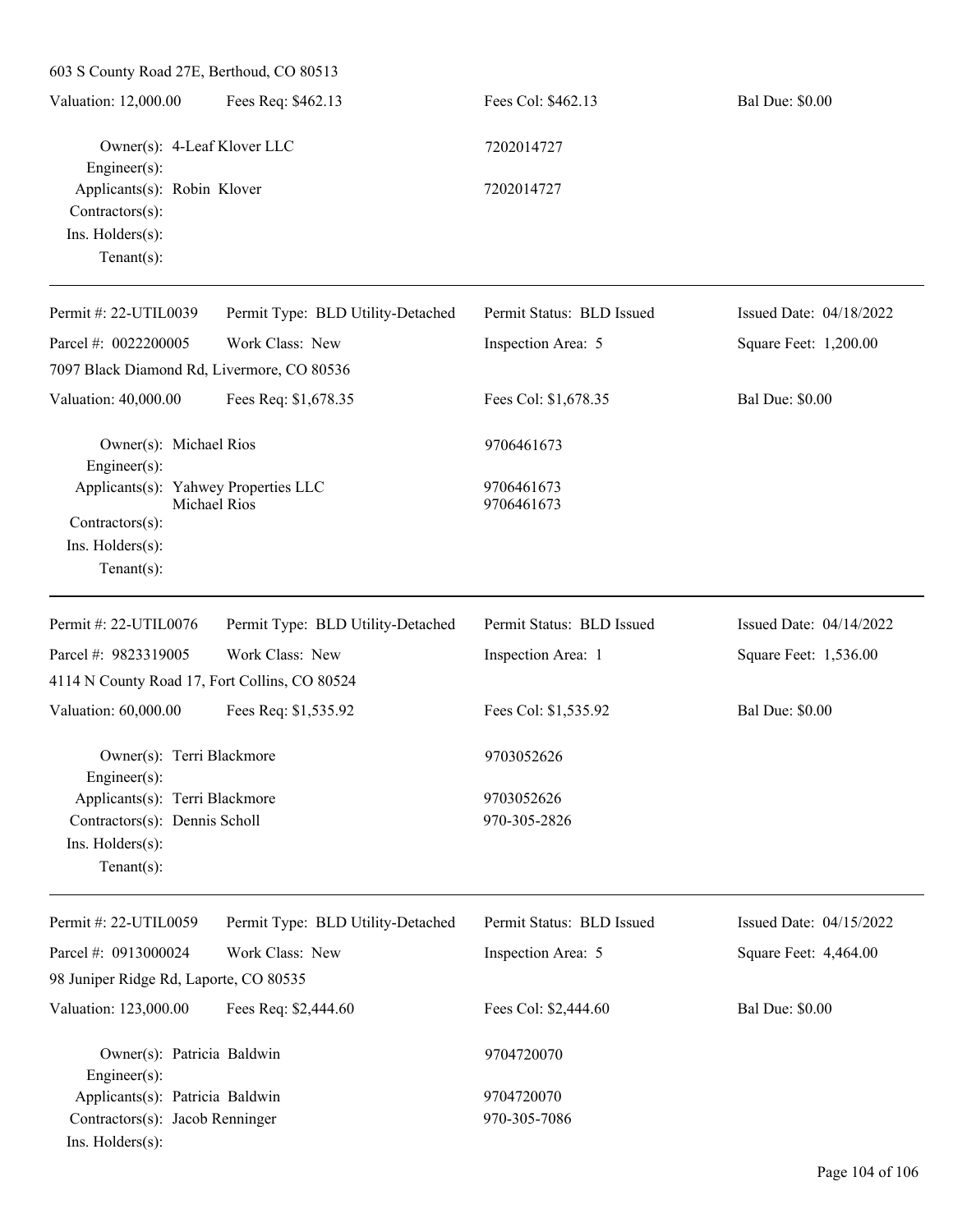| Permit #: 22-UTIL0043                                                                                                                                          | Permit Type: BLD Utility-Detached                 | Permit Status: BLD Issued                              | Issued Date: 04/06/2022 |
|----------------------------------------------------------------------------------------------------------------------------------------------------------------|---------------------------------------------------|--------------------------------------------------------|-------------------------|
| Parcel #: 9836111004                                                                                                                                           | Work Class: New                                   | Inspection Area: 1                                     | Square Feet: 768.00     |
| 2307 Westview Rd, Fort Collins, CO 80524                                                                                                                       |                                                   |                                                        |                         |
| Valuation: 47,500.00                                                                                                                                           | Fees Req: \$1,267.98                              | Fees Col: \$1,267.98                                   | <b>Bal Due: \$0.00</b>  |
| Owner(s): Dawn Sharkey<br>Engineer(s): Nicholas Reuter<br>Applicants(s): Eric Johnson<br>Contractors(s): Chandler Souther<br>Ins. Holders(s):<br>$Tenant(s)$ : |                                                   | 9704932225<br>9702069455<br>9703817699<br>970-381-7699 |                         |
| Permit #: 22-UTIL0090                                                                                                                                          | Permit Type: BLD Utility-Detached                 | Permit Status: BLD Issued                              | Issued Date: 04/18/2022 |
| Parcel #: 9902405032                                                                                                                                           | Work Class: New                                   | Inspection Area: 1                                     | Square Feet: 900.00     |
| 315 Pinto Ct, Wellington, CO 80549                                                                                                                             |                                                   |                                                        |                         |
| Valuation: 30,000.00                                                                                                                                           | Fees Req: \$903.27                                | Fees Col: \$903.27                                     | <b>Bal Due: \$0.00</b>  |
| Owner(s): Mitzi Jones                                                                                                                                          |                                                   | 9702176139                                             |                         |
| Engineer(s): Wayne Moore                                                                                                                                       | <b>Lamont Jones</b>                               | 9702225334                                             |                         |
| Applicants(s): Lamont Jones                                                                                                                                    |                                                   | 9702225334                                             |                         |
| Contractors(s):                                                                                                                                                |                                                   |                                                        |                         |
| Ins. Holders(s):                                                                                                                                               |                                                   |                                                        |                         |
| $Tenant(s)$ :                                                                                                                                                  |                                                   |                                                        |                         |
| Permit #: 22-UTIL0041                                                                                                                                          | Permit Type: BLD Utility-Detached                 | Permit Status: BLD Issued                              | Issued Date: 04/08/2022 |
| Parcel #: 2008000010                                                                                                                                           | Work Class: New                                   | Inspection Area: 6                                     | Square Feet: 1,725.00   |
|                                                                                                                                                                | 9878 County Road 67j, Red Feather Lakes, CO 80545 |                                                        |                         |
| Valuation: 85,000.00                                                                                                                                           | Fees Req: \$1,673.76                              | Fees Col: \$1,673.76                                   | <b>Bal Due: \$0.00</b>  |
| Owner(s): Darin Lucas<br>Engineer(s):                                                                                                                          |                                                   | 3034754594                                             |                         |
| Applicants(s): Eugene Martin                                                                                                                                   |                                                   | 9704844500                                             |                         |
| Contractors(s): Eugene Martin                                                                                                                                  |                                                   | 9704844500                                             |                         |
| Ins. Holders(s):                                                                                                                                               |                                                   |                                                        |                         |
| Tenant $(s)$ :                                                                                                                                                 |                                                   |                                                        |                         |
| Permit #: 22-UTIL0089                                                                                                                                          | Permit Type: BLD Utility-Detached                 | Permit Status: BLD Issued                              | Issued Date: 04/11/2022 |
| Parcel #: 9826000011                                                                                                                                           | Work Class: Stand Alone Structure -<br>New        | Inspection Area: 1                                     | Square Feet: 0.00       |
| 2916 N Shields St, Fort Collins, CO 80524                                                                                                                      |                                                   |                                                        |                         |